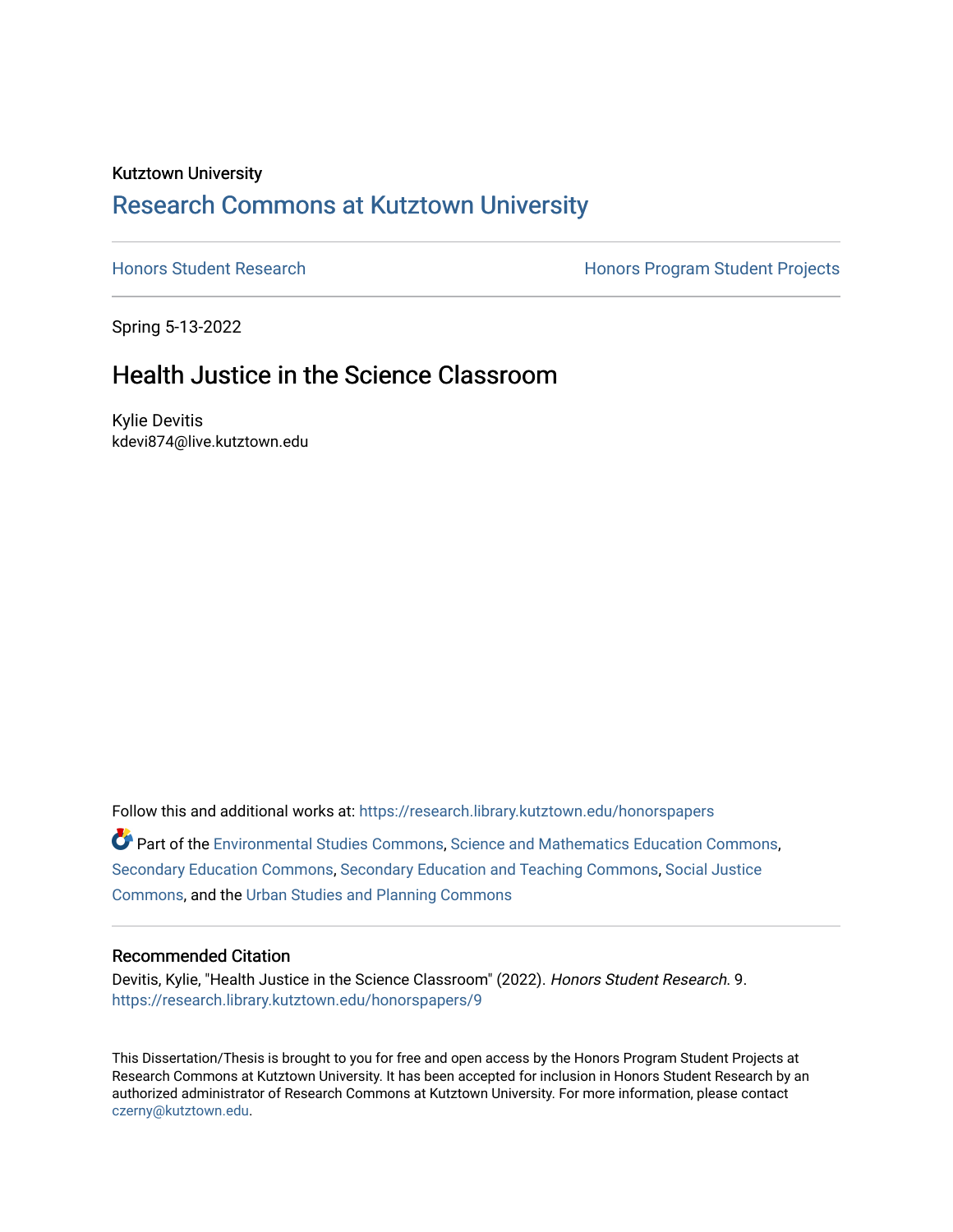**Health- Justice in the Science Classroom**

## **Kylie DeVitis**

**Department of Education, Kutztown University Honors Program Kutztown University of Pennsylvania**

**2022**

**Advisor: Dr. Sirrakos**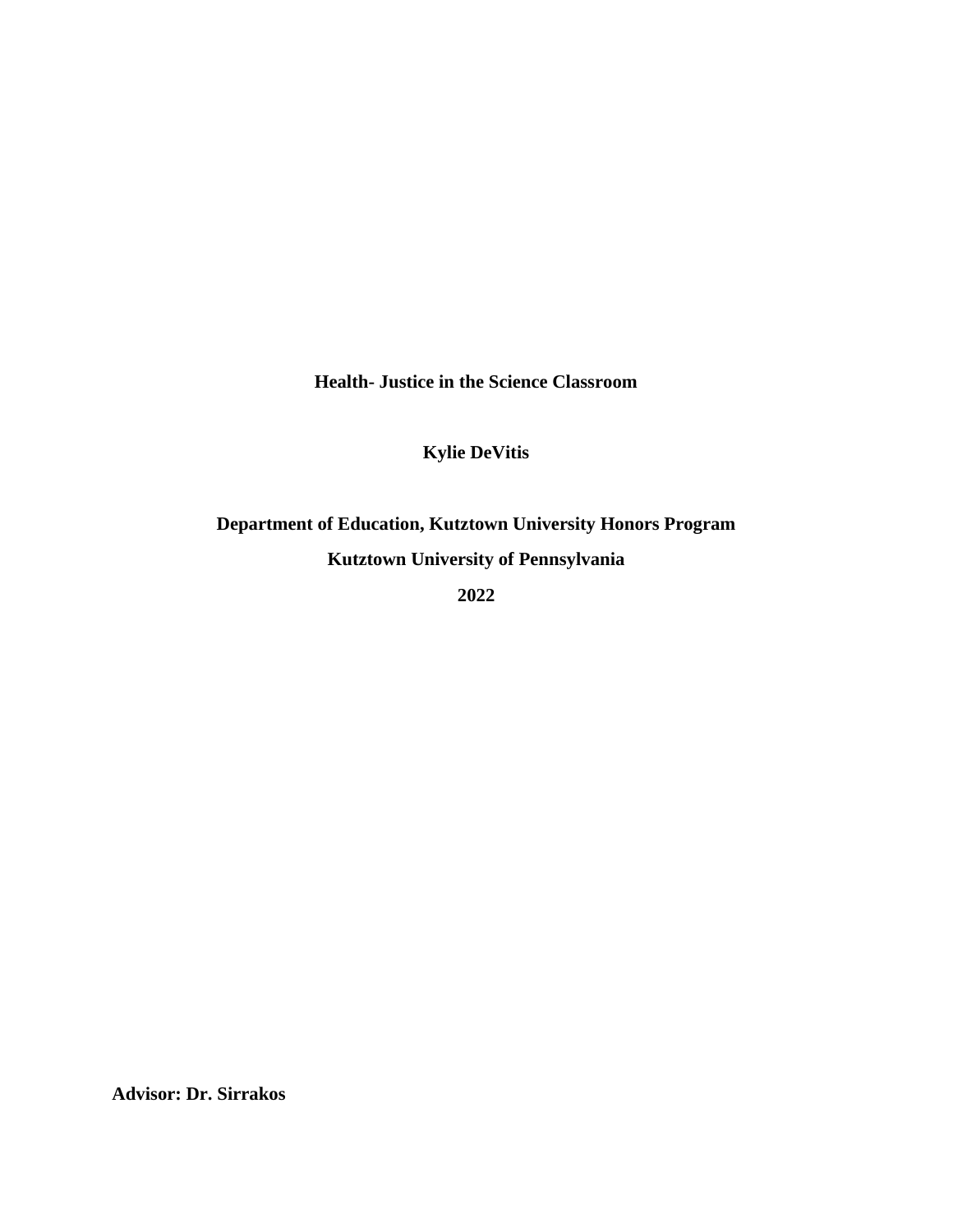#### ABSTRACT

This research project examines how social issues can be incorporated into science education, specifically secondary science course content. Within this project, a framework of an afterschool program was designed to encourage students of marginalized identities, namely historically underrepresented marginalized racial identities and socioeconomic identities, to engage in science education and their communities in ways that make science accessible and applicable to the community issues they face. The design of this product allows for students to learn about social issues and practice critical thinking that is tied to inquiry-based learning and social action through three educational modules: Medicine in Society, Nutrition, and Environmental Science. The program utilizes Dr. Gloria Ladson-Billing's culturally relevant pedagogy and Christopher Edmin's reality pedagogy to make science a topic that is engaging and relevant to student interests. Accompanying the framework is a Facilitator Guide that explains the importance of design and facilitation factors that open the classroom to be a space for social-justice education and social identity development. Through the understanding of the intersection of multiple social identities as well as current social issues, both educators and students can be equipped to redesign the world to be built for equity and STEM can be a field where social justice can be explored.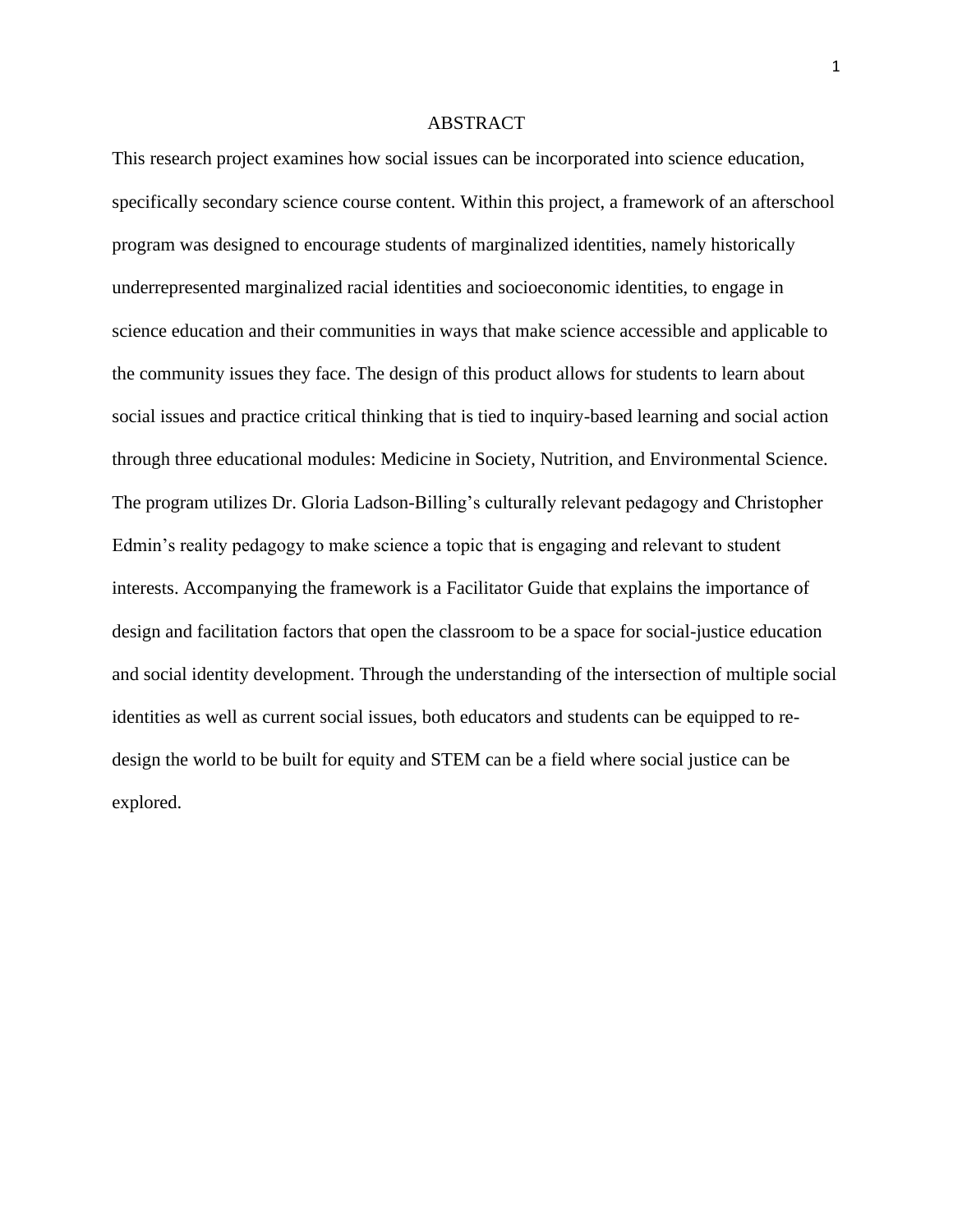#### **Acknowledgements**

I am grateful for everyone who spent their time and effort supporting me throughout the entirety of my Capstone process. I am particularly thankful for Dr. George Sirrakos for his support during the advisement and independent study portions of my Capstone process. He has been an incredibly supportive professor, advisor, and cheerleader as this project has come into fruition. I am very grateful for his guidance and encouragement throughout this entire project. I am also grateful for Aimee Cosme at South Mountain Middle School that has shown me realistic equity programming and justice-based action at the middle school level.

I would also like to acknowledge my friends and family and thank them for their support during this long process. They have supported me as I changed my major to Education prior to this project, listened to my long ramblings about education and social justice, and have challenged themselves to join me on this life-long learning journey. Their support and belief in me has been the backbone of this project.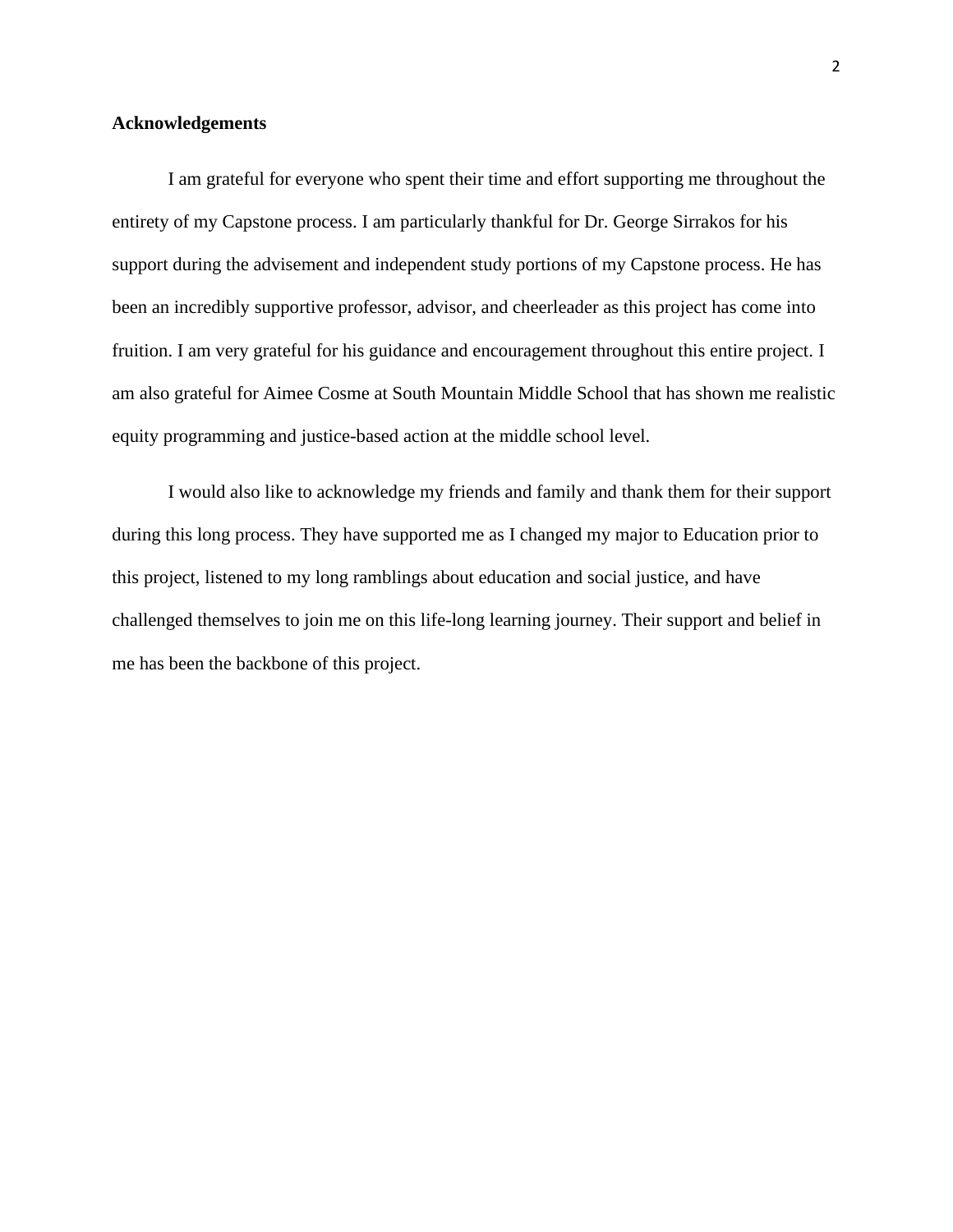## TABLE OF CONTENTS

| Chapter $1$ – Introduction                                        | $\overline{4}$ |
|-------------------------------------------------------------------|----------------|
| Chapter 2 – Literature Review                                     | 10             |
| Chapter 3 – Methodology                                           | 24             |
| Chapter 4 – Program Modules                                       | 26             |
| Module 1: Medicine in Society                                     | 26             |
| Module 2: Nutrition                                               | 45             |
|                                                                   | 69             |
| Chapter 5 – How to Create Spaces for Culturally Relevant Teaching | 90             |
| Introduction                                                      | 90             |
| Background of Principles                                          | 94             |
|                                                                   | 102            |
|                                                                   | 114            |
|                                                                   | 121            |
|                                                                   | 129            |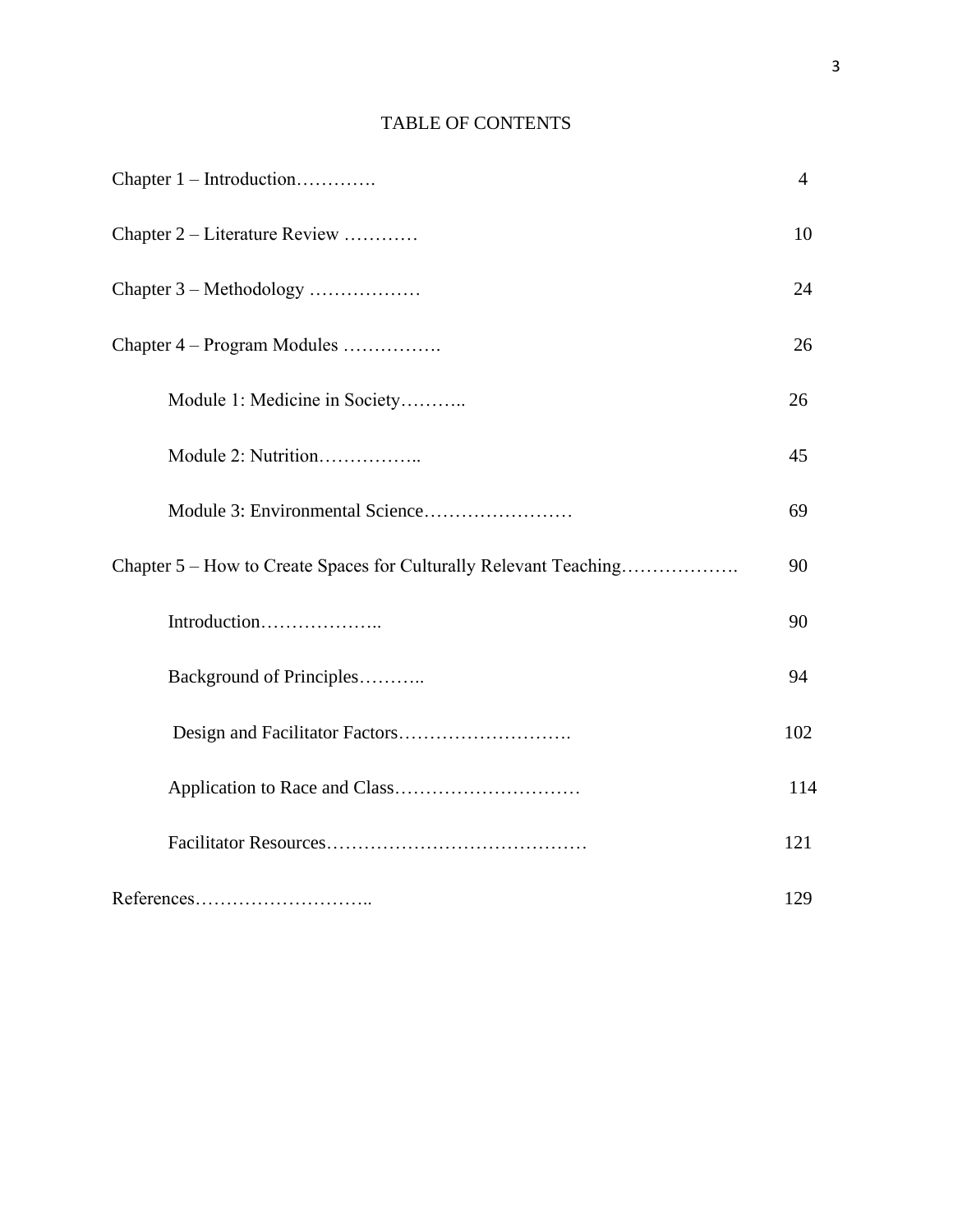#### Social Justice Science Education

#### CHAPTER 1: INTRODUCTION

Educators aim to make the learning environment inside their classrooms inclusive spaces that allow for learners to learn and prepare for the world outside the educational institution. Both inside and outside of the classroom, the needs of students are being taken into consideration. While all learners should have a welcoming learning environment, the efforts of schools vary in their actions to teach students about the world around them. For learners that belong to marginalized communities, this is increasingly challenging as the institution of education was not designed for all learners. Social justice-based science education aims to educate students about the oppressive systems that all individuals participate in while connecting to the content of academics.

Incorporating social justice into the field of education may seem like a step away from covering standards-based content, but adjusting teaching methods to include these difficult conversations opens the door for a more equitable world. In order to understand the importance of bringing social justice into the classroom, it is vital to understand that many systems in Western society specifically were not designed for everyone. The institution of education was designed to best serve white individuals with a higher socioeconomic status. This means that learners that carry other identities are systematically underserved within schools (Oakes 2018).

Within secondary schools, learning content takes place in classes that are isolated from one another. This means that a student attends a class for math, and then one for language, and so on. This can lead to a very different environment in humanities courses compared to ones focused on sciences. Students may only be discussing social issues and their lives within classes like English or Social Studies, where there can be made a small bridge between standards, content, and the additional learning objective. This is not necessarily the same for STEM classes that are more focused on the content and application of content to concrete examples. Some educators may find this task of raising social consciousness in STEM to be too burdensome as it may not come as naturally to meeting standards, but the sense of difficulty just means that teaching methodology has not grown to meet the needs of the changing world learners inhabit. It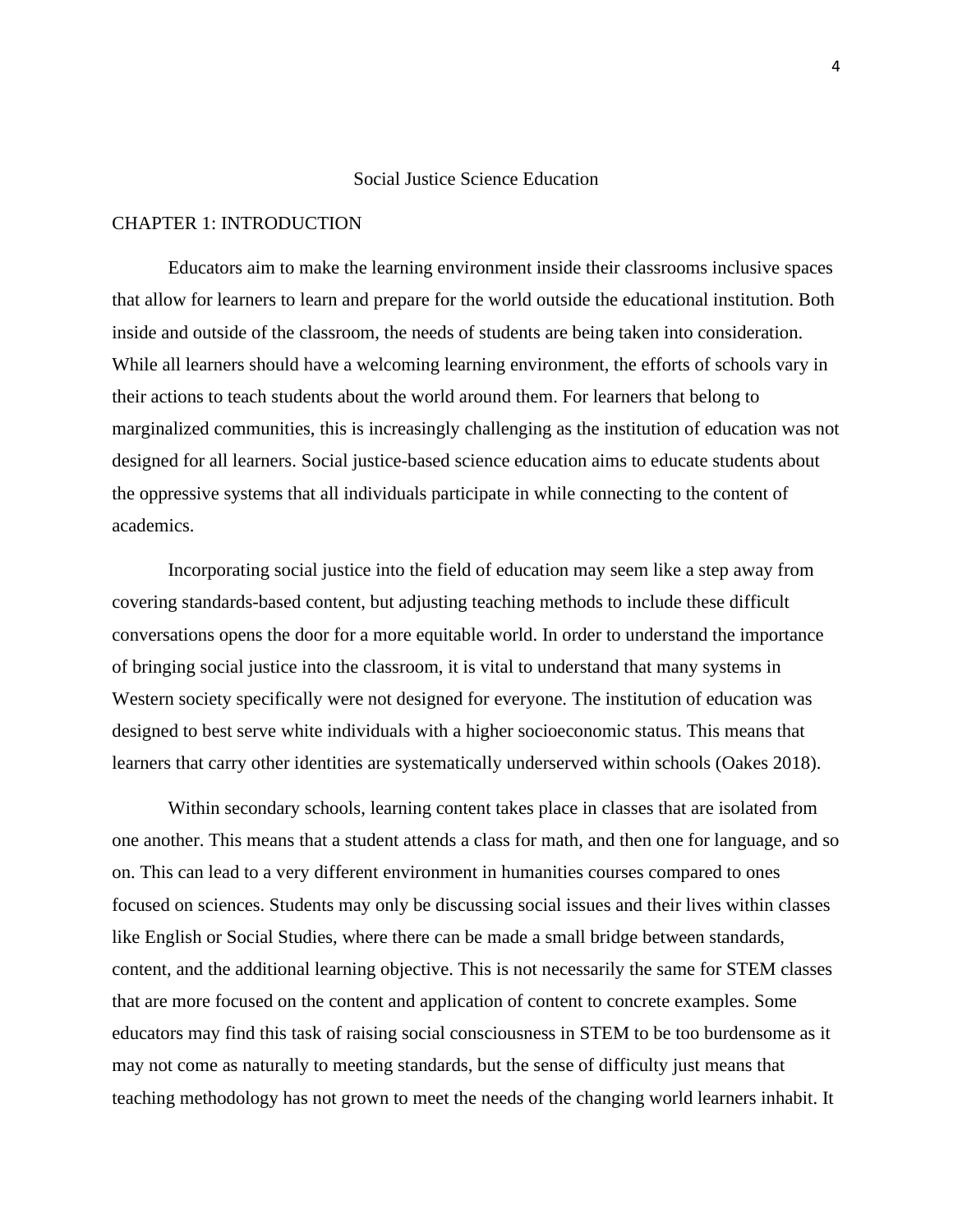is incredibly important that students are given the space to acknowledge social issues and overall societal structures given that the idea of an oppressive world is not foreign to many.

Educators have the task of ensuring the well-being of their students along with their academic success, and a large portion of this comes from understanding the students within the classroom. Students that have marginalizing identities are aware of the systems that they are forced to participate in, despite the systems never looking to truly help them in any way. It is important for educators to understand that students do not need to be told that they are disadvantaged or oppressed, but that they can have an active role in ending the reproduction of this oppression (Adams et al. 2007). For students that have identities that are beneficiary, the idea of being advantaged is also not new; therefore, they must also be participants in the efforts to condemn oppression. Social justice-based science education does not serve to empower students through the justice lens of science, these students are finding the power already in them and applying it to their lives (Gholdy Muhammad, 2020).

While designing this project, I aimed to combine my background knowledge in social justice with my passion for the sciences. I had expressed frustration that the conversations I want to have with students may be harder due to my concentration being in the sciences. Once I began researching how I can overcome this within my own teaching practices, I knew that I wanted to contribute to this field in hopes of serving my future students. I also knew that if I was feeling uneasy in the current climate of the world, that surely twelve year olds must feel unsure about growing tensions. Despite the growing social consciousness that many youth have developed, the social progress made in recent years arguably isn't progress at all (Adams et al. 2007, Gay 2010).

As a future educator, I strive to ensure that I am developing my educational philosophy and teaching methodology to be the most supportive of all students. When addressing both the academic and socioemotional needs of students, the bare minimum is wanting the best for them. That is what educators are supposed to do. In order to want the best for our students both inside and the outside of the classroom, educators must be actively nurturing opportunities for students to think critically, engage in their communities, and make a commitment to a justice-filled world. Without understanding the oppressive systems that infiltrate education, the practices will only be reproduced. In order to best understand how my project will promote social justice to all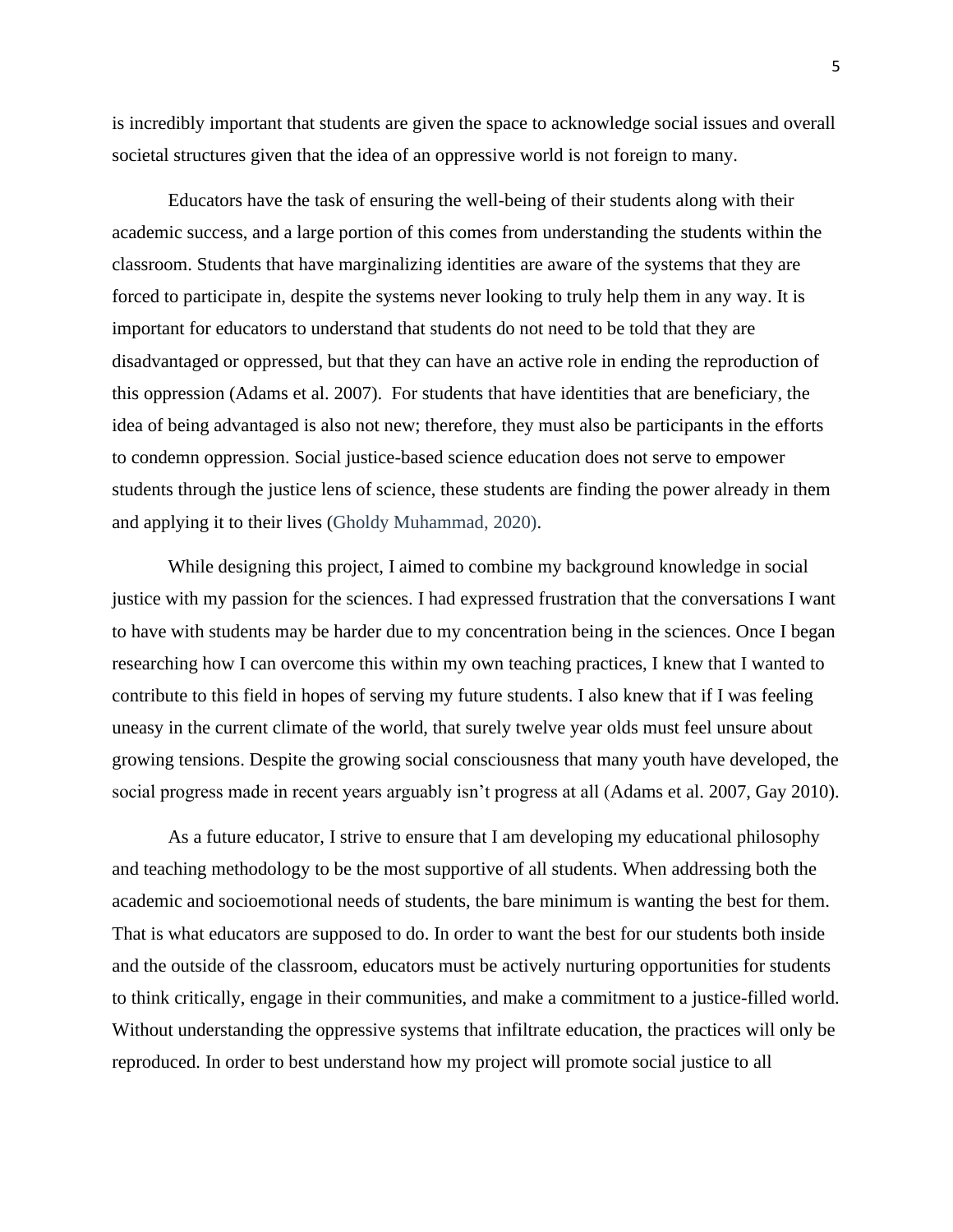learners, I read current literature about pedagogical theories in oppression, culture, and community engagement.

Common themes in literature were in the aims of community engagement, how inequality and discrimination can be taught within content, allowing students to connect to material in their own ways, and discussion of teacher preparation programs and curriculum. During the search of the literature, I aimed to narrow down the content to be specific about social justice through the lens of science education. Overall, there was a lot of foundational literature about honoring student experiences within the classroom and these provided the framework to apply justicecentered methodology in a science environment. I was able to take ideas from many different approaches and understand criticisms to begin to model my educational program to meet the recommendations of many educational pedagogists.

The most common findings within the literature showed the importance of collaborative learning, co-generative dialogues, and allowing students to make their own meanings and understand in their own ways. Collaborative learning creates an environment where students understand the importance of working together, thinking for themselves, and communicating their findings (Rahmawati, Koul 2016). Co-generative dialogues, open discussions among classroom participants that addresses classroom environment and participant positionality, contribute to a student's engagement and participation within the classroom (Tanzania et al. 2017). The idea that students enter the classroom with their own background understanding of the world offers the idea that community-based knowledge needs to be honored in the classroom, especially students that have a strong community-oriented experience that aligns with their identities (Yosso 2005). When students are able to relate to material in the classroom based on their outside experiences, they will also have a better understanding of how their lives are influenced by oppressive systems.

In addition to these main findings, the gaps within the literature allowed for me to consider different aspects in my educational planning. Along with the common findings, I found that not all studies encourage students to understand positionality, didn't take into account different stages in social identity development, and that teacher professional development focuses on the teacher's feelings of discomfort rather than the student's. In order for students to understand power hierarchies and systems, they must also understand their position within the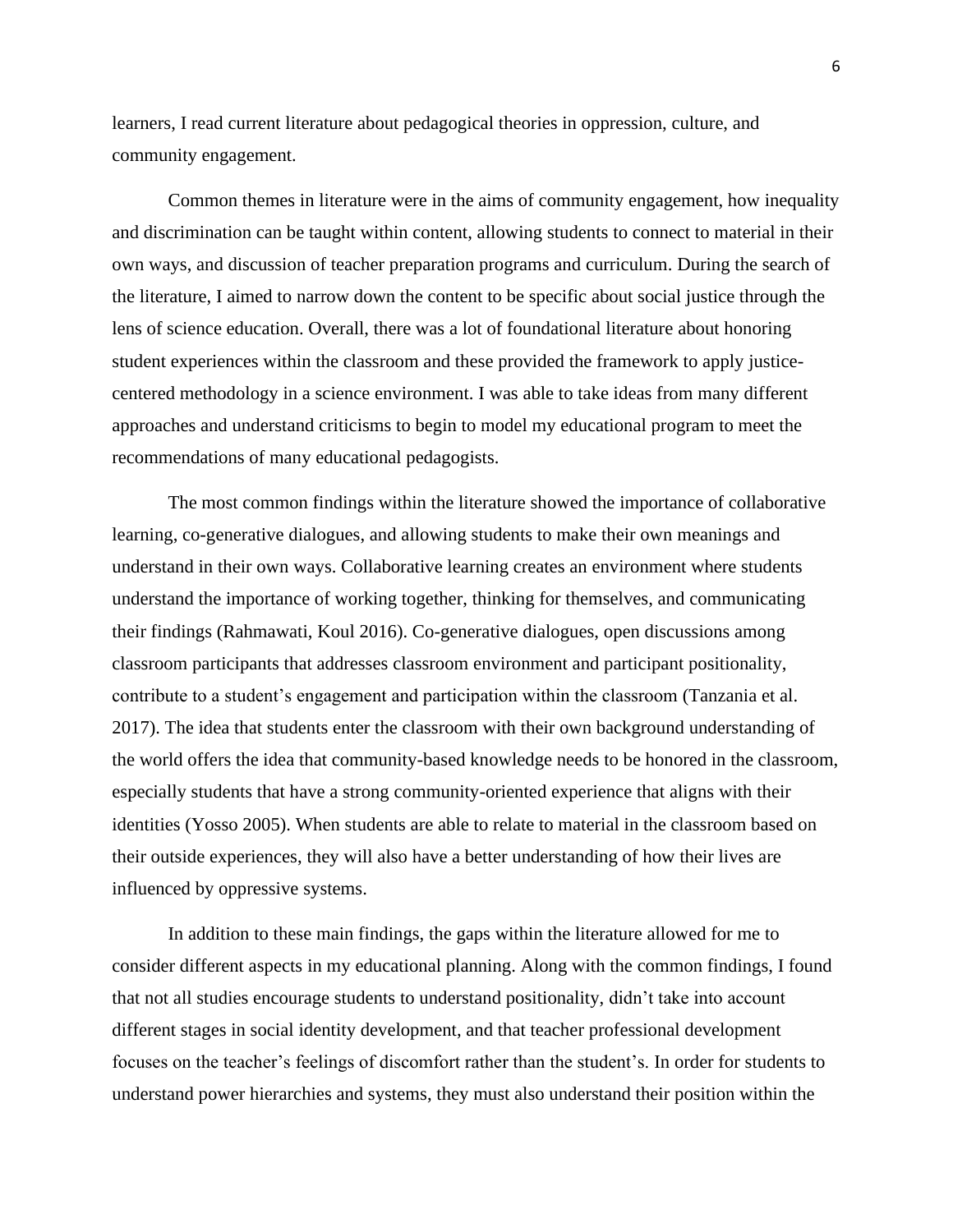classroom and the changes that can be made to allow for more equal power. Students will also interpret material about injustice differently depending on their stage of social identity development. Students that are still internalizing oppression may disagree greatly with students who have seen these oppressive structures within their lives (Adams et al. 2007). Developing these approaches to teaching in the classroom should be focused on the feelings of the students as well as the educator. Some educators may feel discomfort if they are also behaving with internalized oppression, but their own education must allow them to feel secure in addressing injustice before opening up the conversation to students (Milner 2020).

The overall methodology of the proposed project is a middle school afterschool educational science program that is health-oriented. This middle-level age was chosen because this student group is the entering young adulthood and are sensitive to the world around them. These children carry the youth and spirit of younger students while showcasing the resilience and budding maturity that are seen in older students. This in-between age provides a good starting ground to begin to address injustices and allows for students to continue to work through these issues when they are in higher levels of education. Waiting for children to grow older to teach them about oppression within the world only allows for students to grow ignorant in their age and privilege, addressing these issues at a young age allows for their understanding to continue to develop and grow as they continue their studies. This age was also chosen because the scientific content would not be as focused on state-expectations like high school standards are. The project had more flexibility within a middle school framework as it allowed for an expanded view of the sciences.

An afterschool program was chosen because it allowed for more freedom outside of the day-to-day curriculum. As an incoming Education student, I did not have the experience in writing lessons or educational planning to construct a project that strictly focused on creating lessons that directly tied to social justice while meeting learning objectives and state standards. The afterschool program formatting allowed for me to begin to learn about educational planning without teaching myself content from my college courses early. The afterschool program format also allowed for me to plan the project without constraints such as set class times, available electives, or grade-specific content. I was able to create a program that students could choose to attend and that would make sense in their lives regardless of their current classes. The formatting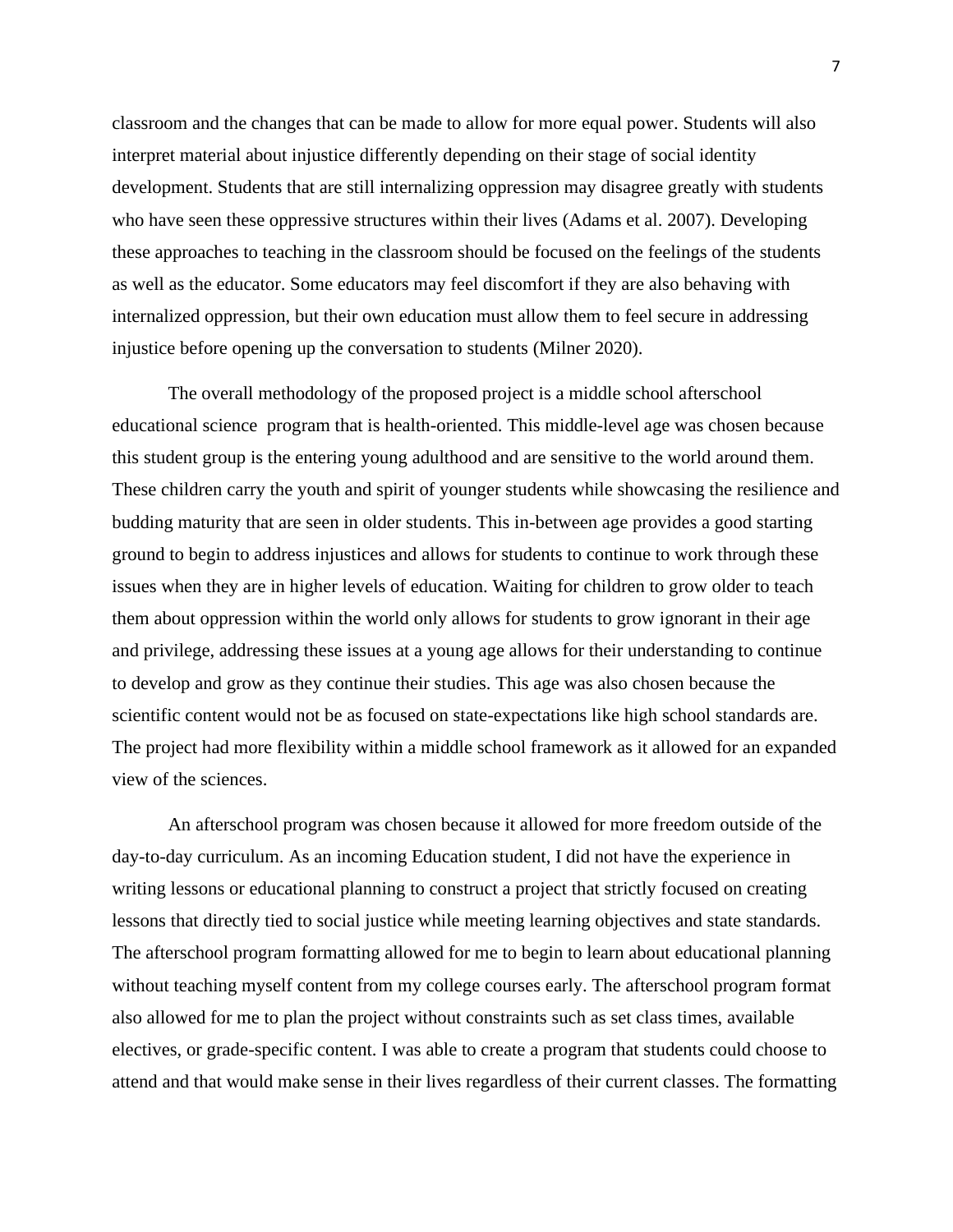also allowed for me to focus on a passion of mine, equity in healthcare, without having to create a school-sponsored course elective that traditionally only higher level students would be able to take. This program allows science and social justice to be available to everyone.

The focus on health disparities came from a history of my own research as well as the issues that surfaced during the COVID-19 pandemic. In the past I had focused on health care and treatment through the lens of bioethics, and I was able to make connections between my own research and the articles that I read centered on education. In the past I had analyzed how race, socioeconomic status, and language have impacted American organ allocation and these issues I also saw highlighted during the pandemic. When the rest of the world was shut down, many individuals from marginalized communities were exploited to keep corporate America functioning. In addition to this, an individual's health could be tied to their socioeconomic status and consequently their access to resources that would aide in health. Many lower-income areas and individuals from various racial and ethnic groups had unequal access to nutritional food, cleaning supplies, and proper treatment during the pandemic. It was important to me that students understood that these disparities occur because they are aware of what takes place in their communities. By not addressing these issues and allowing students to advocate for themselves and use their power, the oppression of others becomes normalized even within the classroom.

The model middle school used for this project was South Mountain Middle School in Allentown, Pennsylvania. The students attending the program would be from the  $7<sup>th</sup>$  and  $8<sup>th</sup>$ grade classes. This school has 70% of students qualifying for reduced price lunch, which is the identifier for economically disadvantaged families. 71.9% of the students are Hispanic and 14.8% of the students are Black. Additionally, 12.7% of students are emergent bilinguals and speak a language other than English (School Fast Facts - South Mountain MS - Future Ready PA Index, n.d.). This student population is composed of many identities that are often marginalizing. A large part of health inequality is focused on economic status and the racial identity of individuals. Also, an individual's language ability can alter how people interact with them and prevent individuals from advocating for themselves. It was important for me to not approach this as a voice for these students, but in illustrating that students are aware of their oppression and have their own power within them. My project only aims to educate on how to stop the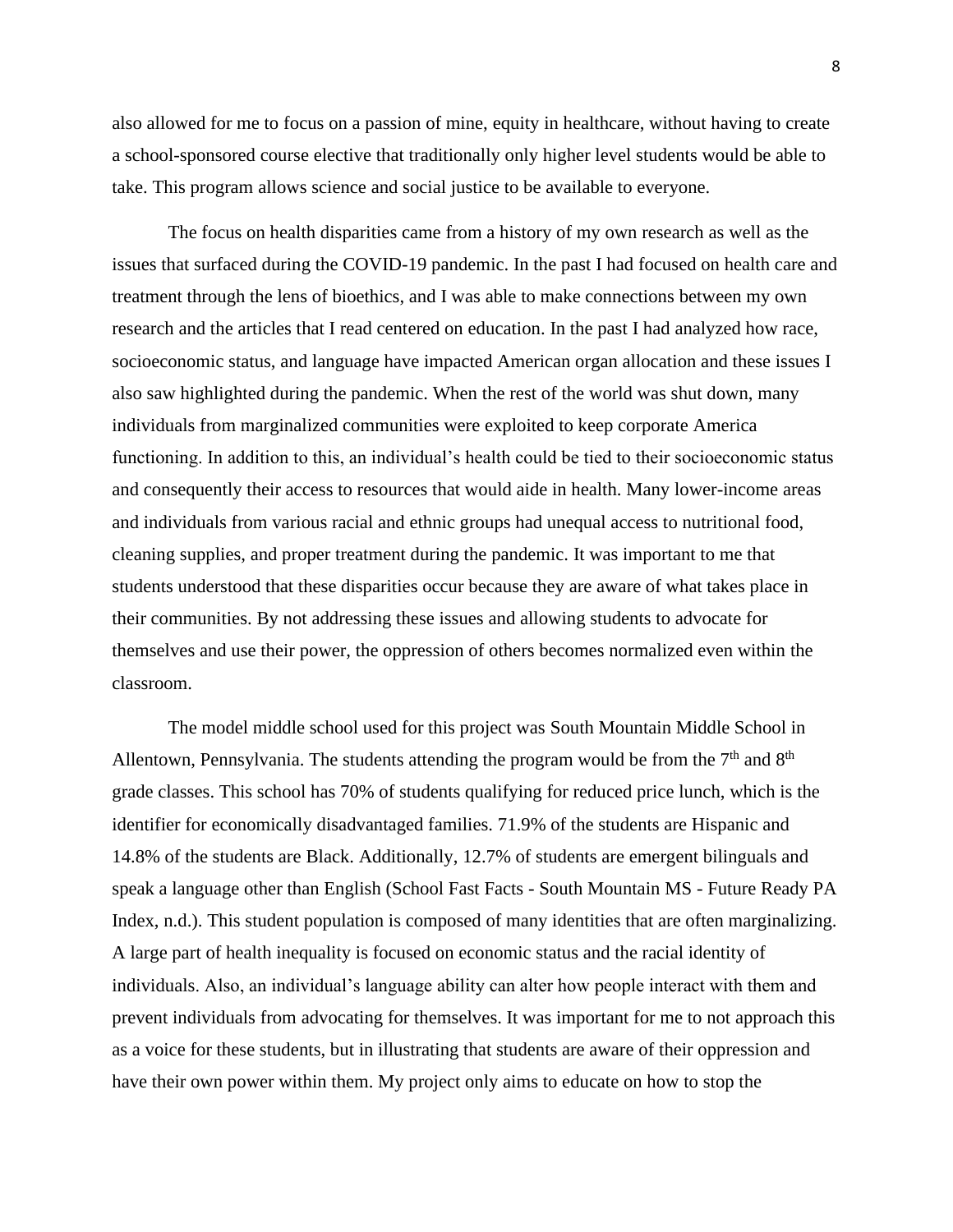reproduction of this oppression and encourage students to make a commitment to social justice through community engagement.

My project aims to bring light to how structural oppression affects the lives of students through the lens of science. The afterschool program consists of 3 main learning modules that are centered around medicine in society, nutrition, and environmental science that the students have broad exposure to in their class curriculum. Within these modules, there is an incentive for community engagement that can be inspired through planned projects or learning objectives. The first module, Medicine in Society, focuses on how marginalized identities are impacted by the medical field. This module includes a literacy component of historical case studies centered on how marginalized groups have been mistreated by medical professionals and ties this historic mistrust to the current COVID crisis. It is important to me that this literacy component is included as literacy efforts need to be continued with all students, especially literacy that is centered on student identity and connections to their lives (Brown 2017). The second module, Nutrition, focuses on the influence of food deserts and living conditions. The module will analyze how food deserts and urbanization influence health through environmental racism. These modules may include an introduction to macromolecules and connections to spatial literacy in determining distances from whole food sources in urban communities compared to the suburbs. The third module, Environmental Science, looks at environmental issues and the impacts of urbanization, as well environmental justice issues that arise in many national environmental crises. This module includes community-based education that encourages community engagement and focuses on community health. The overall goals of this project were to create the space for students to unpack the oppression that they experience in their lives and provide education on dismantling these systems through the content-focus of science. With the combination of education, community engagement, and a growing commitment to social justice, students will leave the program feeling more connected to each other and feel power in a system that makes many feel powerless.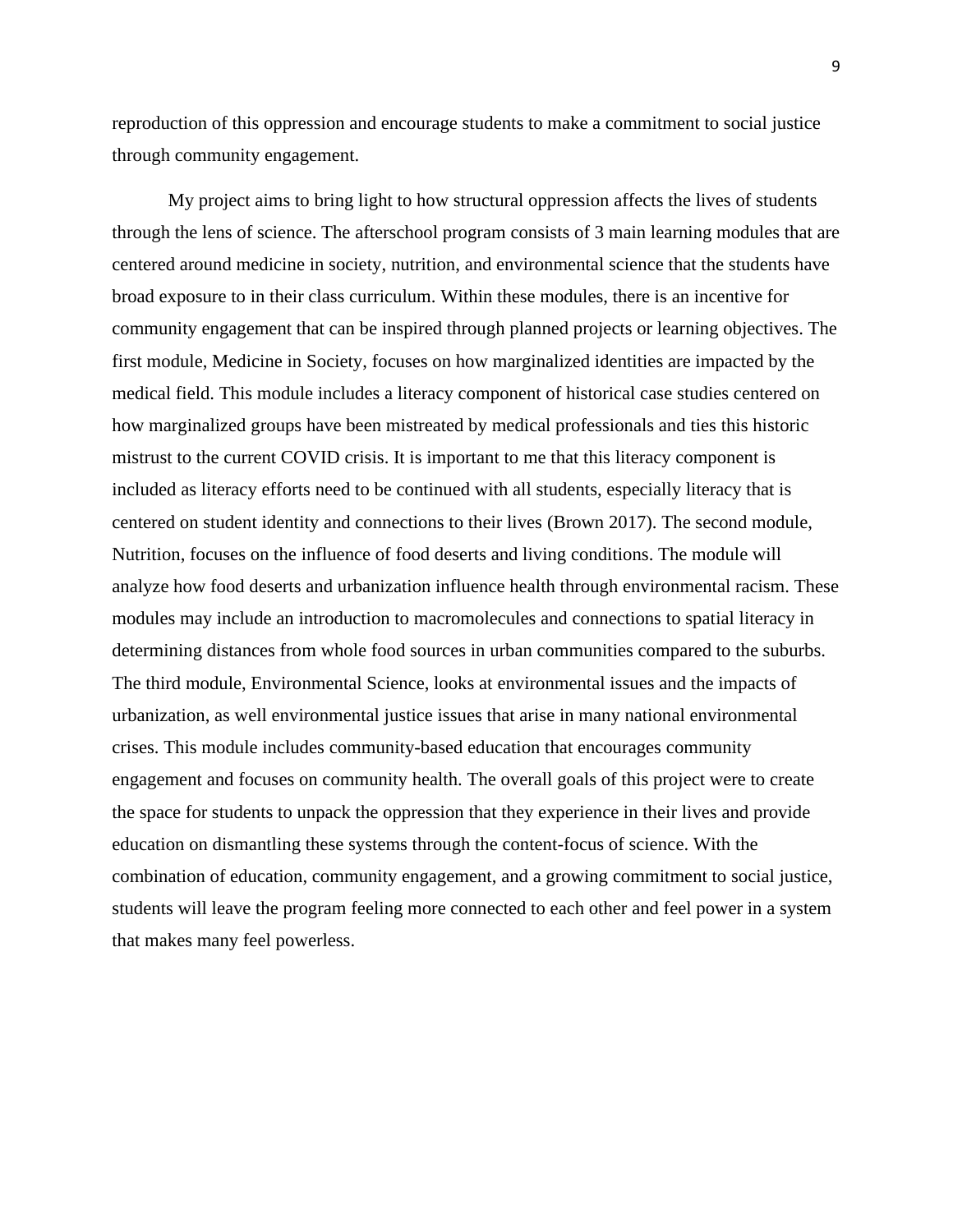#### CHAPTER 2: LITERATURE REVIEW

This goal of this literature is to summarize the current field activity and educational pedagogies that are used in the field of social-justice science education, explain how education must be redesigned for students of color, outline the health disparities that students of color face in their communities, and to express the importance of strengthening professional development for educators and administration. Through this literature review, the background of social-justice science education can be understood as well as the call to action for re-designing education to be a place where all students have community and where educators understand the needs of students that may not have identities similar to their own.

#### **Current Field Activity**

Incorporating social justice into STEM curriculum is not new to educators. Many have seen the need for the critical thinking taught in STEM to be applied to addressing injustices, but the way the execution of this has looked very different amongst educational researchers. The findings of the research that looked to incorporate social justice in science curriculum indicated that individuals with marginalized identities may not have the same access to science and that making science accessible would allow them to connect their learning to addressing community issues. Current field activity has also included educating science students going into healthrelated fields in an attempt to have students that have been part of the majority recognize the implications of injustice in societal systems. Outside of direct work with students, there has been discussions in the field about questioning the ethics of STEM and how science may allow for the reproduction of harmful actions.

The majority of research that incorporates science education with social justice has been out of school programs for urban high school students. These programs recognize the inequitable access to inquiry-based learning for Black and Latino students and the need for students to use these educational experiences to benefit themselves and their communities. Using the component of connecting content to addressing health-related issues in urban communities, students are encouraged to think adopt the thinking of field specialists to understand complex issues and postulate solutions (Martinez 2016). The approach of connecting science education to social justice strengthens the connection between student lives' and content as well as creates opportunities for students to ask bigger questions about systemic inequity prevalent in their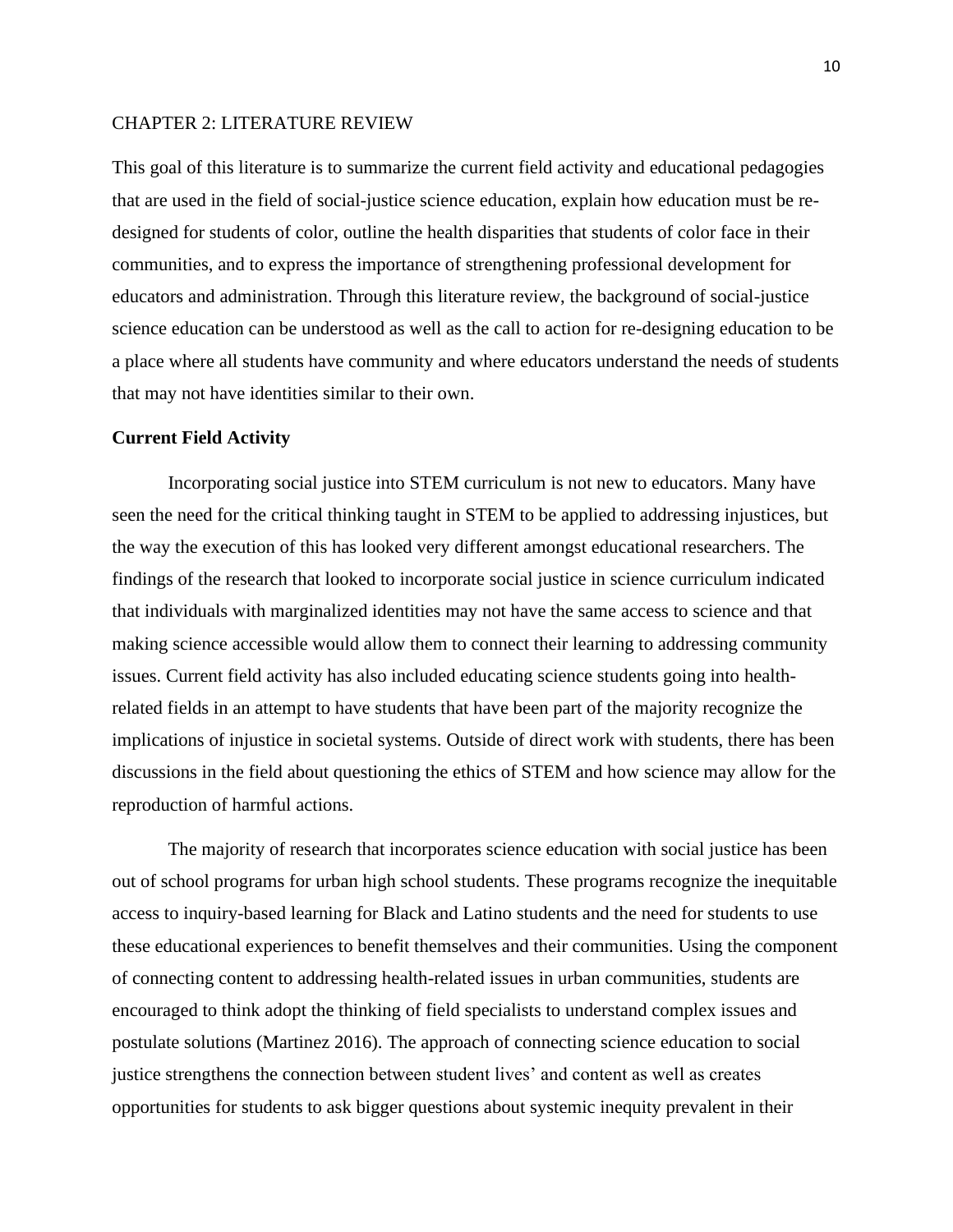communities. Understanding how their lives are affected by social justice in many fundamental ways, opens for inquiring about how public policies can be adapted to address the concerns that students learned about (Kozan 2017). This heightened awareness prepares students to make a commitment to social justice and community engagement for the well-being of all.

Social-justice education has also carried into higher education as students decide to continue an education in the sciences. The work done at this level amplifies the urgency in the need for using education to create a more just world. These programs contain the same lessons about the racial and socioeconomic intersection in health disparities in the United States, but go further to address the how systemic oppression are human rights violations (Salhi & Brown 2019). By declaring health as a human right and calling attention to the continual incidents that have harmed many marginalized individuals, social justice acts as means to an end through science. While these programs exist outside of the secondary educational realm, they serve as a higher-level track that the work done inside schools can lead to. The use of justice-centered pedagogy require students to connect the historical relationship between scientific development, political suppression, the growing moral issues in science, with the reproduction of oppressive systems (Morales-Doyle 2019). This use of social-reconstructivism is vital for the education of historically marginalized students because it allows for students to grow in their social consciousness to take social action when educators no longer neutralize social issues that can be addressed in science education.

The aforementioned field work that connects students to science education and promotes civic engagement presents great opportunities for learning, but may not be sustainable if students cannot access these programs. Since the science programs are used outside of traditional school operations in urban communities, such as private science programs or summer programming, they are not accessible for students that do not have the means of taking time away to participate in lengthy programs or privatized organizations. A child's exposure to justice-centered science education should not rely on the student sacrificing a large portion of time outside of schooling or be present only in higher education. This holds especially true for students that come from marginalized communities and have traditionally had less opportunities to access such education. Not every student or family has the means to sacrifice time or funds in extensive programs or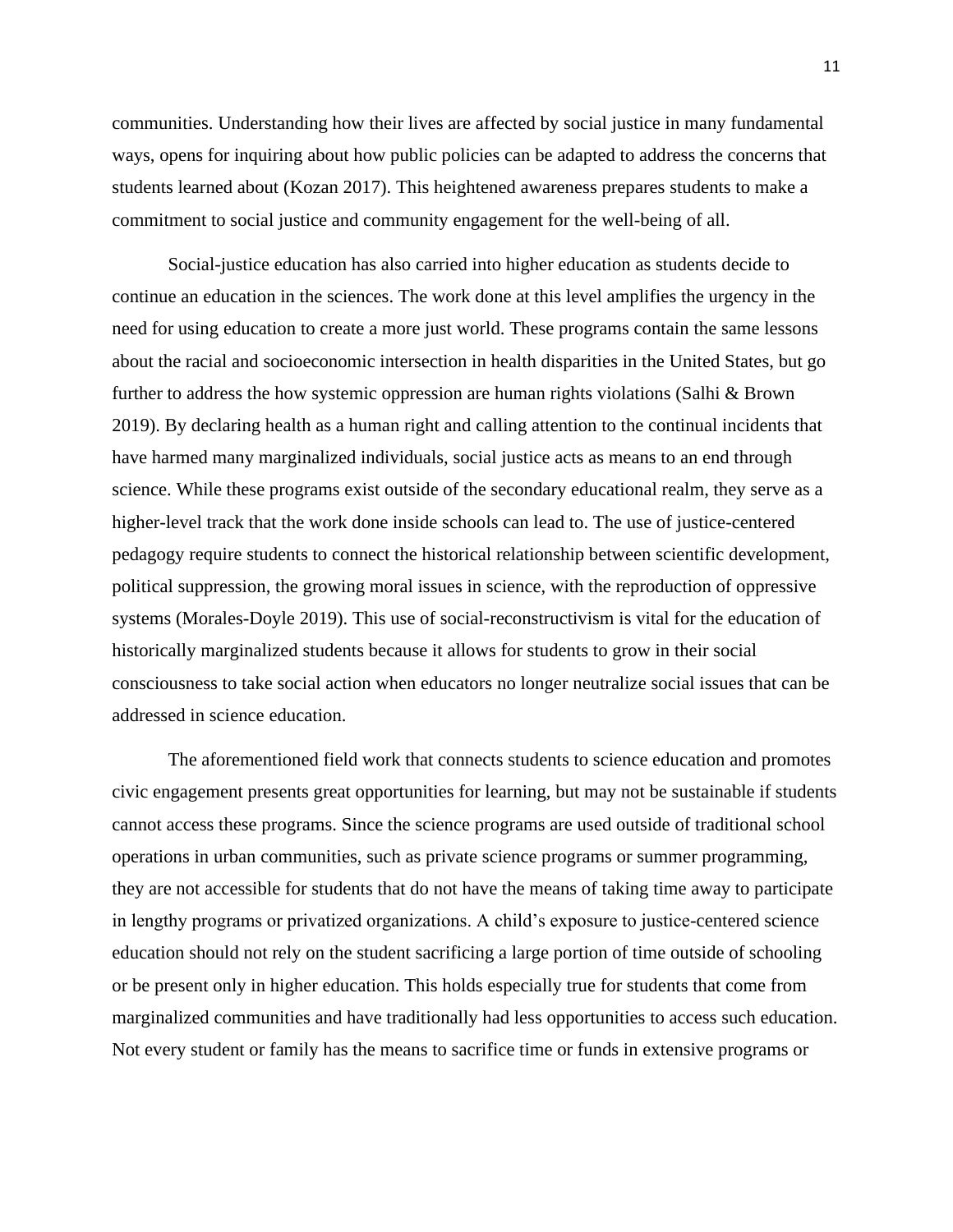costly college courses, thus these principles must be taught in more mainstream ways that more students can access.

#### **Supporting Pedagogies**

There are many educational pedagogies that have guided the work of making education serve all student identities and life experiences. The most prevalent pedagogies that have been present in the research conducted has been Critical Race Theory, reality pedagogy, culturally responsive pedagogy, and culturally relevant pedagogy. These ideologies involve education considering student experiences both inside and outside of the classroom. These theories are especially important when addressing social justice because they allow for greater conversations to take place in regards to equity and the experiences that students have.

Critical Race Theory (CRT) is an academic framework that analyzes the law and other social institutions through the intersection of race, socioeconomic status, and other identities in an effort to attain justice. CRT can be used in education to encourage schools to recognize the strengths of communities of color in order to serve a purpose of racial and social justice. CRT acknowledges that race and racism are central to the functioning of the United States society, as well as discrimination based on gender, class, immigration status, and sexuality. CRT challenges privilege and refutes claims of color-blindness, race neutrality and beliefs of equal opportunity. A state of neutrality or belief of equity in society simply allow for continual control of dominant groups. This theory empowers those of marginalized communities during the elimination of racism, sexism, and poverty. CRT also acknowledges that racism and oppression exists within historical and contemporary contexts. A component that comes from CRT is the capital that can be seen in dominant groups due to widespread privilege and the cultural capital that is not recognized enough in communities of color. Students have their own experiences participating in systems of oppression, whether that be the oppressor or the oppressed, and these experiences connect to their cultural knowledge that influences their understanding of things within the classroom (Yosso 2005). CRT allows for the consideration of student experiences and actively promotes education that suggests dismantling oppressive structures.

Reality pedagogy is a learning approach that focuses on teachers understanding students, specifically the reality of student experiences. This approach has been done extensively in urban classrooms and understanding the culture that students participate in, which can develop a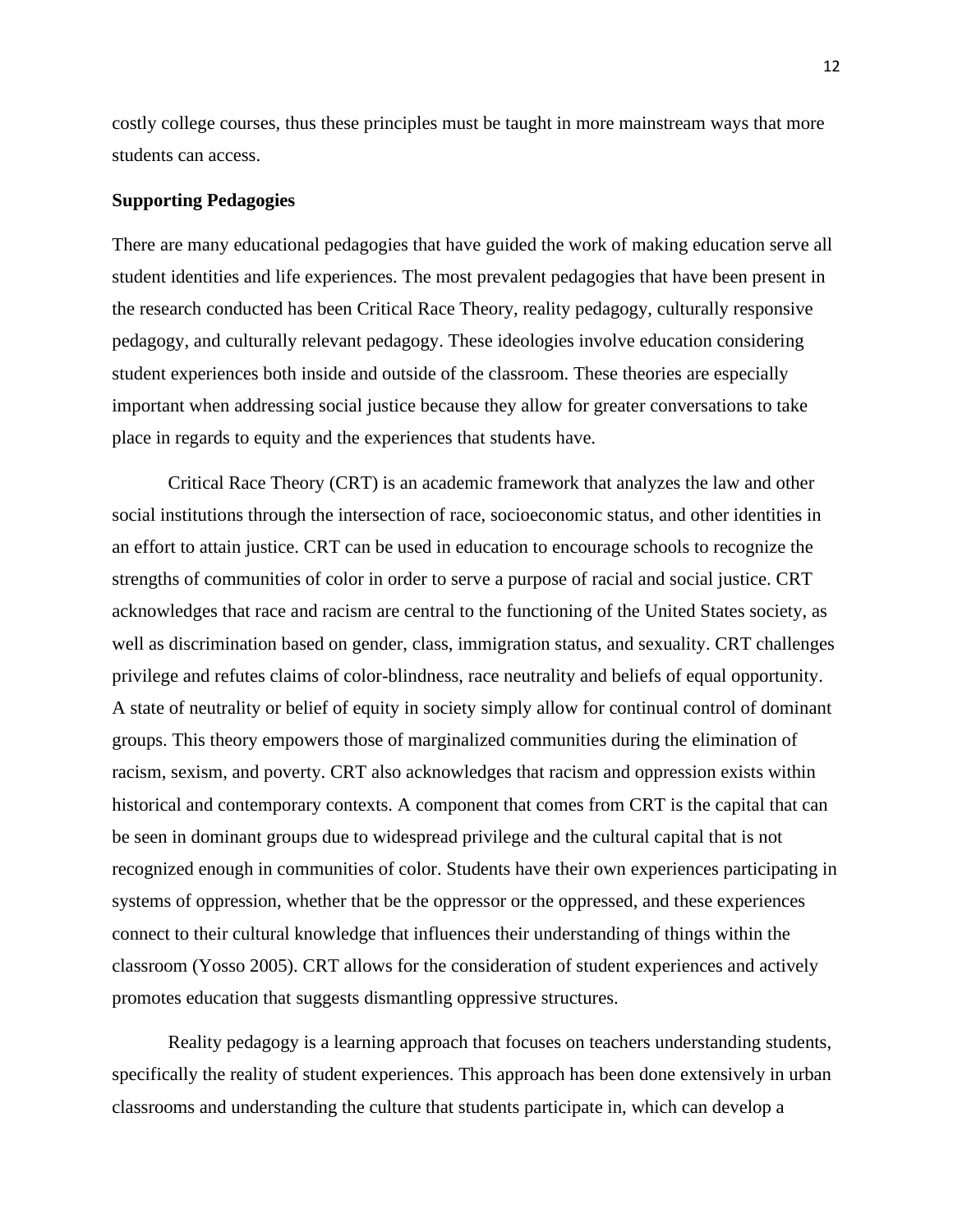student's consciousness about sociopolitical factors through critical thinking. The teacher must understand the student's background, their identity, and then include these aspects in the construction of the classroom environment. When the educator includes these elements in the classroom, the students can connect to what is being taught in the classroom. Christopher Edmin, the pedagogist behind reality pedagogy, has coined the "Five C's" used in reality pedagogy: cogenerative dialogues, co-teaching, cosmopolitanism, context, and content (Tanzina et al. 2017). Through the lens of teaching science, the use of cogenerative dialogues and co-teaching were most frequently discussed.

Through cogenerative dialogues, also known as cogens, all classroom participants have the opportunity to talk and feel valued when participating in classroom conversation. These conversations can talk place within class and also can take place outside of the classroom where students feel the ability to give input about their classroom experiences. The conversations allow for the classroom to become more culturally relevant which makes it more effective as it based on the student's thoughts instead of the teacher's beliefs about the culture (Tanzina et al. 2017). This gives students the opportunity to have a voice in their education and be active participants in their learning. Co-teaching allows students to learn content and then teach the class in a way that invites their critique of instructional methods as they often teach in ways that they would prefer content to be delivered to them. Students then have a better grasp on the content as they have prepared themselves to teach others about it. This makes the student feel responsible for the success of the group, thus connecting themselves to the learning environment.

Culturally responsive pedagogy is an educational approach coined by Geneva Gay that utilizes students' cultural frame of reference to teach content. When teaching, the classroom content focuses on the personal and cultural strengths and experiences of students. Each student's cultural strengths must be nurtured to promote student achievement and contribute to the child's identity. Within this aspect of multicultural education, teachers must be empathetic, reflective of their own beliefs of different cultures and cultural frames of reference, and educate themselves about the cultures of others. Gay articulates that despite students of color having so many achievements outside of the classroom, they do not have the same contextualized success within the classroom, which she coins as the "achievement dilemma" (Gay 2010). Through validating the students' prior experiences and cultural knowledge, Gay believes that this allows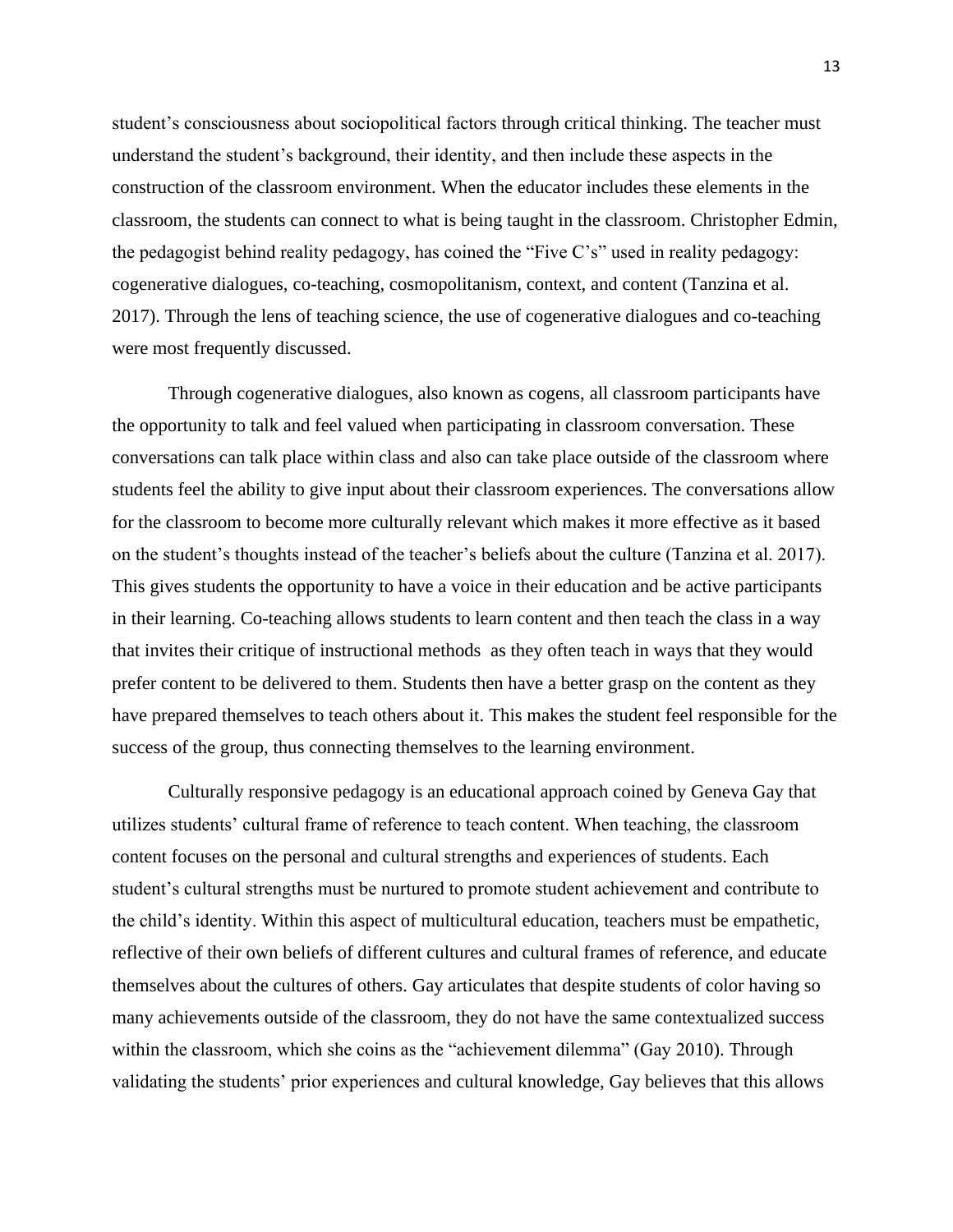for students to have their highest learning potential while cultivating their academic abilities and social abilities. Gay is not the only one that believes in unleashing a child's inner potential.

Many of used the approach of culturally responsive pedagogy to produce frameworks that promote the greatest experience for both learning and teaching. Dr. Gholnecsar Muhammad has used culturally responsive pedagogy and historically responsive literacy to outline four learning goals that promotes lifelong academic skills such as literacy while combatting racism and oppression. Through understanding student identity, students are able to define themselves and come to terms with their beliefs and values. When students are able to internalize their identity and find strength in their life experiences, they can use this knowledge in their work with literacy, academic skills, and thinking critically. The ability to read opens the opportunity for students to understand power, authority, and oppression (Muhammad 2019). Using the culturally responsive pedagogy allows for educators to respond to the social and cultural experiences of their students that are traditionally marginalized by the institution of education and include them in the demand to dismantle this power hierarchies.

Culturally relevant pedagogy is a learning approach that uses student's cultural knowledge and backgrounds, which affirms their cultural identities and assists them with developing a critical outlook on inequity. Gloria Ladson-Billings, the pedagogist behind culturally relevant teaching, focuses on student learning, cultural competence, and socio-political consciousness. Student learning should focus on mastery of academic skills and she questions the focal point that educators have on rigor. For some educators, students that score lower in classes pride themselves on having classes with increased rigor, but teachers should support all students within their teachings. Student learning includes intellectual growth, moral development, and their ability to problem-solve. Ladson-Billings focus on cultural competence is the importance of understanding one's own culture with learning more about others as well. This includes skills that support the students' ability to affirm and appreciate their culture while learning about others. These skills allow for diverse relationships that can prevent misunderstandings and bias. Socio-political consciousness is the ability to use the knowledge in school and using it to solve social, cultural, civic, environmental, and political problems. The use of socio-political consciousness expands curriculum and makes education valuable in solving world problems. (Ladson-Billings 1995). Ladson-Billings identifies the practices of good teaching that seldom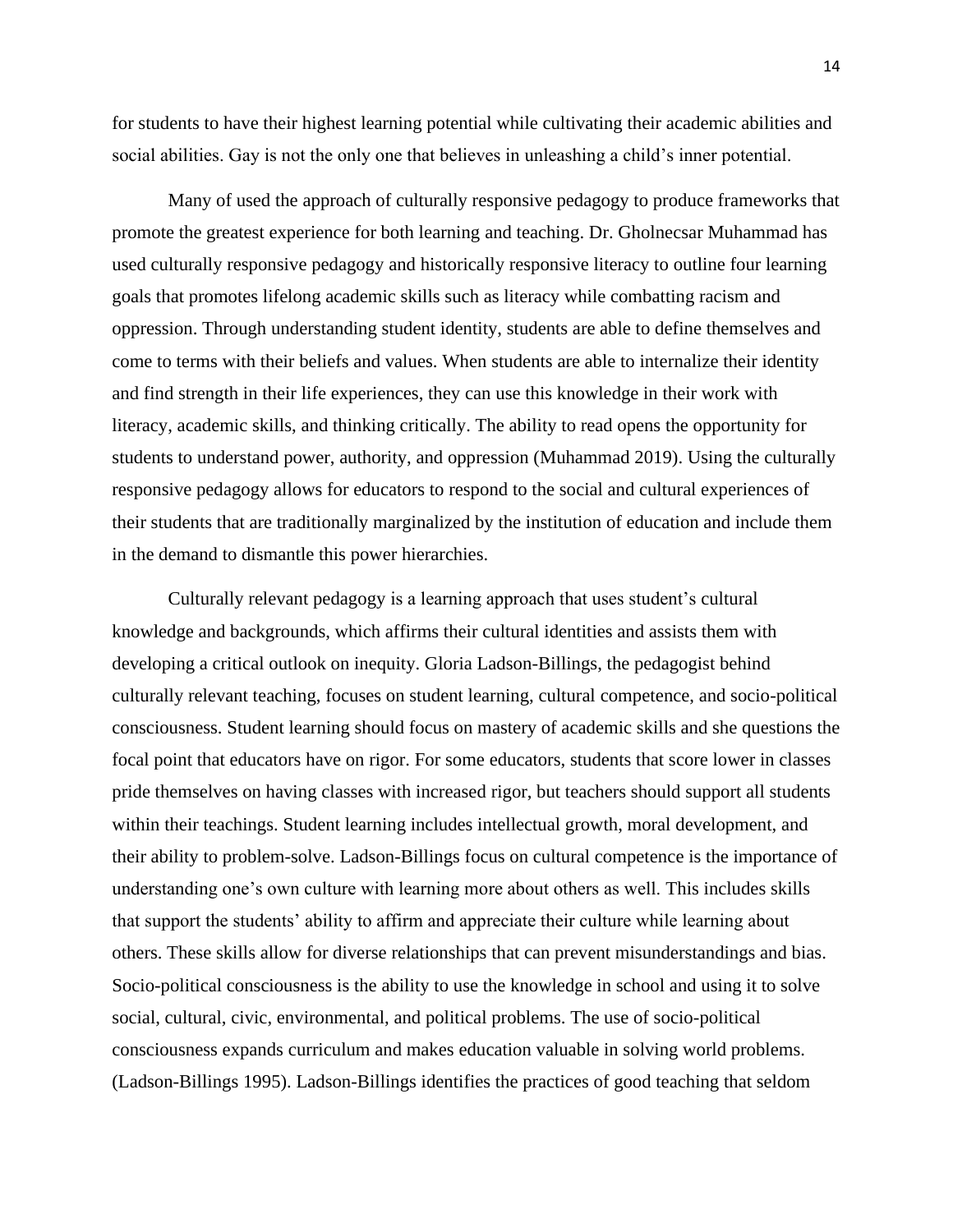take place inside the classrooms of students of color and aims to change the way the education can better serve marginalized students.

These pedagogies all work together to change the way that the field of education aims to serve all learners. When acknowledging positionality and student's cultural frames of reference, educators aims to incorporate student experiences in class. Both the use of reality pedagogy and culturally responsive pedagogy seek to understand the experiences that students have outside of the classroom and use them so that students feel connected to their education. Christopher Edmin's reality pedagogy uses understanding the student experiences that learners bring into the classroom and assists with the understanding of positionality. When students are bringing in experiences of oppressive power hierarchies, it is important for the educator to establish an environment that makes both the educator and leaners equals as participants in learning. Geneva Gay also establishes this by ensuring that educators have an understanding of their own cultural experiences and connecting to their students. An education founded on empathy and understanding creates the openness needed for effective communication and optimal learning for everyone.

Despite all these pedagogies working together to improve the state of education for marginalized learners, not all approaches to learning explicitly discuss inequity. Reality pedagogy provides the foundation for a classroom that allows for students to feel connected in the learning environment and feel as though they can come to the space with their own experiences. With this openness comes the ability to discuss oppressive systems and understand the student experiences that are discussed in the classroom. While reality pedagogy can be used to have these conversations, educators are not explicitly bringing in conversations about inequity. The basis of culturally responsive pedagogy encourages students to reach their highest learning potential that is already within them by acknowledging their cultural experiences. Similarly to reality pedagogy, culturally responsive pedagogy can be expanded upon to include the conversations about how inequity directly feeds into cultural experiences but that is not explicitly stated in research. Other approaches such as culturally relevant pedagogy and critical race theory more actively address inequity by including students in the intersection of law, education, and politics.

#### **Subtheme: Cultural Knowledge and Community-Based Learning**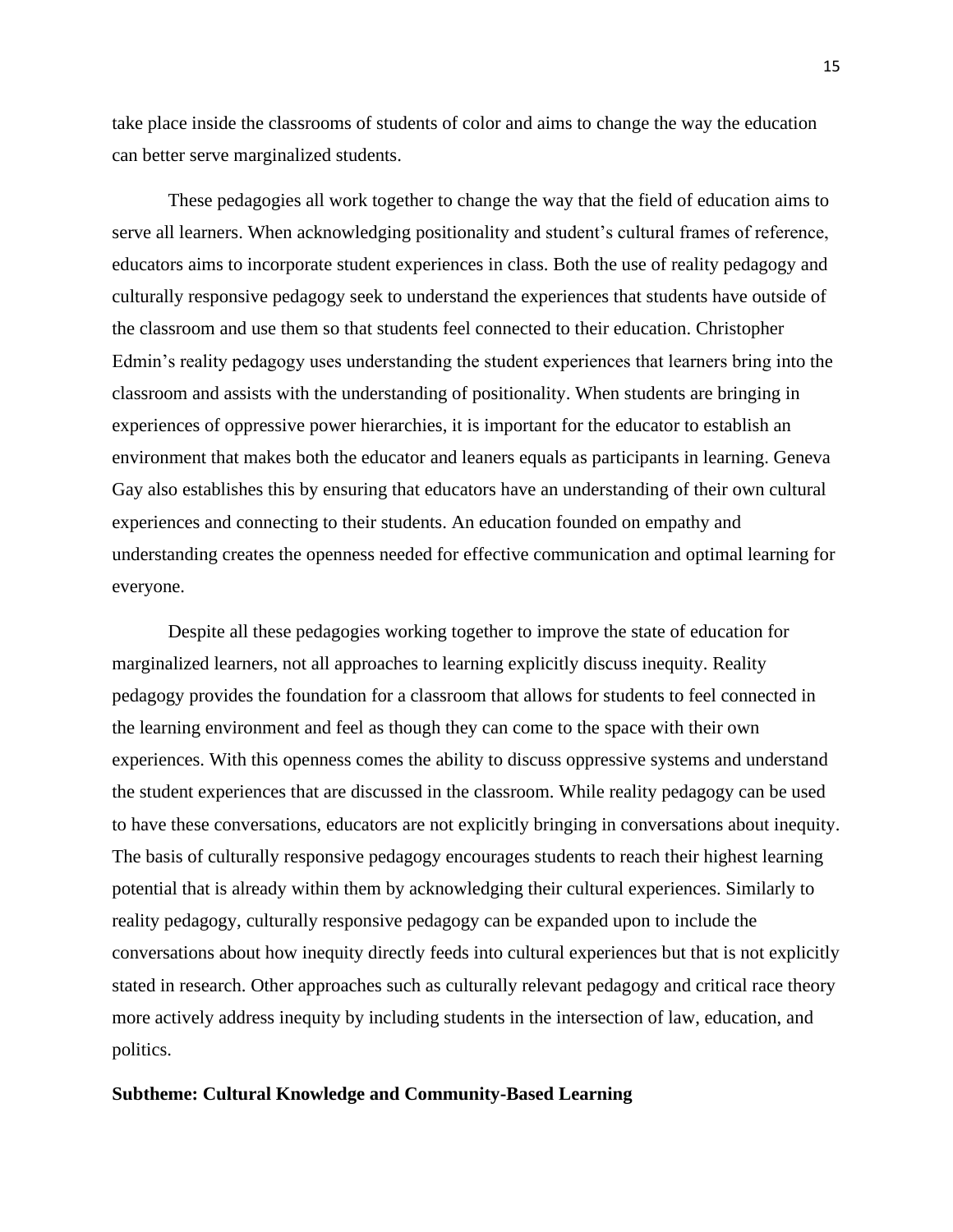The importance of cultural knowledge comes from the historical denial of communities of color in knowledge and theory. By excluding academics and theory from communities of color, it has lead to these thinking spaces to be occupied by white individuals. When the communities of color are left out, an individual's cultural community contributes to their understanding of the world. The experiential knowledge from communities of color is essential and must be used to combat deficit thinking (Yosso 2005). If cultural knowledge is not acknowledged, it can often lead to beliefs that the student's academic performance is due to the child not entering school with the same cultural beliefs as the majority group, which can then push students to adopt beliefs and values of the majority unnecessarily. Incorporating cultural knowledge allows for multicultural education to include both models of Western philosophies and indigenous worldviews to explain phenomena (Brown 2017). Not only does incorporating many worldviews into teachings allow for students to be supported in the classroom, but it makes the educator more well-rounded and appreciative of their diverse students.

The importance of cultural knowledge welcomes the possibility of community-based learning becoming more relevant in teachings. This issue is more clear in research that shows that students of color benefit the most from learning from those that have the same identities and life experiences (Milner 2020). When Black teachers were pushed from the profession, it changed what is taught and how content is taught. Teacher identity connects to instructional practices, disciplinary methods, and whether or not the educator is willing to disrupt racist practices (Milner 2020). Understanding that students need to see themselves represented and understood in their classrooms and communities shows an opportunity for the mentioned learning approaches to connect with students. While schools will remain integrated and not fully be community-based, including community aspects instead of the standardized white-dominant information is beneficial to students.

Despite the American public school system appearing to meet the goal of an equal opportunity education for all students, the service of these schools still does not provide students of marginalized identities an equitable education. Gloria Ladson-Billings has coined this as an "educational debt", which suggests that schools owe students an equitable education after generational injustices (Oakes 2018). When the education system has underserved students, the blame should not be placed on students. These learners can only grow and learn to the extent that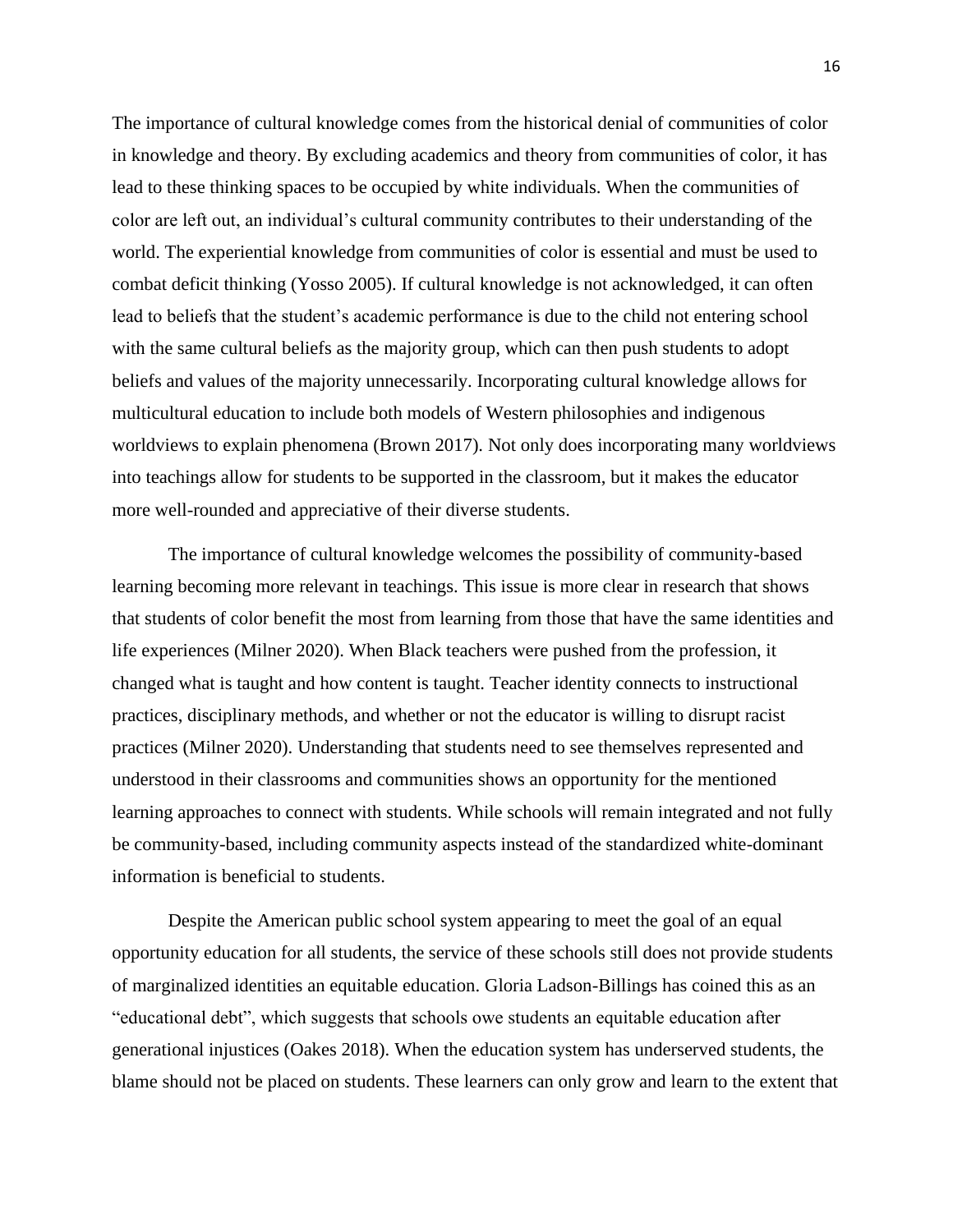their environment allows. When all students are taught under the expectation of dominant social groups, it does little for learning and only determines how well individuals are suited to fit into the world oppressors have created (Adams & Bell 2016).

#### **Subtheme: How is this seen in the science classroom**

When this is examined in the science classroom, students may not be able to experience inquiry-based learning in a way that best suits them. In science classrooms, there are competing discourses in language, behavior, and writing that are embedded in particular ways knowing the world (Brown 2017). When students are taught to think critically in inquiry-based learning but are only taught through language and ways that aren't as accessible, students that have different life experiences and cultural understandings are disadvantaged. All students should feel connected to learning and find value in their education, but students from marginalized communities have historically been deprived of these connections. In order to feel connected to the connect, students should have their communities incorporated into learning and address the inequities that have hindered them in education.

Science education must understand the unique ways that each student has developed their understandings of the world and change how "success" is determined outside of traditional academic expectations. When students are able to acknowledge their community-based knowledge, they experience success through cultural competence, social consciousness, political activism, and community membership (Gay 2010). While classrooms are communities that are focused on learning, students return to their homes in their own communities that oftentimes have its own problems that need solutions and expectations. Teaching these students how to problem-solve and analyze data to make conclusions prepares students to do work outside of the classroom that is equally important. Arming students with the power of knowledge about social inequity also allows for them to become more engaged in their communities and better understand the world around them. Developing a justice-centered approach in science encourages students to consider the historical relationships between scientific development and oppressive systems (Doyle 2019).

Teaching students science while connecting to their knowledge of the social sciences allows for cross-bridges between content areas and allows for students to see science as applicable and useful outside of the classroom. This is incredibly important for students of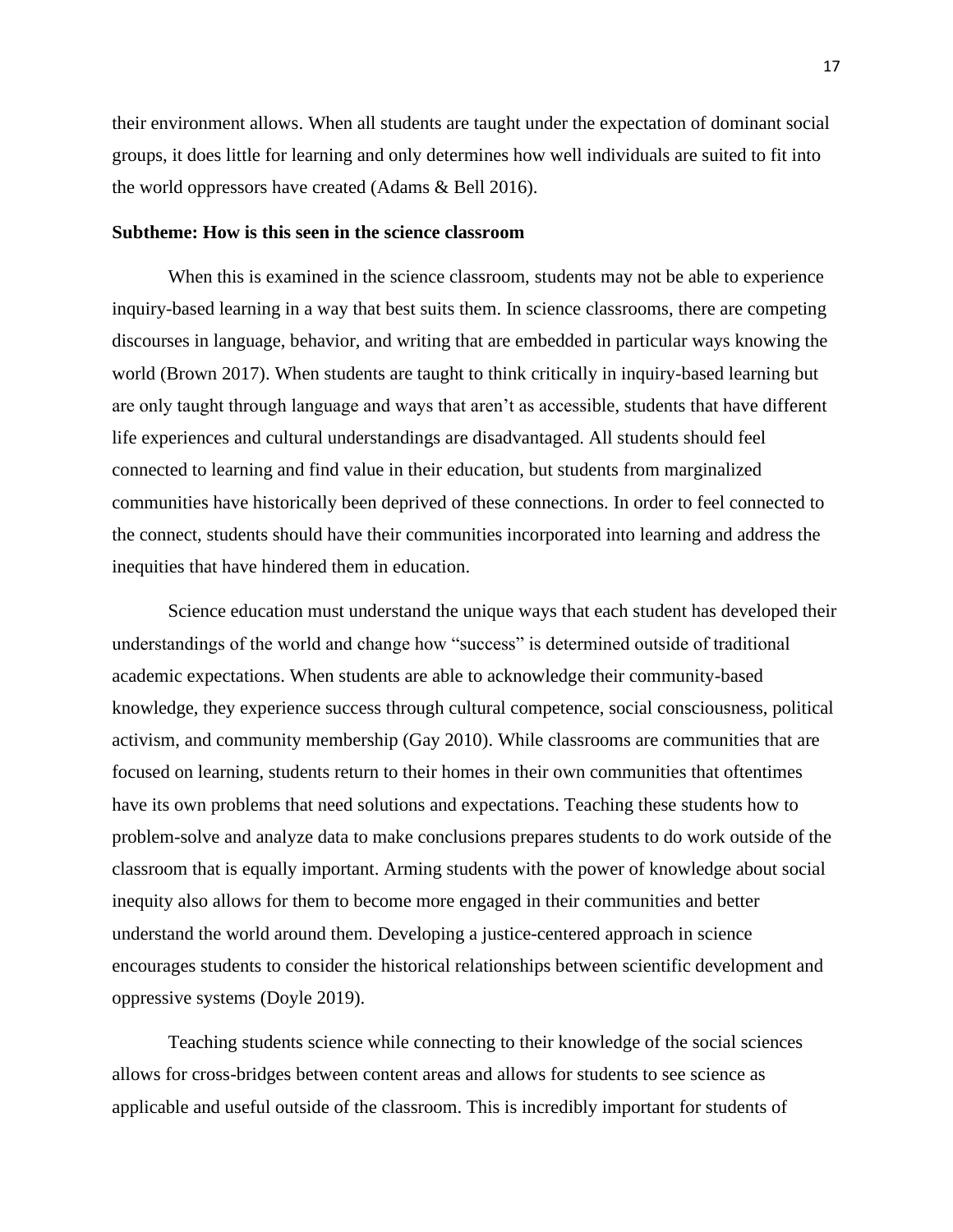marginalized communities who may have been denied accurate historical lessons about their own histories due to Eurocentric and dominant social group portrayals of history. By no longer neutralizing content, the privilege of the dominant social groups is brought to light. (Adams & Bell 2016).

#### **Subtheme: Health disparities**

Current research about students learning about health disparities has included largely included students of color promoting community engagement through learning about the health issues that take place in their communities in larger proportions than those made of a different demographic. These studies in educational programs all had the intention of students making connections to their daily lives in science that had prior disinterest in the subject. By majing science applicable and interesting to these students, there was hope that these students would no longer feel discouraged or excluded by the content. These studies differed in how they were presented and who the studies included. Some studies were private and carried out through independent private companies that worked alongside schools. Other studies were in public school settings or at an undergraduate level. This leaves room to consider how accessible these learning experiences have been as many students may not the ability to access educational programming during the summers or outside the time already allotted for school.

While it is incredibly important for students of color to learn and understand how they have been systematically disadvantaged by the health care system and other government agencies, people of color are not the only marginalized group that has been disadvantaged within quality of life and accessible, appropriate care. In the research done with undergraduate science students, pre-med students were asked to identify historical injustices that have occurred in medicine amongst many groups of people. These injustices included the Tuskegee syphilis trials, Holocaust medical trials, and the AIDs epidemic that was poorly handled in the United States. In present day health care, students also learned about the increased maternal mortality for Black women and the medical discrimination of LGBTQIA+ individuals. It is important to further expand the conversation to include indigenous communities, the LGBTQIA+ community, and those of different abilities. By expanding the conversations that are held, all students are able to understand the importance of justice for all and view the historical injustices in their full light.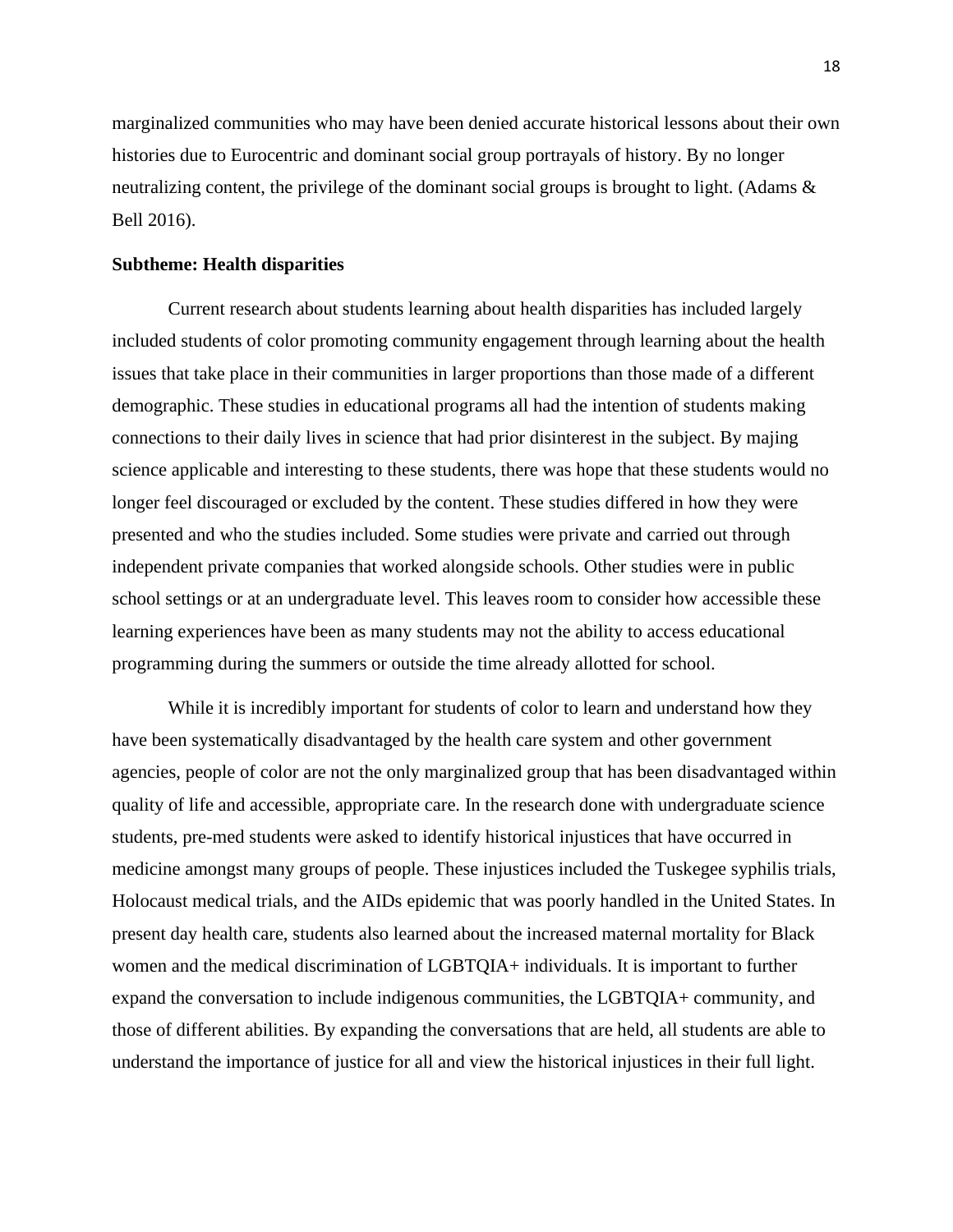#### **State standards**

Pennsylvania's state science standards were restructured in 2019 and included different categorization of content and a review of the NGSS. This categorization includes separating content into the categories of "Science and Technology" and "Ecology and Environment". These two categories then separate into standards for each learning area. I decided to look at the standards in both categories for  $7<sup>th</sup>$  and  $8<sup>th</sup>$  grade since that is the targeted population in the proposed afterschool program.

The standards presented by the Standards Aligned System showed a lot of similarities between the two grades and the scientific content. There is a strong emphasis on critical thinking, data analysis, and the scientific thought process in both groups. While these ideas do invite social justice into the classroom in creative ways if the educator desired to, there was no mention of any social issue outside of the Environmental standards. The 3.1B standard about genetic engineering and societal impact offer opportunities for conversations about bettering society to allow for all people to have access to food and other resources. The 3.3A standard about weather patterns such as storms allow for larger conversations about areas that are prone to natural disasters being populated by marginalized communities. Standard 3.4 Technology and Engineering Education stresses the importance of understanding the effects of society and that development can have negative effects, which is crucial in establishing that the field of science has not been used ethically for all (SAS - Pennsylvania Department of Education Standards Aligned System - SAS, n.d.).

Throughout the program modules, I have included standards from foundational social studies, health, and language arts that students would have prior knowledge of. In order for science to be a space to understand and present solutions to social issues, student learning content needs to be cross-conceptual. This allows for students to understand how to critically think on ideas that exist across many different areas of study. When students are able to understand how their science content exists in history, sociology, literature, and art, they are able to have a more holistic understanding of the role that science plays in their communities and society.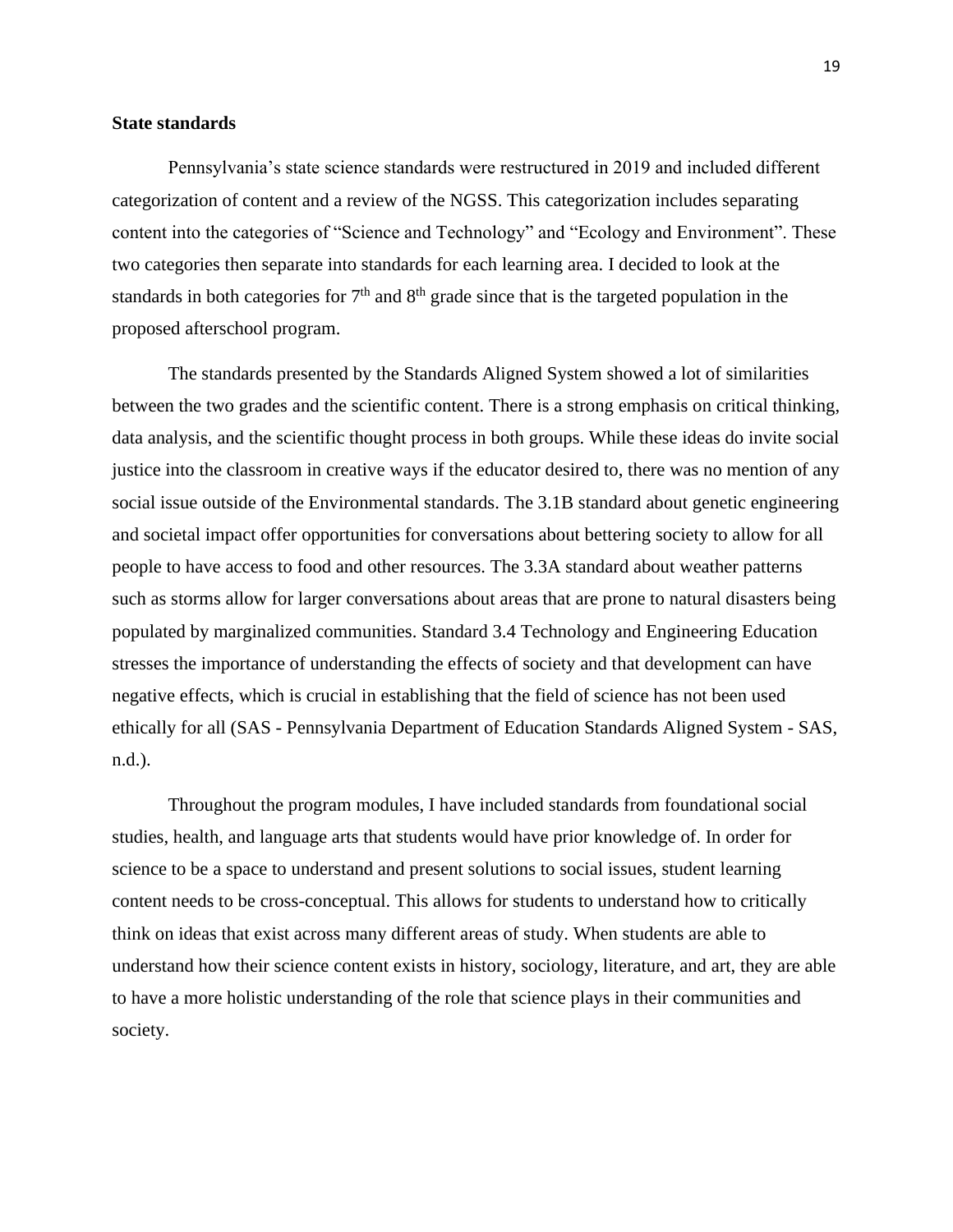#### **Review of National Science Teacher Association (NSTA)**

The National Science Teacher Association aims to make the field of science education innovative and representative to the needs of learners. The organization provides conferences, lesson plans, journals, and resources to science teachers, administrators, and researchers. The organization presents six goals of advocacy for quality science education, enhance professional development, heighten student achievement and science literacy through Next Generation Science Standards, nurture curiosity in elementary education through science, and peer engagement through their membership (National Science Teaching Association, 2019). The principles of the NSTA also embraces diversity and equity, collaboration, the value of scientific literacy, and the power of collaboration amongst professionals.

On the topic of social justice and addressing societal structures within the classroom, the NSTA has provided resources regarding justice-oriented approaches to broadening the content that is discussed in class. Justice-oriented approaches using culturally-based pedagogies are able to identify sources of knowledge in communities and welcome this into the learning space. NSTA also recognizes that science has historically disenfranchised marginalized communities and states that educators must understand that students bring diverse experiences and ways of knowing to the classroom, individuals must identify how ideologies can hinder progress of scientific knowledge and practice, racial disparities in health and the impact of climate on lower socioeconomic status individuals must be disrupted and mitigated. By working to understand the world that the students live in, the communities from which they come from, and the oppression that is embedded in societal systems, educators are then able to teach through the lens of respect and value human dignity. NSTA refers to this as diverse sensemaking which supports critical social analysis, sets students up to work towards justice, and focuses science education on justice, sustainability, and the well-being of all living things.

In addition to the numerous resources provided, NSTA shows a commitment to honoring the life experiences of all students. Throughout the lesson plans, journals, and published materials, NSTA recognizes the political nature of knowledge and education and how the classroom must be a space for acceptance and change. The organization identifies the many different experiences that students have that shape them into learners and participants of society.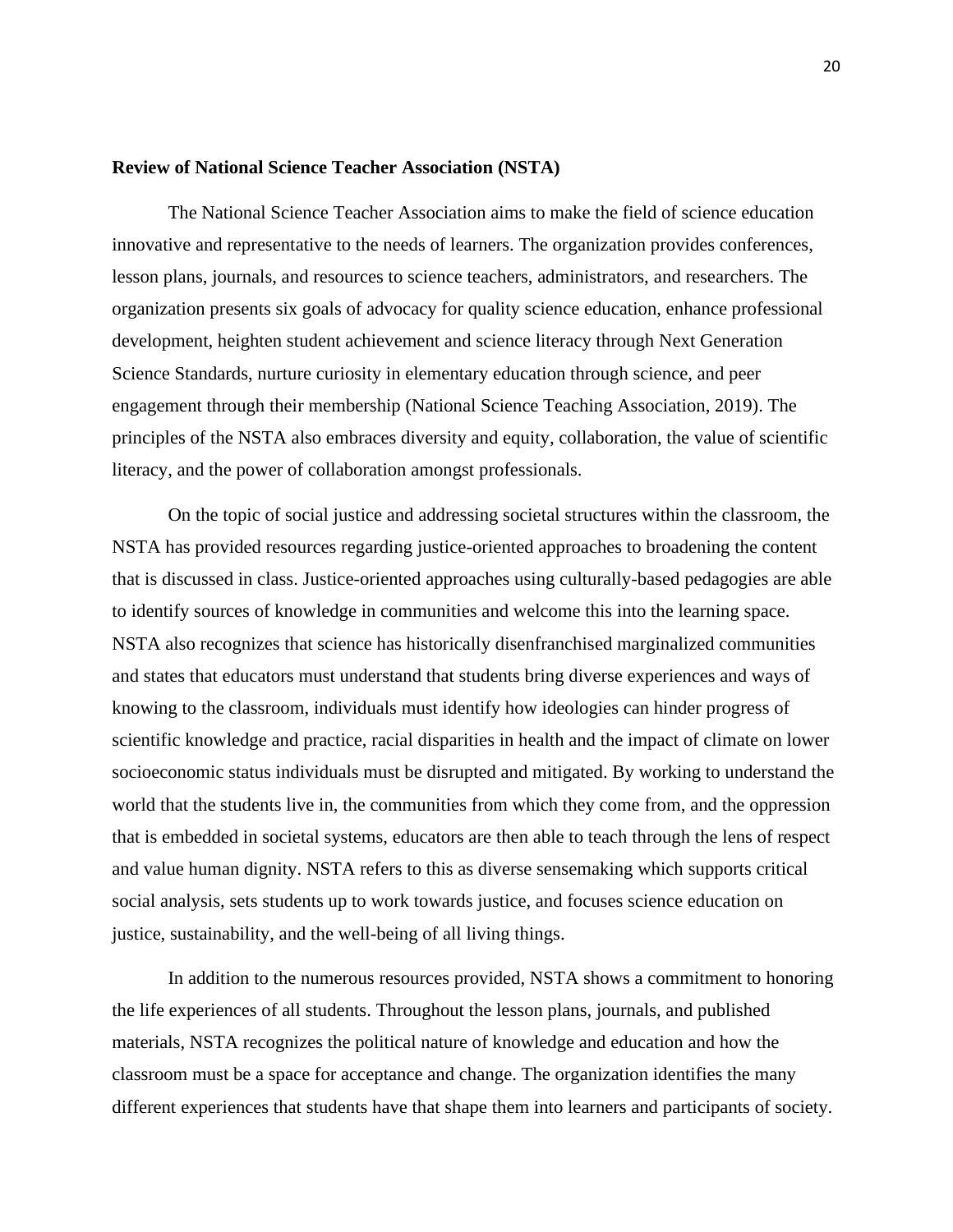NSTA makes sure to recognize BIPOC students, students of various socioeconomic statuses, students with disabilities, and the worldly challenges that students face due to systematic oppression. These public statements and work that individuals are doing showcase the deeprooted commitment to making learning life-changing for all people. The NSTA is a vital resource for understanding how science education must continue to expand and become more human.

#### **Professional Development for Educators**

According to Act 48, Pennsylvania educators must obtain 180 hours of professional development every five years. This continuation of professional education is designed for educators and school-personnel to broaden their knowledge of student experiences, content area information, and pedagogical skills. By having educators and administrators continue to learn and develop their skills, the field of education should ideally be a place that understands the needs of students and implements the best practices to reach every student. This would give educators more industry insight, allow them to develop their skills to become more organized and effective. Students would also benefit from educators continuing their educator as it would create better student outcomes and shape schools to be a place where students are seen and understood. Unfortunately, this is not the case in the professional development of current educators and within teacher-preparation programs.

In addition to the need for educators to continuously develop in administrative skills such as collaboration, organization, and technology, there is a growing need for those in education to understand the world that their students participate in. Each generation of children come with their own understandings of society and ambitions. For educators in the American public school system, education is necessary in order to understand the identities of their students. As of 2015, only 20% of educators were considered to be racial and ethnic minorities. In stark comparison, 2015 showed 51% of public school students in the United States were considered to be racial and ethnic minorities (Spotlight A: Characteristics of Public School Teachers by Race/Ethnicity, 2019). These statistics show that educators are less diverse than their students, and furthermore that younger Americans are a more diverse group of individuals. These differences in identity and life experiences can create a gap in understanding between these two generations. Professional development and the education in teacher-preparation programs offers an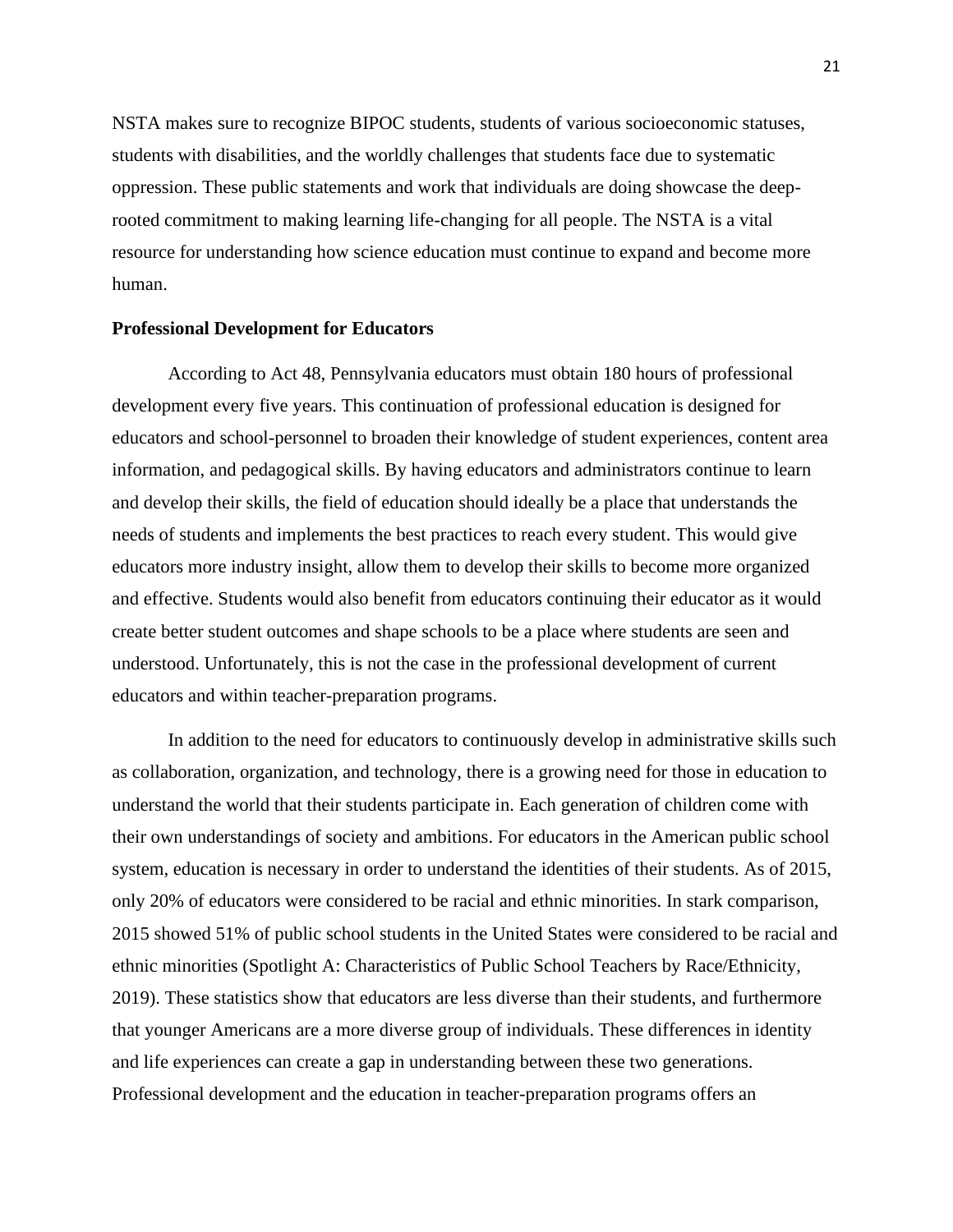opportunity for educators to learn how to they can best connect and understand their students for the best outcomes in the classroom.

In order to learn and adopt research-based practices, educators must first identify that the educational system they are participating in was designed to not serve all learners. Confronting the fact that the educational system, as well as many foundational societal systems, are racist brings up a lot of emotions that must be dealt with in order to make any progress. Before developing anti-racist identities and increasing cultural competence, white individuals may often move into feelings of denial, guilt, and shame to protect their prior beliefs of a just world. (Torino). While processing emotions is key to personal development and later change, it can often obstruct one's understanding of white privilege. The resistance to being anti-racist comes from individuals not understanding that white privilege is the fact that whiteness helps people in their lives, instead of a weaponizing statement that makes unknowing participants villains.

Issues regarding race in the educational system does not stop at just the resistance from educators, it is embedded in the curriculum that pre-teachers carry into their future classrooms. Richard Milner, a student during segregation and then an educator, describes how the demographic of teachers determines what is taught within the classroom, as teacher identity influences instructional practices and classroom conduct. Through curriculum punishment, the avoidance of racially just learning opportunities by the educator, educators continue to contribute to racist and oppressive systems in their practices. As controversy continues in educational policies, explicit curriculum does not contain information that centers on the experiences of marginalized groups. In order for these conversations to take place within the classroom, the educator needs to be aware of the importance of this implicit curriculum, also known as the hidden curriculum that is not written down. Null curriculum contains the learning opportunities that students do not have, which still communicates a message when students can tell what is not being emphasized and what is being avoided within the classroom. (Milner). This is crucial in understanding the impact that educators and administrations have on the culture and upbringing of students. The absence of a conversation is just as strong as a statement in favor of the oppressor.

Milner's discussion of curriculum punishment and teacher identity shows the importance teacher education to include topics such as diversity, equity, and historical information of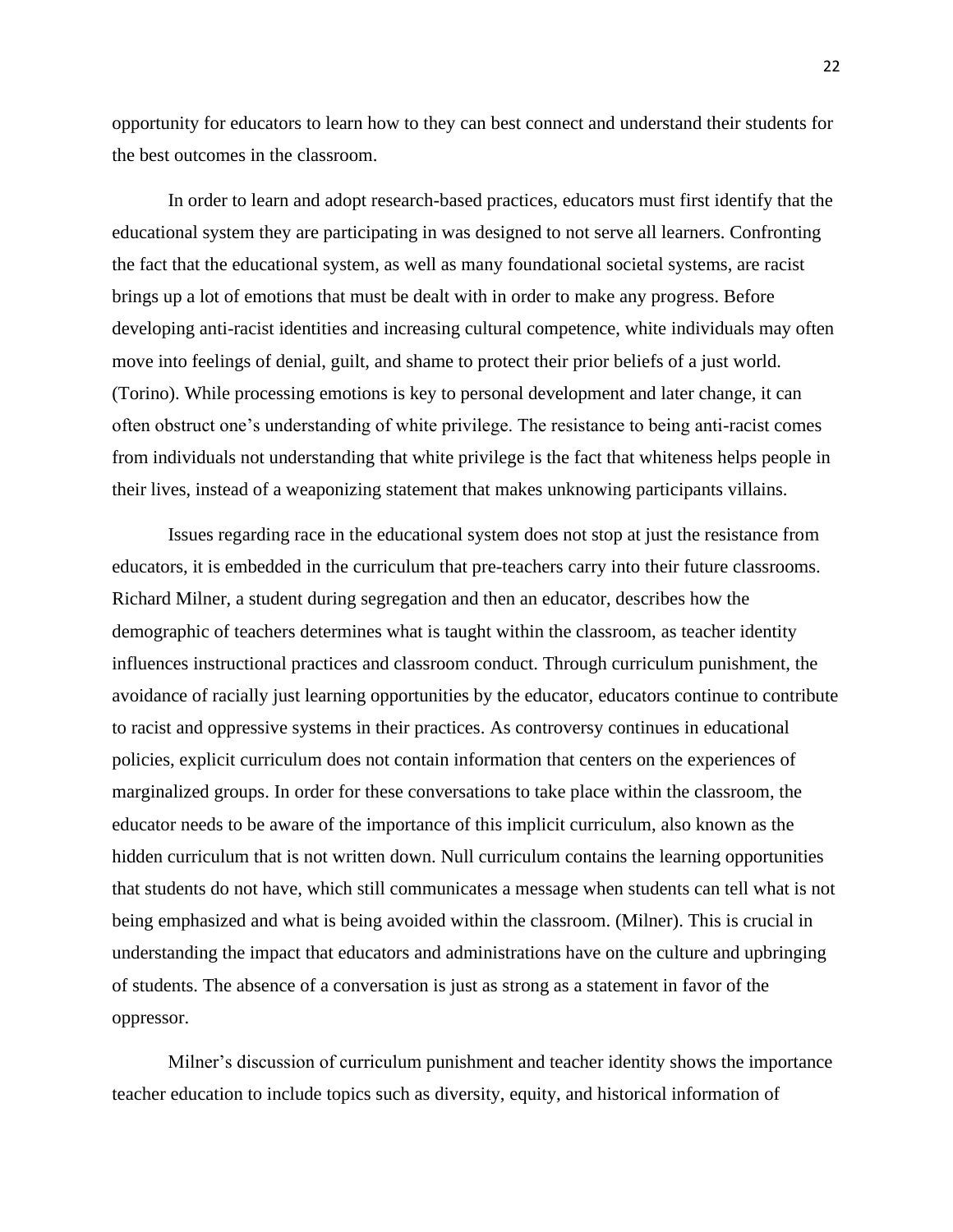marginalized experiences. Through the lens of race, educators need to be able to understand the lived experiences of students of color and the generational trauma that this brings into the classroom. Milner also elaborates that educators must be educated on racial violence as their students of color are not a stranger to the disproportionate harm that society continues to administer. In order to make the classroom a place where students can bring their experiences and cultivate a community, educators need to understand the world that their students live in. As time continues and the state-supported murder of Black individuals is not just a chapter in history, educators need to be able to take a stance that supports their students and validates the many emotions that this brings. Milner brings up that some educators pride themselves on not bringing the topics of race into the classroom and suggests that this is solely due to ignorance or discomfort with the topic. Well-designed education programs for both pre-service and in-service teachers are needed to ensure that today's youth have the guidance from the adults they look up to.

As if creating these educational programs for educators wouldn't be difficult enough, having these conversations inside the classroom has faced a lot of backlash. This pushback is due to the topic of Critical Race Theory causing some conservative lawmakers to determine it to be harmful to the unity of all American people. Former President Donald Trump considered Critical Race Theory to be "toxic propaganda [and] ideological poison" and that if it were to be used it would "dissolve the civic bonds that tie us together" (Camera, 2021). To enforce his need for patriotic and nationalist educational content, he created the "1776 Commission" that recommended that teachers only show positive portrayals of the country's history. Since federal government cannot set curriculum, this was disassembled in the change of office. While lawmakers and voting citizens alike discuss how the teachings may be controversial and divisive, these debates are depriving people of the truth of the nation's past and it's current problems. While the act of teaching is political in nature, the American education system should be more focused on justice than promoting unwavering patriotism.

Although the federal government cannot influence curricula, state governments have the ability to decide what is and isn't allowed to be taught in the classroom. As states such as Florida, North Carolina, and Texas move to focus on patriotism and pride, students are beginning to no longer see themselves represented in their school teachings. When educators are no longer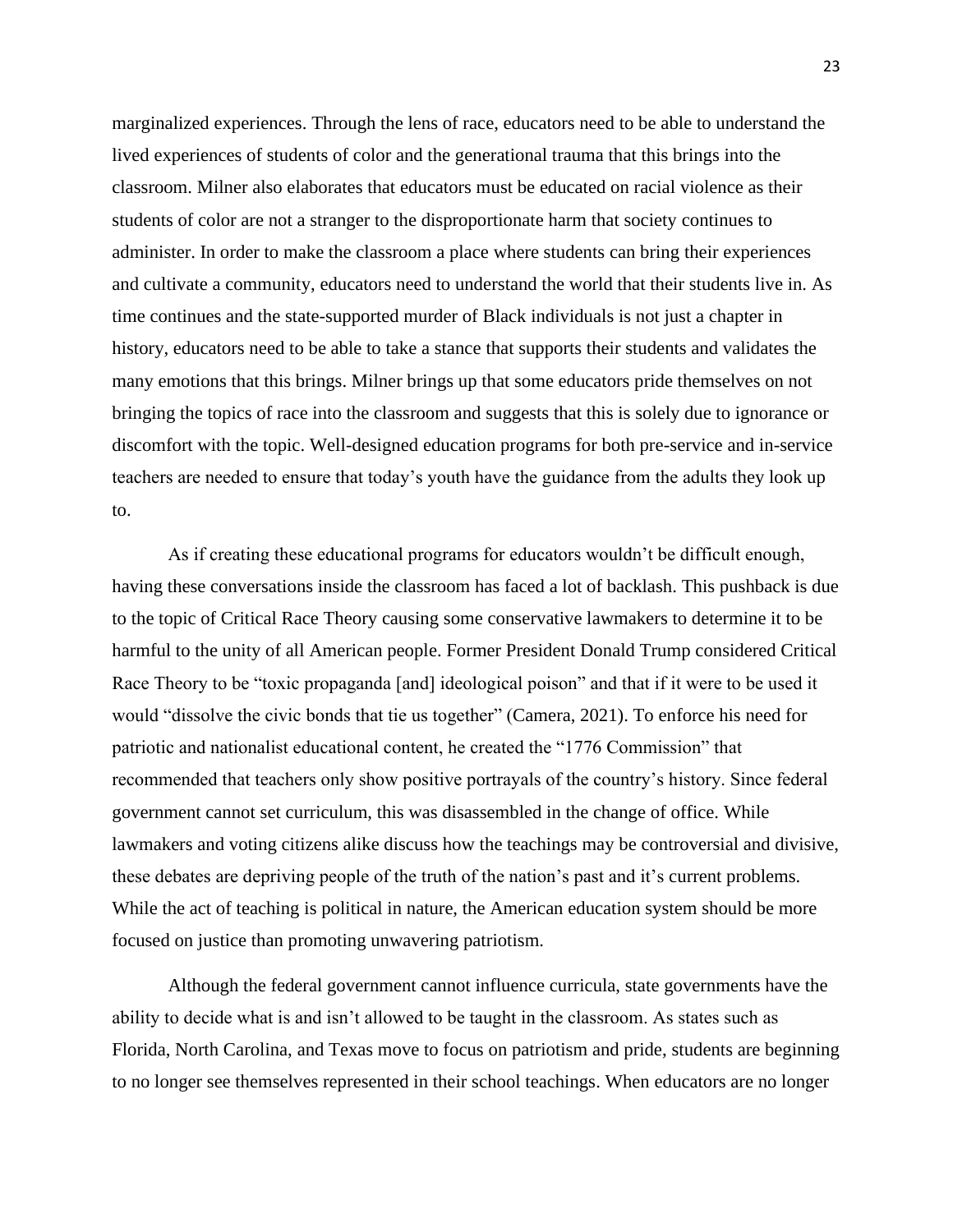allowed to fully acknowledge the injustices that their students face, they are not the best educators that they can be. The attempts to create white-washed narratives of the past not only harms the marginalized students but also impacts the community. With a growing need for professional development to focus on understanding the needs of students, ignoring systematic racism further hurts those that education is supposed to give opportunities to.

#### CHAPTER 3: METHODOLOGY

#### **South Mountain Middle School**

This project entailed the use of research-based practices and studies to develop the creative research product of the afterschool program framework. The research conducted was through an analysis of current field practices, professional development, and educational standards and policy. Once the current field work and foundational basis of social-justice science education was understood, it could be visualized in a school system.

After research and drafting some ideas, I met with Ashley Cosme, an Outreach Worker at South Mountain Middle School in the Allentown School District of Allentown, Pennsylvania. Ashley and I discussed the need for the students and families to have community within the school and the importance of community resources to the school itself. After looking at the outlined modules, Ashley told me that the school could definitely benefit from utilizing the program. In this meeting, I was able to visualize how schools may realistically adopt programs like this and the types of supports that students may have access, or limited access, to within school districts. After this meeting, I began to further organize literature review topics to focus on the professional development for educators as well as community involvement in programming.

The creation of modules following the literature review involved identifying issues within the Lehigh Valley community that could be addressed within the classroom. The modules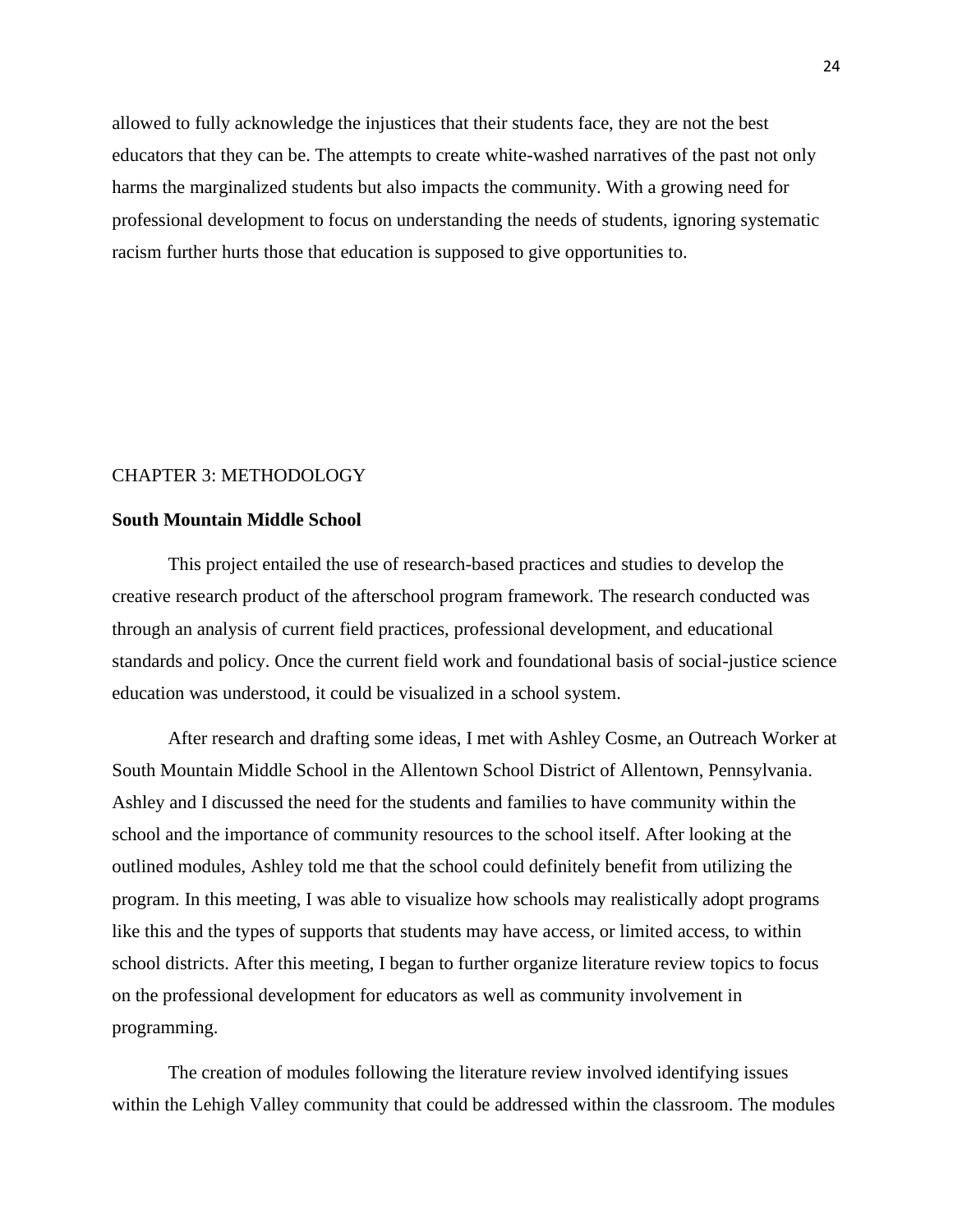were founded in Pennsylvania education standards to present the application of science to community needs. The program consisted of 3 modules, each consisting of 4 sessions. These sessions would take place once a week for 2 hours, thus creating a three-month program. The program followed the sequence of presenting an issue, applying age-appropriate science content, and providing an opportunity for community engagement. Within these sessions, students have the opportunity to reflect on their experiences through restorative practices that are embedded within the program design.

At the completion of the program, the facilitator guide "Creating Spaces for Social Identity Development and Culturally Relevant Teaching" was developed to provide background and facilitator tips for educators looking to incorporate social justice teaching in their classrooms. This guide was created using research-based resources that explained the theory behind program design and how facilitators can take steps to create safe and reflective spaces. At the end of the facilitator guide, a collection of resources was compiled for educators to further their own understandings of implicit bias, various social identities, and items that can be used in the classroom while teaching. This final piece of the research identified how educators can be begin to do this type of work in their classrooms as well as how there can be continual learning in both the facilitator and students.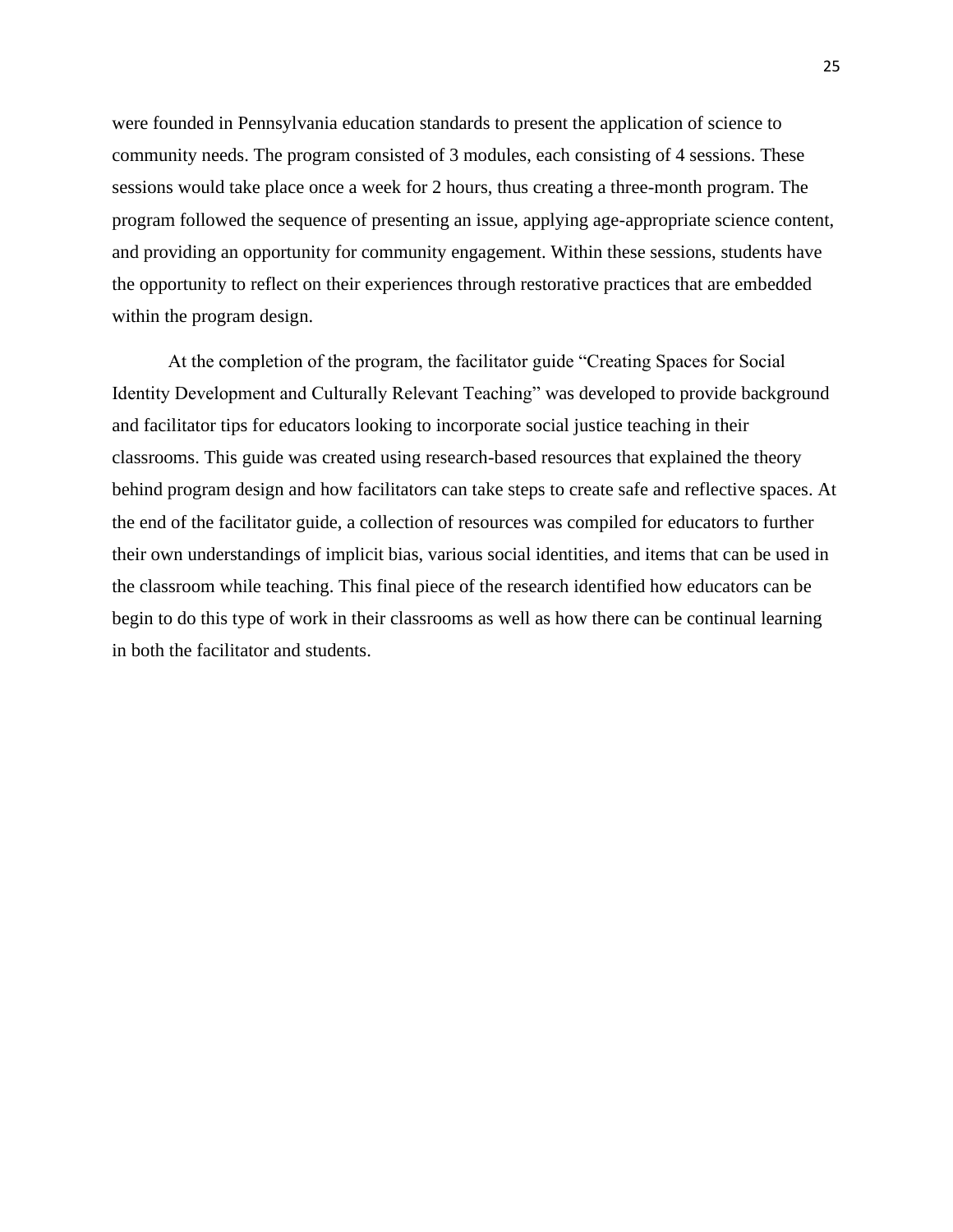#### CHAPTER 4: PROGRAM MODULES

#### **Medicine in Society**

**Module Rationale:** Students need to know about how their lived experiences in communities have direct ties to historical scientific issues. By understanding the bioethical concerns in science as well as the historical cases that still have direct impact today, community members and students are better able to understand medical apartheid and the impacts of poor science. Those in communities of color and of lower socioeconomic status have higher rates of medical mistrust driven by the history of medical mistreatment and discrimination, and this has only grown during the COVID-19 pandemic (Ash et al., 2021). When students are able to understand the experiences of those in their community and the importance of community-based health resources, this medical mistrust is able to be dissipated. Through acknowledging the history of medicine and recognizing what is needed within the community, science is seen as attainable for all people. Students interested in science are able to witness how science in the form of medicine intersects with the needs of society. Witnessing how medicine functions in society gives an understanding to how systems of power impact communities and how change can be enacted.

#### **Learning Objectives**

Students will be able to…

- Recognize the difference between ethical considerations, scientific judgements, and opinions
- Analyze the similarities and differences of individuals according to social groupings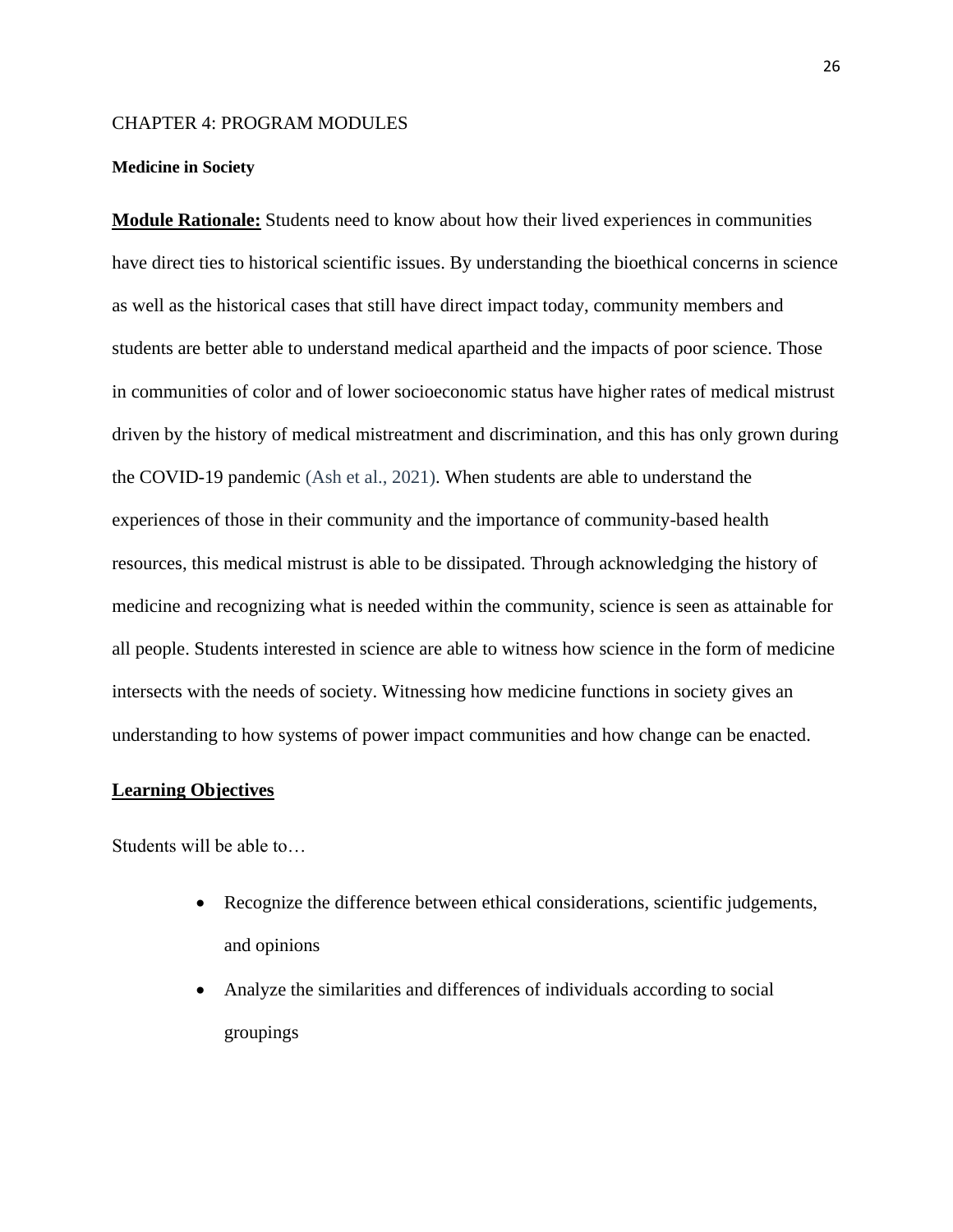- Compare and contrast past lived experiences of marginalized racial and socioeconomic identities in medicine with current lived experiences
- Interpret statistical information regarding health in marginalized racial and socioeconomic identities
- Identify community resources that contribute to dimensions of wellness
- Create a call-to-action for community resources

## **Enduring Understandings:**

Students will understand…

- How race is a social construct used to create social stratification without defining biology
- Historical injustices have created a modern negative impact as there is growing distrust of those with power
- Individuals with marginalized identities do not have the same healthcare access
- How community resources have the ability to change the lived experiences of marginalized individuals

### **Essential Module Questions:**

1. How have groups of marginalized identities been historically impacted in the medical community?

2. What factors contribute to the health experiences of those in the surrounding community?

3. Given an understanding of changes in bioethics, how can medicine and healthcare be changed to promote the wellness of all people?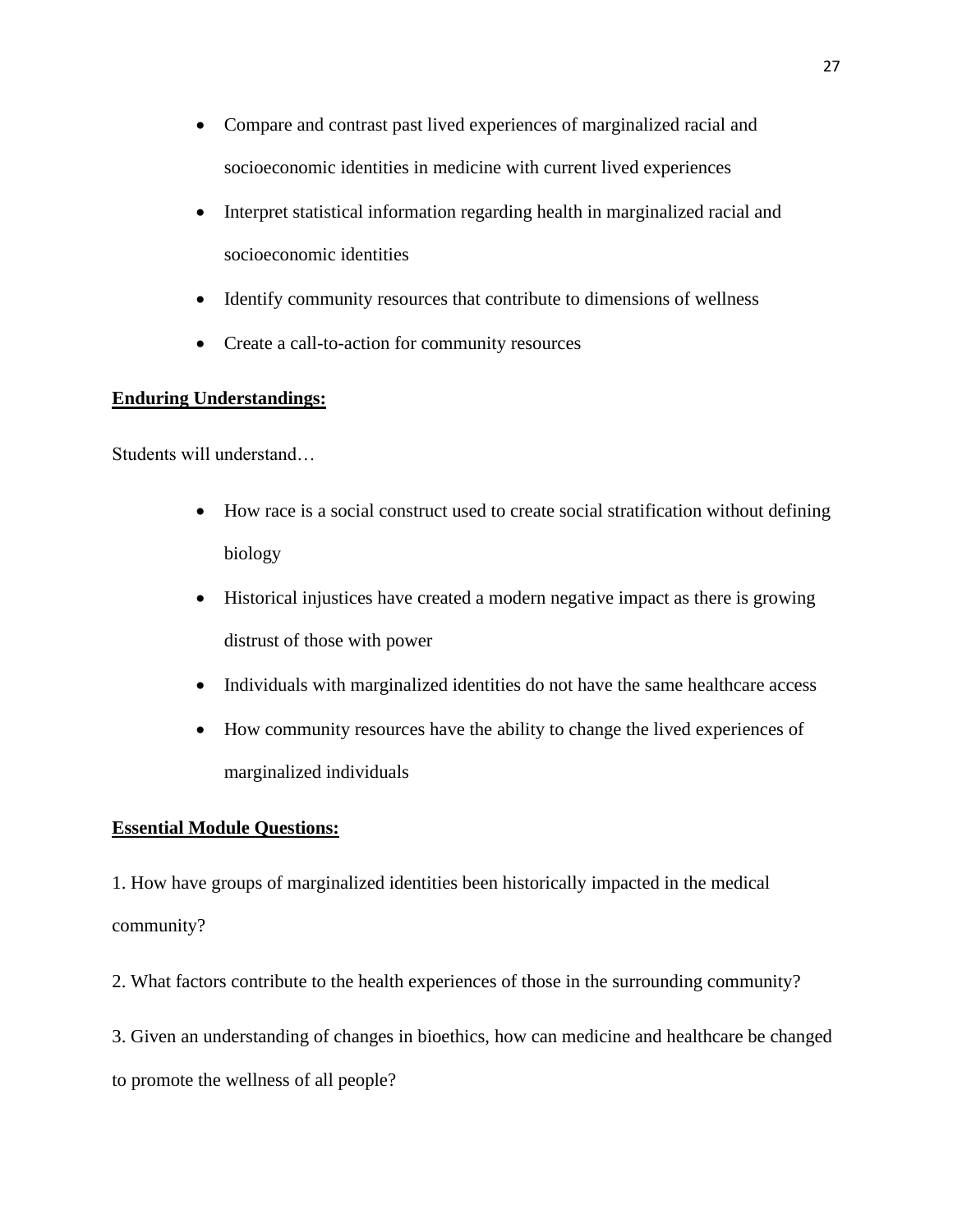#### **Connections to Today:**

Present day, there has been an increase in societal pressures related to the COVID-19 pandemic and the continuation of social movements such as Black Lives Matter. In 2020, these issues came together when marginalized communities were impacted greatly by the pandemic in terms of access to both care, vaccines, as well as how institutions that were supposed to protect citizens were harming them. The COVID-19 pandemic highlighted how marginalized communities, particularly people of color and the economically disadvantaged, didn't have the same protections in place and did not truly have a say in their health. Historically, this has can be seen as scientific advancements have helped those with privileged identities while neglecting those with marginalizing identities. With a history of medical mistreatment and lesser protections, medical mistrust still exists in many communities or color and lower socioeconomic groups (Ash et al., 2021). The COVID-19 pandemic continued to show that health disparities exist within our medical care system. Health disparities, differences that exist among specific groups in the United States in the attainment of full health potential that can be measured by differences in incidence, prevalence, mortality, burden or disease, and other adverse health conditions, stem from health inequities. Health inequities are systematic differences in the health of groups and communities occupying unequal positions in society that are avoidable and unjust (Weinstein et al., 2017). The response to this needs to be on that promotes health equity, when all members of society enjoy a fair and just opportunity to be as healthy as possible. Health equity can be achieved when public health policies and programs are able to meet the needs of community members and promote overall health and well-being (CDC, 2020). By acknowledging these social determinants of health and the impact that racism and classism has on the medical system, community programs are able to better serve the individuals that need medical care the most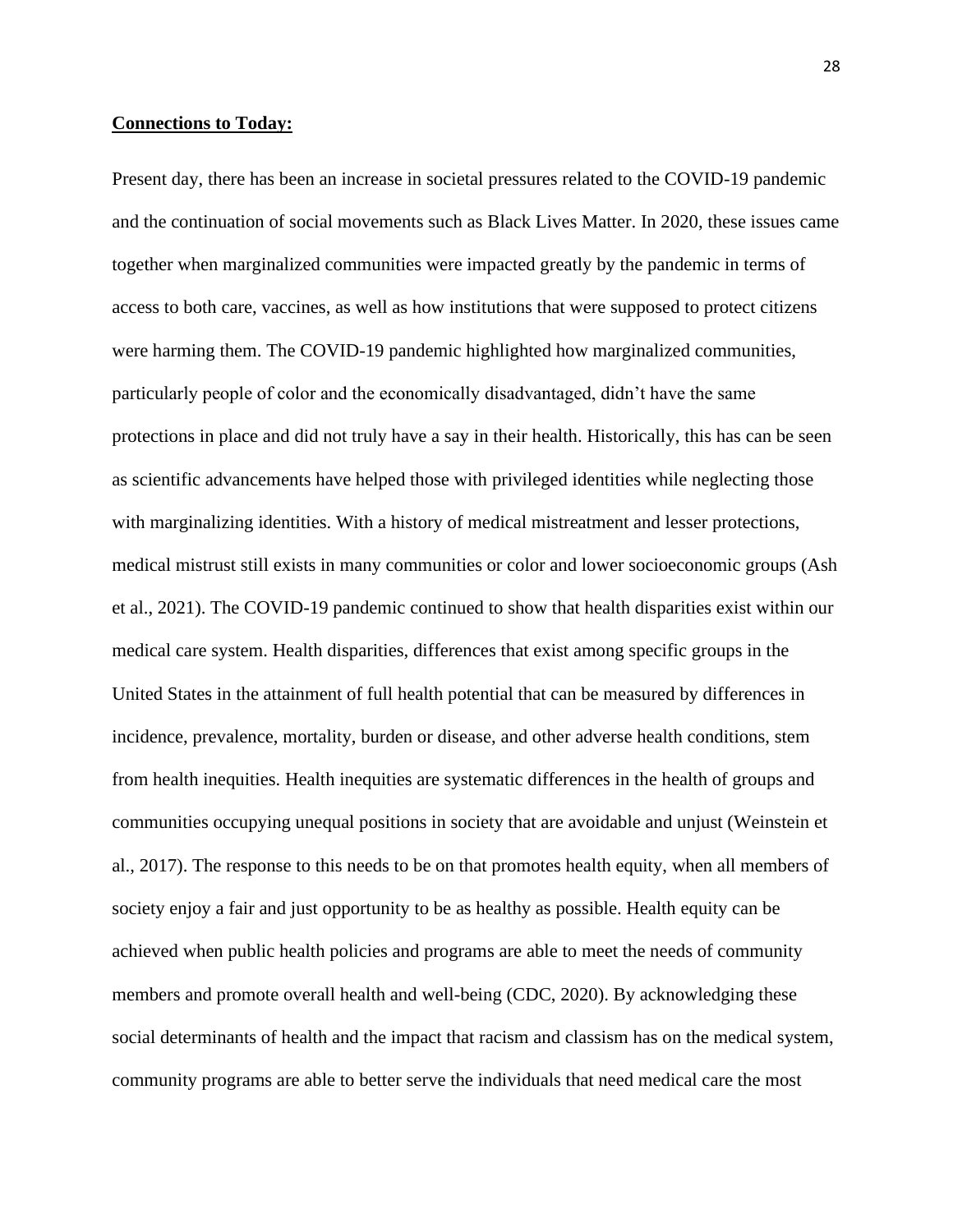(CDC, 2019). Certain health issues act as indicators for large health disparity issues in communities, such as infant mortality, obesity, heart disease, and cancer. In all of these conditions, people of color had higher percentages of poor health outcomes compared to white individuals (Ash et al., 2021). The pandemic also showed this with people of color dying from COVID-19 at higher rates than their white counterparts. When community members witness this, it is reasonable to be weary of health services in the community. In order to ensure that individuals receive adequate care and utilize resources for their well-being, providing education on health inequities allows for students and community members to recognize what is needed within the community and seek out these resources.

#### Session 1: Understanding Bioethics & Race

Session Goal: This session focuses on establishing the basis to think critically about the decisions made around us and how this applies to medicine in our communities. A major component of this session is the consideration on whether the current social stratification based on race is ethical. This session is focused on ethics and the role that ethics plays in medicine and societal structure.

#### Timeframe: 2 hours

#### All Standards:

• 3.4.12.B1: Analyze ethical, social, economical, and cultural considerations as related to the development, selections, and use of technologies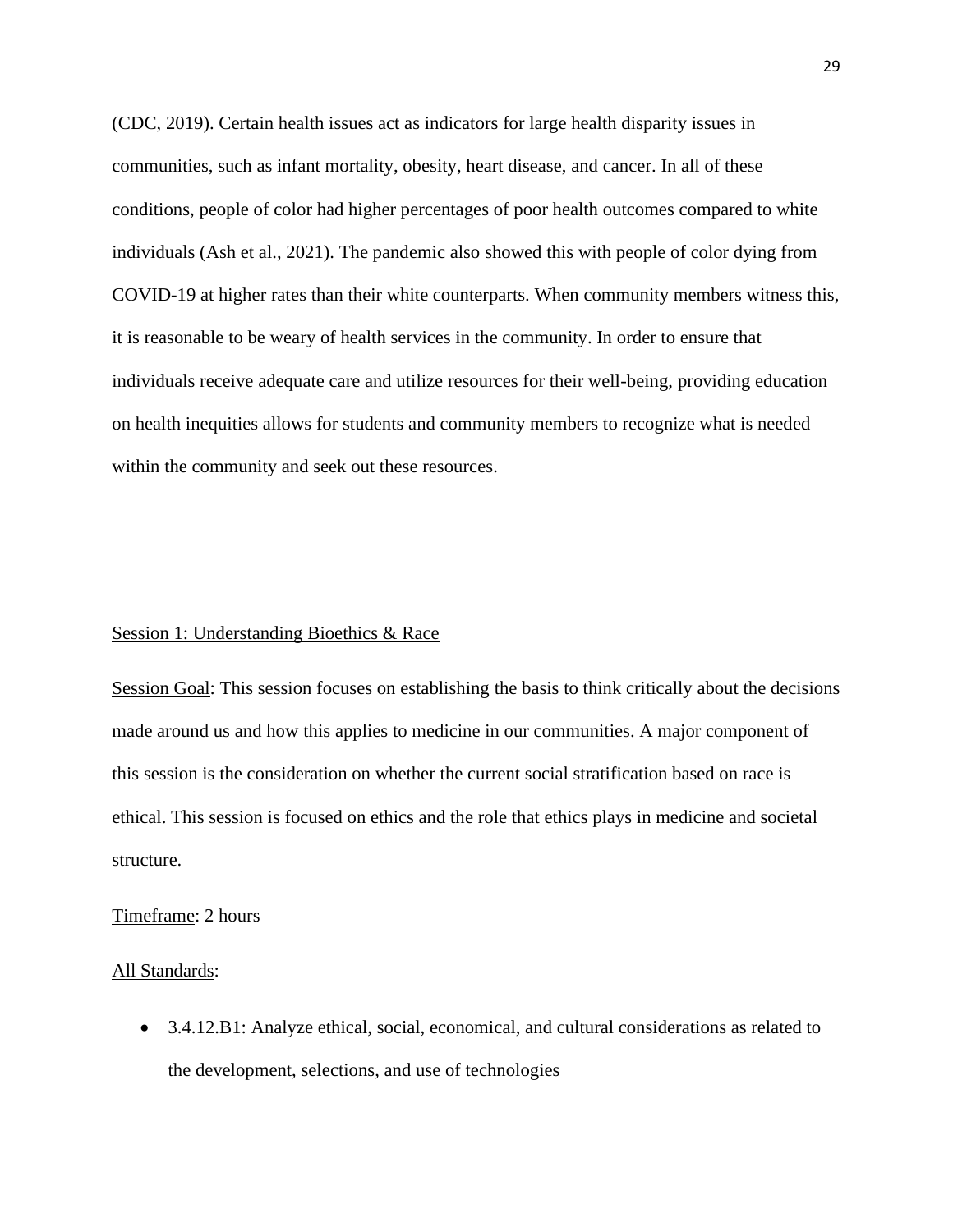- 3.1.7.A1: Describe the similarities and differences of physical characteristics in diverse organisms
- 3.2.8.A6: Know that both direct and indirect observations are used by scientists to study the natural world and universe

### All Learning Objectives:

Students will be able to…

- Compare and contrast between the difference ethical considerations, law, and opinion
- Analyze how moral judgements inform laws
- Identify differences in physical characteristics of individuals that people can be categorized by
- Analyze how differences in physical differences impact social status
- Describe why it is difficult to sort people based on race
- Analyze the historical and social relevance on racial identities
- Analyze the effect of racial identities on social roles

Activity: Questions in a hat – Discusses the separation between ethical considerations, law, and opinion

## Timeframe: 30 minutes

Standard: 3.4.12.B1: Analyze ethical, social, economical, and cultural considerations as related to the development, selections, and use of technologies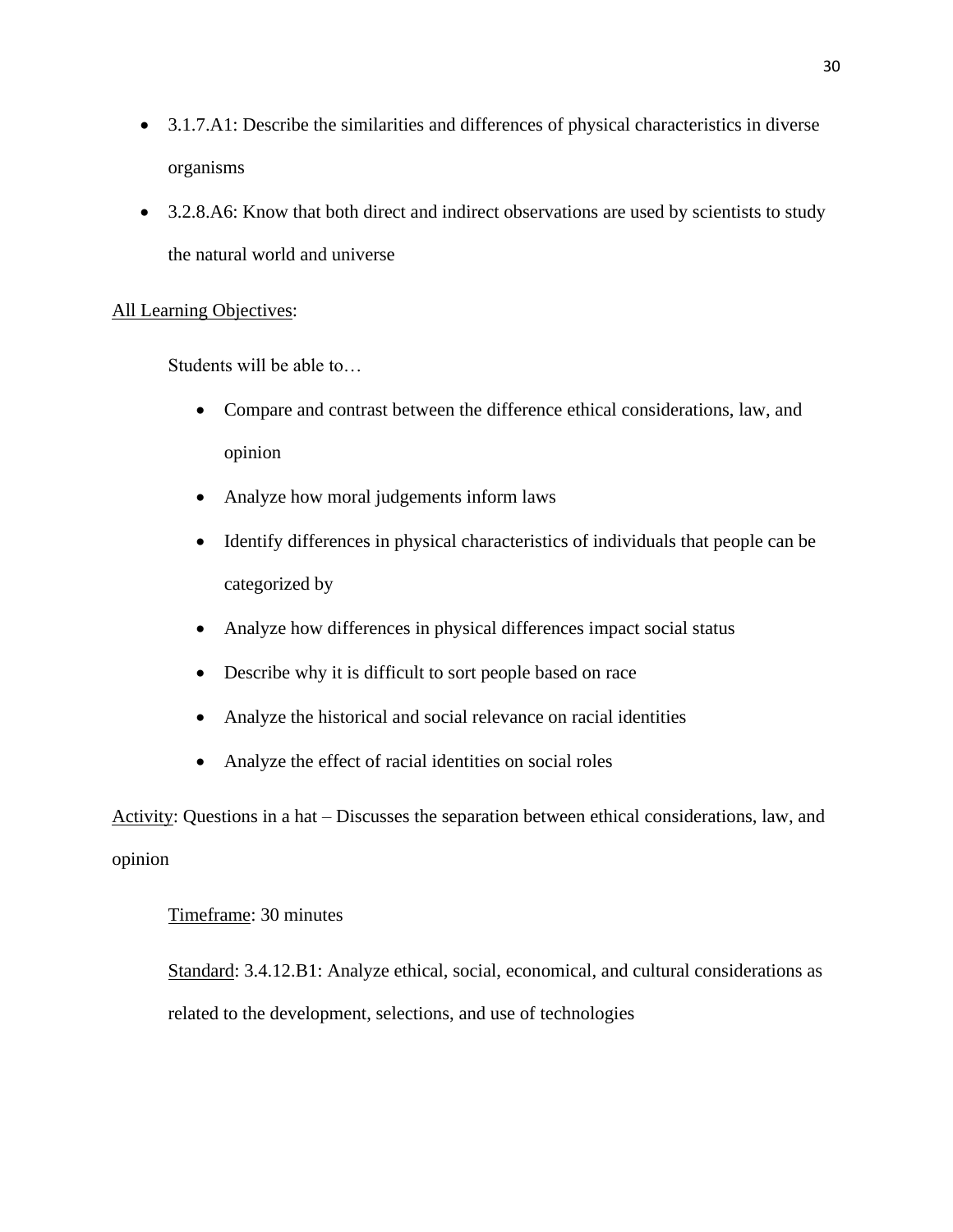Rationale: Students need to be able to understand the differences between ethical concerns, law, and opinions. Students will use this understanding to question if every legal consideration also has strong moral objectives and if opinions hold the same weight as ethical considerations. This information not only informs student's understanding of scientific issues but also apply to their use of science in their everyday lives.

#### Learning Objectives:

Students will be able to…

- Compare and contrast the difference between ethical considerations, law, and opinion
- Analyze how moral judgements inform laws

Activity Overview: The Questions in a Hat activity focuses on having students identify the differences between opinions, laws, and ethical statements. In this activity, students would be pulling questions out of a hat that had statements on them and be asked to sort these questions into the three categories. Students will first do this activity in groups and then all questions will be classified together as a whole group. This allows for students to explain their reasoning and ask questions as they arise. The goal of this activity is for students to understand that one's opinion, regardless of personal morals, doesn't always reflect legality of current events.

Activity: Sorting People – Sorting by traits

Timeframe: 15 minutes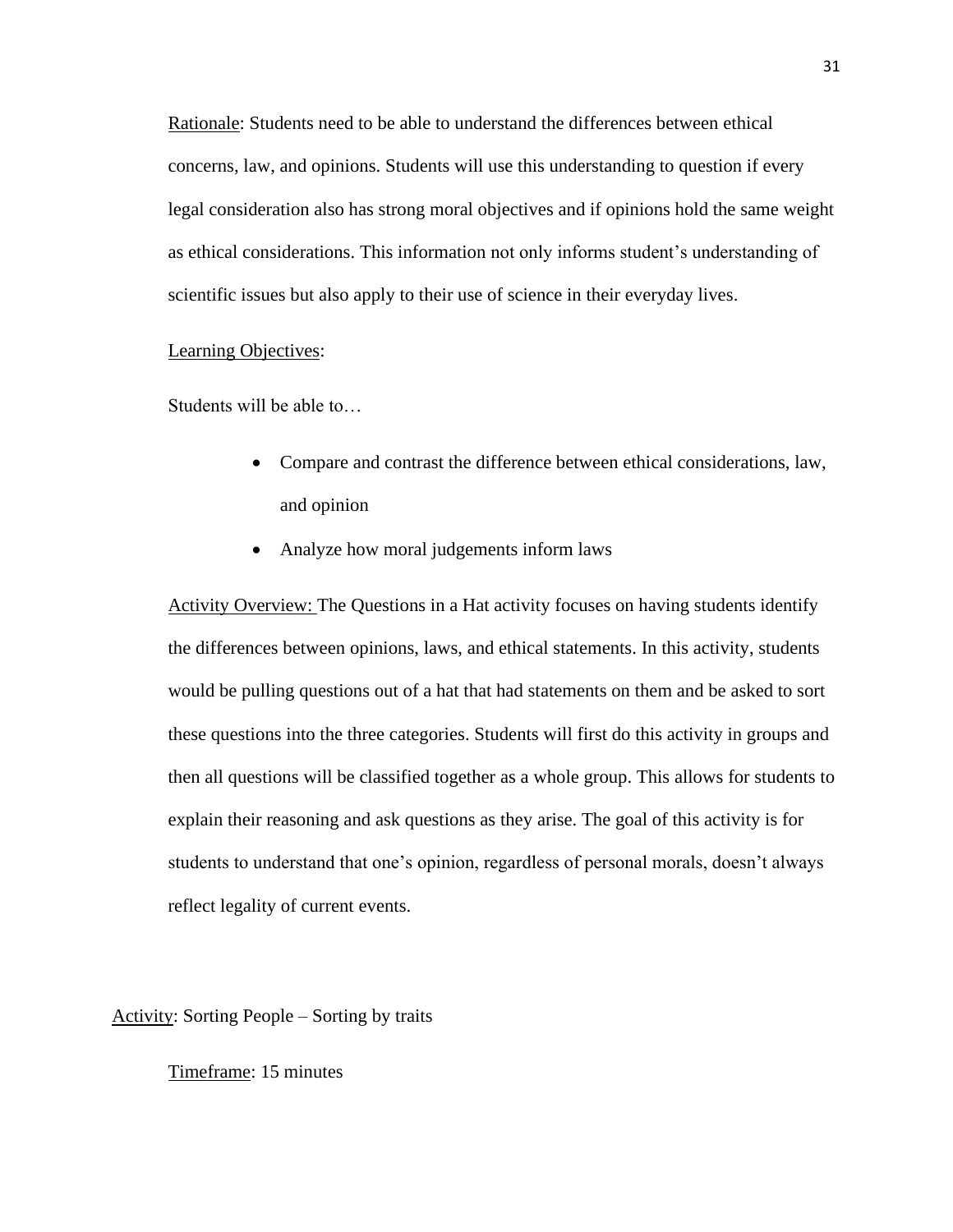Standard: 3.1.7.A1: Describe the similarities and differences of physical characteristics in diverse organisms

Rationale: Students will be playing a sorting game with the pawns being their peers. In this activity, students will be tasked to group each other by physical characteristics with the intention that these biological differences that create physical characteristics should hold little social meaning. This understanding allows for students to then to have a greater understanding in future activities about race as a social construct and the issues with the One Drop Theory and "othering".

#### Learning Objectives:

Students will be able to…

- Identify differences in physical characteristics of individuals which can be categorized
- Analyze how differences in physical characteristics impact social status

Activity Overview: The Sorting People activity consists of students being asked to sort themselves physically into groups based on read-aloud statements. These statements ask students to sort themselves based on physical traits such as hair color, height, ability to roll tongue, and eventually the color on the inside of their arm. This activity is meant to have students understand that the variations amongst people may be easy to see while others are harder to determine.

Activity: What's My Race – Race as a social construct with biological factors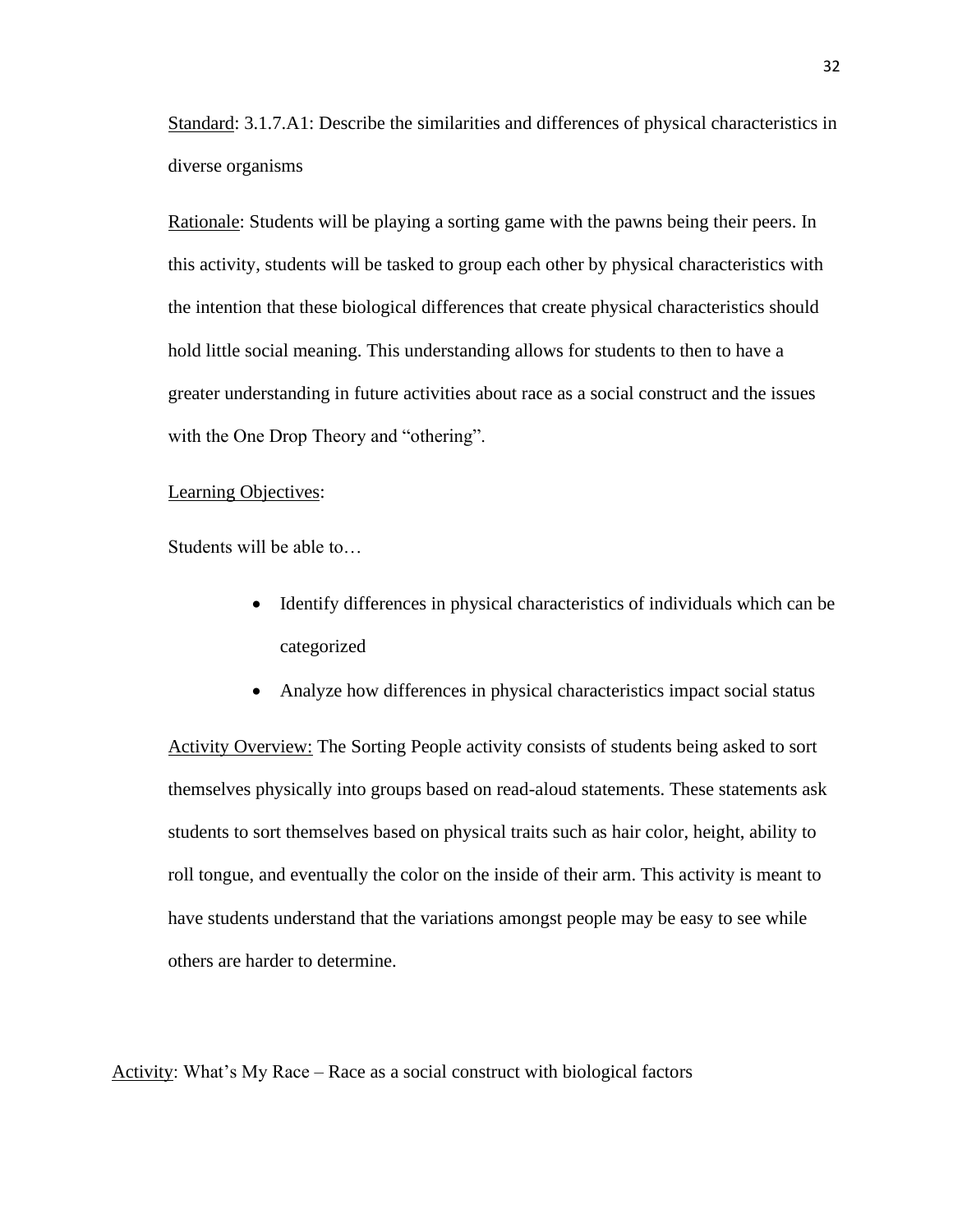#### Timeframe: 30 minutes

Standard: 3.2.8.A6: Know that both direct and indirect observations are used by scientists to study the natural world and universe

Rationale: It is important that students understand that race is a social construct, which means it is a human-made classification system, that was made to define physical differences amongst individuals but is more used as an enabler of oppression and violence. By showing that race is not biologically real, but socially and politically real, students are able to take part in a larger conversation about why their identities matter and the biological impacts that result from this stratification.

#### Learning Objectives:

Students will be able to…

- Describe why there is difficulty in sorting people based on race
- Determine if some racial identities have biological implications

Activity Overview: The What's My Race activity involves students sorting photos of people that are considered to be racially ambiguous. In this sorting, students are able to apply the experience of the above activity where they sorted themselves based on shared physical traits. Sorting individuals based on their race is hard, especially because race has no biological determinants. Students are expected to have difficulty sorting these photos and determining an individual's racial identity.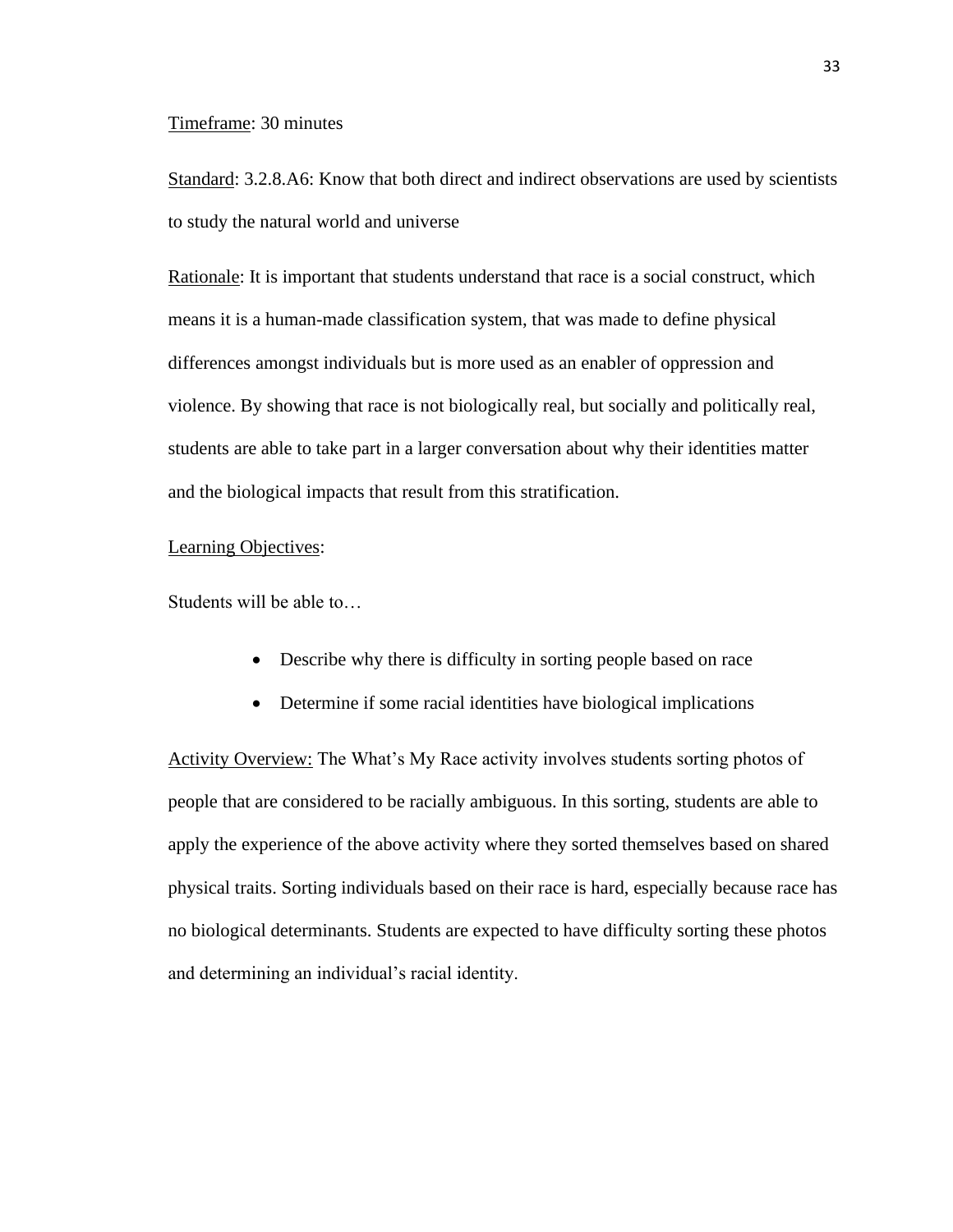#### Activity: One Drop Theory

Timeframe: 45 minutes

Standard 8.3.7.D: Examine conflict and cooperation among groups and organizations in U.S. History

Rationale: In conjunction with the previous sorting activities, it is important for students to understand the One Drop Rule and how it has historically created separations in society based on race. The persistence of the One Drop Rule and the identifier for multiracial individuals shows that there is still a racial hierarchy in place.

#### Learning Objectives:

Students will be able to…

- Identify the historical and social relevance of racial identities based on historical content
- Analyze the effect of social identities on societal roles within history and modern politics

Activity Overview: Students will be able to make sense of the One Drop Theory by connecting this with their social studies content. The One Drop Theory activity involves a video clip about the Racial Integrity Act of 1924 and how the census collects ethnic and racial data. This will be compared to the 1935 Nuremberg Laws that provided racial definitions used in Nazi Germany. Discussion questions given before, during, and after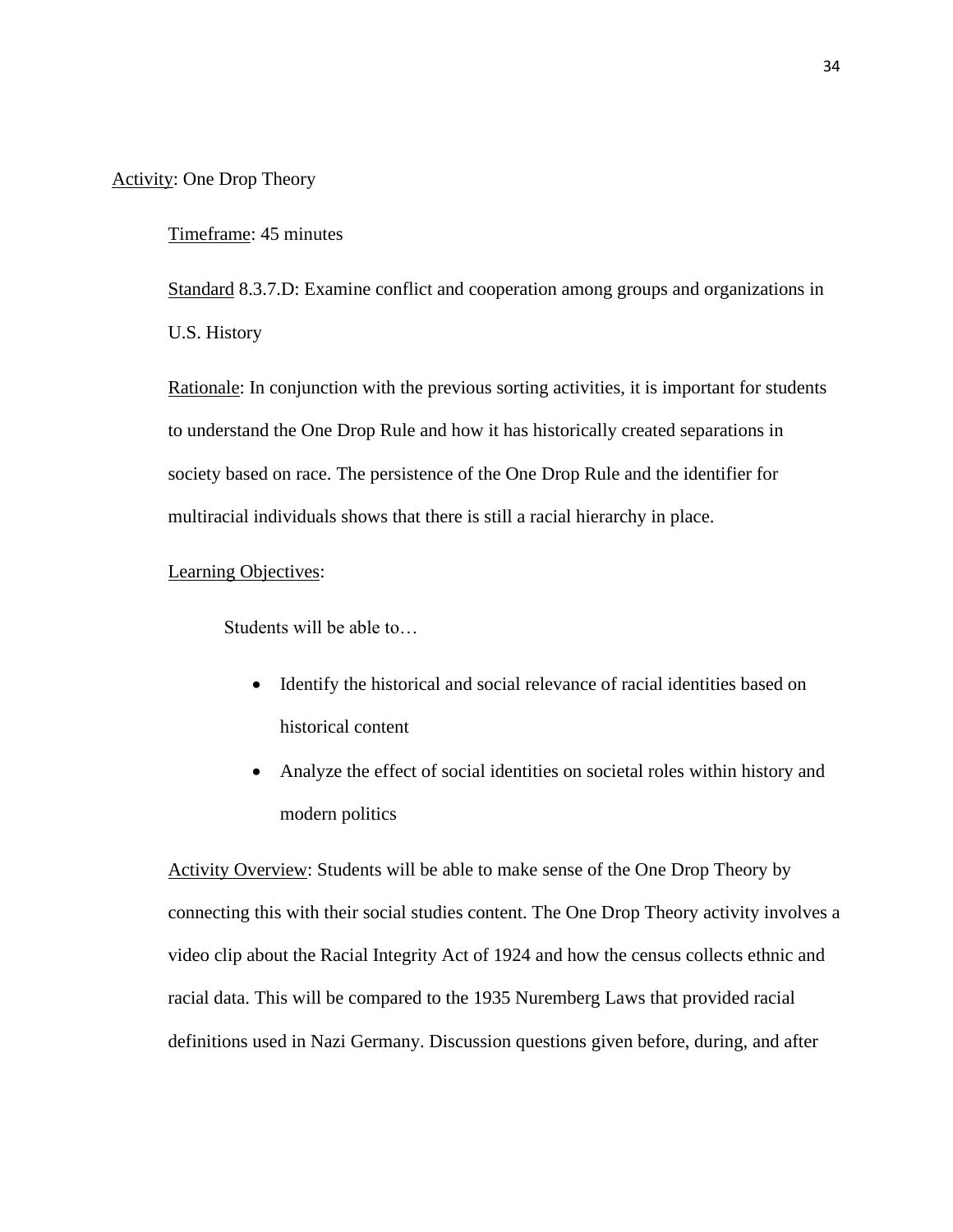this activity asks students to think critically about how society asks individuals to sort themselves.

# Session 2: A Connection to History

# Timeframe: 2 hours

Session Goal: This session aims to show historical racial ethical concerns in medicine and invites students to think of solutions. The content in this session is focused on the Tuskegee syphilis trials and the Nuremberg code. By understanding historical accounts of medical racism, students are able to apply this knowledge to their lives present day.

#### All Standards:

- 3.4.7.B1: Explain how the use of technology can have consequences that affect humans in many ways
- 3.4.7.B3: Describe how invention and innovation lead to changes in society and the creation of new needs and wants
- 3.4.7.E1: Investigate recent advancements in medical technologies and their impact on quality of life.
- CC.3.5.6-8.B: Determine the central ideas or conclusions of a text; provide an accurate summary of the text distinct from prior knowledge or opinions.

#### All Learning Objectives:

Students will be able to…

• Compare and contrast scientific practices from the past to today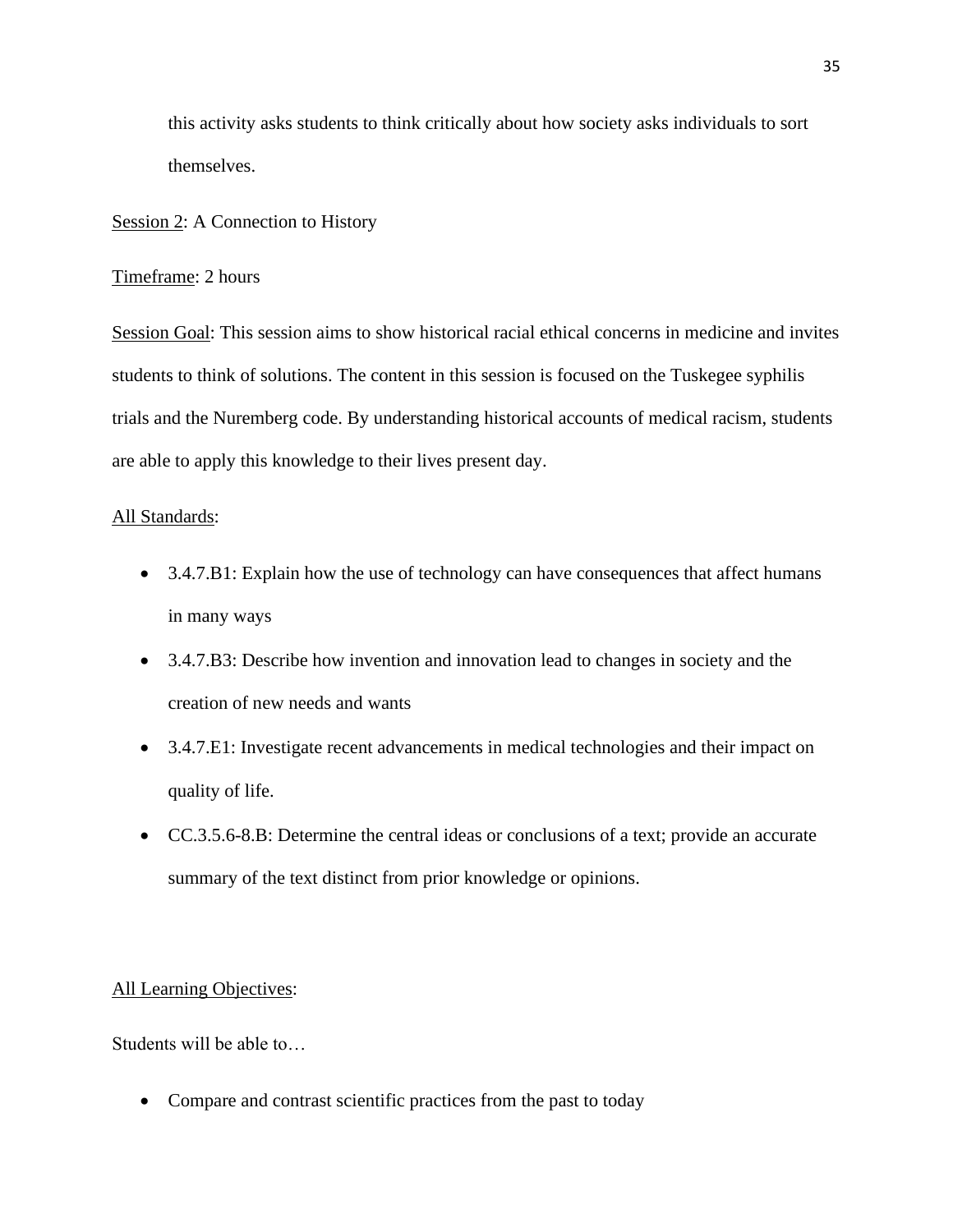- Explain how historic issues have changed or are still present in modern medicine
- Evaluate the impact on human life that scientific and moral development has
- Describe how scientific progress has lead to changes in the human experience
- Analyze how the needs in the community stem from continuing scientific advancements
- Compare and contrast bioethical issues in the past to today
- Determine the central idea and analyze the Nuremberg code
- Address their own concerns regarding human rights

#### The Tuskegee Syphilis Vaccine Trail

### Activity: Photos

Timeframe: 15 minutes

Standard: 3.4.7.B1: Explain how the use of technology can have consequences that affect humans in many ways

Rationale: Being able to understand the past through the use of images is an important skill that allows for critical thinking and thoughtful reflection. By asking students to write about their thoughts on images from the past to parallels to today, students are able to establish feelings about content that they might not even be aware of. Using parallels between images allows students to visualize history and scientific practices and compare to the practices that they see today.

# Learning Objectives: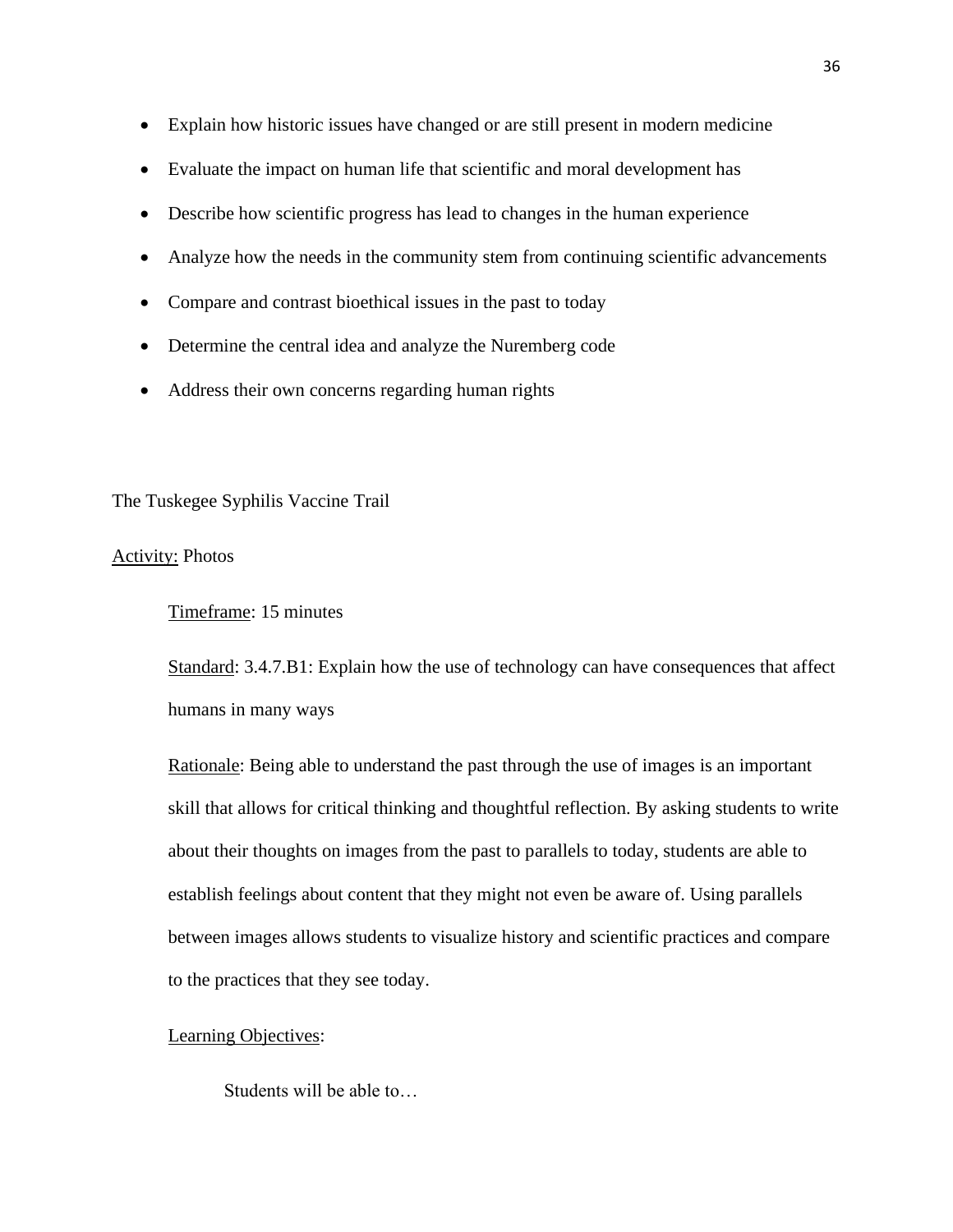- Compare and contrast scientific practices from the past to today
- Explain how historic issues have changed or are still present in modern medicine
- Evaluate the impact on human life that scientific and moral development has

Activity Overview: The photo activity will involve students being shown back to back images with a time to write and reflect. The first image that students would see is an image from history and the second is one from modern day. Students will be based to reflect on their thoughts and feelings, as well as what they believe is happening scientifically and socially in these images.

# Activity: Group discussion

# Timeframe: 30 minutes

Standard 3.4.7.B3: Describe how invention and innovation lead to changes in society and the creation of new needs and wants

Rationale: Group discussions allows students to unpack and debrief about what they have been learning. By asking questions about what medical decisions we have choice over and if everyone has equal choice in their health, students are able to reflect on the injustices that occur in their communities regarding health. This discussion allows students to learn from one another as they share their own insights and thoughts on the matter. The discussion also will contribute to student's greater understanding of the relationship that history and science have, as well as science and ethics.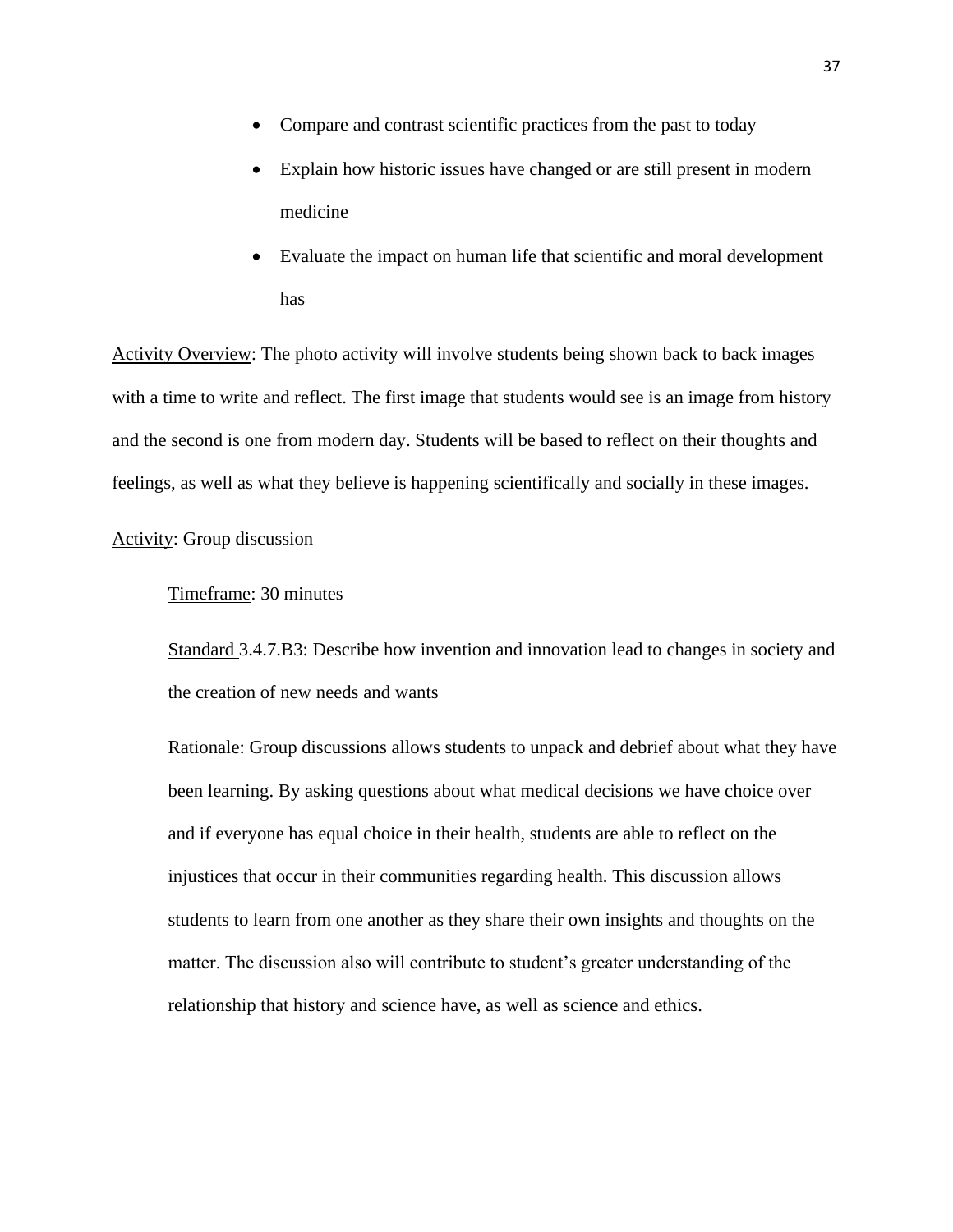#### Learning Objectives:

Students will be able to…

- Describe how scientific work has lead to changes in the human experience
- Analyze how the needs in the community stem from continuing scientific advancements

Activity Overview: The group discussion activity will involve students sitting in a circle and reflecting on their ideas involving medicine. The essential question that the discussion focuses on is what medical decisions do individuals have choice over. They will also be asked if individuals have always had this choice. These questions will help guide the discussion to ask who and who doesn't have a choice over their health.

#### Activity: Article analysis

Timeframe: 30 minutes

Standard: 3.4.7.E1: Investigate recent advancements in medical technologies and their impact on quality of life

Rationale: Students should be working on literacy in the classroom across content areas. For science, reading, writing, and reflecting on scientific issues allows students to think critically and use literacy skills. In an article analysis about a historical bioethics case, the Tuskegee Syphilis Trial, understanding the changes in moral judgement throughout time in science as well as the lasting impact that trauma has on communities is important.

### Learning Objectives:

Students will be to…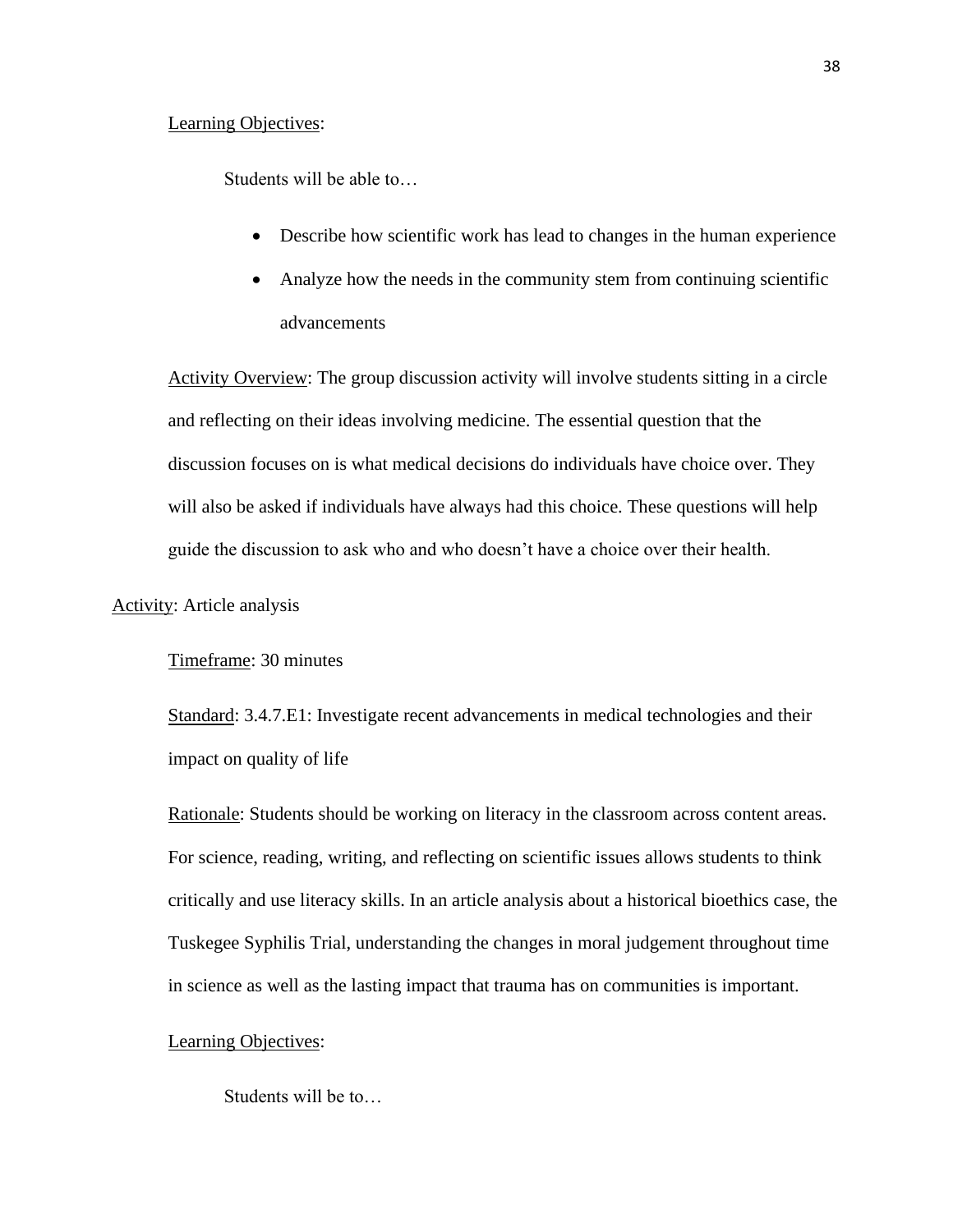- Analyze the impact that scientific work has on communities
- Compare and contrast bioethical issues in the past to today
- Reflect on the lasting impact that harm has on communities

Activity Overview: The analysis involves students being provided background on the syphilis trials by reading the CDC's description of syphilis and a short historical piece on the study. Students will then watch a short 4 minute video where the author who first released information on the study discusses the impact that the research had on communities. The video includes photos from the time period and gives the case some context. Students will then read Bill Clinton's apology to survivors and families of victims. Students will be asked who benefits from the apology and why speaking out against these cases matters.

# Activity: Nuremberg code

#### Timeframe: 45 minutes

Standard: CC.3.5.6-8.B: Determine the central ideas or conclusions of a text; provide an accurate summary of the text distinct from prior knowledge or opinions

Rationale: Understanding ethic principles allows students to reflect on the historical events that have occurred and required for principles to put in place. The interconnectedness of science and the social studies provides students with opportunities to see contributions of science and technology to society. In the case of the Nuremberg code, students can witness how ethical principles came to be during dark times in the world's past. By then writing their own Nuremberg code, students are able to determine their own statements on human rights.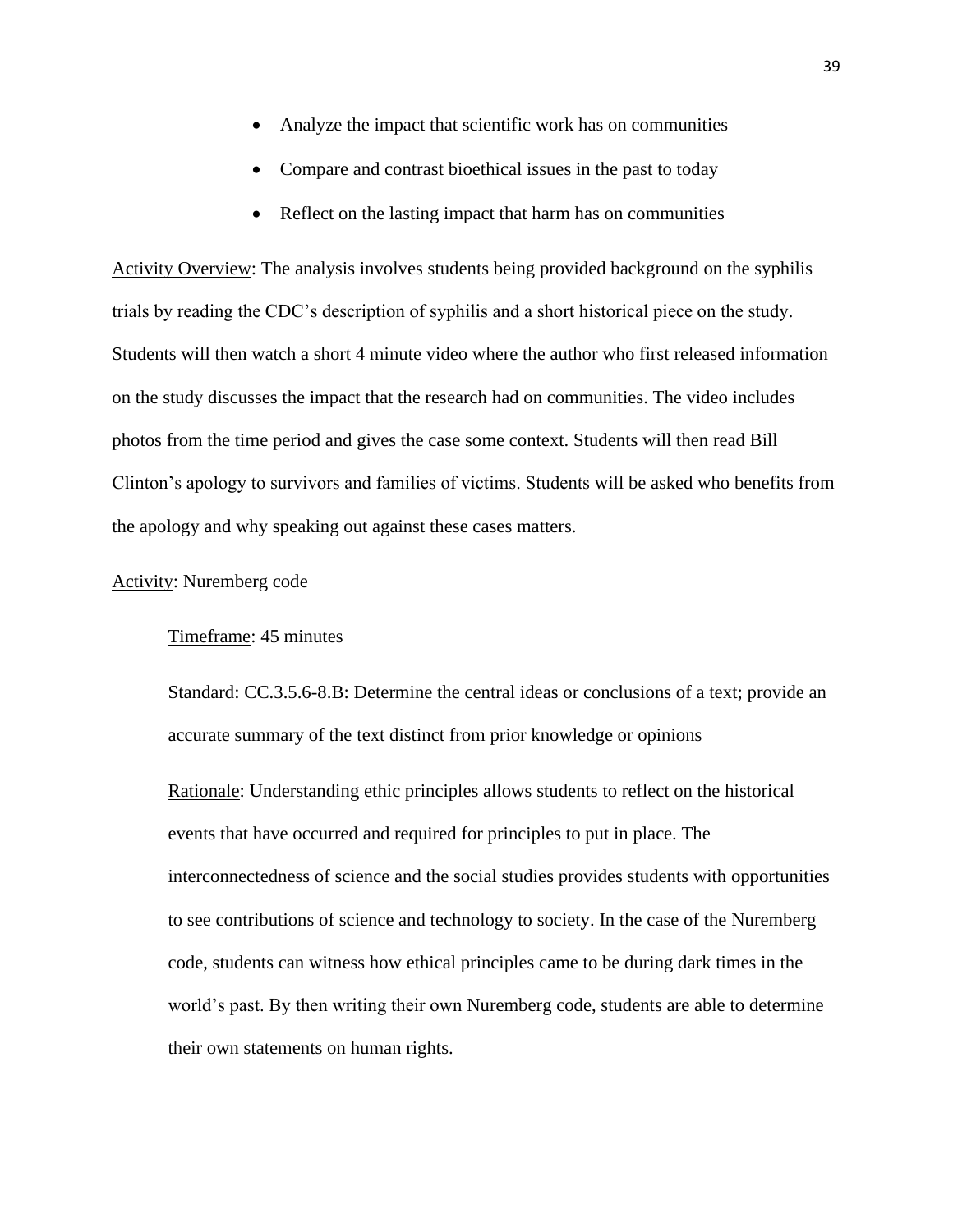# Learning Objectives:

Students will be able to…

- Determine the central ideas and summarize the Nuremberg code
- Address their own concerns regarding human rights

Activity Overview: The feelings that students have on the injustices that marginalized groups have faced at the hands of the law is personal. Students should be able to express this and discuss their own code for ethical practices. Students will be asked to write their own code after reading excerpts from the Nuremberg Code and the Belmont Report.

Session #3: COVID-19

# Timeframe: 2 hours

### All Standards:

- 3.4.7.D3: Use data collected to analyze and interpret trends in order to identify the positive or negative effects of a technology
- 10.1.12.E: Identify and analyze factors that influence the prevention and control of health problems

# All Learning Objectives:

- Reflect on their social identities and experiences
- Interpret healthcare statistics
- Compare and contrast healthcare access among social identities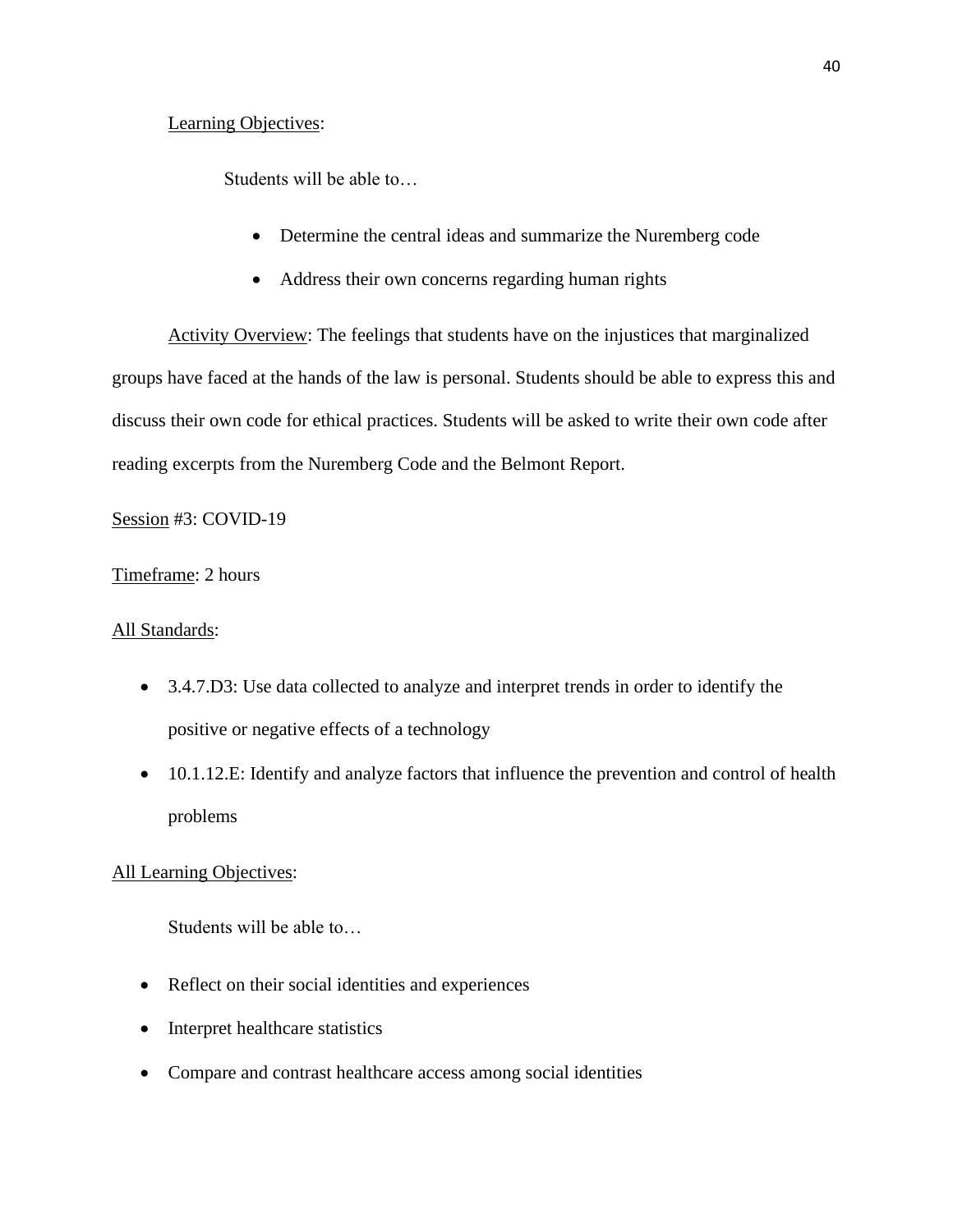• Infer what healthcare statistics mean for lived experiences in communities

#### Activity: Restorative Circle

#### Timeframe: 30 minutes

Standard: 10.1.12.E: Identify and analyze factors that influence the prevention and control of health problems

Rationale: A restorative circle can be used to build and restore relationships through student sharing and listening. This trauma-informed teaching practice helps create classroom environments that feel safe and promote empathy. In this context, the restorative circle allows for students to express their feelings that have emerged while learning about generational trauma in the medical community. The circle allows students to discuss their feelings, identities, and their experiences. This opportunity builds community and trust among the students as well as informs the instructor on student feelings moving through the content.

#### Learning Objectives:

Students will be able to…

• Reflect on their social identities and experiences

Activity Overview: The restorative circle activity allows for students to come together and discuss their experiences regarding medicine in a safe place. The restorative circle is used in the third session of the program since a safe and inclusive space has been established and students are more likely to trust each other and the instructor. Students will have 10 minutes to jot down their thoughts about listed questions and then there will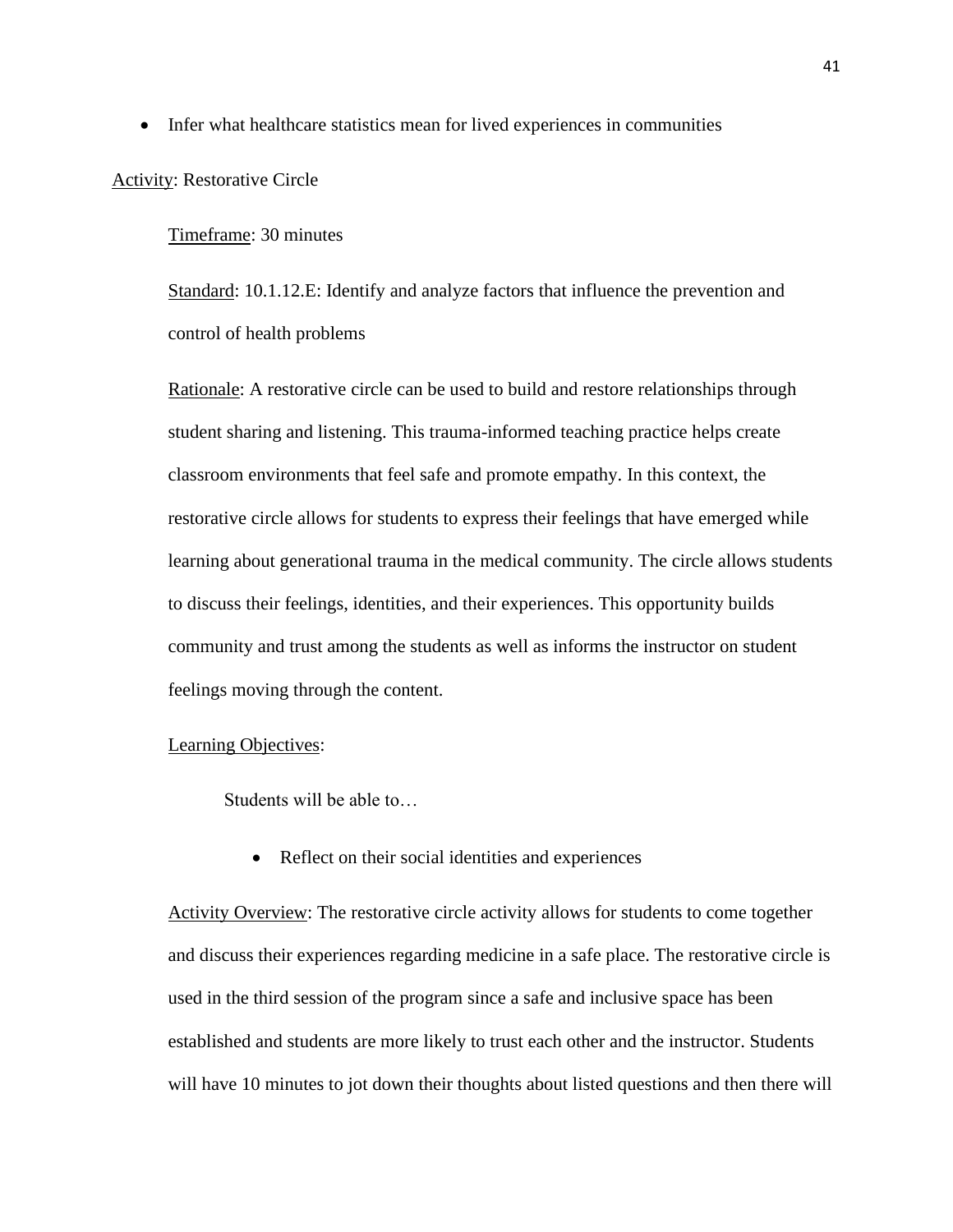be 30 minutes for the actual circle. The questions that students will be asked involve their feelings about the medical community, if an aspect of their identity contributes to their experiences, and if they feel doctors or healthcare professionals are and should be trusted. These conversations aim to have students being able to share their experiences and find community amongst their peers.

# Activity: Fact Sheet Analysis

# Timeframe: 90 minutes

Standard: 3.4.7.D3: Use data collected to analyze and interpret trends in order to identify the positive or negative effects of a technology

Rationale: Students need to be able to understand data and make conclusions based on what they interpret. In the context of healthcare and community experiences, students should be able to review data and answer questions about access and prevalent medical conditions. By being able to interpret this data, students will then be able to ask their questions rooted in health justice.

#### Learning Objectives:

- Interpret trends in healthcare statistics
- Compare and contrast health access amongst social identities
- Infer what these trends mean involving access to healthcare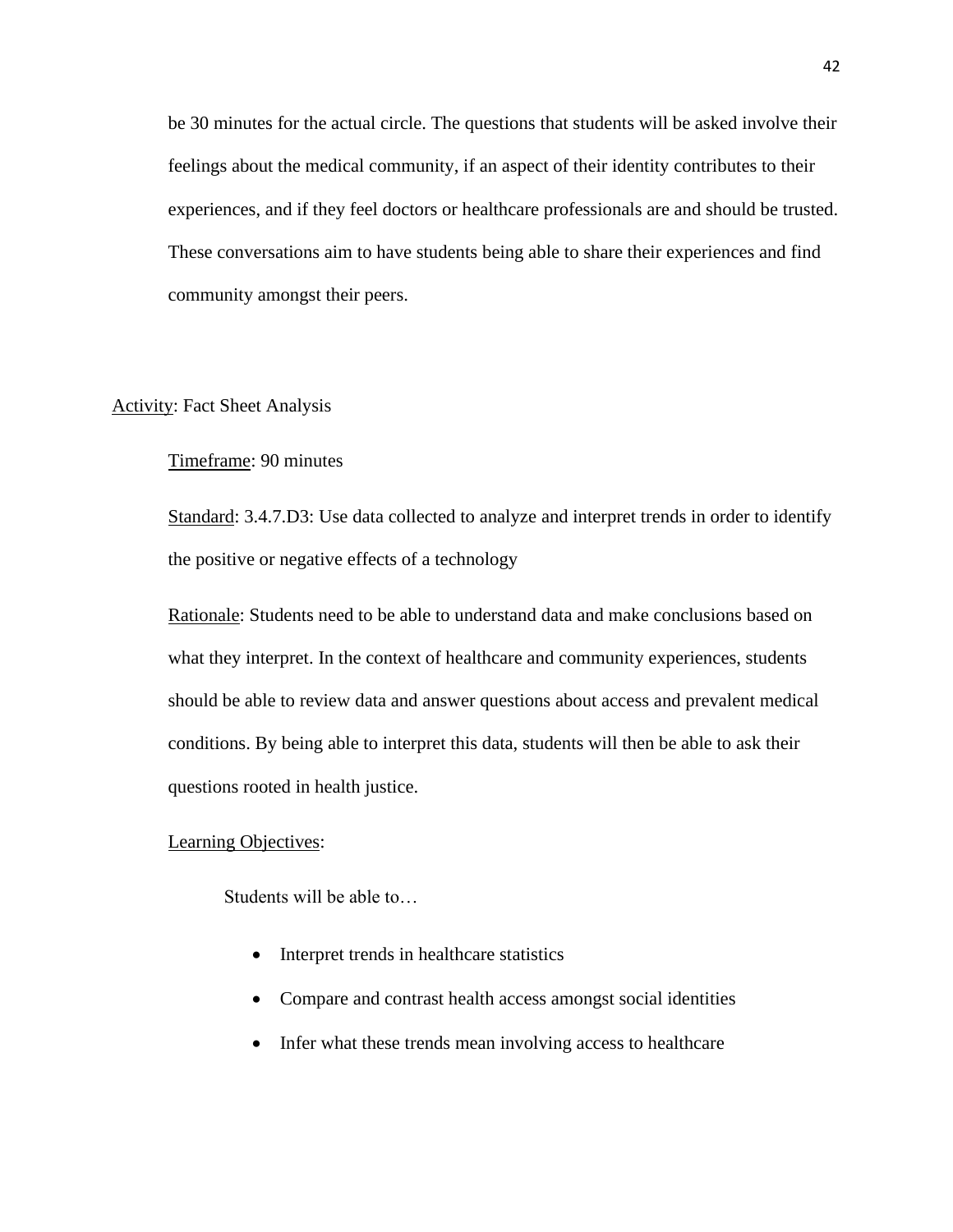Activity Overview: The Higher or Lower statistics activity involves students given a list of statistics regarding healthcare in marginalized communities. Students will work in pairs to list if the numbers in the statistics are higher or lower than the actual data. Students will be asked to reason why they believe these statistics are higher or lower. As a group, the statistics will be sorted and discussion will be held over the actual statistics. Students will then be asked questions about the employment rates amongst racial and ethnic identities, access to healthcare insurance, prevalent heath conditions amongst minority groups, and if they think access to healthcare is equal for all people.

#### Session #4: Student Action

#### Timeframe: 2 hours

Session Goal: This session aims to tie in community action. By the end of the module, students will have had time to reflect on their experiences and what they have learned during each session. In this session, students will be identifying community resources and determining what they believe needs to change in their community regarding access to health-related resources. In this identification, students will then be able to write letters to community leaders as well as make their own posters. This work will be shared with the community via a gallery walk so that community members are able to witness the call for change from the youth.

#### All Standards:

• 10.1.12.B: Evaluate factors that impact the body systems and apply protective/preventative strategies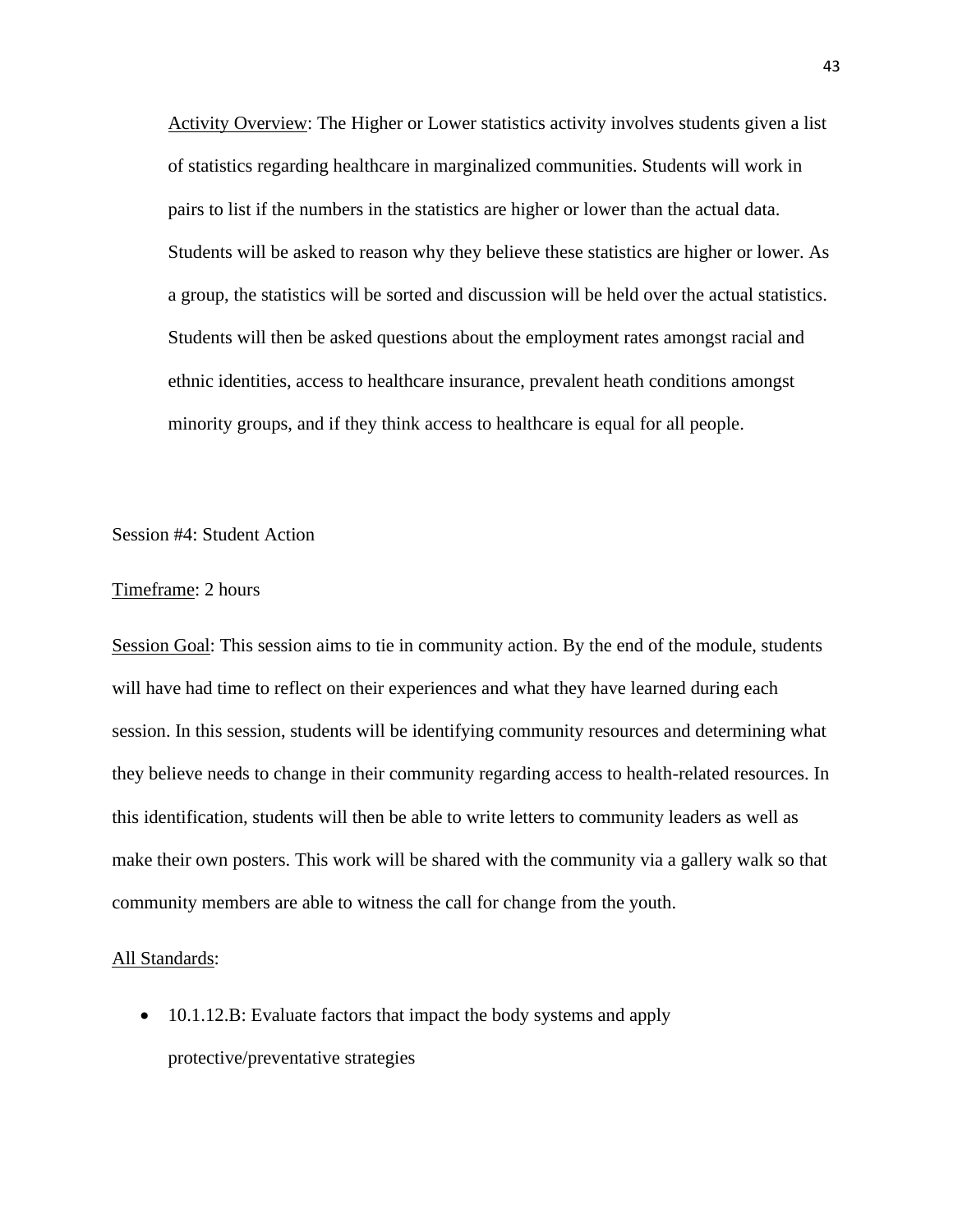#### All Learning Objectives:

Students will be able to…

- Identify community resources that contribute to dimensions of wellness
- Evaluate if resources contribute to protective or preventative strategies
- Create a call to action based on the perception of community needs

# Activity: Poster Activity

# Timeframe: 2 hours

Standard: 10.1.12.B: Evaluate factors that impact the body systems and apply protective/preventative strategies

Rationale: Students should use what they have learned during this module and apply it to their own lived experiences. For students to feel heard, a gallery walk consisting of student posters can be used for students to address their concerns and community members to interpret these demands. Students can make a poster about what they wish their health care provider know, what they would change about the health care system, or what they believe the community needs. This use of art typically seen in protests or calls for change communicate the needs of the community.

#### Learning Objectives

- Identify resources that provide wellness within the community
- Evaluate if these resources apply protective or preventive strategies
- Create a call to action based on their perception of community needs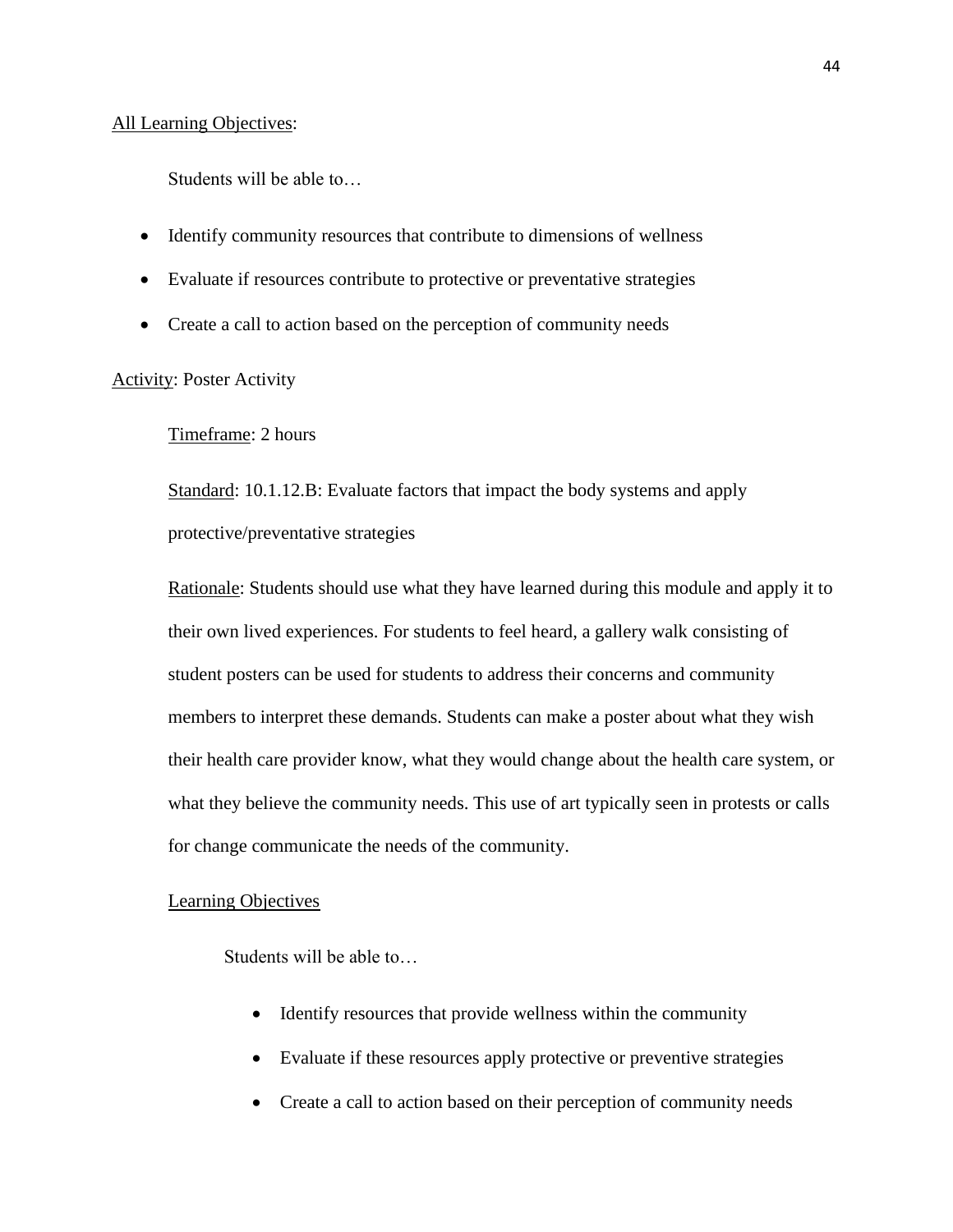Activity Overview: The student poster activity includes two components. Students will be able to use what they learned from the community map activity as well as activities in other sessions. Students are able to write letters to community leaders in their lives as well as create posters. This work can be shown to the community through a gallery walk so that community members can witness what students think and feel.

Module citations listed in References

## **Nutrition Module**

**Module Rationale**: Food deserts, a low income census tract where a substantial number or share of residents has low access to a supermarket or large grocery store, impact the nutrition available to individuals and impact the overall health of a community due to residents having limited options of food sources and limited transportation. This impacts the overall health of the community by causing the population to have diets that consist of more readily available highly processed food items. Food deserts are a socio-economic issue; they largely exist within communities of color and those with lower median incomes rather than in largely white or wealthy communities (Dutko et al., 2012). Students are familiar with these spaces and can make observations about the community around them (Manstead, 2018) By understanding the impact of food deserts and how access to, or lack of, quality nutrition plays a role in their health,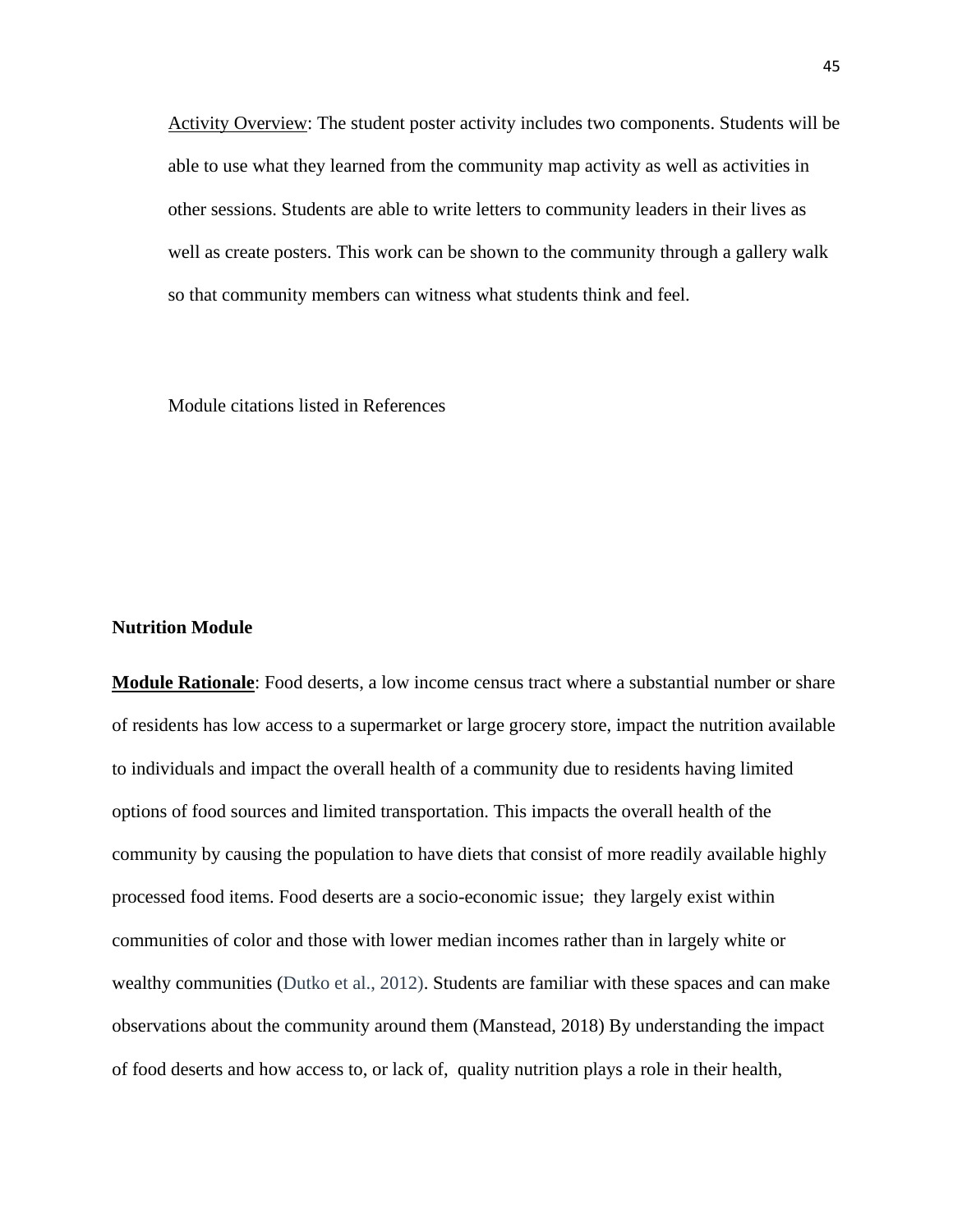students can connect their knowledge of science to create community change. This module allows for students to build their understanding of chemistry and connect this knowledge to issues occurring in their community.

# **Learning Objectives**:

Students will be able to…

- Interpret statistical information regarding health disparities as they exist in marginalized racial and socioeconomic communities.
- Identify environmental and societal factors that influence an individual's health.
- Evaluate resource accessibility based on finances and transportation.
- Describe various types of macromolecules and their nutritional function.
- Describe the relationship between available finances and health.
- Reflect on their personal experiences and those in the module simulation, in order to understand the impact of food apartheid and promote civic engagement…

# **Enduring Understandings**:

Students will understand…

- How food deserts have resulted from grocery stores moving into more economically advantaged areas, further disadvantaging those with lower access to transportation and financial means
- Differences in health outcomes in communities with food deserts occur due to lower access to nutritiously-dense foods, creating health issues at higher rates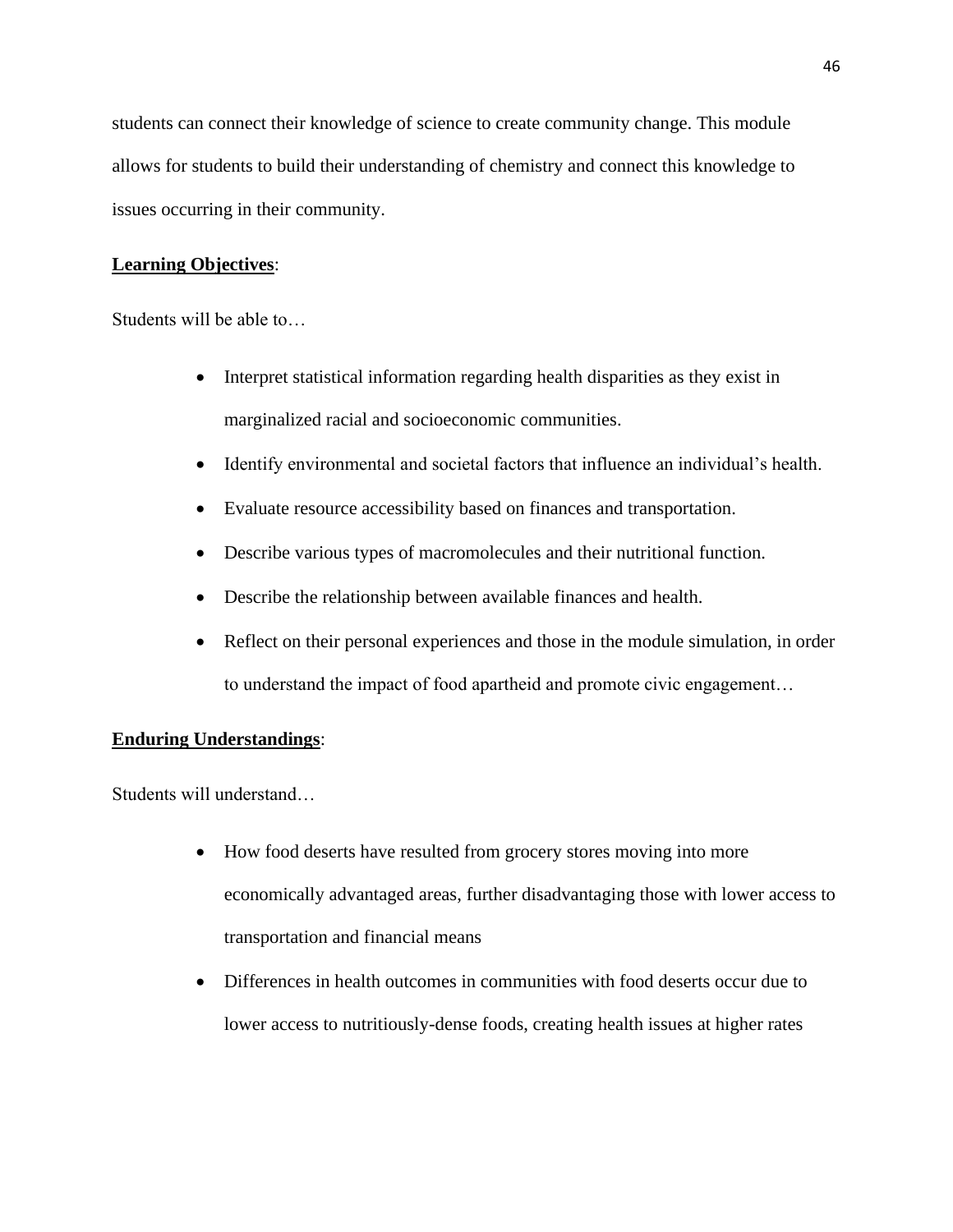- The macromolecules listed on their nutrition labels have different structures and functions within the human body to provide energy
- Community resources have the ability to alleviate the burden of food deserts and push for sustainable measures that will improve the quality of life for community members

### **Essential Module Questions**:

1. Given an understanding of the community, what factors contribute to an individual's ability to access nutritious food?

2. What is the relationship between macromolecules present in foods and individuals' nutritionrelated health?

3. In addition to community resources, how can low-income areas and communities of color have equitable access to high nutritional quality foods?

## **Connections to Today**:

Present day, individuals can witness social and economic stressors brought on by the COVID-19 pandemic. Some of these have included limited access to work, transportation, medical care, and other services. One of these strains was lack of food access for many Americans. In Pennsylvania specifically, 1.53 million Pennsylvanians experienced chronic hunger each day prior to the pandemic, with an average of a 65 percent increase in demand for food assistance during the pandemic (About Food Insecurity, n.d.). The struggle for food access in not new to Pennsylvania in 2021. Pennsylvania was one of the earlier states to start an initiative to combat food deserts with its 2004 establishment of the Pennsylvania Fresh Food Initiative which terminated in 2010 due to all funding being used. During the COVID-19 pandemic, Pennsylvania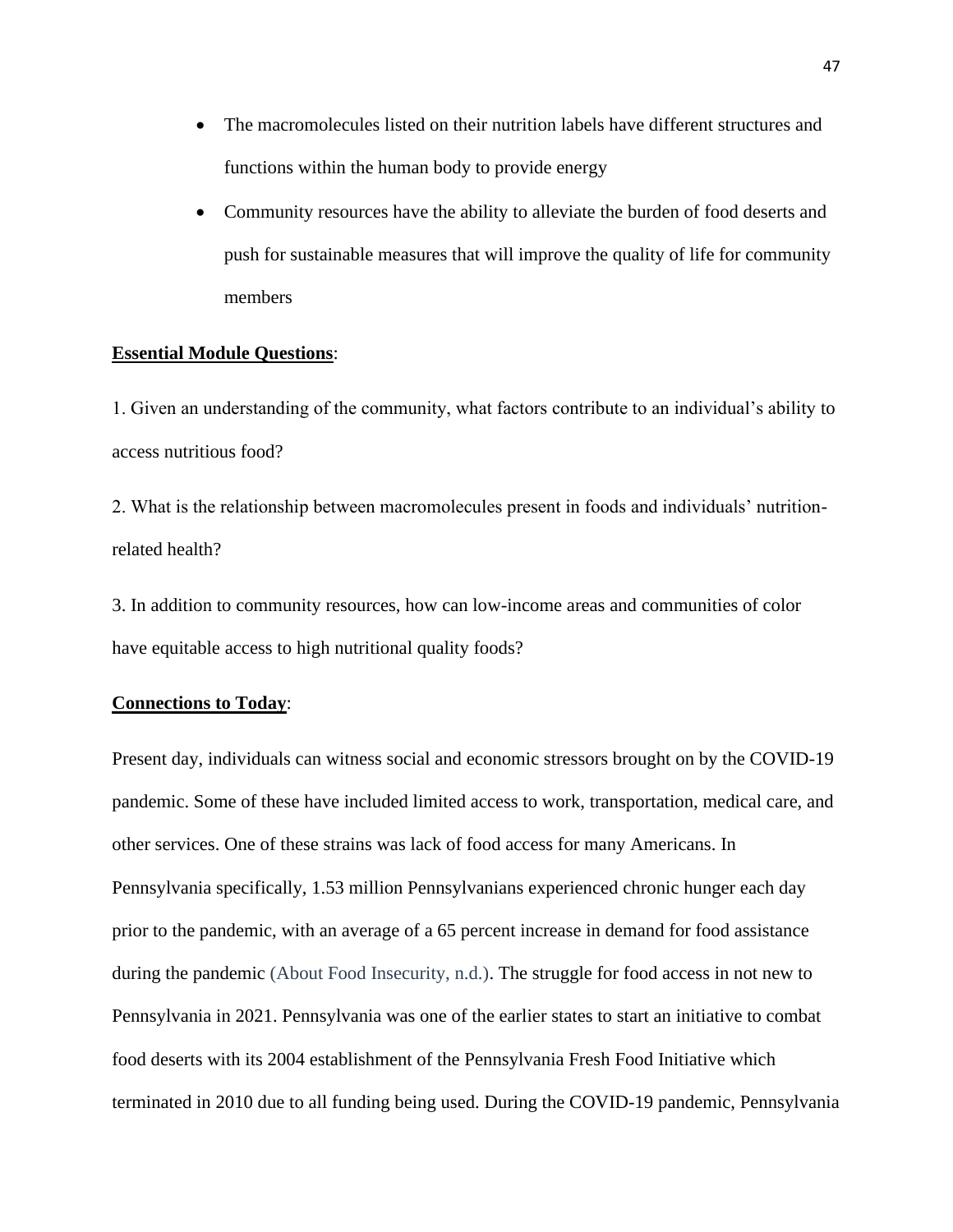recognized that due to "the disproportionate impacts of both COVID-19 and food apartheid on communities made of Black, Indigenous, and People of Color (BIPOC), and especially Black and African American communities, prioritization will be given to those businesses that are owned by and serve low-income BIPOC communities" (Fresh Food Financing Initiative COVID-19 Relief Fund, n.d.). This prioritization refers the federal aid that communities received based on factors such as racial, ethnic, and socioeconomic demographic. This example of government aid has brought forward the question if other anti-poverty measures can take place in order to support low-income communities. While community members cannot solely create these anti-poverty measures aside from civic engagement, it re-focuses the solutions to food deserts to be centered on education and community design. Since large supermarkets have moved from urban areas to suburban areas to "follow the money" and client demographic, the options for nutritious and healthy foods has been limited to smaller markets that do not always stand in the economic market. When non-chain food stores and ethnic markets close, the options for food become limited to convenience stores and fast food locations that provide ultra-processed foods and that do not promote a balanced diet. As a result, individuals must travel further to access high quality nutritional foods. In 2016, there were 8 food deserts across Lehigh Valley and 20 additional neighborhoods where residents must travel over half a mile to a grocery store (Know Your Community: Mapping Food Deserts in the Lehigh Valley | United Way, 2016). By 2019, numerous neighborhoods had more than 33% of individuals more than 1 mile away from a supermarket as well as a poverty rate of at least 20%. (Food Access Research Application, n.d.). These impacts on access create many health issues that are disproportionate in the community compared to communities of lesser socioeconomic and racial diversity. These issues with accessibility carry into the overall health of community members, with higher prevalence of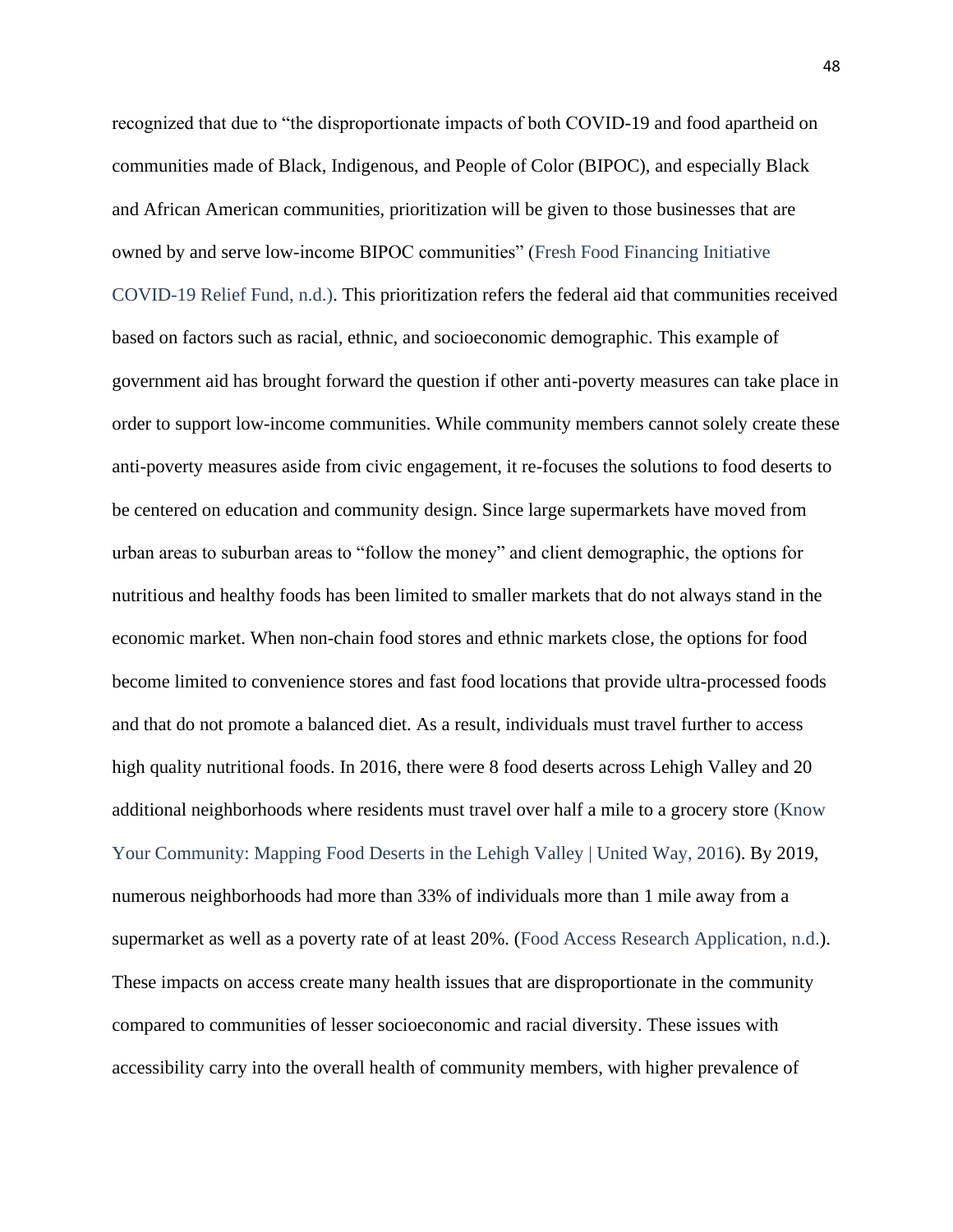diseases associated with the consumption of high-fat, sugary, and sodium-rich foods (Mead, 2008). As market closures continue to increase food inaccessibility and the health of community members becomes more stressed during a pandemic, the need for community-based resources and aid persists in communities like Allentown.

# Session 1: Food deserts

Session Goal: This session focuses on establishing the basis of the impact food deserts has on individuals and community members. The key components of this educational session are defining what food deserts are, identifying the available consumer resources in the community, and discussing the strains that food deserts create on individuals within the community.

### Timeframe: 2 hours

#### All Standards:

- 7.1.7.B: Explain and locate places and regions as defined by physical and human features
- PL.2.K.A1: Families are supported and connected to community resources
- CC.2.2.7.B.3: Model and solve real-world and mathematical problems by using and connecting numerical, algebraic, and/or graphical representations
- CC.2.4.HS.B.5: make inferences and justify conclusions based on sample surveys, experiments, and observational studies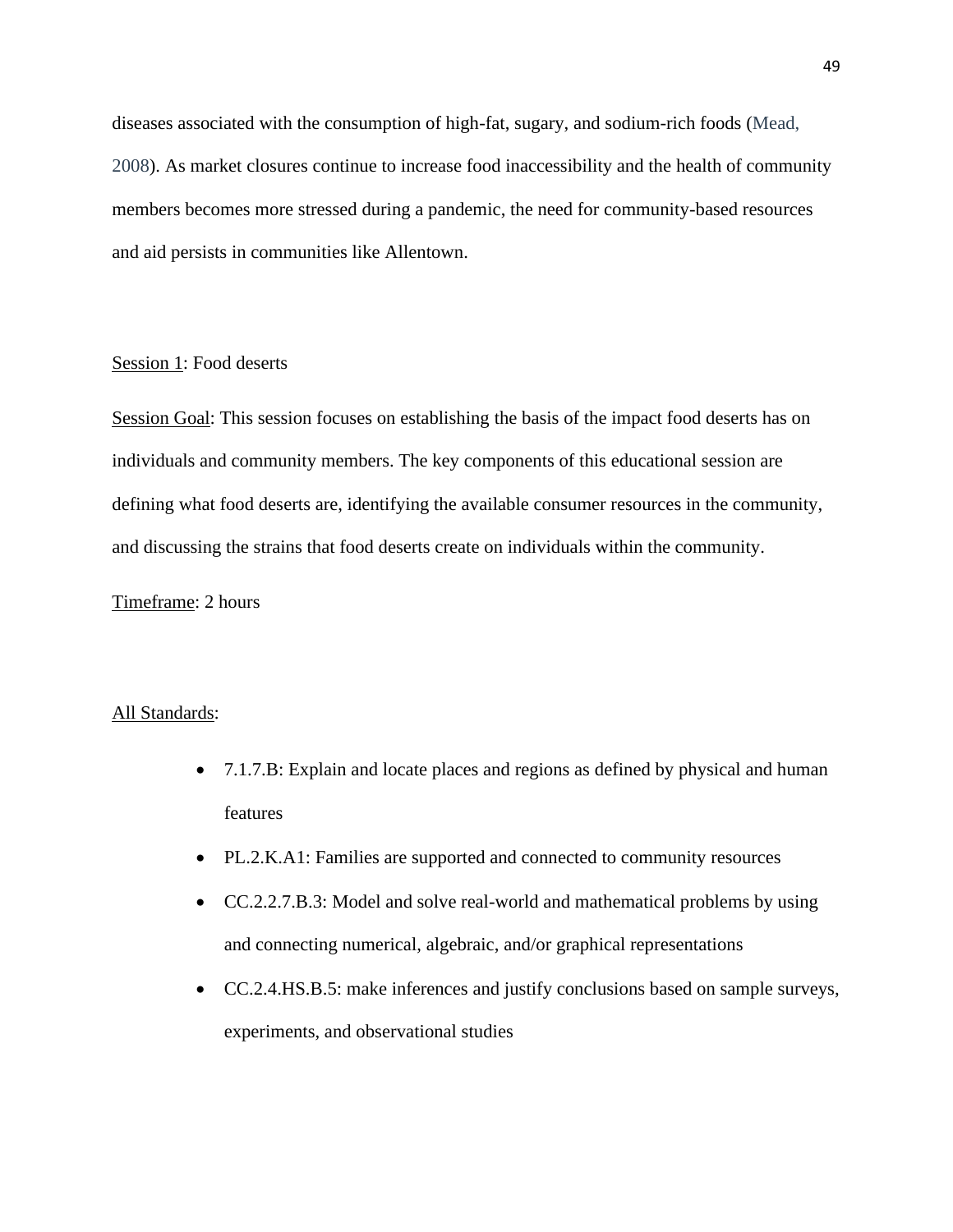• 6.4.7.D: Explain how transportation, communication networks, and technology contribute to economic interdependence

# All Learning Objectives:

Students will be able to…

- Determine their incoming beliefs about food deserts and food access to counter incoming misconceptions.
- Interpret statistics and apply these to their own community
- Graph store types and locations using a key
- Interpret and make conclusions based on visual data
- Analyze how access to transportation impacts access to high quality nutritional food in marginalized communities
- Use mathematical equations and ratios to solve real-world problems

Activity: 4 corners – Disagree, Neutral, Agree, Strongly Agree corners

### Timeframe: 15 minutes

Standard: 3.4.8.B.2: Compare and contrast decisions to develop and use technologies as related to environmental and economic concerns

6.1.12.A: Predict the long-term consequences of decisions made because of scarcity

Rationale: This introductory activity serves the purpose in determining where students are at in their social consciousness as well as a reflective piece for participants. Facilitators are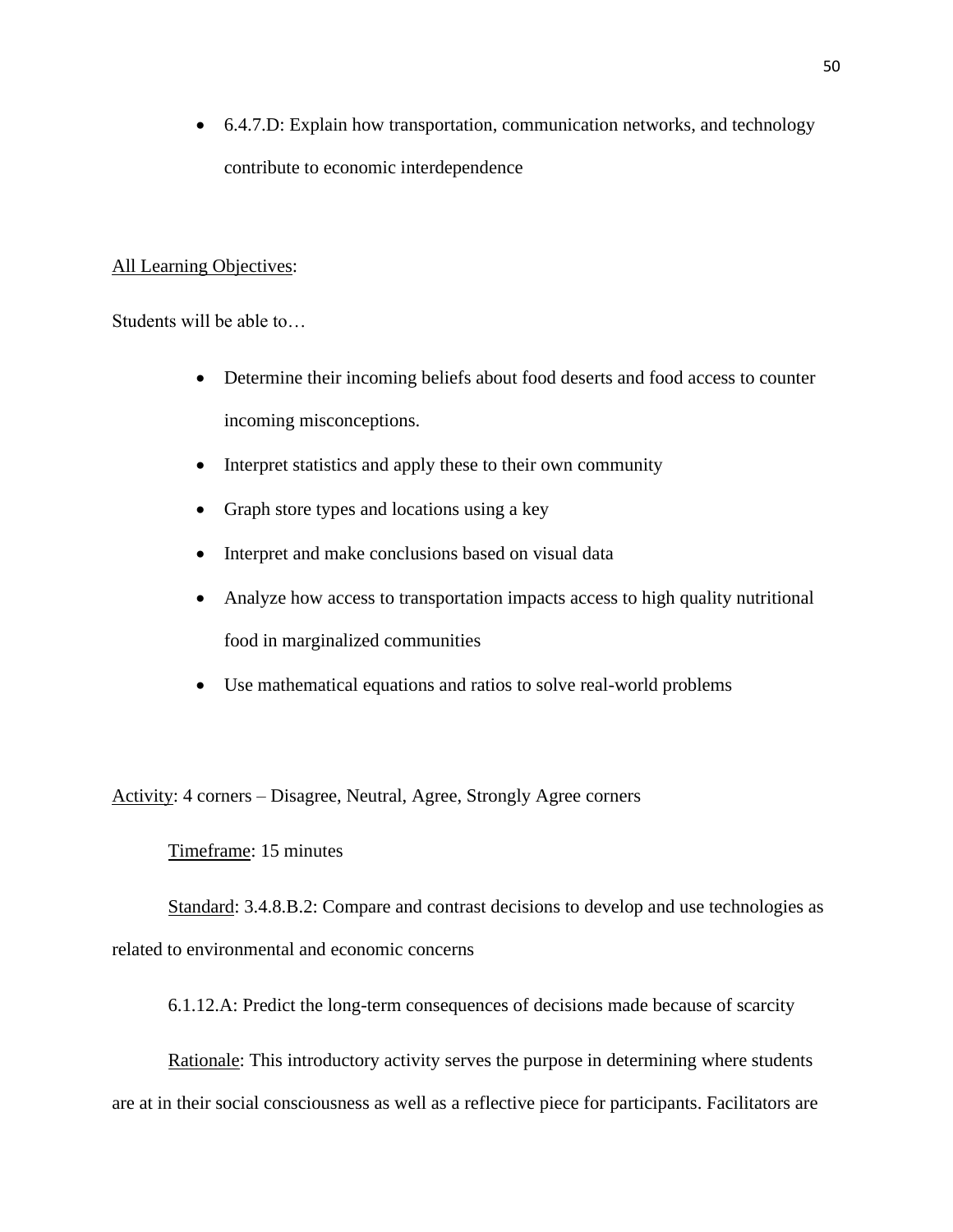able to use their observations from the student activity to inform following activities so that they meet students where they are in terms of learning. Participants are also able to reflect based on the questions asked. They not only need to form an opinion on the statement given, but also reflect on whether these statements mirror their own experiences in the community.

#### Learning Objectives:

Students will be able to…

- Determine their incoming beliefs about food deserts and food access
- Interpret statistics to fit the view of their own community

Activity Overview: The Four Corners activity is an introduction to the concept of food deserts and inequity in food access. In this activity, students will be read statements about food insecurity, food access, and statistics about food deserts. After each statement, students will move to one of four corners of the room, with each of the corners representing disagree, neutral, agree, strongly disagree. Students will move based on what their stance is on the issue. As the activity is carried out, clarification of facts are not given yet but the activity gives the facilitator a baseline for what the students already know. The goal of this activity is to establish what the students know and begin an introduction to food deserts and food access.

Activity: FindMyFood – Locating stores with food availability used in the community

Timeframe: 45 minutes

### Standard:

**7.1.7B:** Explain and locate places and regions as defined by physical and human features **PL.2.K.A1:** Families are supported and connected to community resources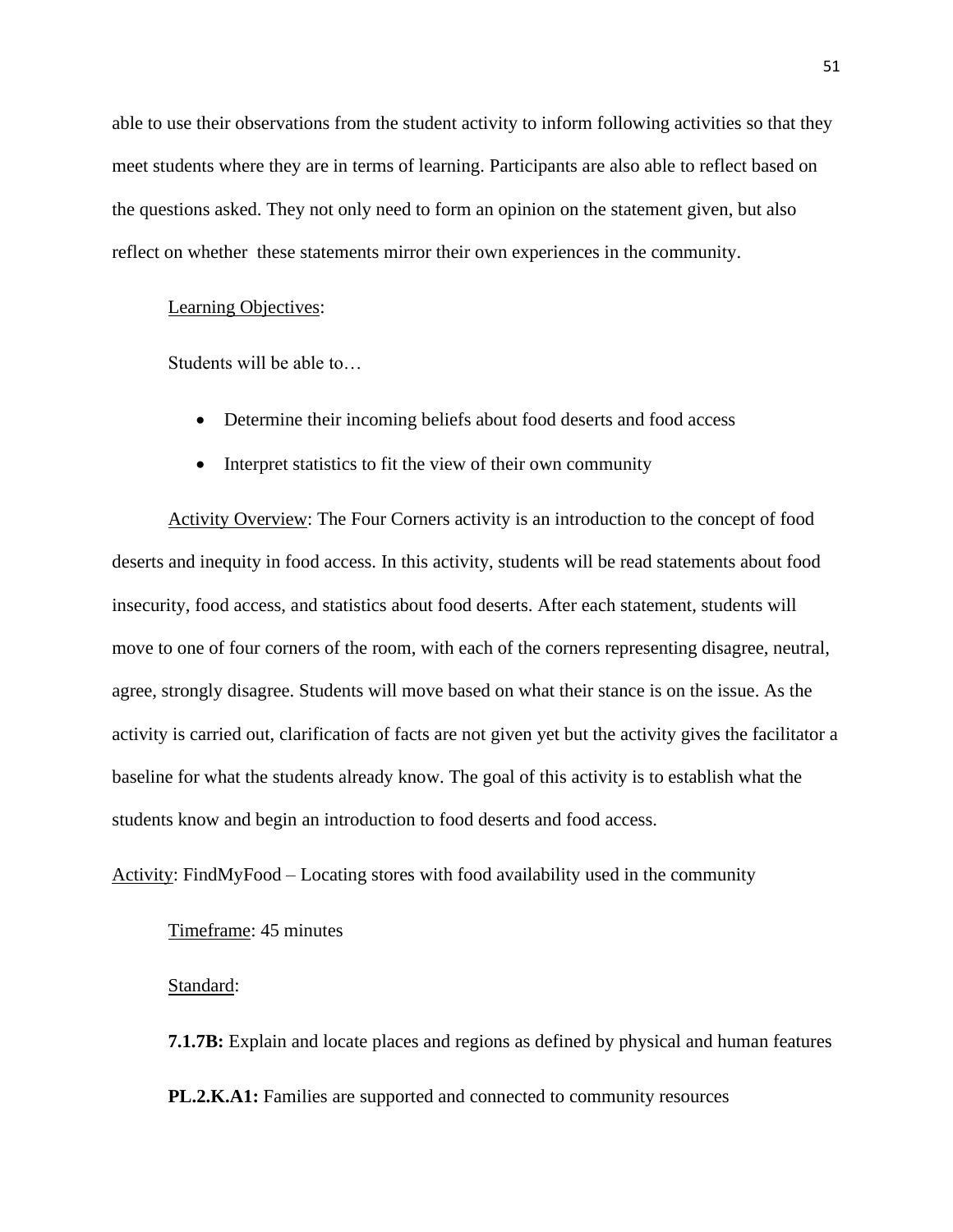Rationale: Students need to be able to think critically about the world around them and make sense of their observations. By having students identify the types of food resources and discussing the impact on health, students can better understand the experiences of those in their community.

### Learning Objectives:

Students will be able to…

- Graph store types and locations using a key
- Interpret and make conclusions based on visual data

Activity Overview: The FindMyFood activity focuses on having students locate sources of food within their community. In this activity, students will be utilizing GoogleMaps and copies of a smaller community map. Students will make a key on their community map to locate convenience stores, grocery stores, supermarkets, fast food places, and liquor stores. With this information, students can determine what kind of stores are most common in the community. This activity will then lead to discussion questions about what resources are most common in the community, the impact that this has on individuals, and what resources do most individuals rely on in the community. The goal of this activity is for students to think critically about what is present in their community and question how these resources impact their holistic well-being.

Activity: How Far? – Measuring distances based on public transport, car, bike etc.

Timeframe: 1 hour

Standard: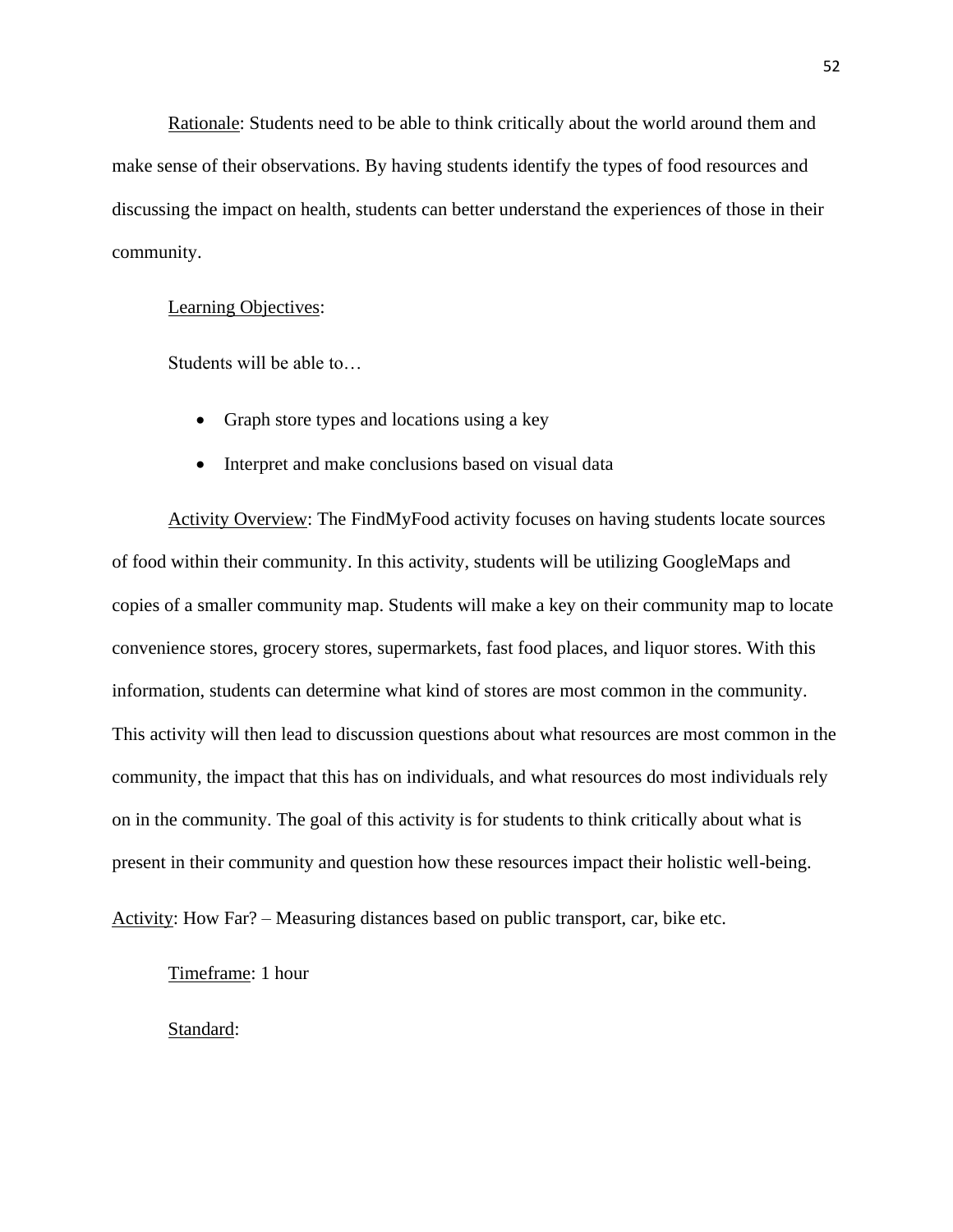- **CC.2.2.7.B.3:** Model and solve real-world and mathematical problems by using and connecting numerical, algebraic, and/or graphical representations
- **CC.2.4.HS.B.5**: make inferences and justify conclusions based on sample surveys, experiments, and observational studies
- **6**.4.7.D: Explain how transportation, communication networks, and technology contribute to economic interdependence

Rationale: A large component of food access is the ability to travel easily to resources. For many individuals in low-income areas, there is also low access to reliable transportation. This creates a reliance on public transportation and other methods of transportation. When food stores are more than a mile away, this creates a strain to individuals. This activity provides students with calculations that illustrate this problem in the community. With this understanding, students can then further make sense of the many impacts of food deserts in the community.

### Learning Objectives:

Students will be able to…

- Analyze how access to transportation impacts access to food in communities
- Use mathematical equations and ratios to solve real-world problems

Activity Overview: This activity involves students calculating the distance between their homes to the nearest convenience store, grocery store, and supermarket. This is because food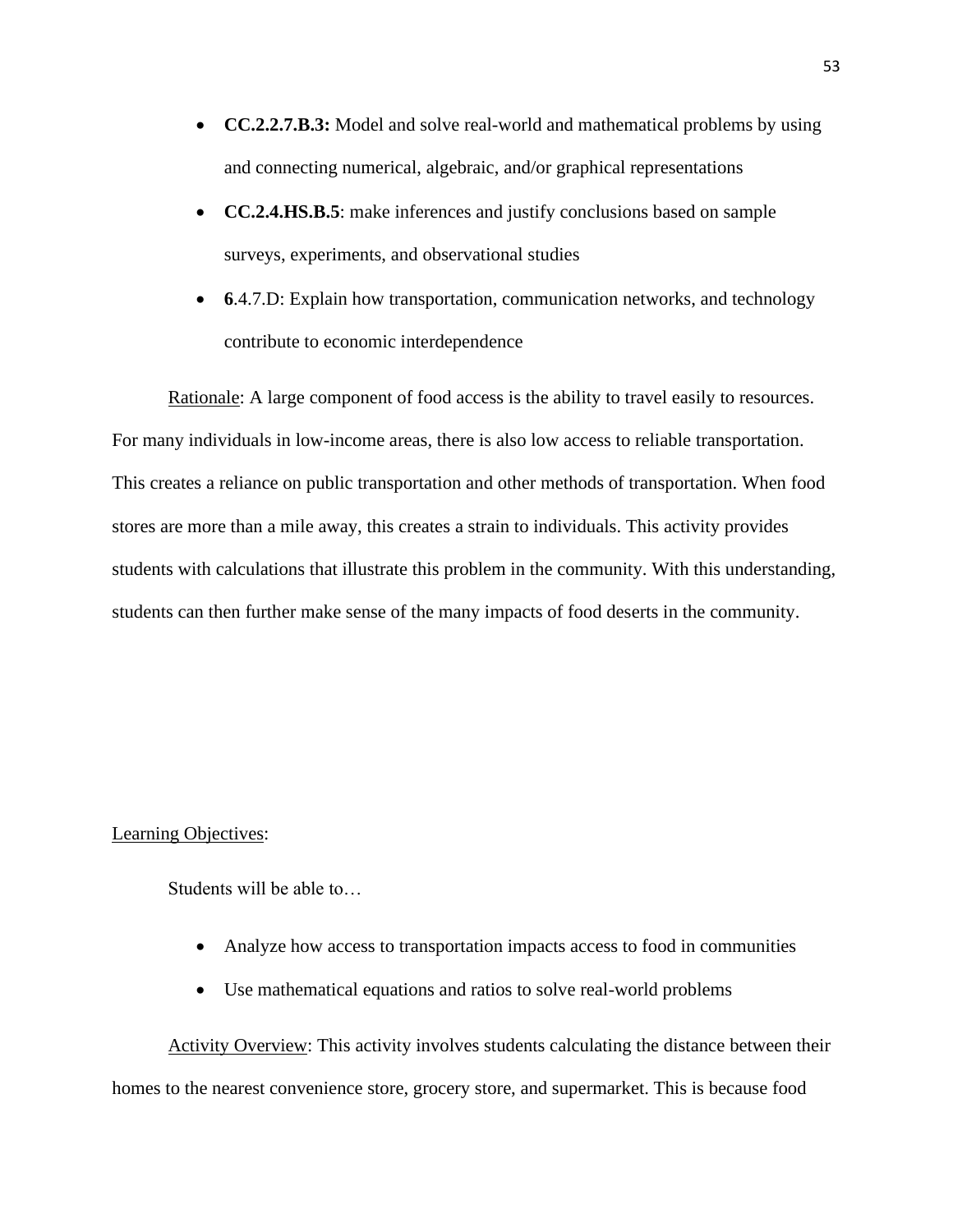access in the community is determined by how easily healthy foods can be attained. Students will be able to use Lehigh Valley Mapping Resources from the Food Bank locator to determine what areas of the community have little vehicle and transportation access. Students will calculate these distances based on use of public transportation, personal vehicle, bicycle, and walking.

# Session 2: Nutrition

Session Goal: This session aims to show where the sources of nutrition are within the community and how this impacts individual health. The content of this session is focused on macromolecules and the nutrition of the food that is easily accessed. This session is supported by the previous session's teaching of food access and expands on food access by discussion of costs of nutritional items. By understanding what nutrition is provided in easily accessible foods, students are better able to apply this knowledge to the decisions they make in stores.

#### Timeframe: 2 hours

### All Standards:

- **11.2.9.E:** Evaluate the impact of technology and justify the use or nonuse of it (e.g., safety, cost/budget, appearance, efficiency)
- **10.**1.12.B: Evaluate factors that impact the body systems and apply protective/preventative strategies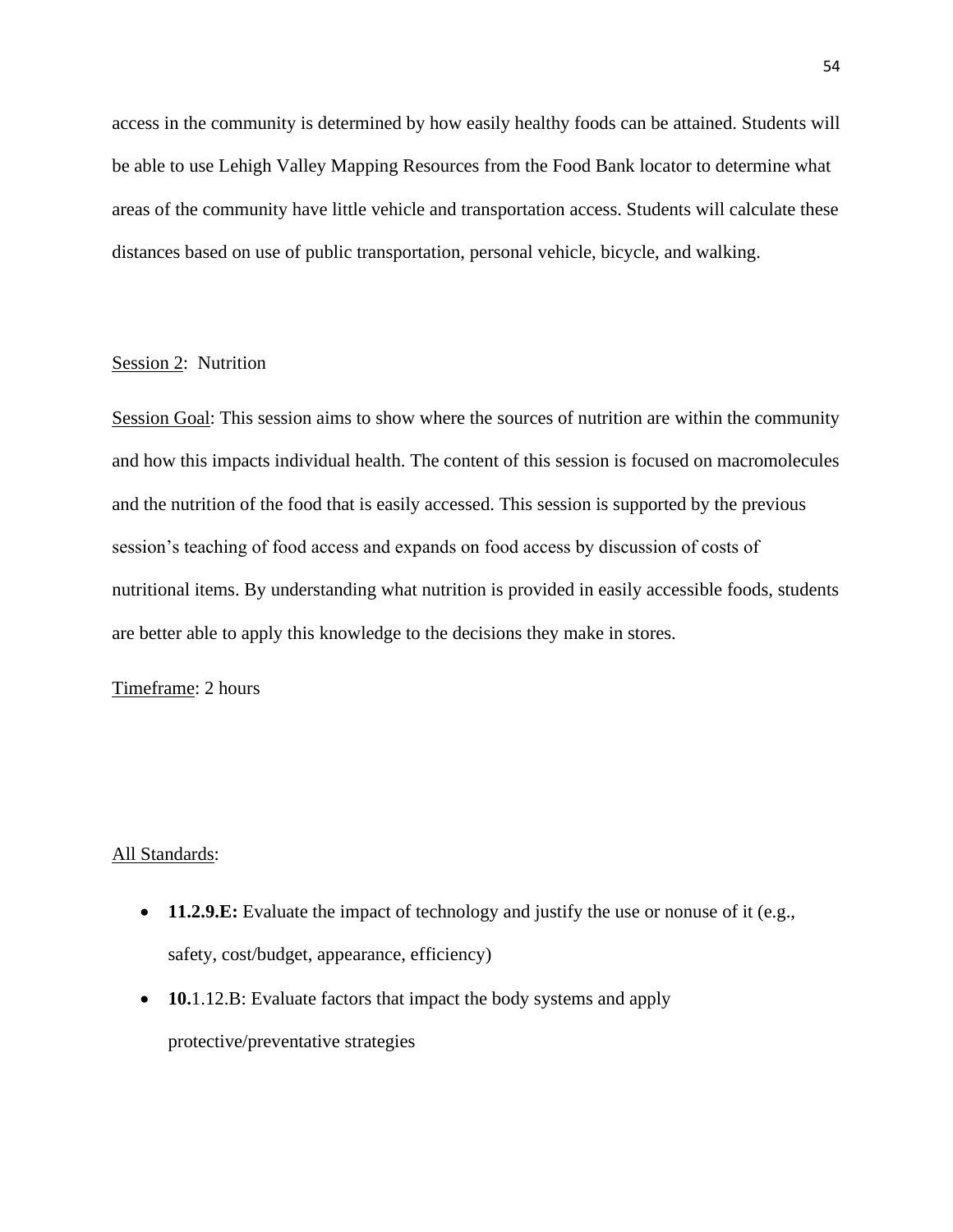- 11.3.9.F: Hypothesize the effectiveness of the use of meal management principles (e.g.; time management, budgetary considerations, sensory appeal, balanced nutrition, safety, sanitation)
- 3.1.C.A1: Explain the chemistry of metabolism
- 3.1.B.A7: Compare and contrast the functions and structures of proteins, lipids, carbohydrates, and nucleic acids

# All Learning Objectives:

Students will be able to…

- Compare and contrast prices of food items given ads and online information
- Make inferences based on collected data
- Analyze nutrition labels on frequently purchased foods
- Determine a relationship between nutrition and financial cost
- Reflect on the impact that nutrition has on prevalent health conditions in the community
- Compare and contrast the differences between macromolecules
- Understand how macromolecules impact health

Activity: What's In it? – What nutritional value do these foods have?

Timeframe: 30 minutes

Standard: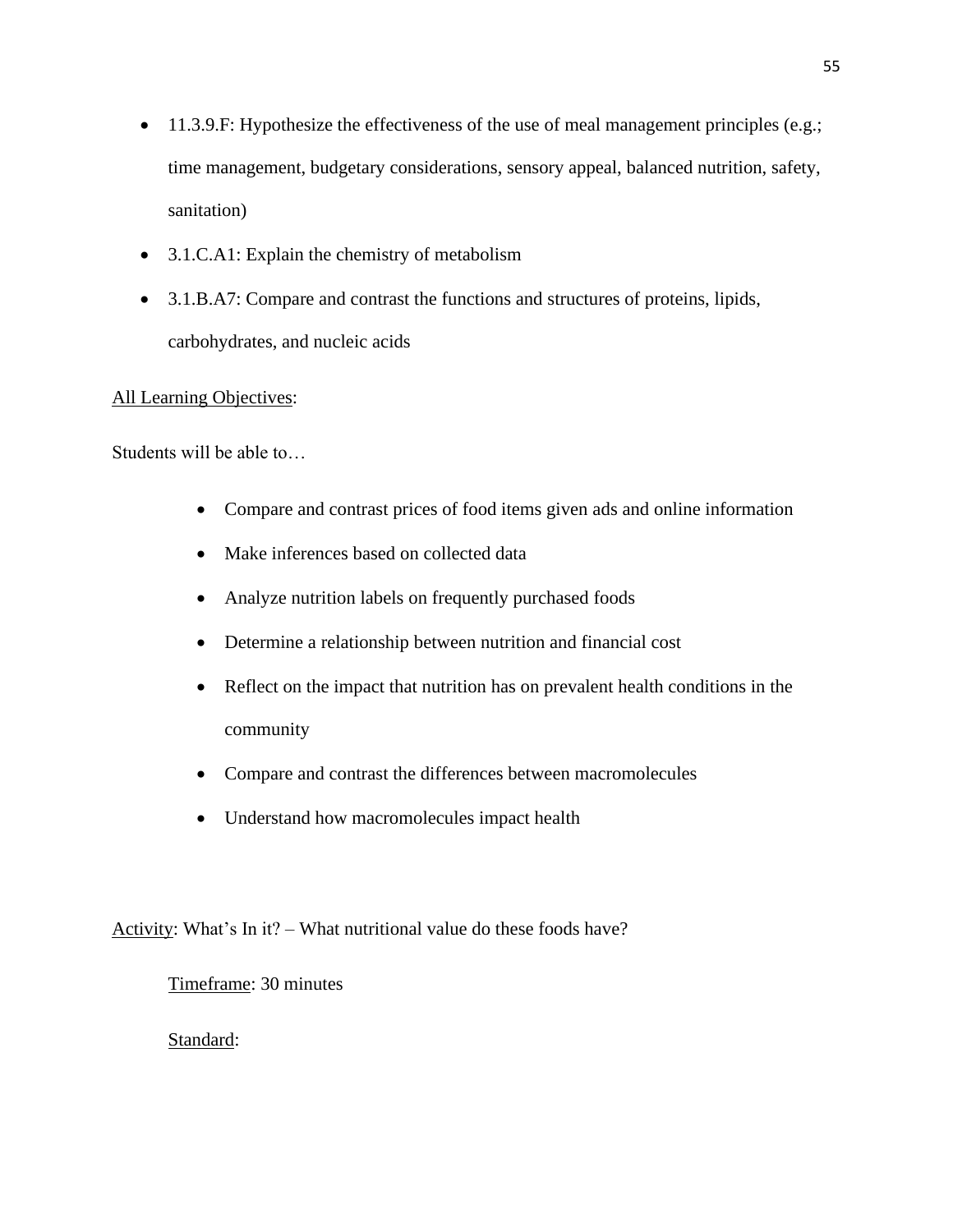- 10.1.12.B: Evaluate factors that impact the body systems and apply protective/preventative strategies
- 11.3.9.F: Hypothesize the effectiveness of the use of meal management principles (e.g.; time management, budgetary considerations, sensory appeal, balanced nutrition, safety, sanitation)

Rationale: It is important for students to be able to determine the nutritional content of their food. This not only is an important factor in making healthy decisions about what we put into our bodies, but is additionally important in food deserts when there is less accessibility to nutritious foods. Students can use this information to inform their own shopping habits but to also consider the impact that cost and nutrition has on individuals.

#### Learning Objectives:

Students will be able to…

- Analyze nutrition labels on frequently purchased foods
- Determine a relationship between nutrition and financial cost
- Reflect on the impact that nutrition has on prevalent health conditions in the community

Activity Overview: The What's In It activity involves students analyzing the items in the T-charts that they created. Students will be analyzing nutritional labels from the most affordable items on the T-charts. Students will be asked to focus on nutritional components such as percentage of carbohydrates, types of fats, sodium levels, and sugar levels. Students will create two rankings of these items based on cost and nutritional value. This activity will ask students to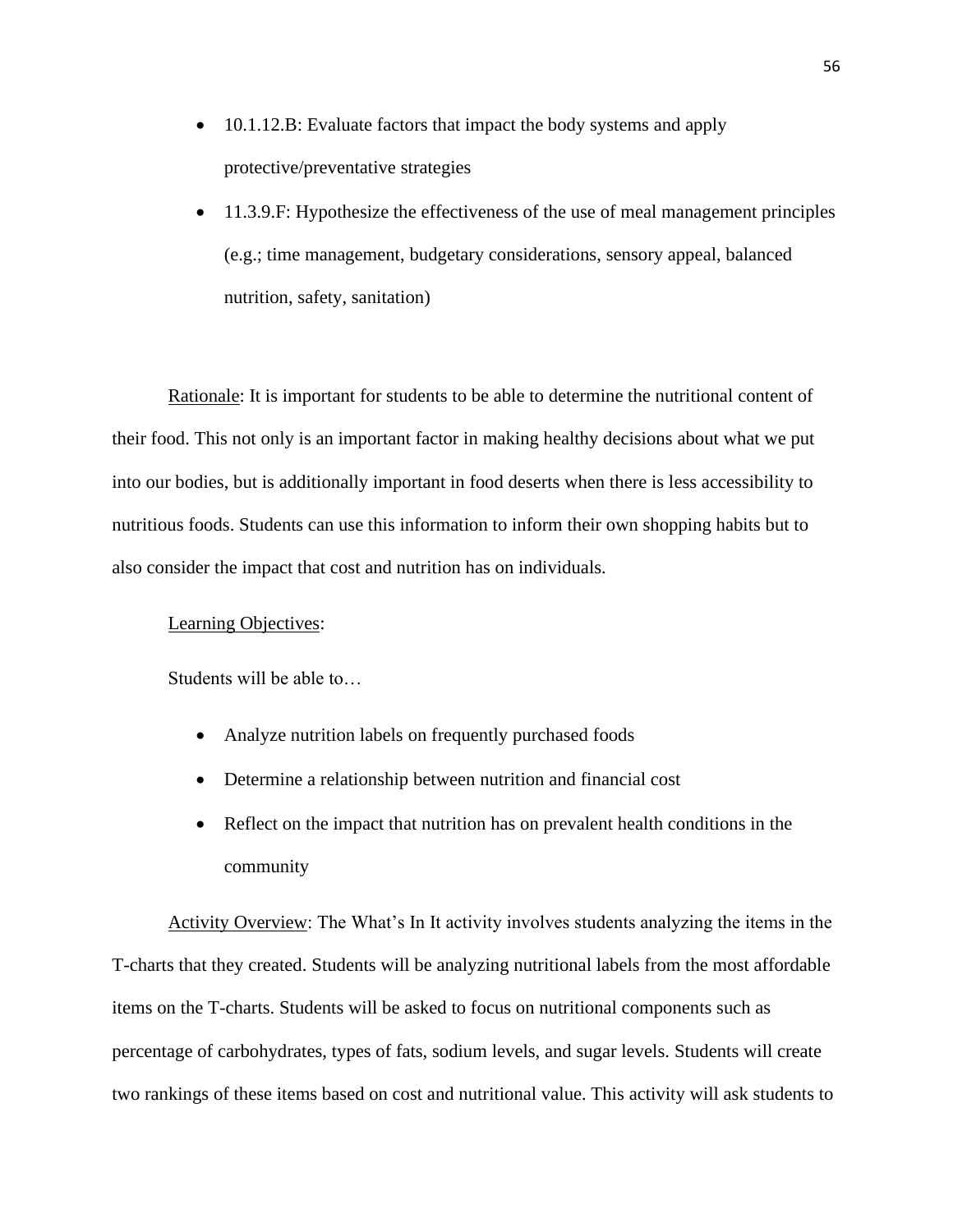not only analyze their own shopping habits, but discuss that if all people have the right to healthy foods, why are nutritious foods so hard to access.

Activity: Intro to Macromolecules

Timeframe: 1 hour

#### Standard:

- 3.1.C.A1: Explain the chemistry of metabolism
- 3.1.B.A7: Compare and contrast the functions and structures of proteins, lipids, carbohydrates, and nucleic acids

Rationale: Students need to understand the impact that food has on their bodies, specifically the science behind nutrition. By understanding the three main macromolecules in food items, students are able to understand what a balanced diet may look like and connect this information to the available nutrients that exist within the foods consumed in the community. This information is important because it allows for students to understand community health and make sense of prevalent health issues in the community.

### Learning Objectives:

- Compare and contrast the differences between macromolecules
- Understand how macromolecules impact health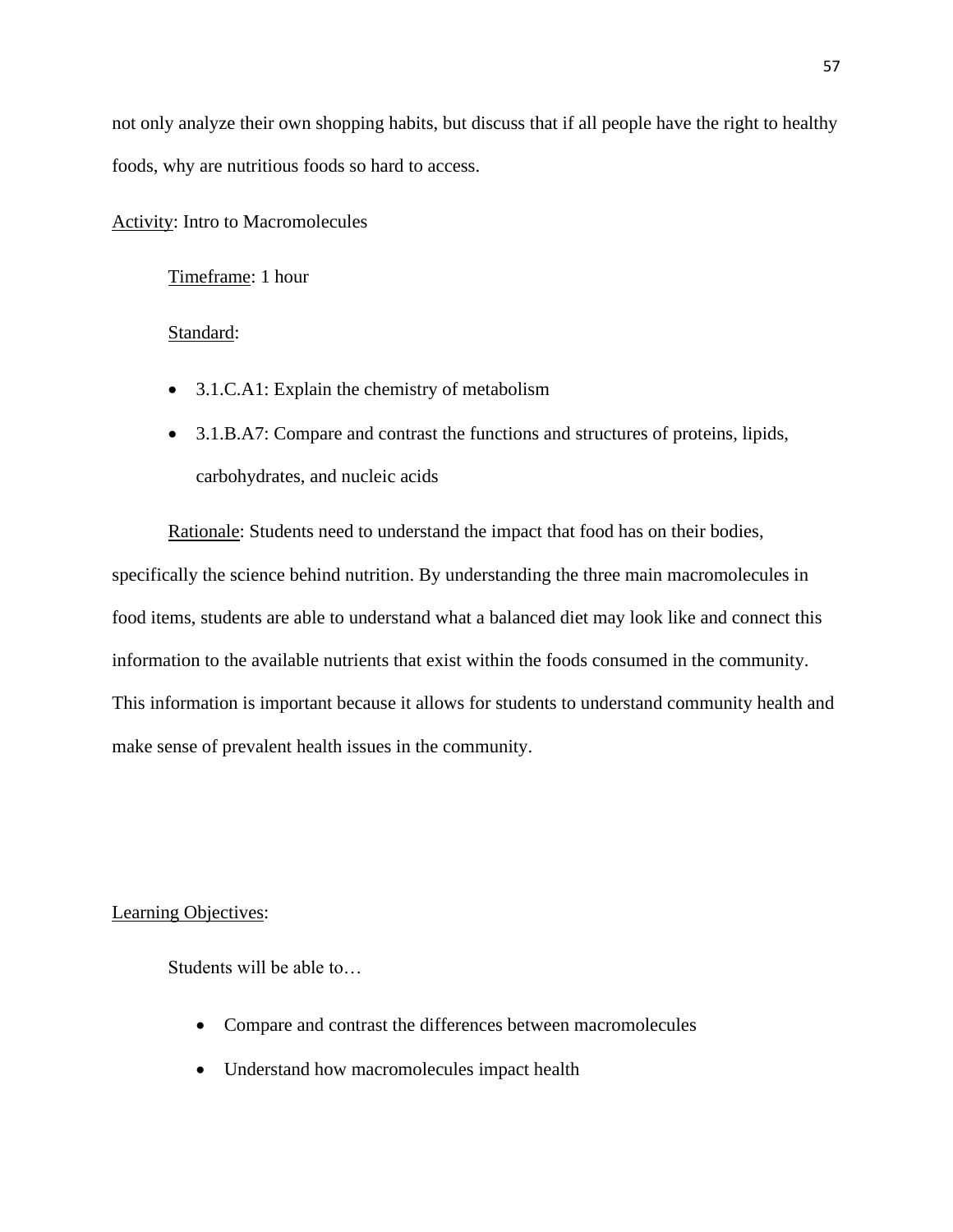Activity Overview: The Macromolecules activity involves students learning how the nutritional aspects that they saw on the nutrition labels impact their bodies. By categorizing how carbohydrates, fats, and proteins work in the human body, students are able to determine what macromolecules are more useful than others and what is needed for a balanced diet. Students will be split into 3 groups based on the above 3 macromolecules. Each student group will be an expert of each macromolecule discussed. In these groups, students will utilize given resources to create a poster. On this poster, students will list the function of the macromolecule, common food items that contain this macromolecule, and health conditions that could result from too little or too much of this nutrient.

# Activity: Modeling Macros

#### Timeframe: 30 minutes

Standard: 3.1.B.A7: Compare and contrast the functions and structure of proteins, lipids, carbohydrates, and nucleic acids

Rationale: By understanding the structure of macromolecules, students are able to determine how these molecules work within our bodies. In learning about nutrition and healthy foods, students need to understand that the nutrition information on the labels are real-life components that play a role in biochemical processes, such as metabolism. In learning about the structure and function of macromolecules, students are able to connect nutritional information to the science that is occurring inside their bodies. Having the activity be hands-on modeling allows for them to work at their own pace in understanding and ties in an active learning approach.

#### Learning Objectives: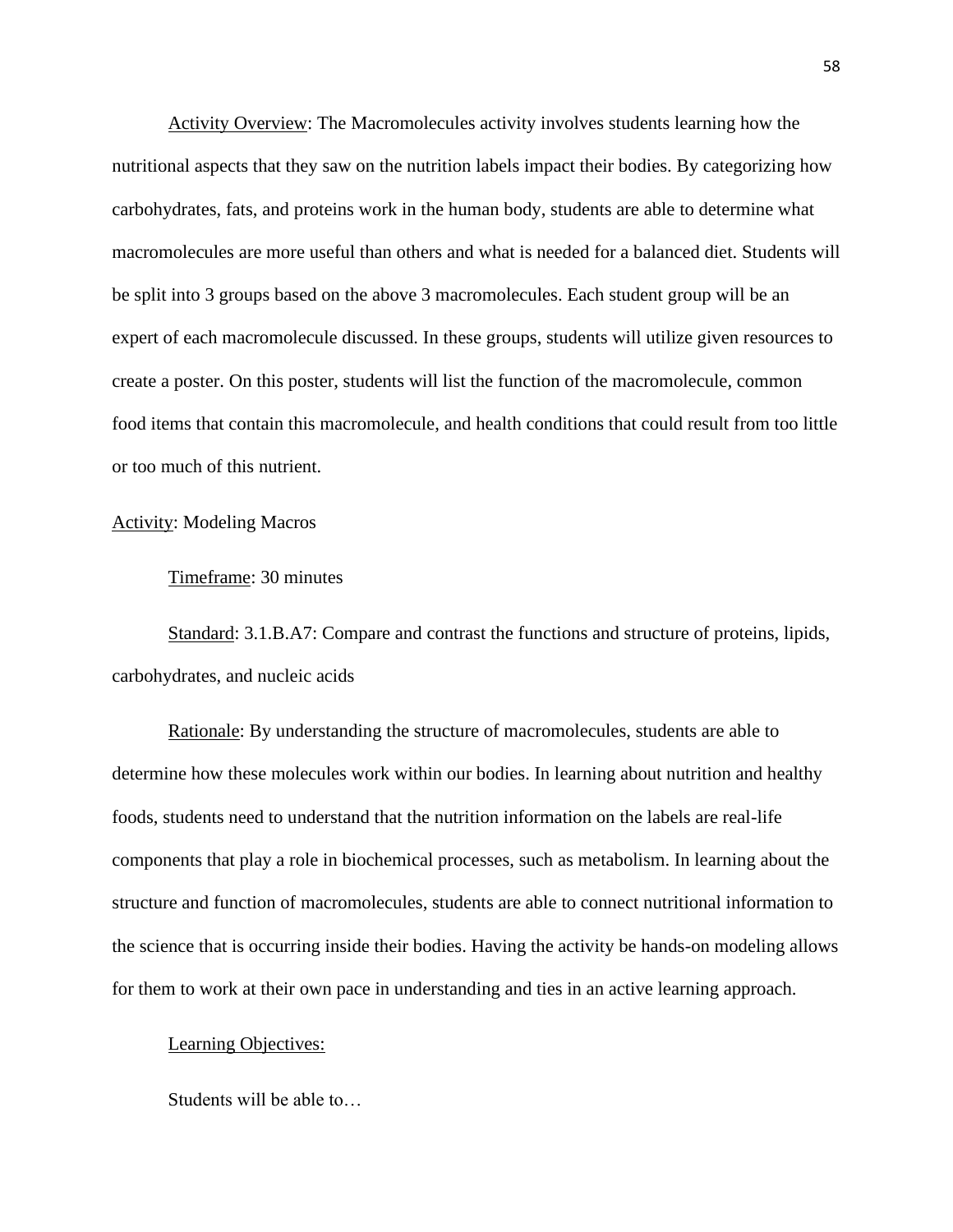- Compare and contrast the differences between macromolecule structures and functions, given diagrams and models
- Evaluate how the bonds in macromolecules contribute to structure and function

Activity Overview: The Modeling Macros activity involves students working in groups of 3 students. In each group, the students will be given modeling kits so that they can model the three macromolecules discussed in foods: carbohydrates, lipids, and proteins. Students will be following the steps outlined for each macromolecule. As the students work on the models, the steps discuss the importance of the elements and the bonds in the molecule. Students will then take turns in their small groups to explain the structures of their macromolecules. This activity then leads into the poster activity for macromolecules. Using the models helps students visualize these structures and provides some 3-D context before they draw the structures and continue to research them.

# Session 3: Grocery store day

Session adapted from ideas presented by:

- [\(1\) New Messages! \(everfi.com\)](https://everfi.com/blog/k-12/food-desert-lesson/) Idea of mock grocery store
- Lesson #1- Follow that Food [Exploring Food Justice \(weebly.com\)](https://exploringfoodjustice.weebly.com/lesson-1--follow-that-food.html)  $3<sup>rd</sup>$  grade unit about food justice, adapted to incorporate some content appropriate for older students and make it Lehigh County specific

Session Goal: The goal of this session is for students to apply what they have learned in the previous two sessions in creating their own mock grocery stores. By creating their own grocery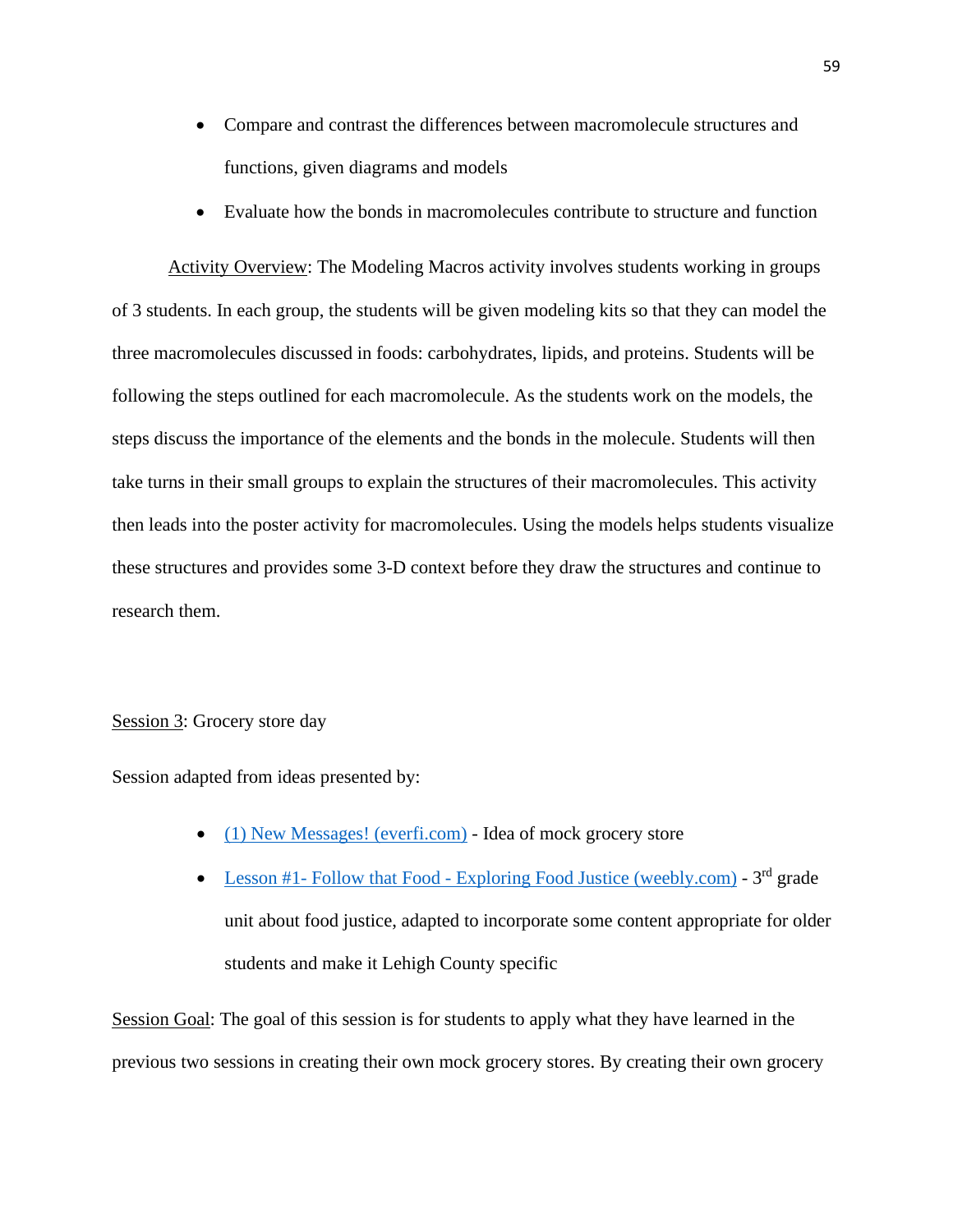store layout geographically and what goods they would carry, students will be able to have a deeper understanding of food access.

# Timeframe: 2 hours

# All Standards:

- 3.1.8.A9: Recognize and analyze alternative explanations and models
- 11.1.3.F: Describe criteria needed to identify quality in consumer goods and services (e.g., food, clothing, furniture, home technology, health care, transportation, services)
- 6.2.6.E: Explain the causes and effects of expansion and contraction of businesses
- PL.2.2.A1: Families are supported and connected to community resources
- 3.2.4.B7: Use data/evidence to construct explanations and understand that scientists develop explanations based on their evidence and compare them with their current scientific knowledge.
- 3.4.7.B3: Describe how inventions and innovation lead to changes in society and the creation of new needs and wants
- 10.1.12.E: Identify and analyze factors that influence the prevention and control of health problems

### All Learning Objectives:

- Evaluate the necessary components of a grocery store or community resource
- Create their own model or lay-out of a grocery store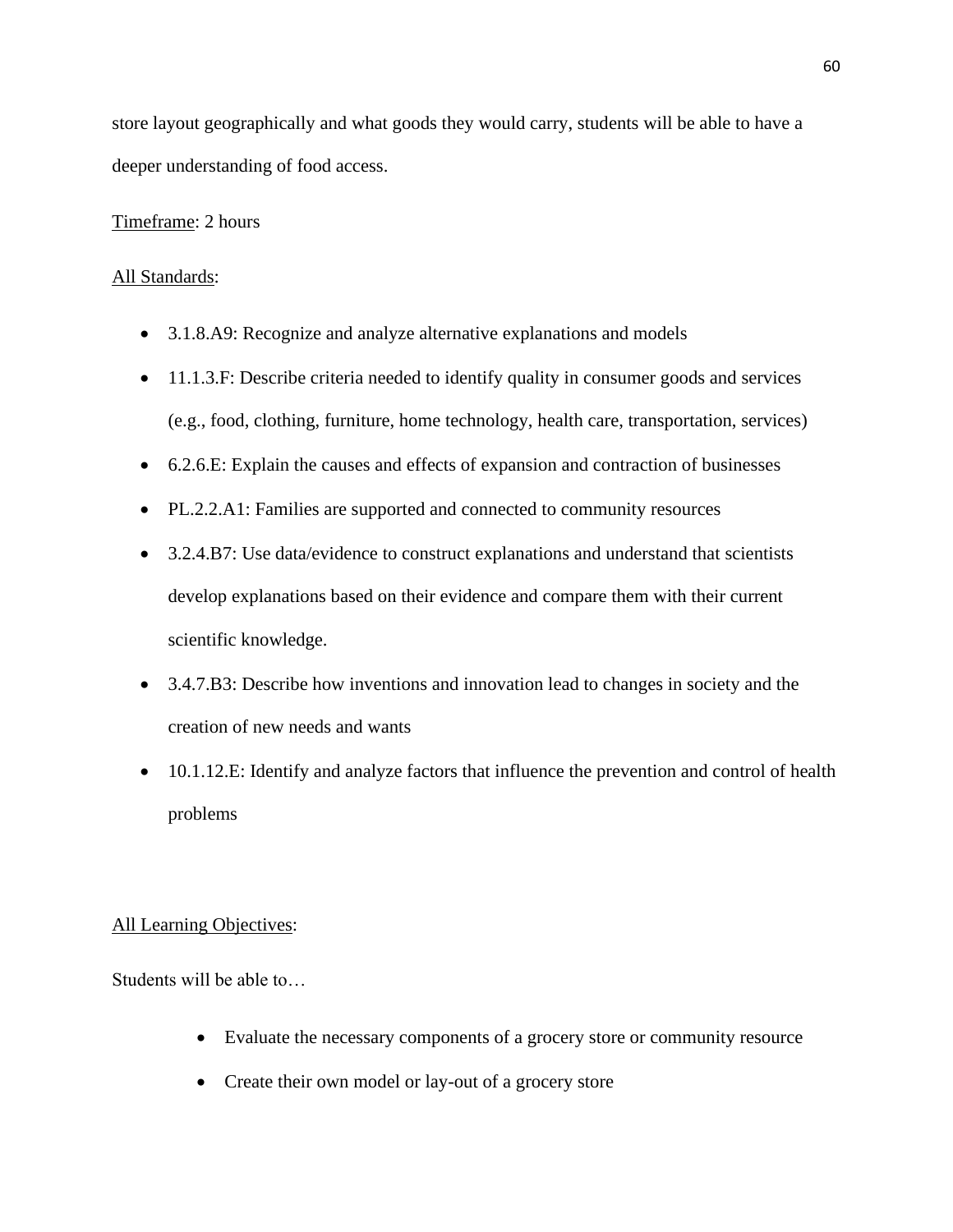- Determine what resources would be available in their store given their assignment
- Analyze the impact of available stores in the community
- Compare and contrast the experiences of peers assigned different budgets and store locations
- Reflect on their learning and lived experiences
- •

# Activity: Design your ideal grocery store

# Timeframe: 30 minutes

# Standard:

- 3.1.8.A9: Recognize and analyze alternative explanations and models
- 11.1.3.F: Describe criteria needed to identify quality in consumer goods and services (e.g., food, clothing, furniture, home technology, health care, transportation, services)

Rationale: This activity allows for students to take what they learned in the previous sessions and apply it to real life examples. Students will need to consider factors such as type of store, location of store, available transportation of customers, available finances, as well as the items that their store would carry. By creating their ideal store based on the category they were assigned, students are asked to create a resource that would benefit individuals living in a food desert.

### Learning Objectives: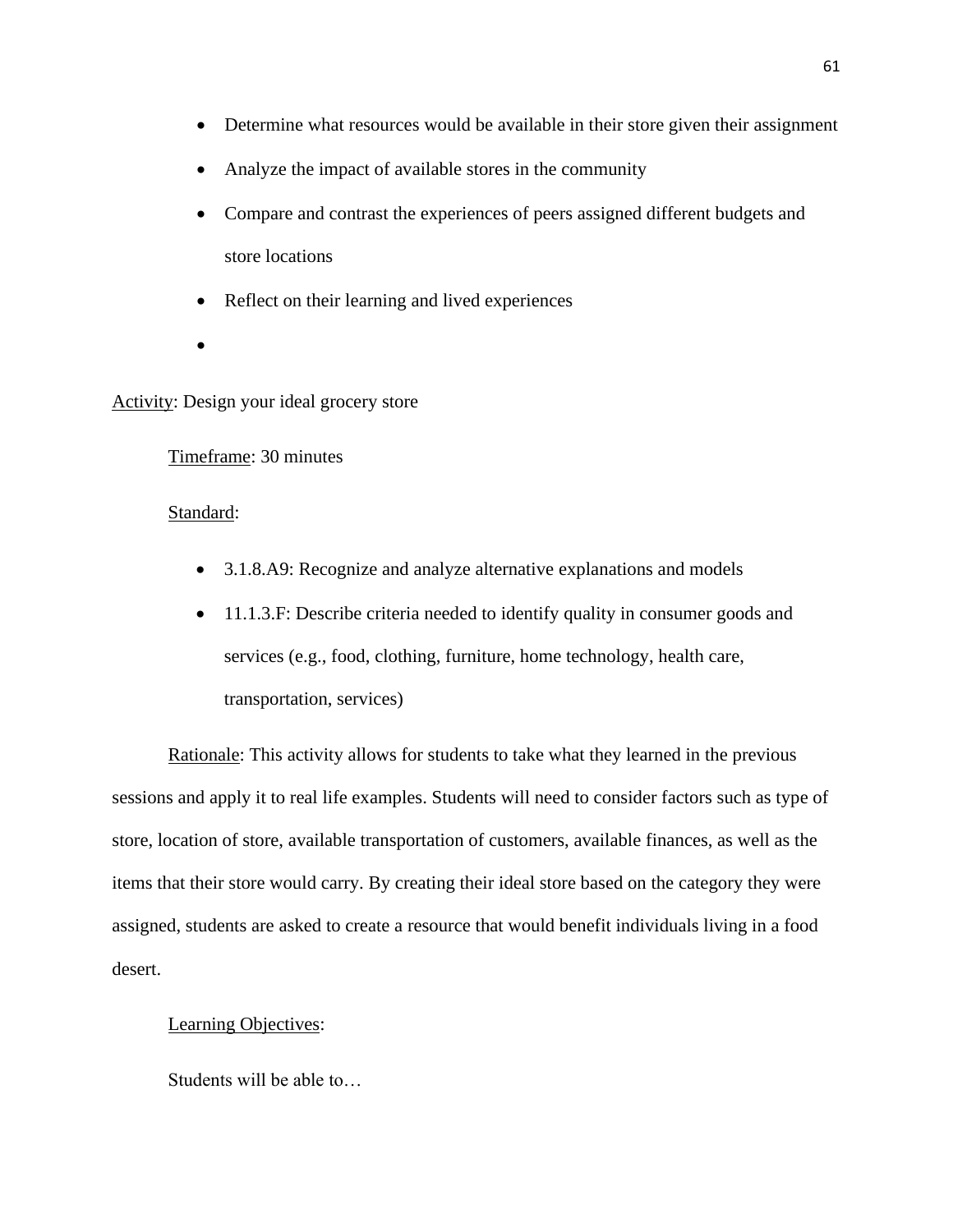- Evaluate the necessary components of a grocery store or community resource
- Create their own model or lay-out of a grocery store
- Determine what resources would be available in their store given their assignment

Activity Overview: In this activity, students will be designing their layout of their own grocery store. This activity involves students determining what kind of grocery store they would have and where it would be located. Students will be given a card that has one of three categories: convenience store, grocery store, and supermarket. Based on their assigned category, they must choose where they are going to put their store. This will be kept track of on the map in the front of the room so that students cannot occupy the same space as others. This creates the sense of competition amongst stores and always asks the students to consider transportation that was discussed before. Once students have determined where their store is located, they will be tasked with writing a grocery shopping list that a customer at their store may have. This grocery list should be reflective of the items that they believe their store will carry and what they believe their customers would be frequently buying.

Activity: Mock grocery store – using various goods from grocery & convenience stores

Timeframe: 1 hour

# Standard:

- 6.2.6.E: Explain the causes and effects of expansion and contraction of businesses
- PL.2.2.A1: Families are supported and connected to community resources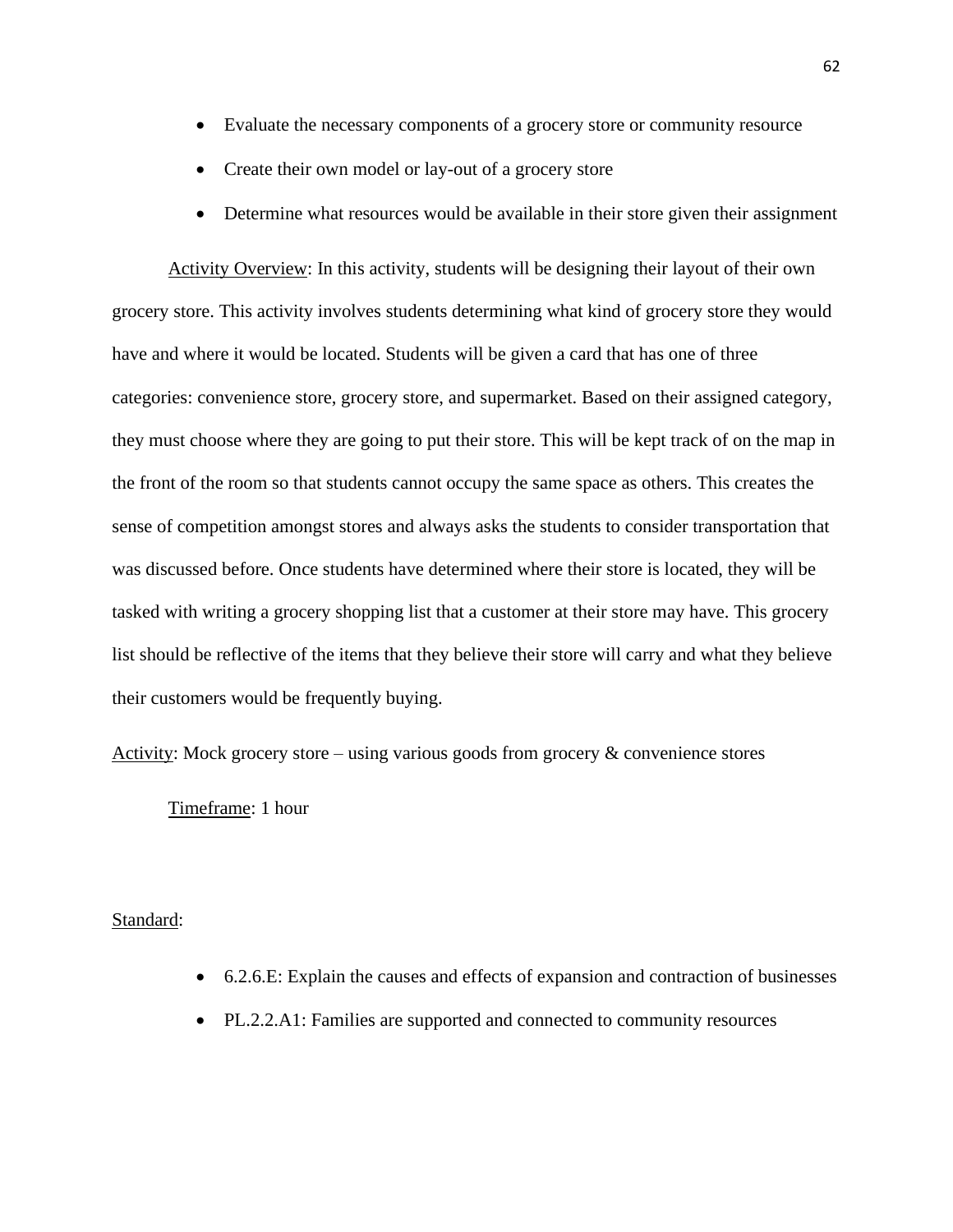Rationale: In in order for students to understand the experiences and implications of living in a food desert and the issues surrounding food access, the mock grocery store allows for students to experience a simulated food desert in the classroom. This activity allows for students to collectively consider all that they learned about previously and analyze how different factors impact those in the community. When community resources are designed to support those in the community, students need to consider the results of when resources are unable to do so.

#### Learning Objectives:

Students will be able to…

- Analyze the impact of available stores in the community
- Compare and contrast the experiences of peers assigned different budgets and store locations

Activity Overview: The mock grocery store would involve students choosing items for their store based on the grocery list they designed and available items laid out on a table. Students will be tasked with "shopping" from the store they created from a budget they are assigned. The items that they can choose from are dependent on the price given. In this mock grocery store, students will have to determine what consumers can purchase in their community. At the end of the mock shopping, students will be asked to reflect on what they could and couldn't purchase and how their store could be better modified to fit the needs of the community.

Activity: Roundtable Discussion- questions about equal food access

Timeframe: 30 minutes

Standard: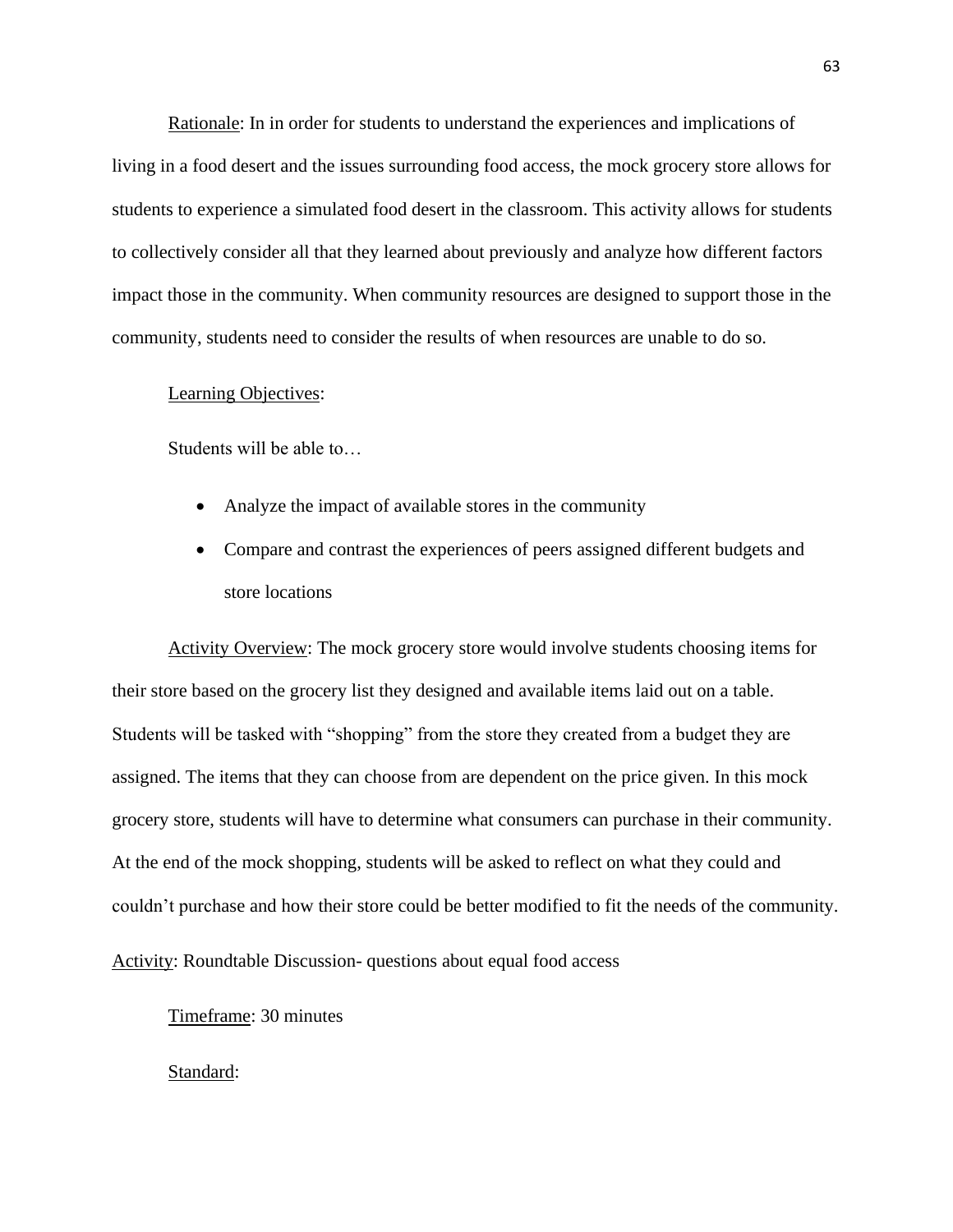- 3.2.4.B7: Use data/evidence to construct explanations and understand that scientists develop explanations based on their evidence and compare them with their current scientific knowledge.
- 3.4.7.B3: Describe how inventions and innovation lead to changes in society and the creation of new needs and wants
- 10.1.12.E: Identify and analyze factors that influence the prevention and control of health problems

Rationale: Group discussions can be utilized for students to share their thoughts and reflect on what they have learned. In this context, this activity allows for students to share what they found to be most surprising or ask questions about the impact of food deserts. This discussion also provides an opportunity for the facilitator to get feedback about student learning and student lived experiences in the community.

# Learning Objectives:

Students will be able to…

• Reflect on their learning and lived experiences

Activity Overview: The Roundtable Discussion about equal food access allows students to come together and reflect about what they learned during this session. The roundtable discussion offers a parallel from the first activity that was done in the first session with students forming an opinion with no prior knowledge. Students will have 10 minutes to jot down their thoughts about listed questions and there will be 20 minutes for the actual discussion. Listed questions are given so that students have some preparedness for the discussion, but the conversation may take different routes based on student responses. These conversations aim to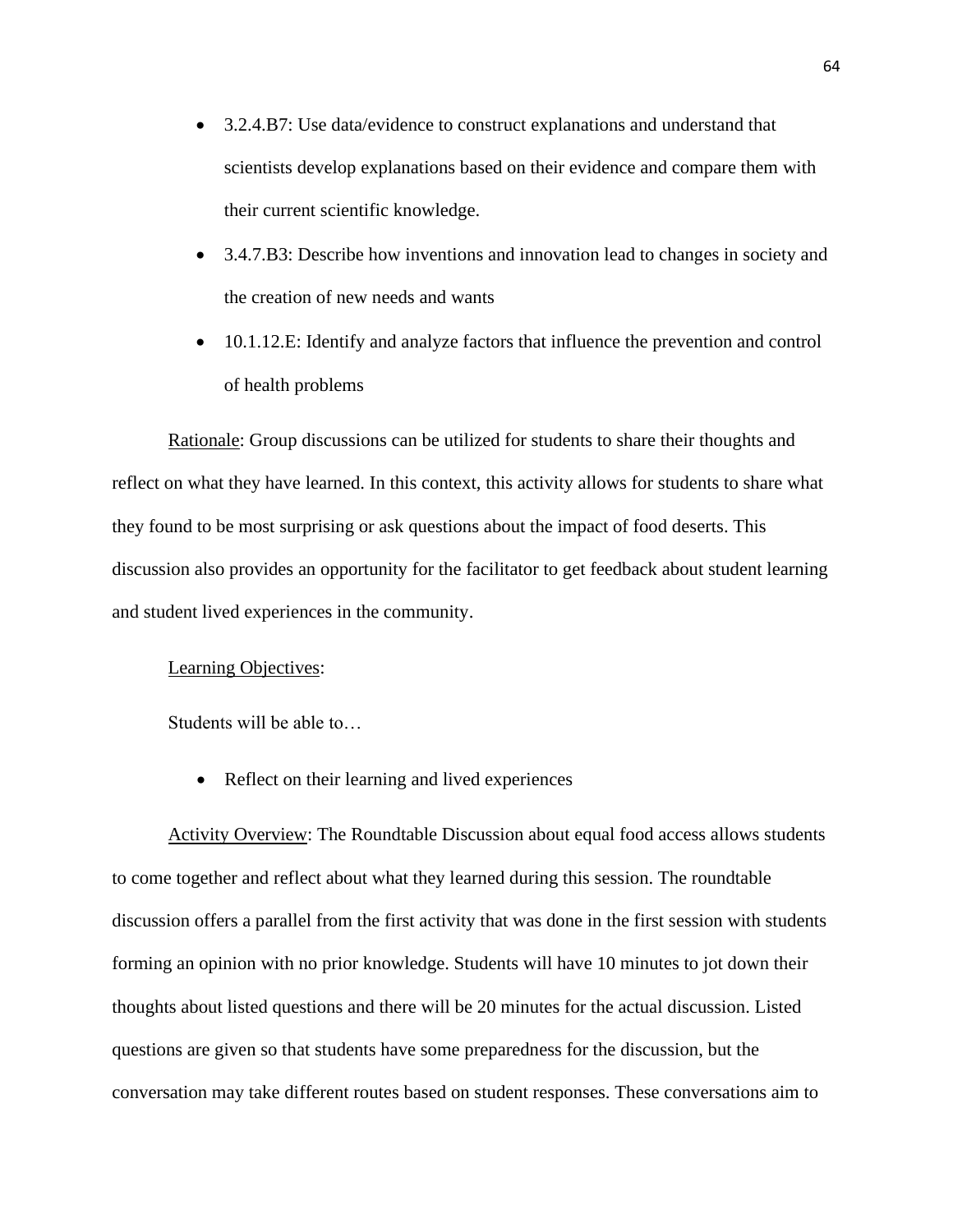have students be able to share their thoughts and own experiences and find community amongst their peers.

Session 4: Educational session – community comes together and does workshop with families Session Goal: This session aims to tie in community action and service. By the end of the module, students will have had time to reflect on their own experiences and experiences of others. In this session, community resources will be coming into the school and presenting an educational session for the families of the students. Through this educational session, community members can make more informed decisions and be connected to resources that can assist them.

### Timeframe: 2 hours

#### All Standards:

- PL.2.K.A1**:** Families are supported and connected to community resources
- 10.1.12.B: Evaluate factors that impact the body systems and apply protective/preventative strategies
- 11.3.9.F: Hypothesize the effectiveness of the use of meal management principles (e.g.; time management, budgetary considerations, sensory appeal, balanced nutrition, safety, sanitation)
- 10.1.12.E: Identify and analyze factors that influence the prevention and control of health problems
- 3.3.6.A1: Recognize and interpret various mapping representations of Earth's common features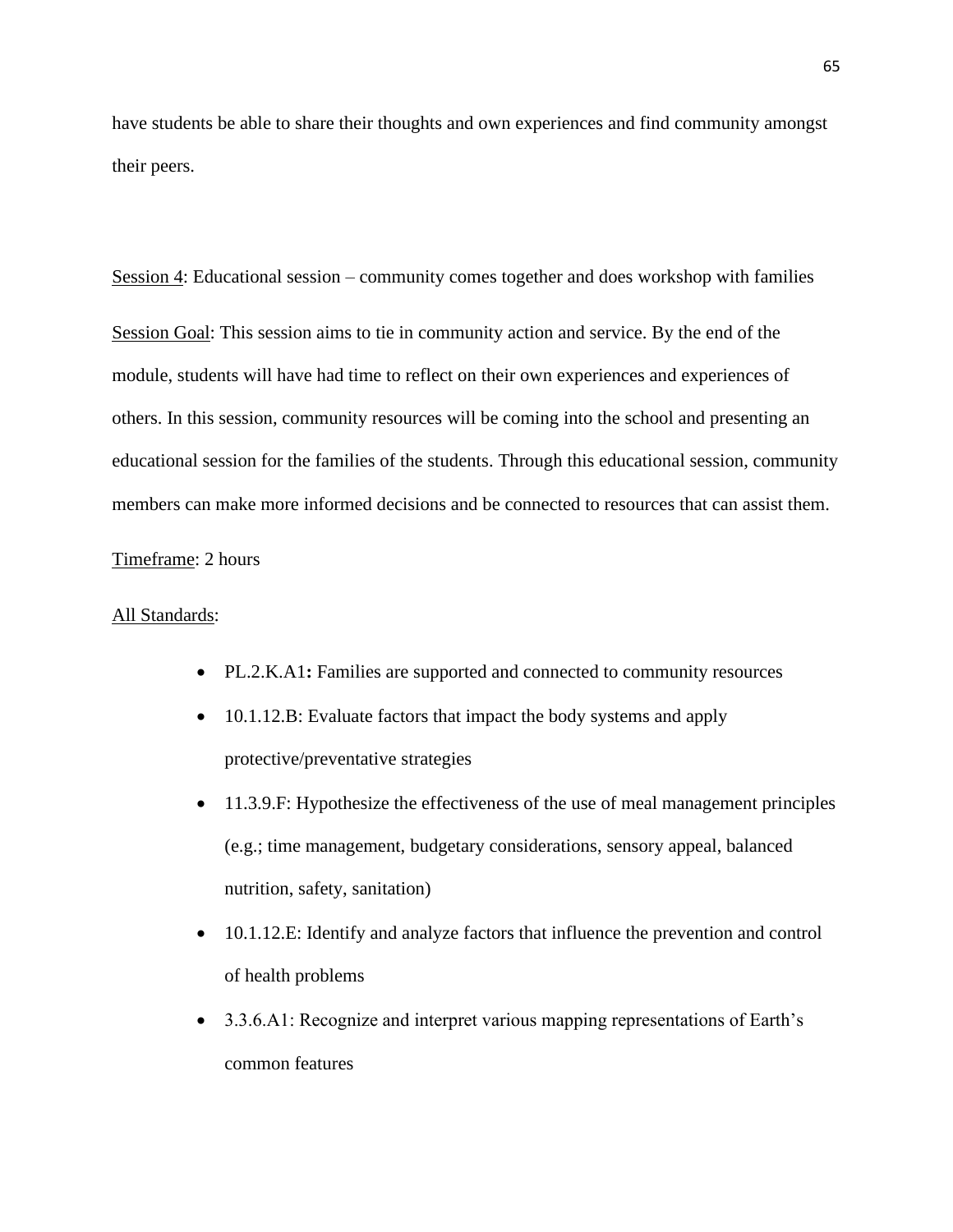# All Learning Objectives:

All participants will be able to…

- Understand the strains put on nutrition and finances within a food desert
- Understand how to budget and access nutritional foods
- Use mapping software to determine areas of low income and transportation limitations
- Compare and contrast Lehigh County's data with surrounding counties

Activity: Nutritional Workshop – community partnerships come in to teach those to make health decisions in food deserts

Timeframe: 1 hour

Standard:

- PL.2.K.A1**:** Families are supported and connected to community resources
- 10**.**1.12.B: Evaluate factors that impact the body systems and apply protective/preventative strategies
- 11.3.9.F: Hypothesize the effectiveness of the use of meal management principles (e.g.; time management, budgetary considerations, sensory appeal, balanced nutrition, safety, sanitation)

Rationale: The educational workshop is important because it allows for family members to take part in the same education that the students received. Having community resources come in that are dedicated to assisting with food access would allow for people to be informed on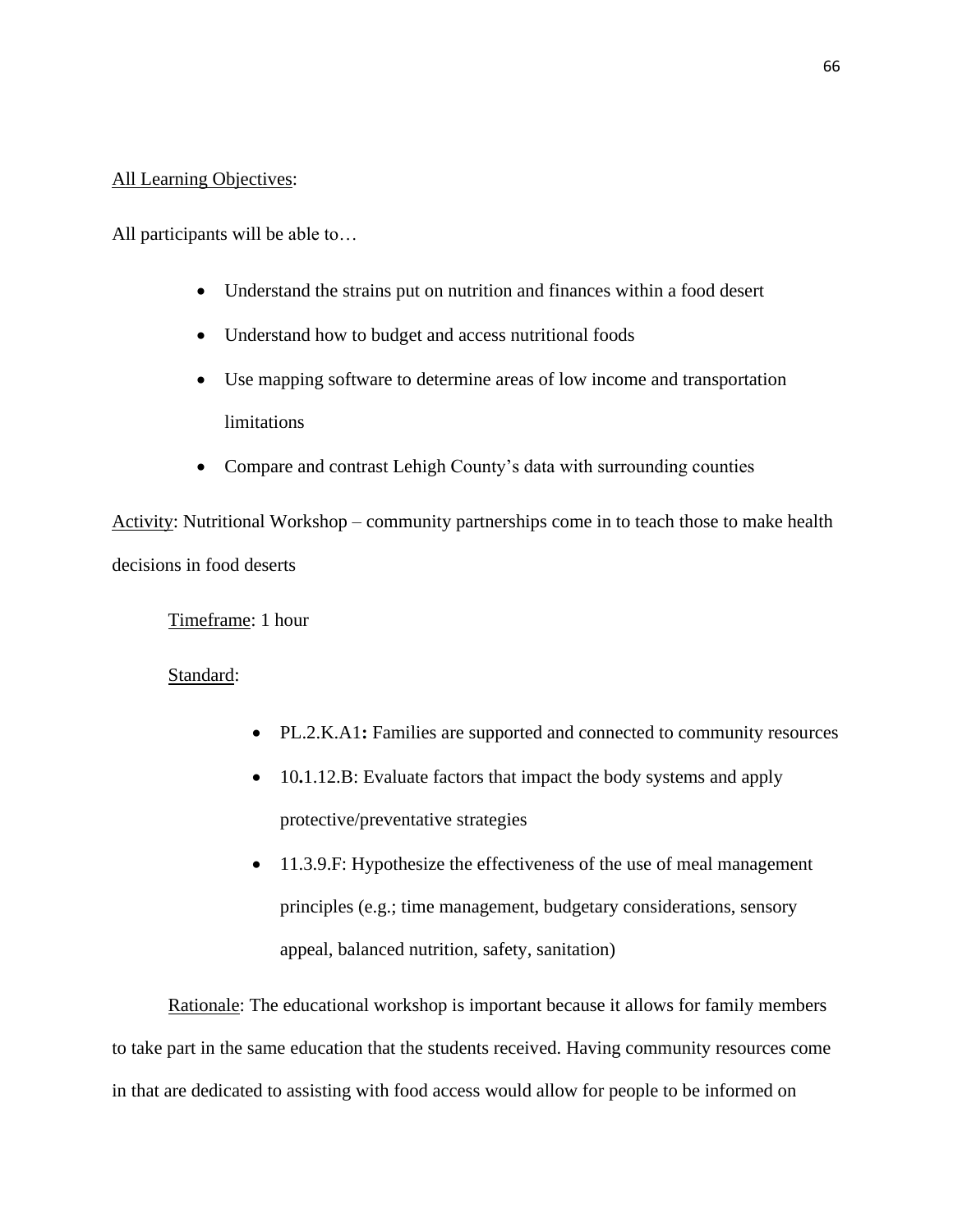resources and practices that are in their community as opposed to general resources. This also promotes community engagement between families, the school community, and the overall community.

## Learning Objectives:

All session participants will be able to…

- Understand the strains put on nutrition and finances within a food desert
- Understand how to budget and access nutritional foods

Activity Overview: The educational workshop activity brings in a community resource from Lehigh County to discuss meeting nutritional goals when there are economic pressures and limited food sources. The individuals from the community that would come in would present on budgeting and nutrition. This activity would contribute to the overall understanding of how to make informed decisions while living in a food desert and potentially give people in the community the vocabulary to discuss what is happening in their community. This education is meant to benefit individuals and their families.

# Activity: Lehigh Valley Mapping Resources

# Timeframe: 1 hour

# Standards:

- 10.1.12.E: Identify and analyze factors that influence the prevention and control of health problems
- 3.3.6.A1: Recognize and interpret various mapping representations of Earth's common features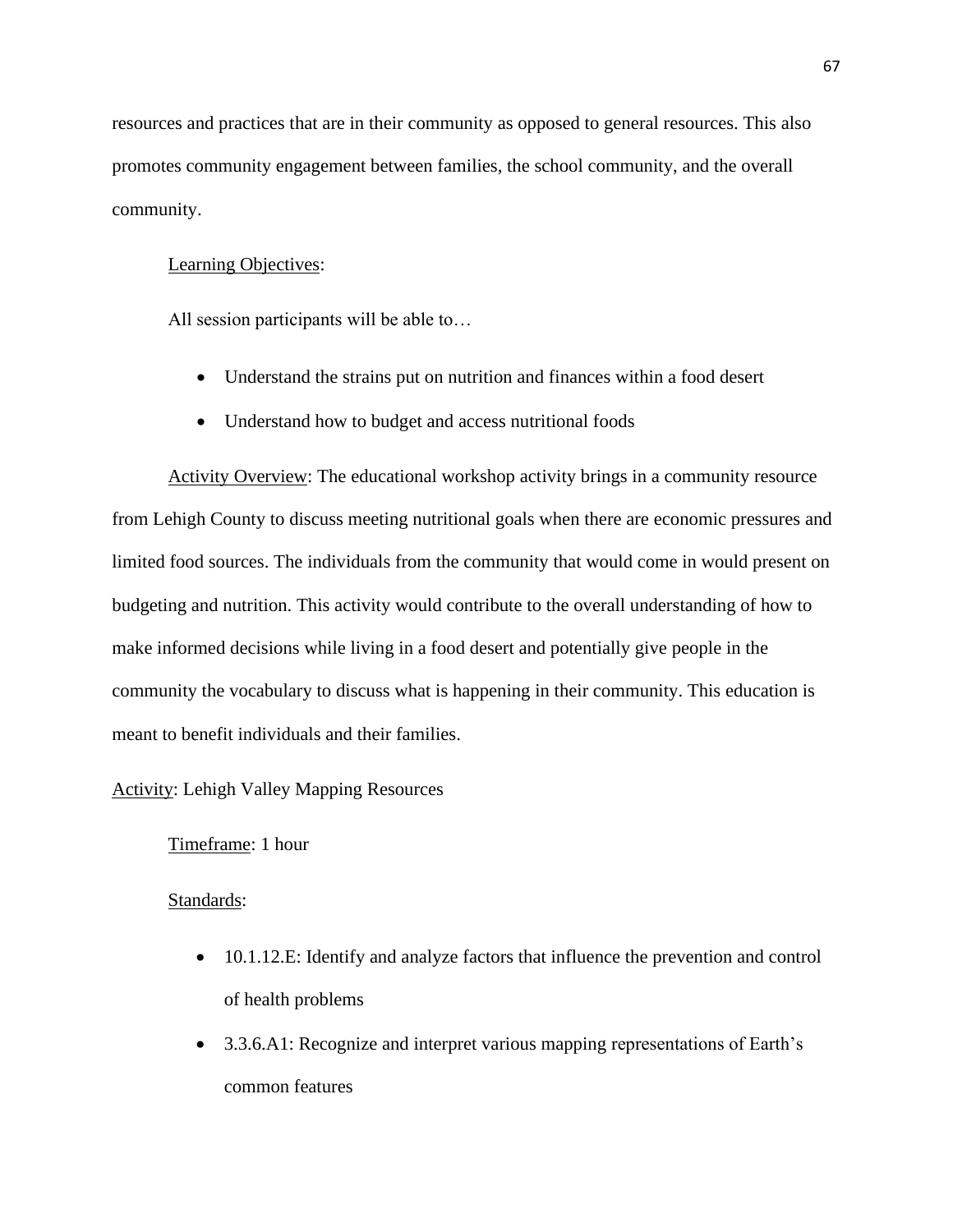Rationale: It is important for families and supporting adults to also have access to the resources that students utilized during the module. By also being able to witness the low income and low access layers in Lehigh County, individuals are better able to talk with their student, support their learning, and engage in the community as community members work to ensure nutritious food access for all community members. This exposure helps individuals engage with their student as well as contribute to their own understanding of the socio-scientific issues in their community.

#### Learning Objectives:

All session participants will be able to…

- Use mapping software to determine areas of low income and transportation limitations
- Compare and contrast Lehigh County's data with surrounding counties

Activity Overview: Using the Department of Agriculture/s Economic Research Service (USDA ERS - [Go to the Atlas\)](https://www.ers.usda.gov/data-products/food-access-research-atlas/go-to-the-atlas/) supplemental information is provided to the families that attend the last session of the module. This is a resource that the students have used during their mapping activities. Families will be able to look at the low income and low access layers in Lehigh County compared to surrounding counties. This activity will come before the educational workshop so that this information can be better understood.

Module citated in References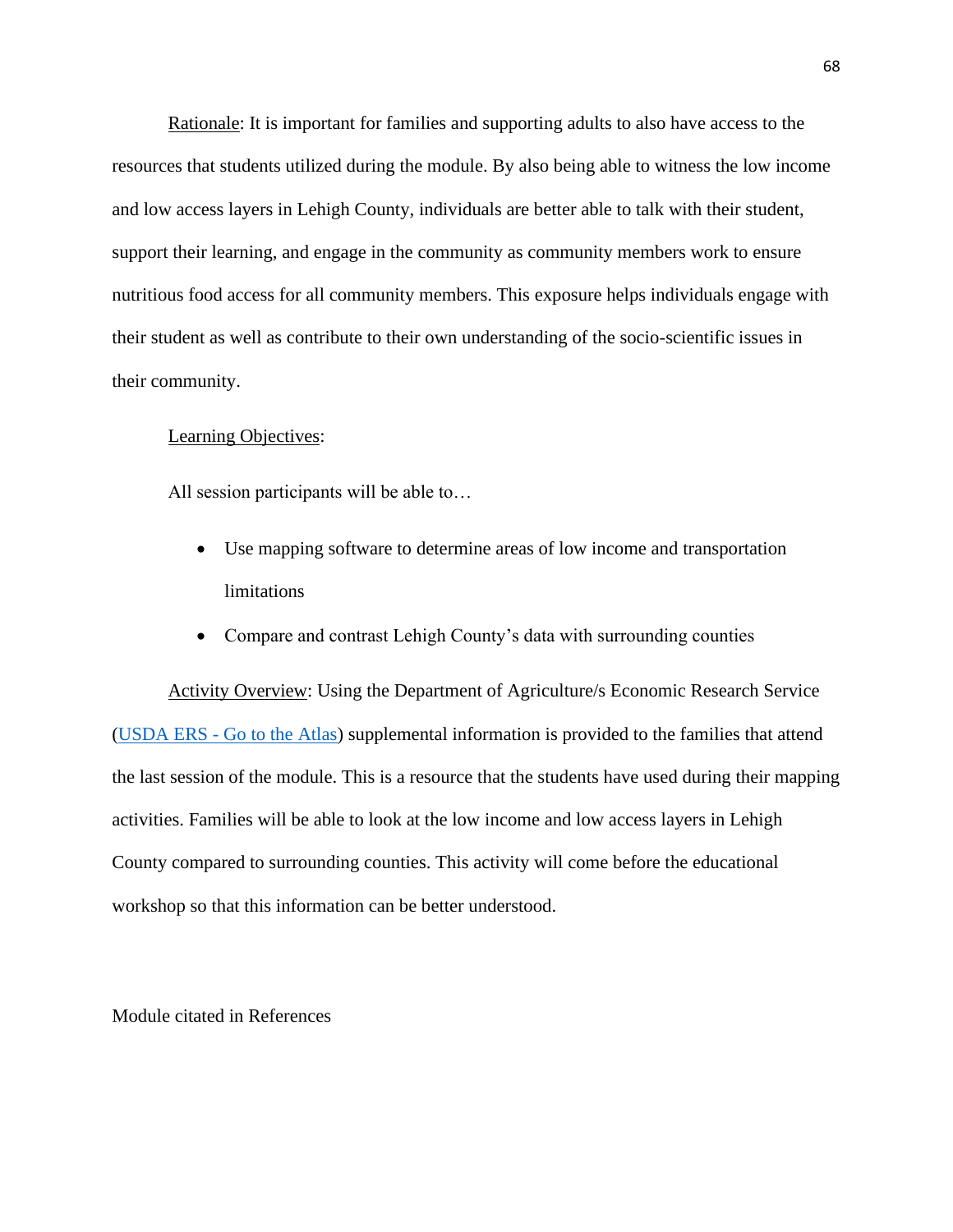#### **Environmental Science Module**

**Module Rationale:** Environmental justice, a social movement towards the equitable environmental benefits and burdens associated with economic production, opens science to be a subject that can tackle socio-scientific issues rooted in power, history, race, and class. Through this lens, students are able to develop scientific understandings of Earth processes while addressing large societal issues. This module incorporates the scientific examination of both the cause and effect of environmental issues with roots to the impact on personal and community levels. This also allows for discussion of community-based health, which is prevalent in prior modules. By understanding the impact that environmental issues has on vulnerable populations, students are able to become informed citizens that participate in community action. This particular module focuses on analyzing environmental issues and the prevalence of environmental injustices impacting low-income areas and minority groups. Through the use of supporting materials from organizations such as the NAACP and local sustainability groups, students are able to learn about intersectionality, environmental justice, and the deep-rooted issues about the actual environmental issues. Students will be able to move forward from this module with a commitment to social action, a clean environment, and able to make connections to climate change and other environmental discussions in their schooling and the media.

#### **Learning Objectives**

Students will be able to…

• Interpret statistical information regarding health disparities as they exist in marginalized racial and socioeconomic communities due to environmental issues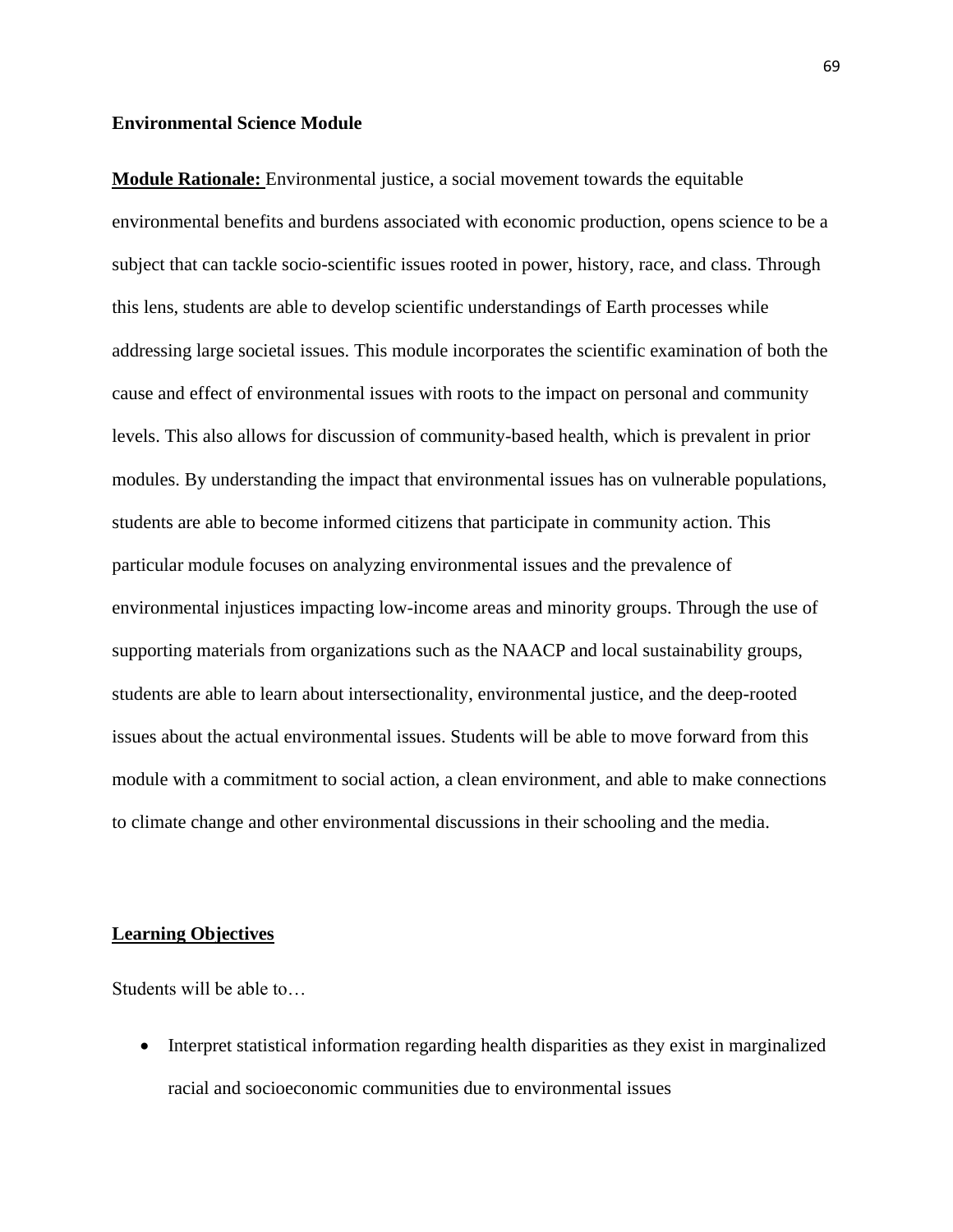- Identify environmental issues in the community that impact overall community health
- Evaluate current work being done in the community that supports environmental justice and solving environmental issues
- Describe the relationship between human health and pollution
- Reflect on their personal experiences and those described in the case studies, in order to understand the impact of environmental racism and promote civic engagement

# **Enduring Understandings**

Students will understand…

- The disproportionate impact of environmental issues on marginalized communities, further disadvantaging those without the ability to easily relocate
- Differences in health outcomes in communities with greater environmental issues due to greater amounts of pollution and unsupportive public policy, creating health issues at higher rates and long-lasting environmental issues
- Water and air pollution can impact overall community health and can result from urbanization, agricultural land use, and other human behaviors
- Community resources and civic engagement have the ability to educate others and create changes that will benefit the environment and the health of community members

# **Essential Module Questions**

1. Given an understanding of the terms "environmental justice" and "environmental racism", what factors may contribute to resolving deep-rooted social and environmental issues?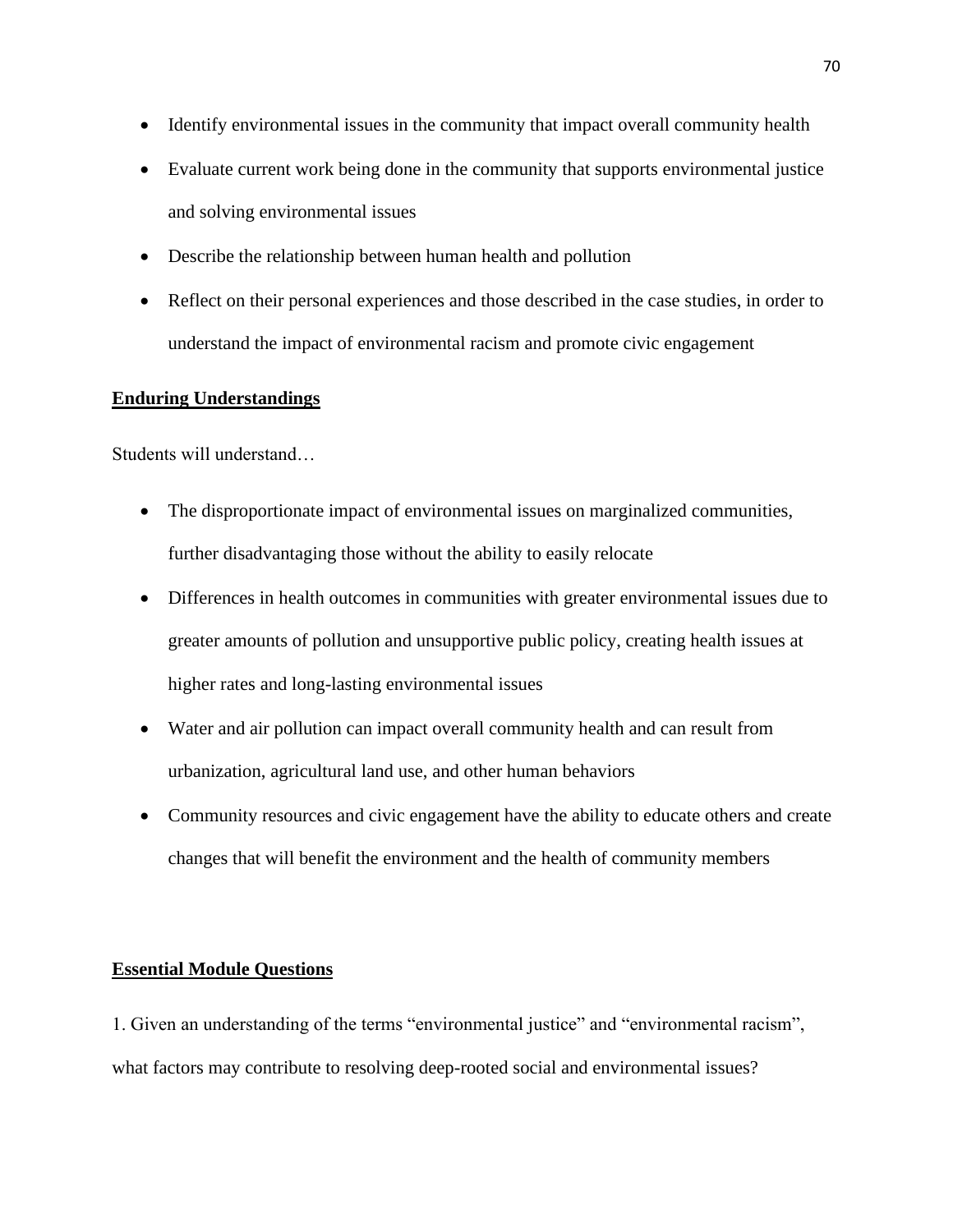2. What is the relationship between environmental issues and overall community health?

3. In addition to the work currently being done in the community, what further work can be done so that low-income areas and communities of color do not carry the burden of environmental issues?

# **Connections to Today**

Present day, individuals have witnessed a movement to promote a sustainable use of natural resources as well as the end to wide-spread pollution caused by human actions. As of 2018, the United States was no longer the leader in conservation practices in North America. Conservation and environmental protections are important to maintain natural systems as well as the people that interact with these environmental systems. Despite the policies that have limited conservation practices, the Environmental Protection Agency (EPA) has measured the continued air and water pollution that has harmed human health and the environment. Prior to the establishment of the EPA, states had their own policies and enforcement of environmental laws. Since there wasn't federal guidelines, many states had harmful pollutants in the air. By partnering with state, local, federal, and indigenous governments, the EPA has continued to establish environmental regulations through the Clean Air Act and the Clean Water Act. The EPA has also measured that the presence of greenhouse gases in the atmosphere has caused climate change, which endangers current and future generations of people and organisms on Earth. Not only does climate change cause environmental issues such as natural disasters and waterborne disease, climate change impacts vulnerable populations. Humanitarian crises may arise as food shortage, little usable water, and conflict with policy occurs. The EPA has identified that low-income communities and communities of color are disproportionately affected by climate-change related impacts, such as heat waves, degraded air quality, and living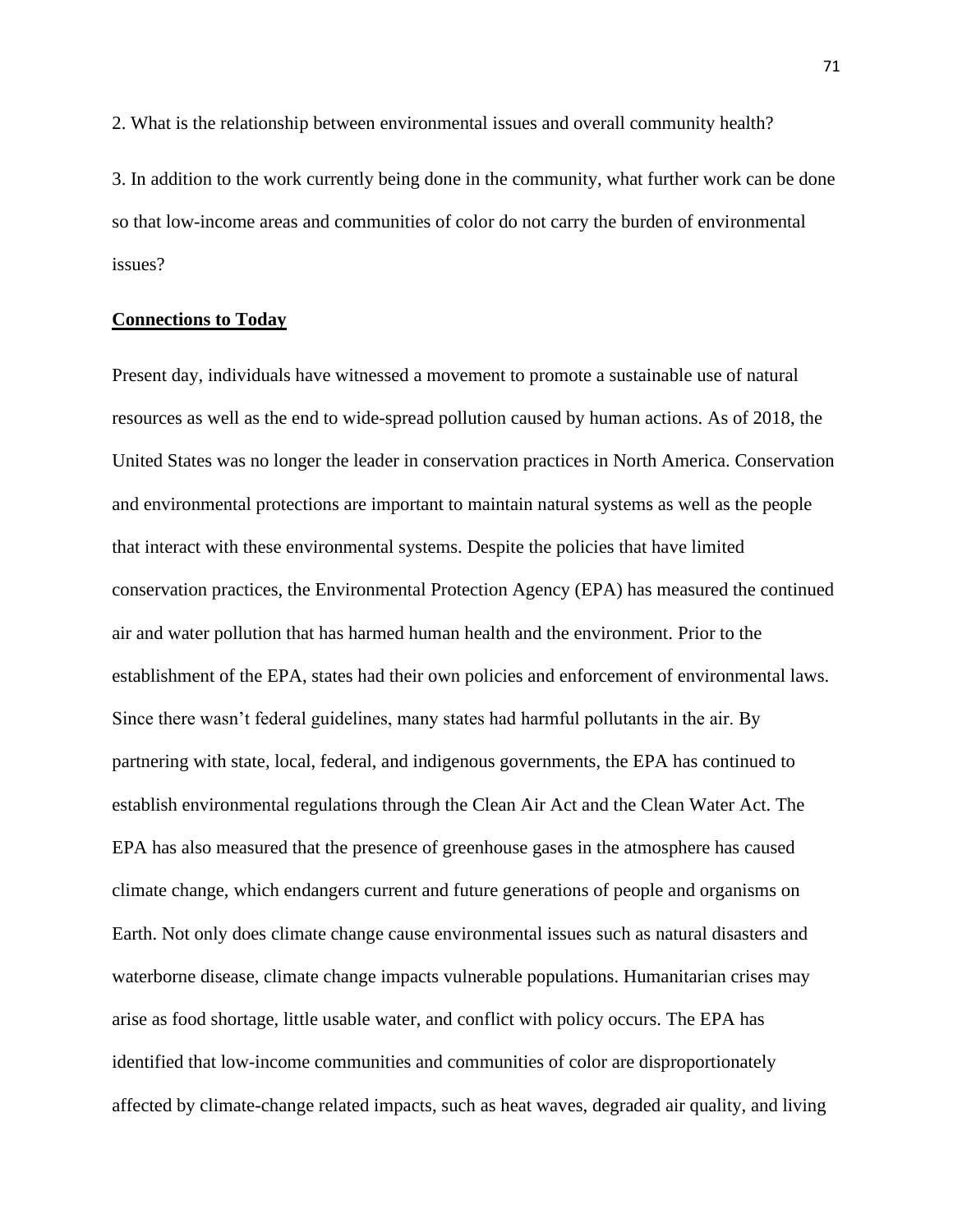in areas impacted by more severe weather. These conditions are associated with increased deaths, illness, and growing economic challenges that results in individuals unable to leave these conditions. (USGCRP, 2017). Environmental racism refers to the unequal access to a clean environment and basic environmental resources based on race. This disproportionate risk to communities of color has been created through generations of individuals not being able to leave and political neglect. Due to environmental racism being prevalent, the social movement of environmental justice seeks to provide everyone a clean and safe environment. Since the 1980 publication of "Toxic Wastes and Race", there have been many efforts to bridge the climate gap and alleviate this burden from marginalized communities (*TOXIC WASTES AND RACE In The United States A National Report on the Racial and Socio-Economic Characterist!cs of Communities with Hazardous Waste Sites COMMISSION FOR RACIAL JUSTICE Exhibit 13*, n.d.). As the conversations about community health and climate change continue, citizens need to be educated on the history of environmental justice and the science behind environmental issues. As industrialization and commercialism continue to pollute the environment for capital gain, the need for community-based resources and aid persists in communities of color and lowincome areas.

## Session 1: An Introduction to Environmental Justice

Session Goal: This session focuses on establishing the basis of environmental justice and the impact that environmental issues can have on individuals and overall community health. The key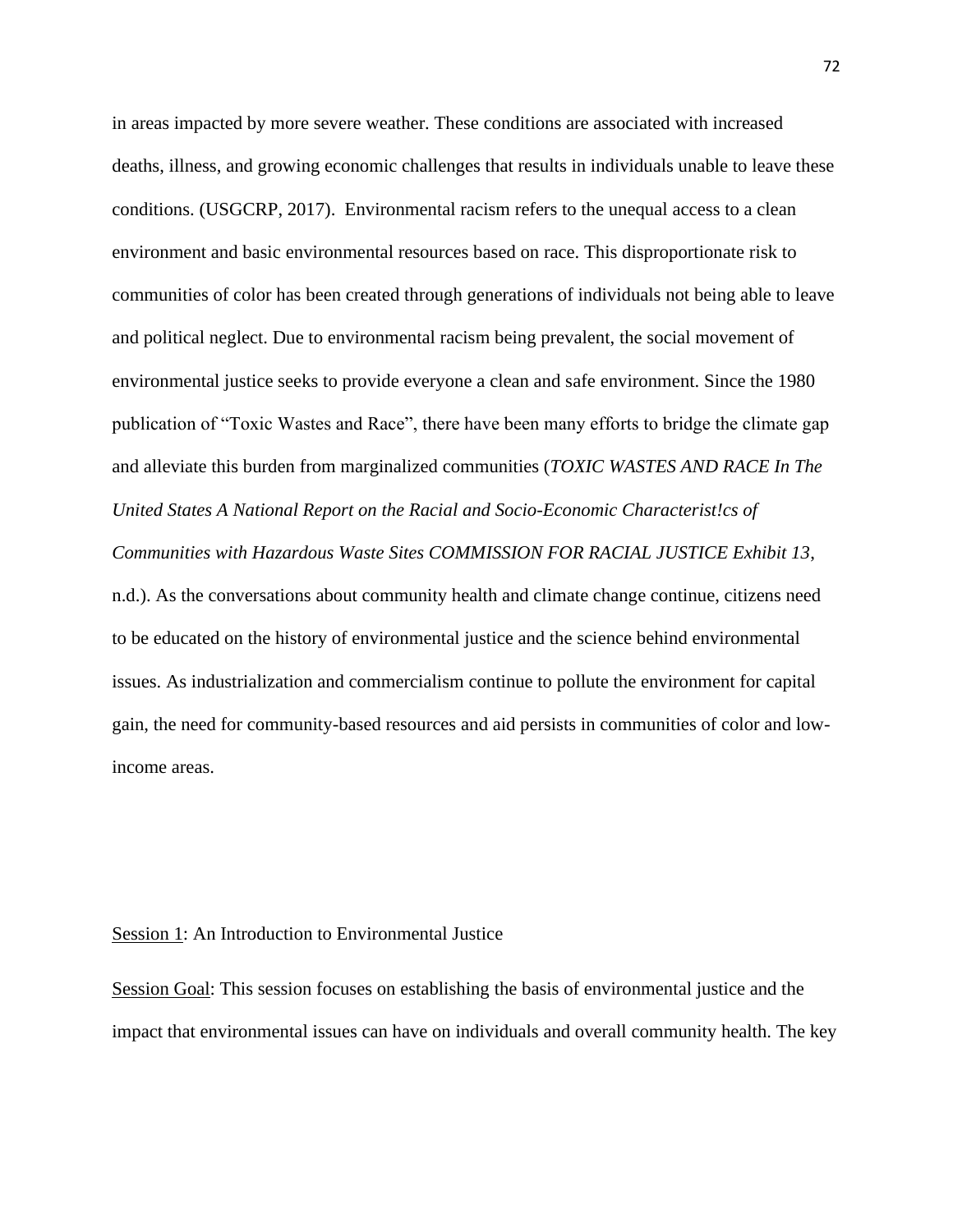components of this educational session are defining environmental justice, seeing examples of environmental issues, and understanding the prevalence of harm caused by environmental issues.

# Timeframe: 2 hours

# All Standards:

- 3.4.7.B1: Explain how the use of technology can have consequences that affect humans in many ways
- 3.4.7.D3: Use data collected to analyze and interpret trends in order to identify the positive or negative effects of a technology
- 3.4.7.B3: Describe how invention and innovation lead to changes in society and the creation of new needs and wants

# All Learning Objectives:

- Evaluate the impact that human practices has on the environment and human health
- Explain how human practices impact the surrounding environment
- Interpret trends in environmental statistics
- Compare and contrast environmental injustice exposure amongst social identities
- Infer what these trends mean involving bigger picture environmental issues
- Describe how human actions have negatively impacted the environment
- Analyze how community members are disproportionately negatively impacted by environmental issues

# Activity: Photo Gallery Walk

# Timeframe: 30 minutes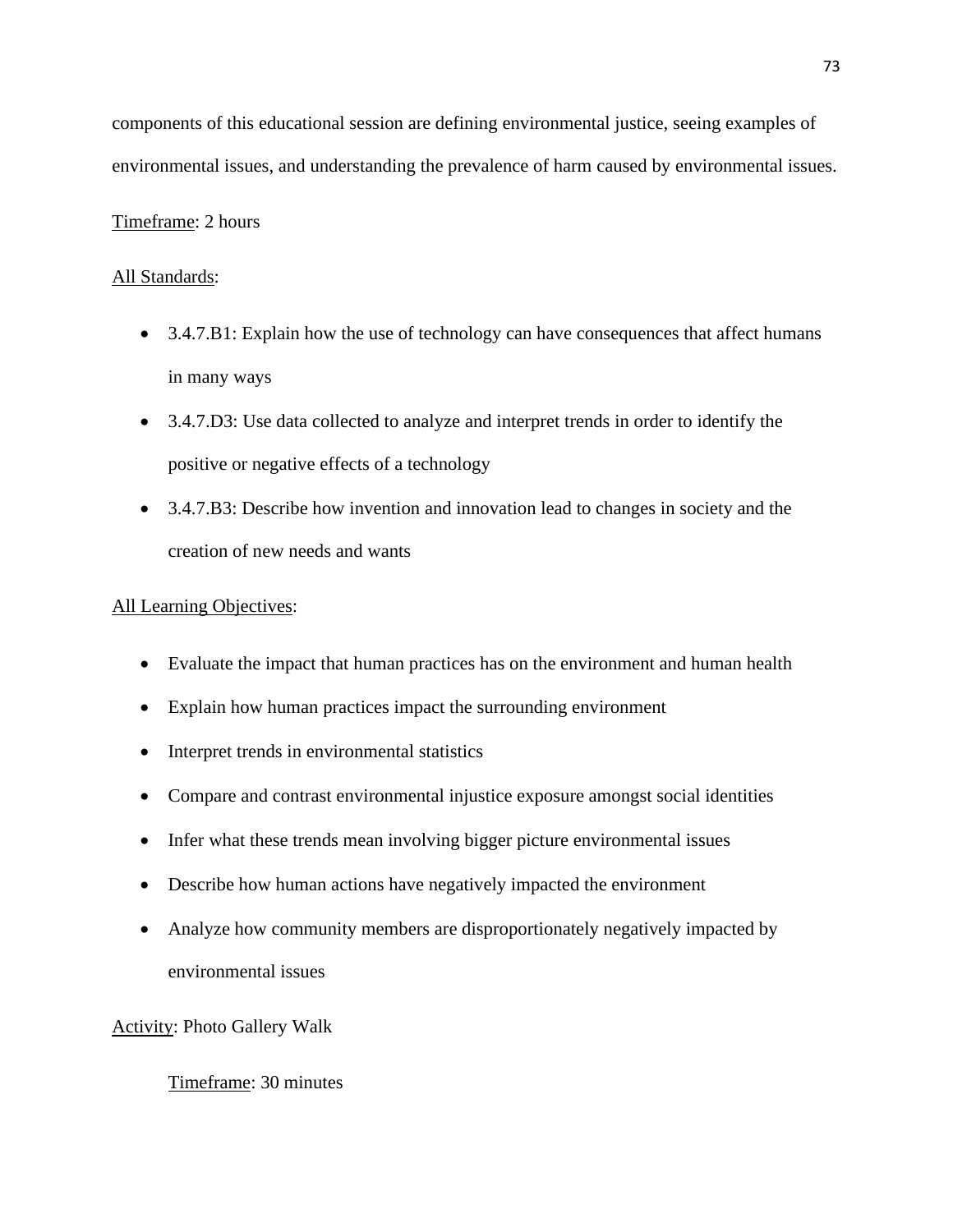Standards: 3.4.7.B1: Explain how the use of technology can have consequences that affect humans in many ways

Rationale: Being able to understand the world through the use of images is an important skill that requires students to make observations and make connections based on prior knowledge with what is in front of them. By asking students to write about their thoughts on images of examples of environmental racism in the world, they are able to start defining concepts that they are unaware of yet. This introduces the concept of environmental injustice to students and allows for them to start making meaning based on their own lived experiences.

#### Learning Objectives:

Students will be able to…

- Evaluate the impact that human practices has on the environment and human health
- Explain how human practices impact the surrounding environment

Activity Overview: This photo activity will involve students walking around a photo gallery of different examples of environmental injustice. These images will be accompanied by labels that identify the place and give a brief description of what the image is depicting. Students will be walking around the room and being asked to reflect on what they believe the image is showing in a bigger scale, how these images make them feel, and what they believe individuals in the surrounding environment experience. After completing the gallery walk, students will be reflecting on their thoughts and feelings, as well as what they believe is happening scientifically and socially in these images.

## **Activity: Statistics**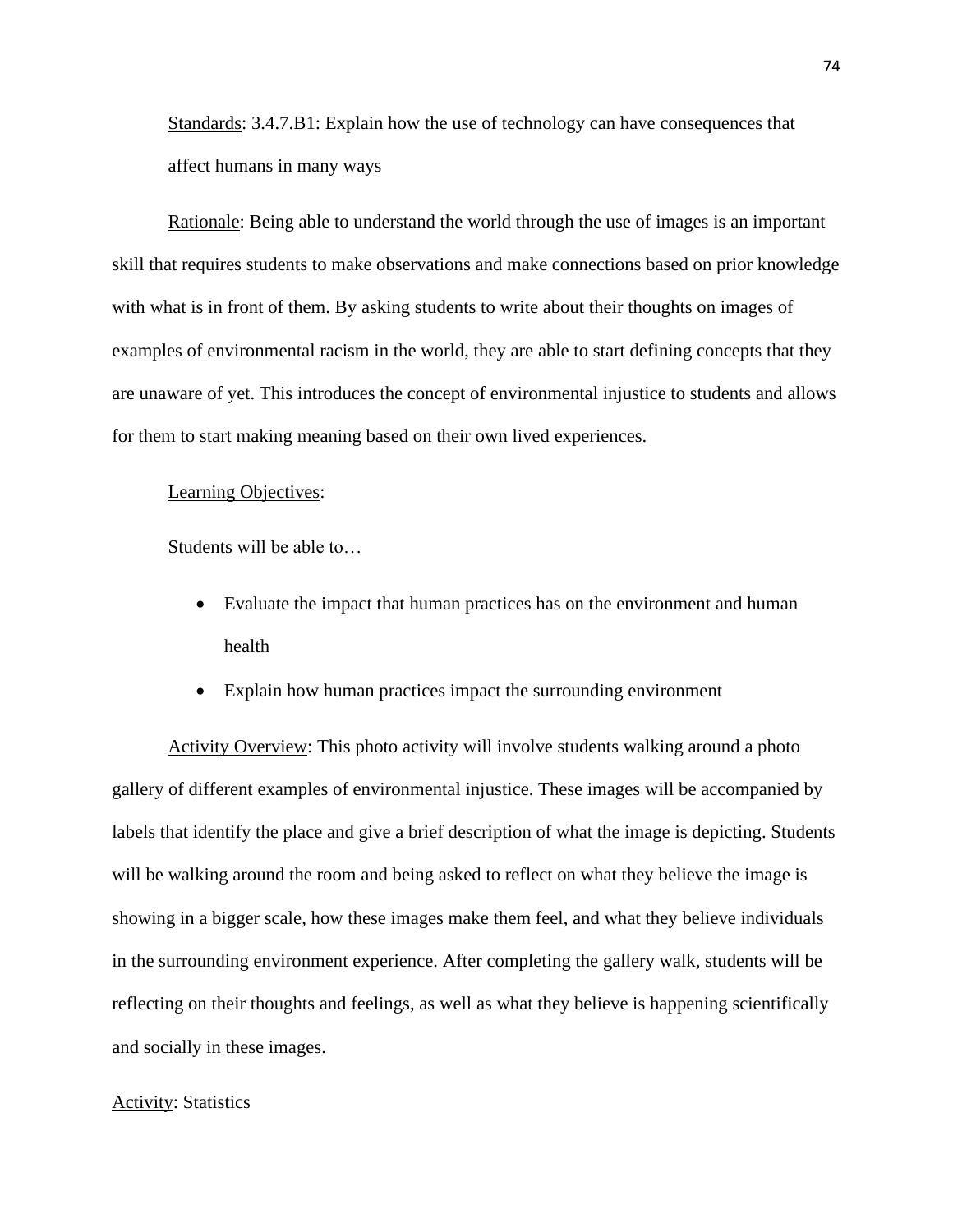## Timeframe: 1 hour

Standards: 3.4.7.D3: Use data collected to analyze and interpret trends in order to identify the positive or negative effects of a technology

Rationale: Students need to understand data and make connections between the data and their prior knowledge in order to further make conclusions. In the context of community experiences and the environment, students should be able to review data and answer questions about community member demographics and impacts of the incidents in the photos that they had just seen. By being able to interpret this data, students will when be able to further understand environmental racism, the importance of environmental health, and further develop questions that they might have.

### Learning Objectives:

Students will be able to…

- Intrepret trends in environmental statistics
- Compare and contrast environmental injustice exposure amongst social identities
- Infer what these trends mean involving bigger picture environmental issues

Activity Overview: The environmental statistics activity involves students reading statistics regarding the environmental issues in the photos that they had seen in the introductory photo activity. Students will receive data such as racial, socioeconomic status, and ability of individuals living in the affected area, prevalent health conditions in the community, and a brief description of current measures that are being taken to create change in that area. As a group, student will be making short blurbs for each of the environmental incidents that they were shown. Student groups will be asked to think about factors that influenced this environmental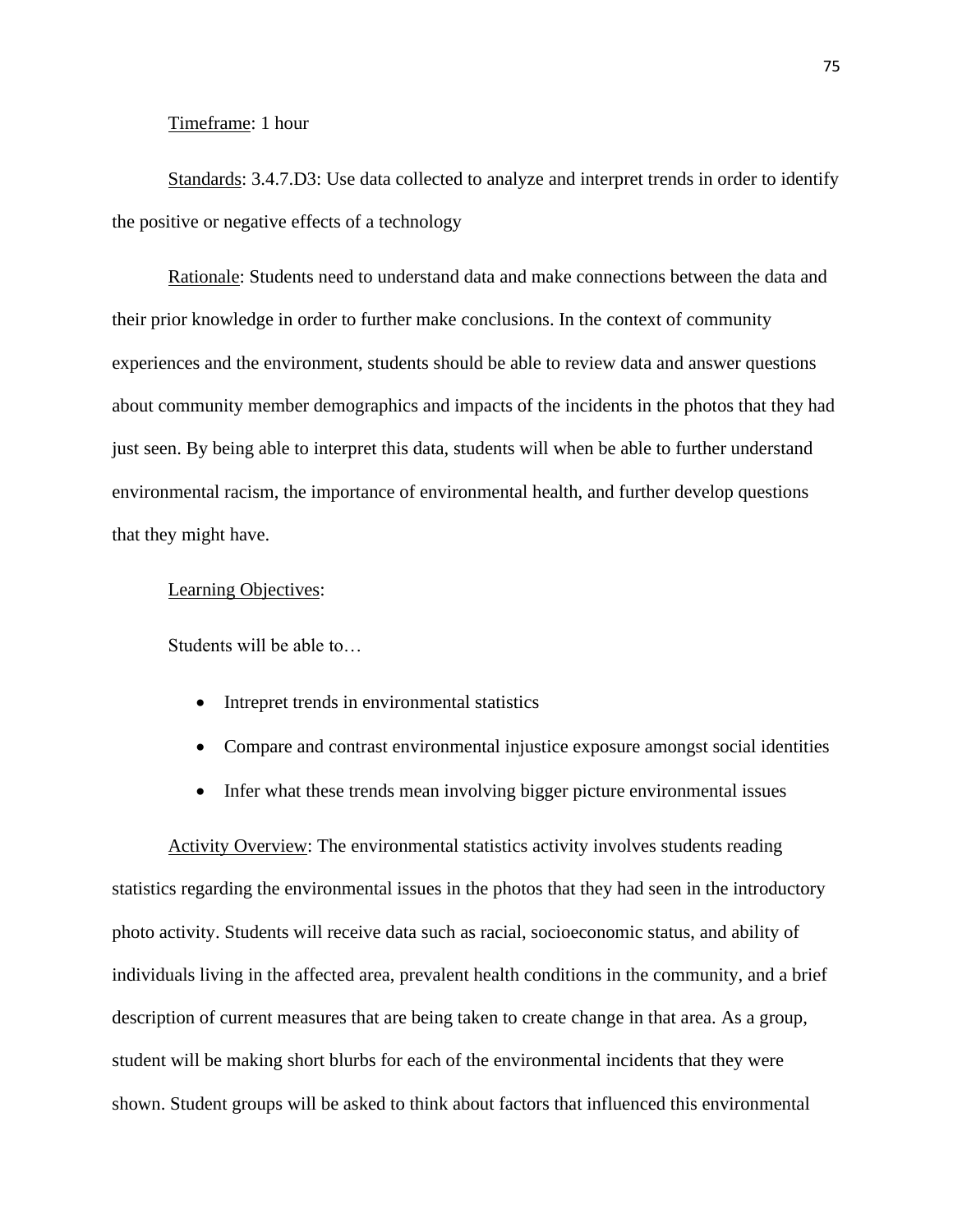issue as well as the social impact that this creates. Coming together as a whole, each student group will share the blurbs that they made for each photo depiction as well as analyze what factors they discussed. Together, we can show similarities amongst the scenarios and work through students' understanding of this phenomena.

# Activity: Group Discussion

# Timeframe: 30 minutes

Standards: 3.4.7.B3: Describe how invention and innovation lead to changes in society and the creation of new needs and wants

Rationale: Group discussions allow students to unpack and debrief about what they have been learning. By asking questions about the social impact that these environmental issues create as well as the long-term scientific studies, students are able to reflect on the injustices that occur in their communities and around the globe. This discussion allows students to learn from one another as they share their own understandings and insights. The discussion also will contribute to students' greater understanding of the relationship between the community and the environment, as well science and social issues.

## Learning Objectives:

Students will be able to…

- Describe how human actions have negatively impacted the environment
- Analyze how community members are disproportionately negatively impacted by environmental issues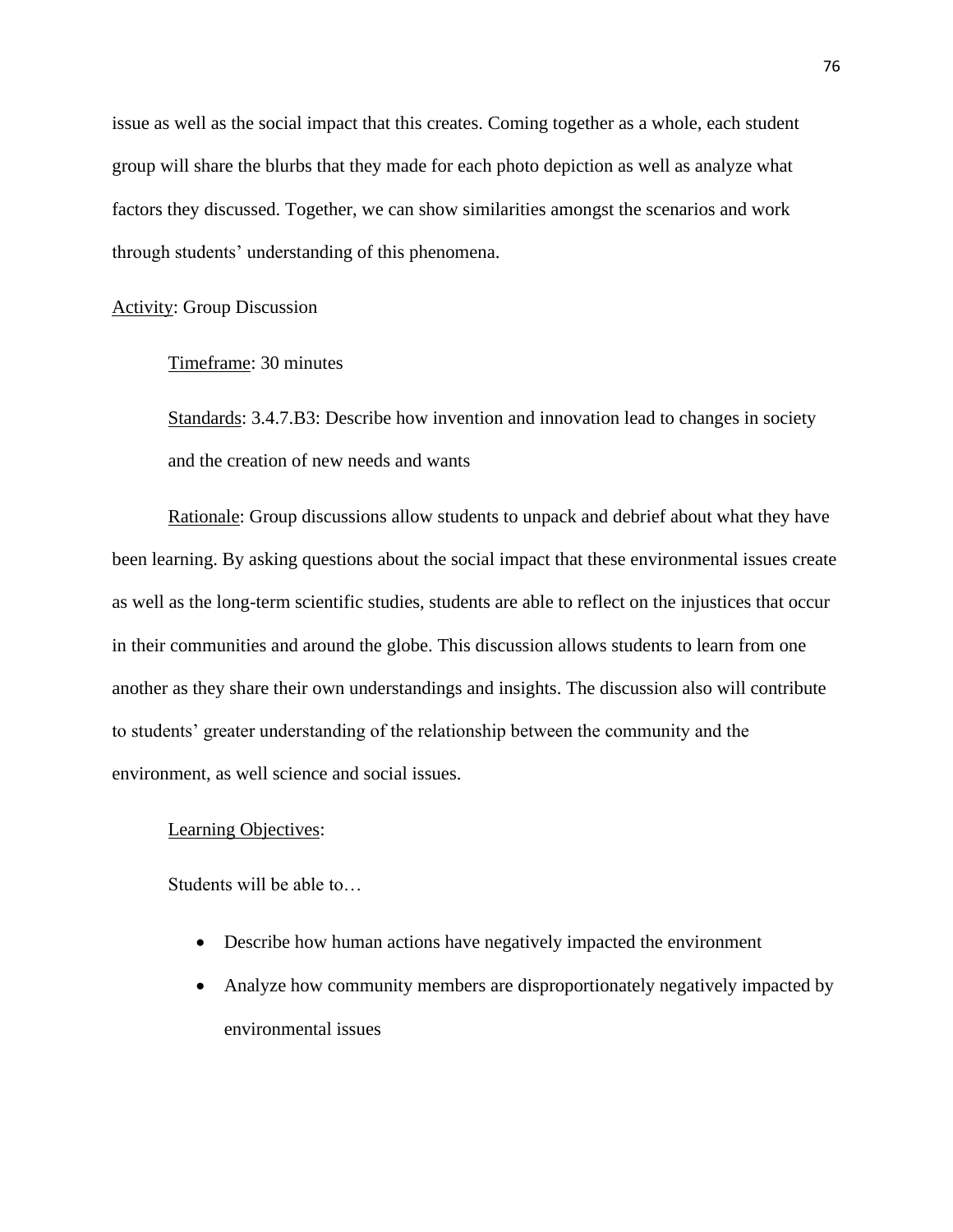Activity Overview: The group discussion activity will involve students sitting in a circle and reflecting on their own ideas regarding environmental issues. The essential question that the discussion focuses on is what negative social impacts exist due to environmental issues, and is this social impact the same for all people. These questions will help guide the discussion and assist students in their learning of a heavy topic.

## Session 2: Water Pollution

Session Goal: This session focusses on the topic of water pollution as an environmental issue. The content of this session is focused on how water becomes polluted, the impact that water pollution has on the environment and human health, and historical examples of water pollution crises. This session is supported by the previous session's teaching of environmental justice and addressing community health through the lens of environmental science, and expands this understanding through collaboration and discussion. By understanding the impact that water pollution has, students are able to apply this knowledge to their understanding to topics such as land usage, health of aquatic systems and other relevant topics.

## Timeframe: 2 hours

#### All Standards:

- 10.1.12.E: Identify and analyze factors that influence the prevention and control of health problems
- 3.3.6.A1: Recognize and interpret various mapping representations of Earth's common features
- 4.2.6.C: Identify natural and human-made factors that affect water quality

#### All Learning Objectives: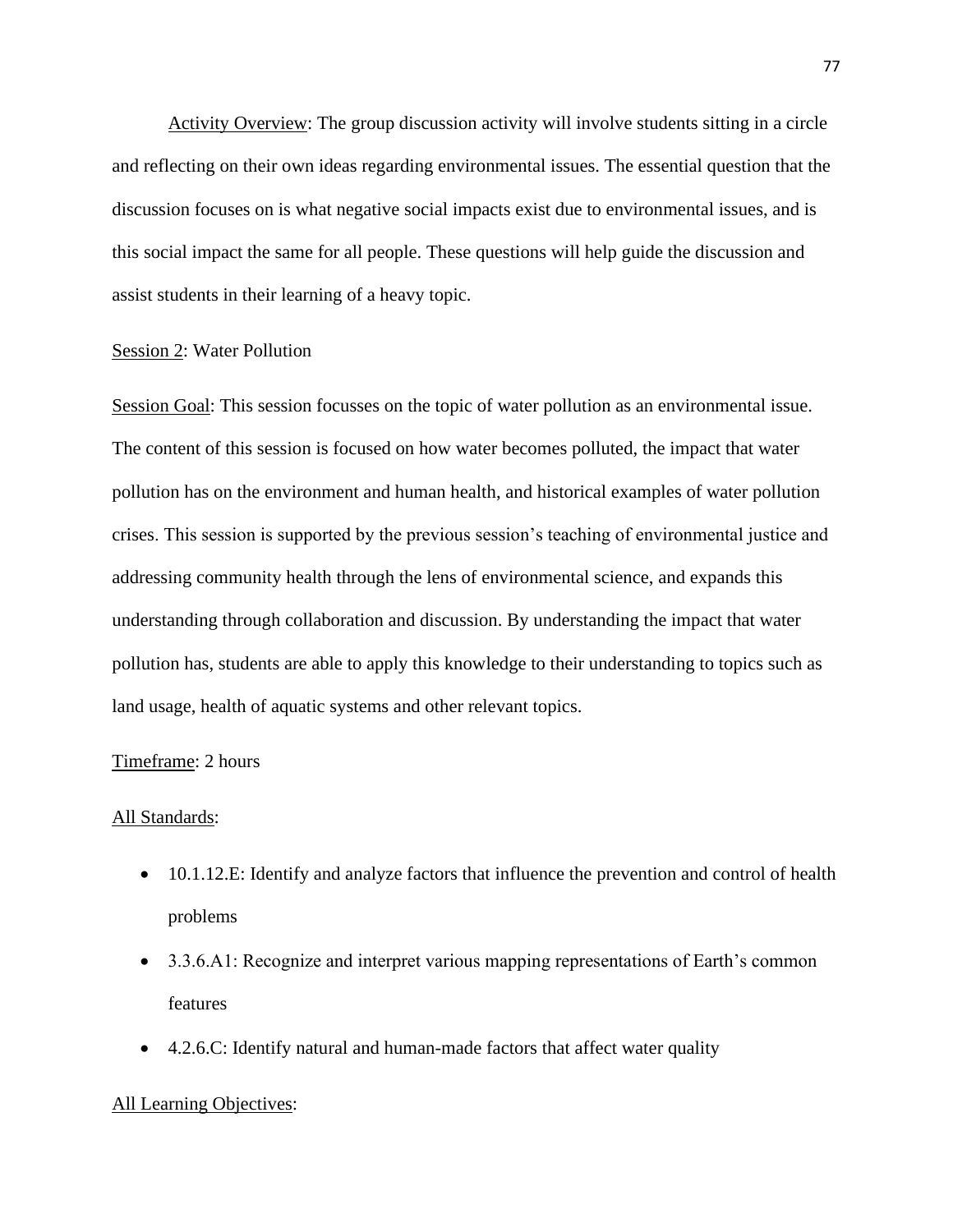- Use mapping software to determine areas of possible pollution to local waterways
- Determine how urbanization impacts the water shed in the community
- Analyze the impacts that environmental issues has on the community
- Discuss how environmental issues brings injustice to light
- Reflect on the lasting impact that these issues have on the environment and the community

Activity: Google Maps Satellite

Timeframe: 30 minutes

# Standards:

- 10.1.12.E: Identify and analyze factors that influence the prevention and control of health problems
- 3.3.6.A1: Recognize and interpret various mapping representations of Earth's common features
- 4.2.6.C: Identify natural and human-made factors that affect water quality

Rationale: It is important for students to be able to understand where opportunities for environmental issues lie in their community. By being able to utilize a satellite to show the location of water resources as well as community resources that may interact with the water, students are able to better understand how water pollution can occur and impact the community. This activity lets students interact with satellites, maps, and look at these features in many ways that help them get a bigger picture of their community layout.

## Learning Objectives: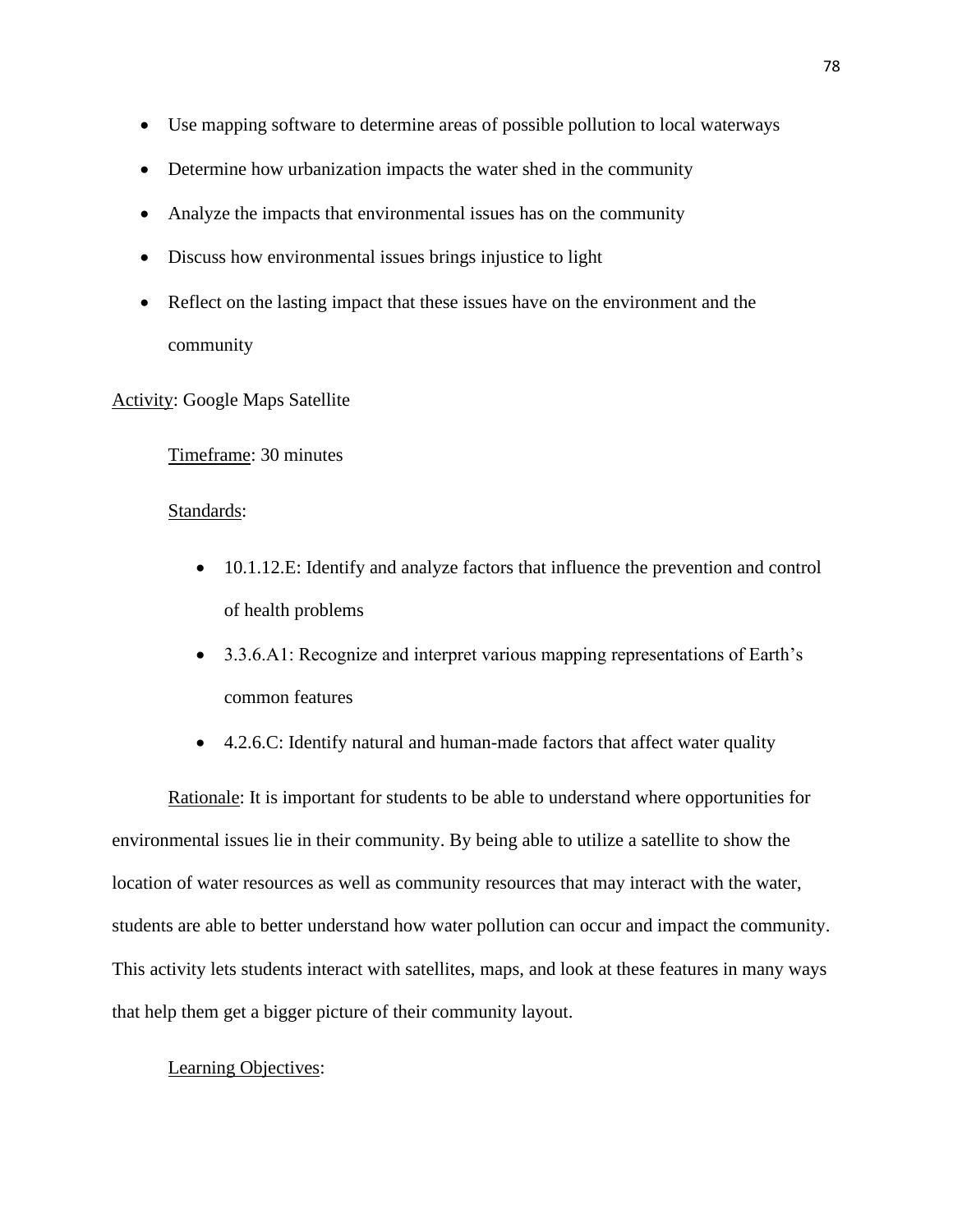Students will be able to…

- Use mapping software to determine areas of possible pollution to local waterways
- Determine how urbanization impacts the water shed in the community

Activity Overview: Using Google Satellite and Google Maps, students are able to indepdently interact with mapping software in ways that make sense for them and are easy to manipulate. This is a resource that will allow students to pinpoint where local waterways are in the community, what surrounds those waterways, and what community factors may impact the watershed. Students will be guided in their search based on previous learning about watersheds and the existing water use in the community.

## Activity: Water Case Studies

### Timeframe: 90 minutes

Standard: 4.2.6.C: Identify natural and human-made factors that affect water quality

Rationale: Students should be working on literacy in the classroom across content areas. For science, reading, writing, and reflecting on scientific issues allows students to think critically and use literacy skills. In two case studies, Flint Michigan and Cancer Alley, Louisiana, understanding both the environmental issue and the social factors is important. These large-scale cases allow for students to grasp the main ideas and make it easier to make connections to smaller, local issues. The use of these cases also allow for students to identify that injustice can occur anywhere, in faraway cities and in our backyards.

#### Learning Objectives:

Students will be able to…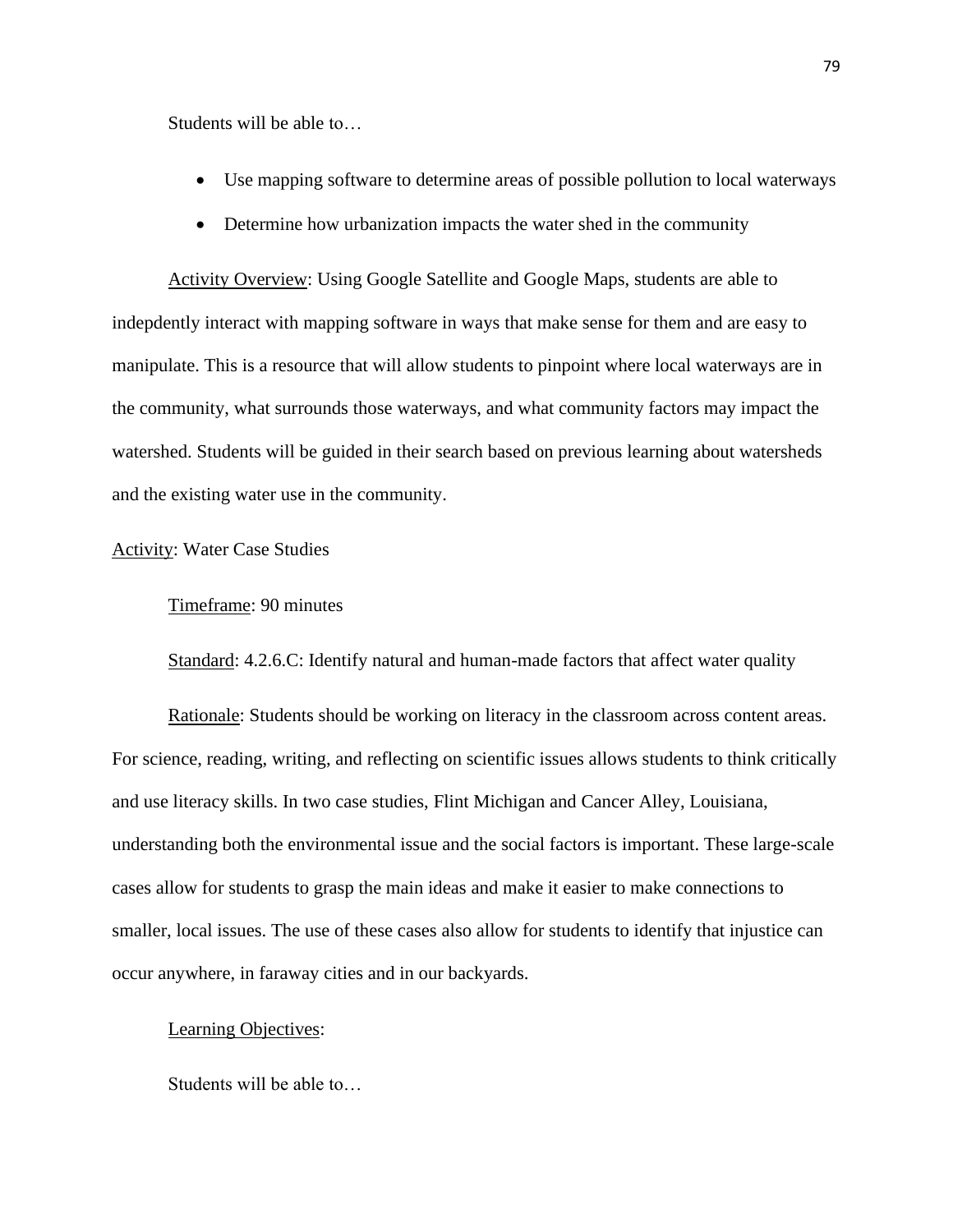- Analyze the impacts that environmental issues has on the community
- Discuss how environmental issues brings injustice to light
- Reflect on the lasting impact that these issues have on the environment and the community

Activity Overview: The case study activity involves students being split into 2 groups. Each group will focus on their respective case study, the Flint Michigan water crisis or the Cancer Alley issue in Louisiana. Students will be reading short excerpts from local articles, be shown a timeline of the events, and working through discussion questions that help guide students through understanding both the environmental and social issues. After 30 minutes, groups will switch cases so that each group has time to work through both case studies. While working with these materials, students will be expected to focus on what the environmental issue is, who is impacted, local movements to create change, and how these issues can be mediated above the grassroots level. After an hour, students will wrap up their group work and everyone will come together as a whole. Here, students will be sharing similarities and differences between the cases and their own thoughts about these large issues. This group discussion will allow for students to break down what they learned, share insight and what they found to be interesting, as well as learn from the voices of others.

## Session 3: Air Pollution

Session Goal: This session focusses on the topic of air pollution as an environmental issue. The content of this session is focused on air pollution in the local area, the impact that air pollution has on the environment and human health, and a wrap-up restorative circle that allows for students to discuss lasting impressions on environmental issues and environmental justice. This session is supported by the previous session's teaching of water pollution and addressing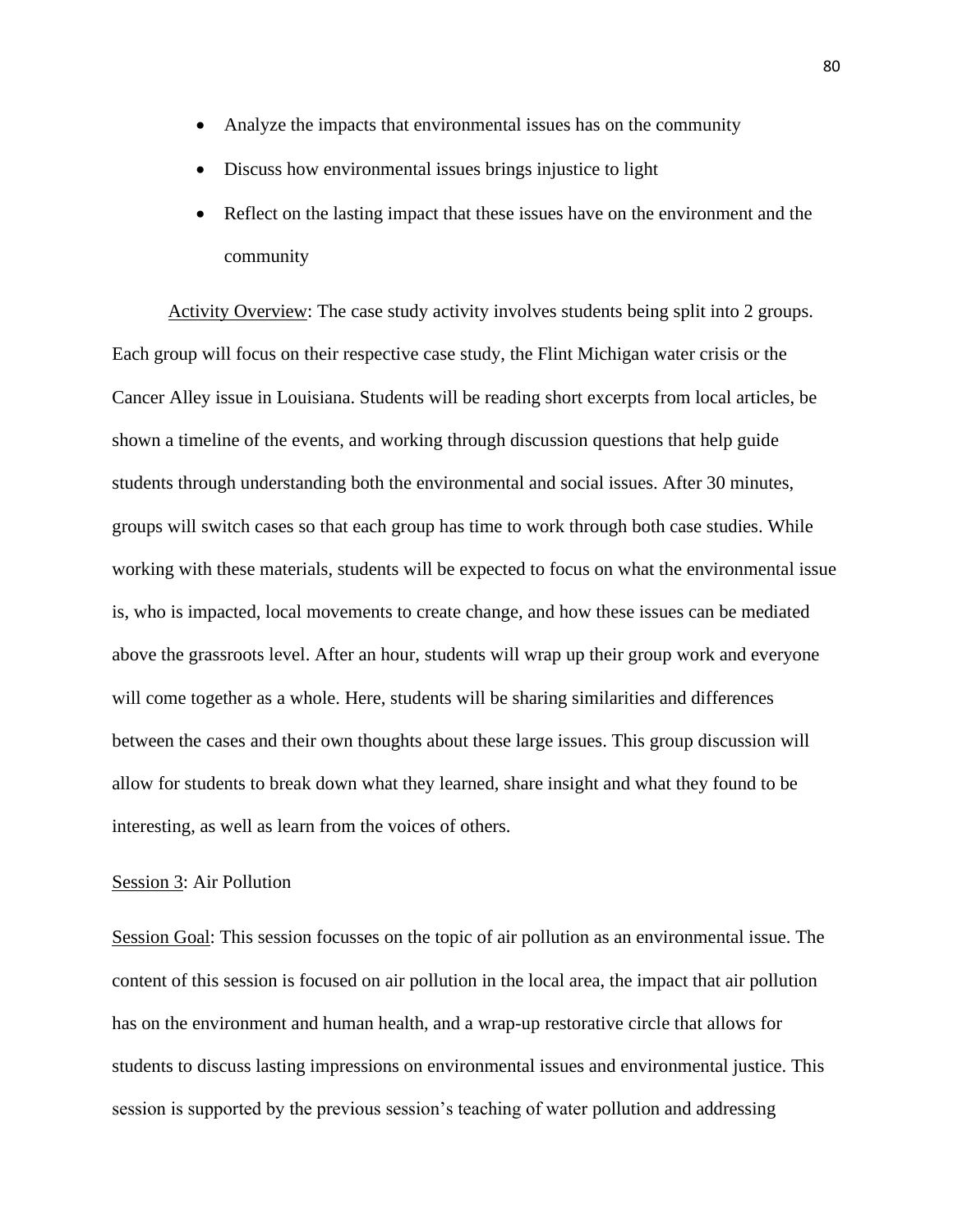community health through the lens of environmental science, and expands this understanding through collaboration and discussion. By understanding the impact that air pollution has, students are able to apply this knowledge to their understanding to topics such as industrialization, clean air and energy initiatives, and other relevant topics.

# Timeframe: 2 hours

# All Standards:

- 3.4.7.E1: Investigate recent advancements in medical technologies and their impact on quality of life
- 10.1.12.E: Identify and analyze factors that influence the prevention and control of health problems

# All Learning Objectives:

- Analyze the factors that influence Lehigh County air quality
- Compare and contrast Lehigh County air quality over periods of time
- Infer what consequences may occur due to these air quality issues
- Compare and contrast Lehigh County's data with surrounding counties
- Understand how air quality impacts the health of vulnerable populations
- Reflect on their learning of environmental issues, community-based experiences, and social identities

Activity: Lehigh Valley Air article analysis

Timeframe: 30 minutes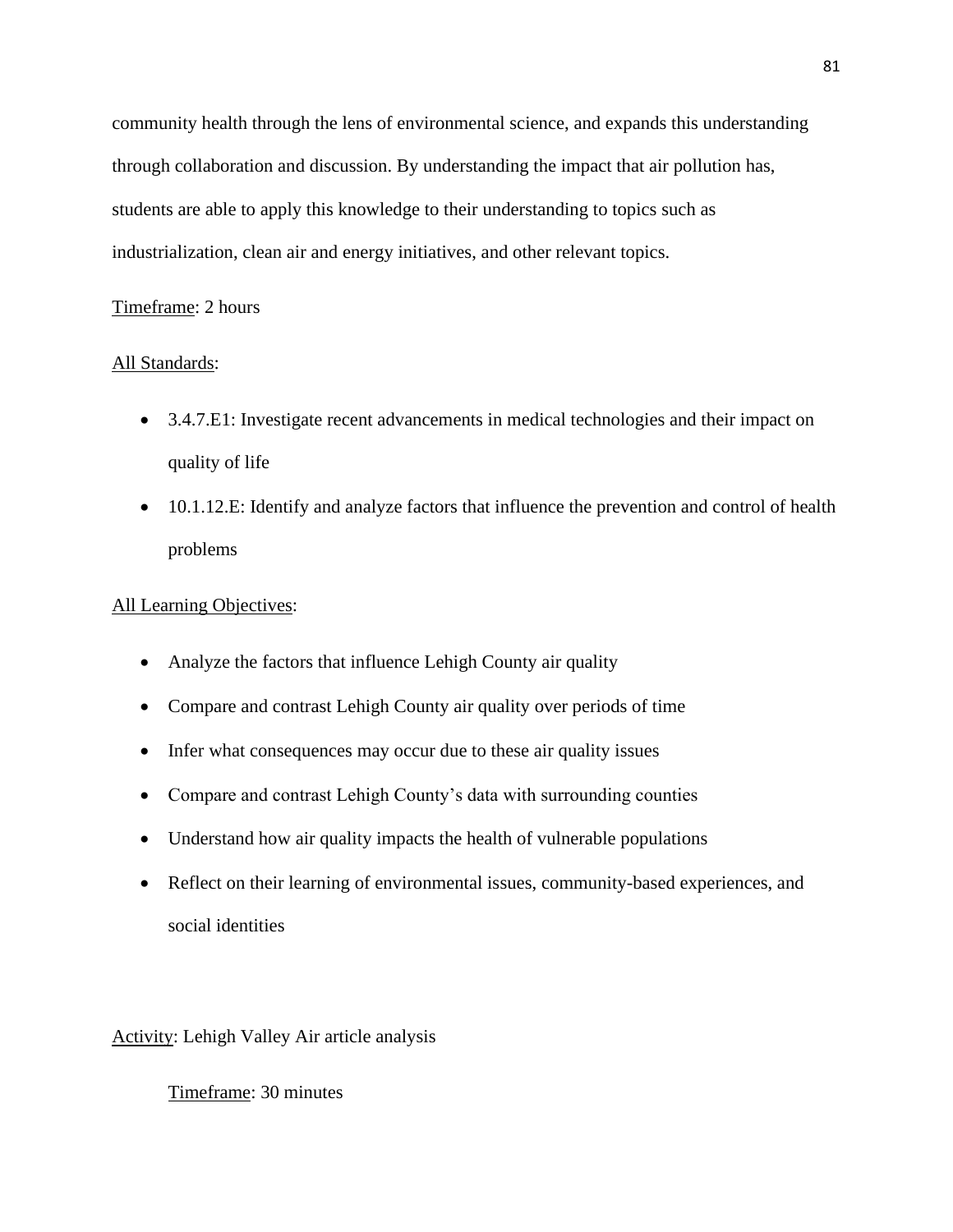Standards: 3.4.7.E1: Investigate recent advancements in medical technologies and their impact on quality of life

Rationale: Students should be able to make connections between their learning and their experiences in their own community. Through the use of local media, students are able to learn more about their community and use science as a tool to solve community issues. Local news sources about scientific principles are able to show students that science is applicable to their lives in many ways and that understanding their community is essential in learning.

## Learning Objectives:

Students will be able to…

- Analyze the factors that influence Lehigh County air quality
- Compare and contrast Lehigh County air quality over periods of time
- Infer what consequences may occur due to these air quality issues

Activity Overview: This article analysis involves students working through this Lehigh Valley article in groups. Students will be working to understand how recently published news shows that air quality should be a concern in their lives as well as the factors that have contributed to the alarming air quality. Students will be identifying reasons why the air quality has gotten this bad, current measures taking place in Lehigh County, and what they can do to create positive impacts in their community. They will also be connecting this to the prevalence of respiratory conditions in the area and how these are dealt with medically.

Activity: American Lung Association – What's In Your Air?

Timeframe: 30 minutes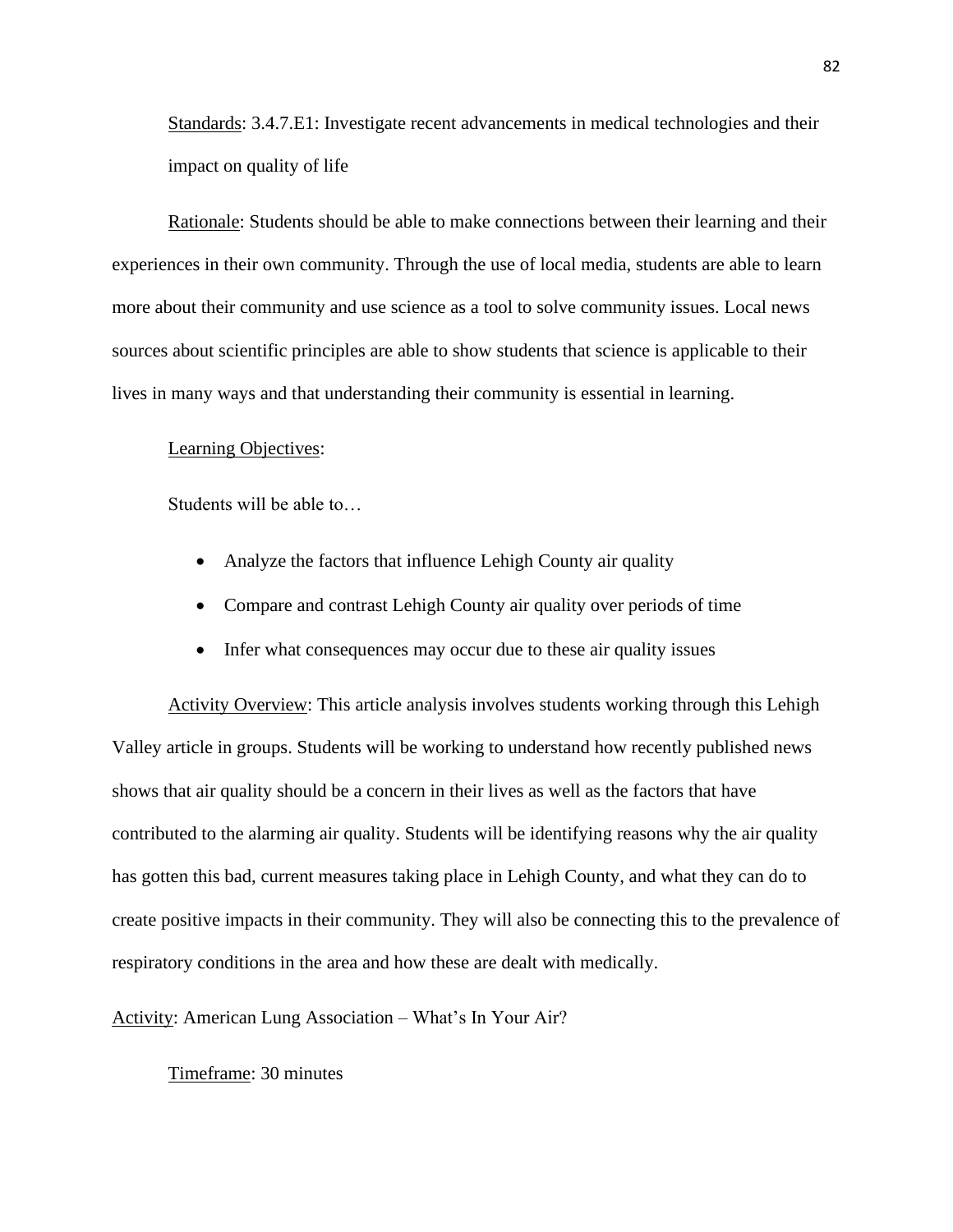Standards: 10.1.12.E: Identify and analyze factors that influence the prevention and control of health problems

Rationale: It is important for students to understand the impacts of air quality that urbanization has. By being able to produce report cards for different states, cities, and counties, students are able to compare different factors that impact air quality and see how these numbers differ in many areas. In addition to the generated report cards, students are able to look at statistics regarding vulnerable populations in those cities and states. This activity helps students compare data and make connections between community health and air quality.

## Learning Objectives:

Students will be able to…

- Compare and contrast Lehigh County's data with surrounding counties
- Understand how air quality impacts the health of vulnerable populations

Activity Overview: Using the American Lung Association's research on air quality and report cards for the air quality of counties within the United States, students will be working to choose a surrounding county and comparing the different air quality factors. In this comparison, students will be identifying components that may impact the ozone, the presence of particles, and the amount of people negatively impacted. Using accompanying supplemental information provided by the American Lung Association, students will be able to provide at least 2 ways to improve air quality in the counties. This activity will be used in student groups and students will be encouraged to look into other counties or cities that they are familiar with.

#### Activity: Restorative Circle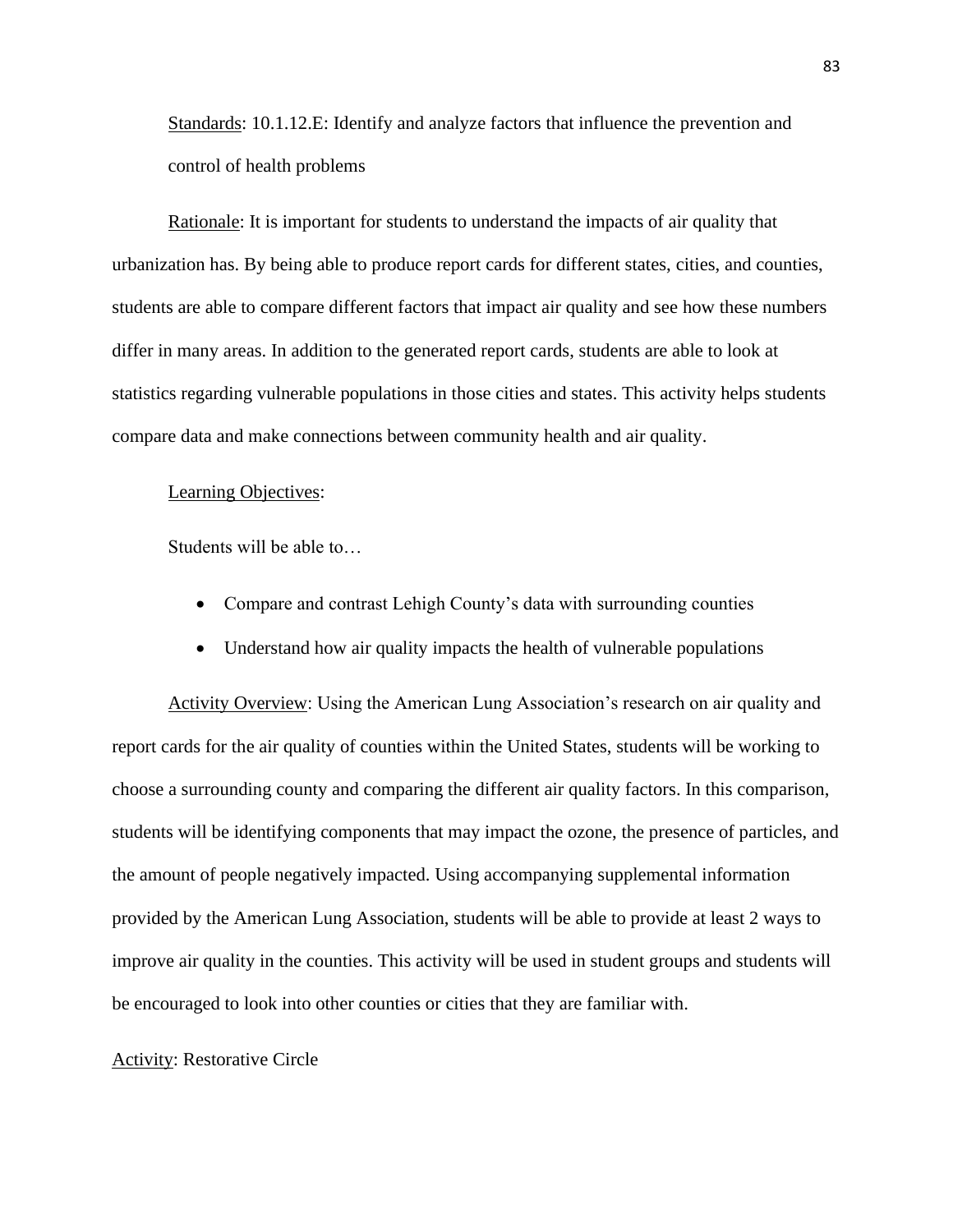Timeframe: 30 minutes

Standards: 10.1.12.E: Identify and analyze factors that influence the prevention and control of health problems

Rationale: A restorative circle can be used to build and restore relationships through students sharing and learning. This trauma-informed teaching practice helps create classroom environments that feel safe and promote empathy. In this setting, the restorative circle allows for students to express their feelings that have emerged while learning about environmental racism and how the people most affected are those that are doing the heavy lifting to resolve environmental issues. The circle allows students to discuss their feelings and experiences and work through the discomfort that comes with learning about oppression and environmental justice issues that students may not believe could occur in America. This opportunity builds community and trust among the students as well as informs the instructor on student feelings as they move through their learning.

## Learning Objectives:

Students will be able to…

• Reflect on their learning of environmental issues, community-based experiences, and social identities

Activity Overview: The restorative circle activity allows for students to come together and discuss their experiences regarding environmental issues and the challenge of environmental racism in a secure place. Students will have 5 minutes to jot down their thoughts about listed questions and then there will be 25 minutes for the actual circle. The questions that students will be asked involve their feelings about environmental racism and the environmental issues that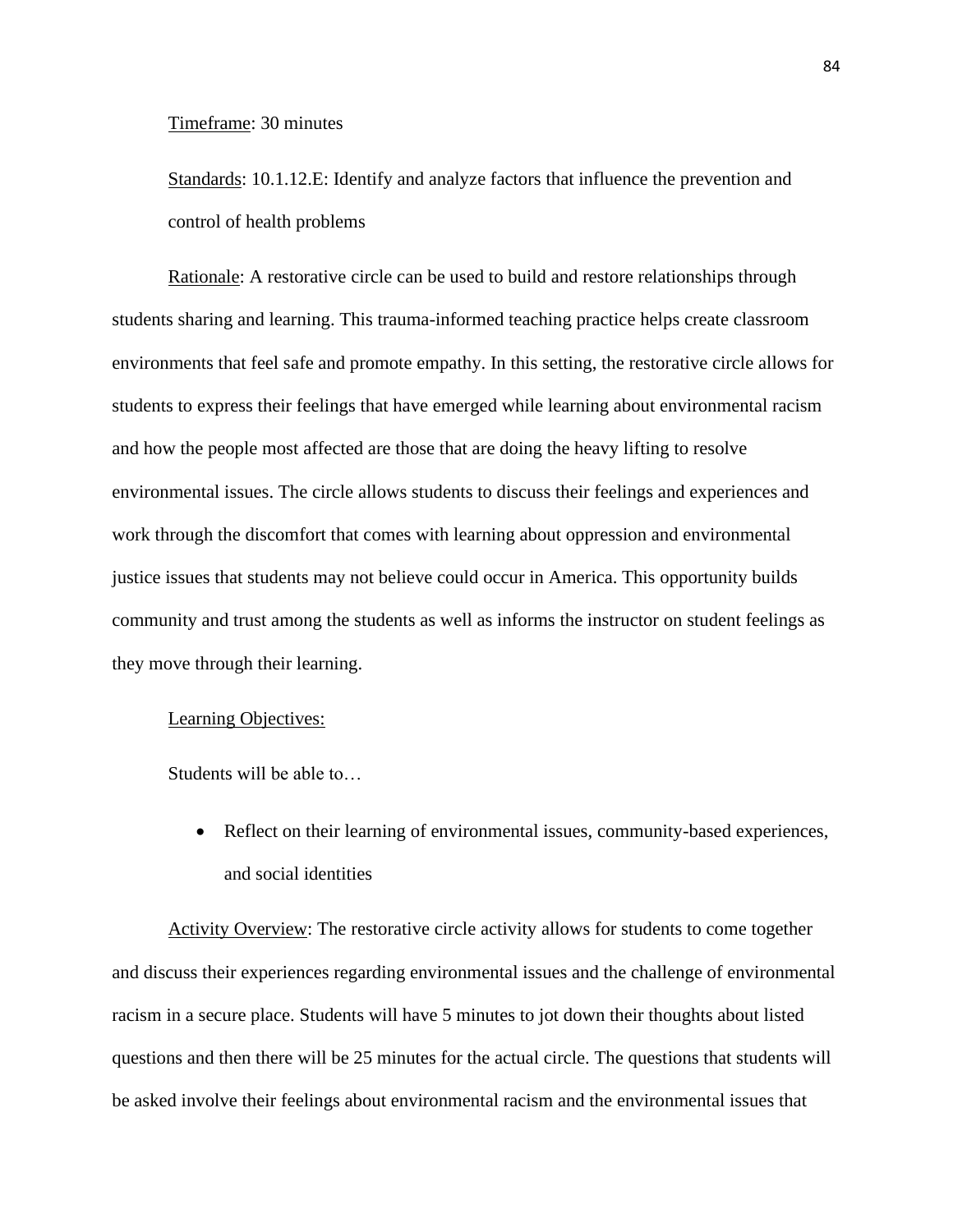have been discussed. These conversations aim to have students being able to share their experiences and find community amongst their peers.

## Session 4: Change in the Community

Session Goal: This session aims to tie in community-based knowledge and engagement. By the end of the module, the students had time to reflect on their own experiences, experiences of others, and have an opportunity to learn from community experts. In this session, a panel of community experts will be coming into the school and sitting on a panel. Through this panel, community members will be able to talk about their work in sustainability and environmental justice in the Lehigh Valley area and answer questions that students have about environmental issues and justice. Through this session, students will have made connections in the community and develop a deeper commitment to this work outside of the classroom.

## Timeframe: 2 hours

## All Standards:

- PL.2.K.A1: Families are supported and connected to community resources
- 10.2.6.E: Analyze environmental factors that impact health
- 15.3.5.F: Ask meaningful questions upon a speaker's premise

#### All Learning Objectives:

- Analyze how the needs in the community are being addressed by community members
- Identify community resources that can be used to address environmental issues
- Formulate questions that are professional and appropriate
- Ask appropriate questions in a thoughtful and respectful manner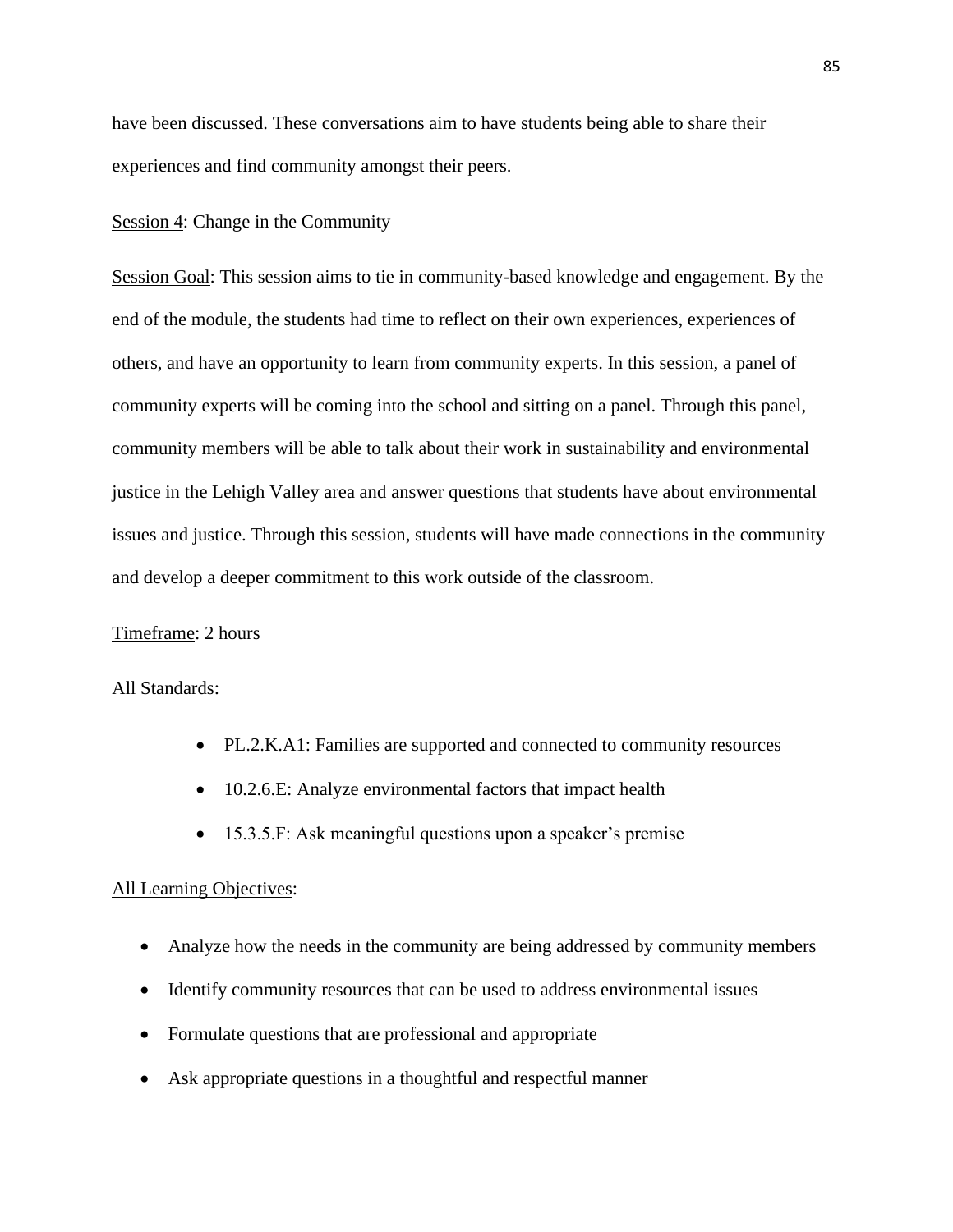- Engage with community members on shared experiences and needs of the community
- Understand that community health is impacted by the environment and the works of community members

Activity: Exploring community health (using alliance for sustainable communities lehigh valley)

Timeframe: 30 minutes

Standards:

- PL.2.K.A1: Families are supported and connected to community resources
- 10.2.6.E: Analyze environmental factors that impact health

Rationale: It is important for students to have access to resources that show that there are many people, local and abroad, that are working to solve the same issues that the students are currently grappling with. By utilizing materials made by Alliance for Sustainable Communities – Lehigh Valley, students are able to see work done in their own community that address environmental issues, community health, and environmental racism. This exposure helps individuals engage with the community outside of the classroom and see meaning in their learning.

# Learning Objectives:

Students will be able to…

- Analyze how the needs in the community are being addressed by community members
- Identify community resources that can be used to address environmental issues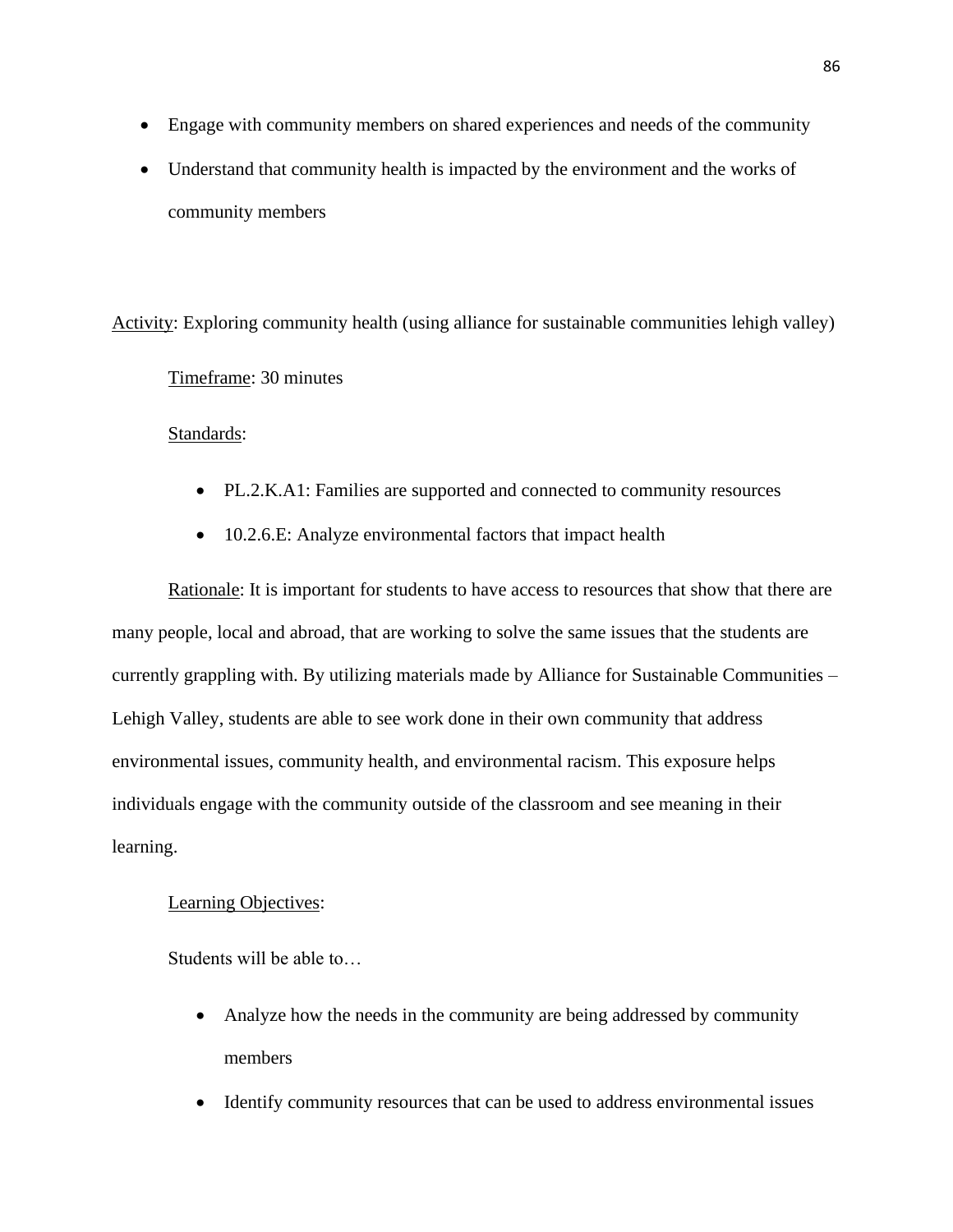Activity Overview: This activity involves students looking over the Alliance for Sustainable Communities – Lehigh Valley website in groups tasked with identifying 2 community resources or programs that are designed to address community needs such as environmental issues, community health, or the impacts of urbanization. Based on this identification, groups will be sharing community initiatives that they felt were meaningful to them and ways that community members can be involved. The purpose of this is for students to find interest in community initiatives and share common interests about work being done in their communities. If students share interests and feel connected to work being done in the community, they are more likely to engage with this work when outside of the classroom. Working on this website also allows for students to familiarize themselves with community resources before they engage in the community panel.

## Activity: Let's Brainstorm – Reviewing Questions for Panel

## Timeframe: 30 minutes

Standards: 15.3.5.F: Ask meaningful questions upon a speaker's premise

Rationale: It is important for students to be able to reflect on their learning thus far and ask questions that would allow for them to have deeper understandings. By being able to prepare questions for community experts as well as formulate questions about environmental issues moving forward, students will feel engaged in communicating with community members.

### Learning Objectives:

Students will be able to…

• Formulate questions that are professional and appropriate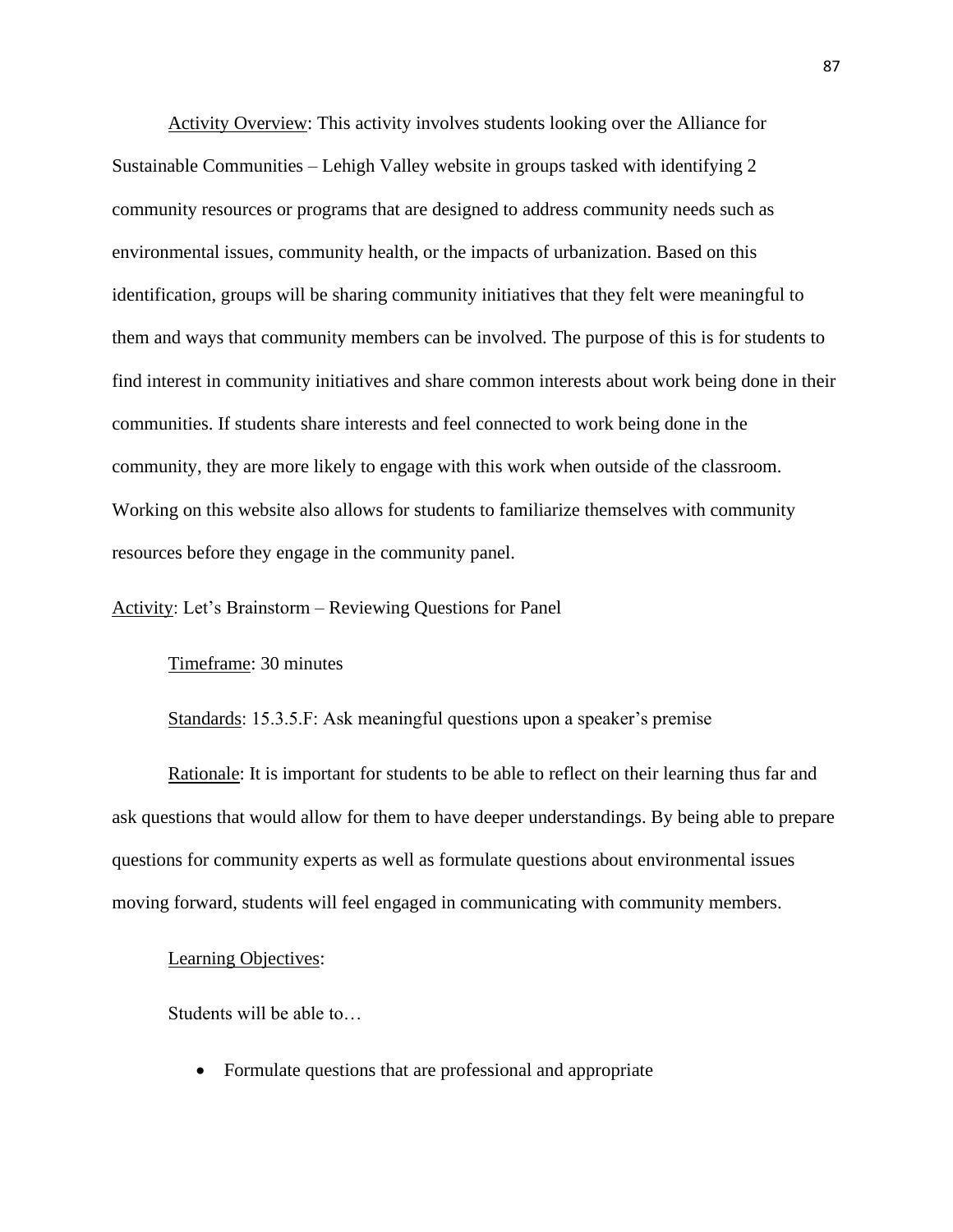Activity Overview: In this brainstorming period, students will be reviewing questions that came up during the past sessions as well as coming up with more questions to ask a panel of community members that are engaged in local environmental work. Students will be working in groups to come up with questions about sustainability, water and air quality, as well as environmental justice. Students will leave this activity with questions that they will want to ask the community panel that will add to their overall learning.

## Activity: Community Expert Panel

## Timeframe: 1 hour

Standards: PL.2.K.A1**:** Families are supported and connected to community resources

Rationale: The community panel is important because it allows for community members to come into the classroom and engage with students. This makes educational content relevant outside of the classroom and also engages students with careers that they may be interested in. The community panel allows for students to hear from experts that share the same communities that the students and their families do. This promotes community engagement between students, the school community, professionals, and the overall community.

## Learning Objectives:

Students will be able to…

- Ask appropriate questions in a thoughtful and respectful manner
- Engage with community members on shared experiences and needs of the community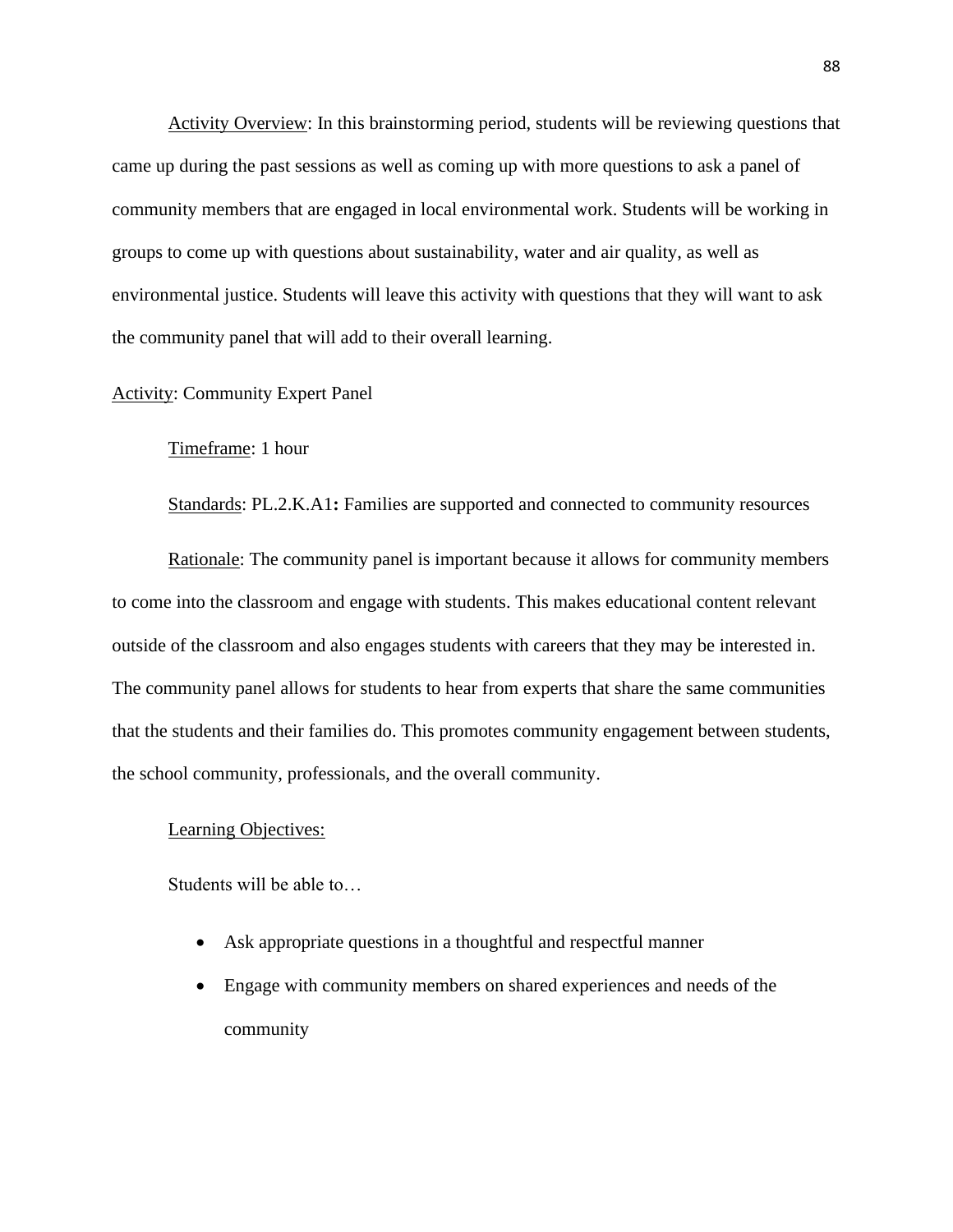• Understand that community health is impacted by the environment and the works of community members

Activity Overview: The community panel is compromised of community experts such as professors from Lehigh University's Environmental Justice program, businesses in the Lehigh Valley Sustainability Alliance, and scientists that work in the field. Students will be able to hear from their experiences working as well as ask questions that will add to their understanding of environmental issues and environmental justice. Students will be able to leave the panel feeling connected to the community and able to see how science can be connected to the betterment of their community.

Module cited in References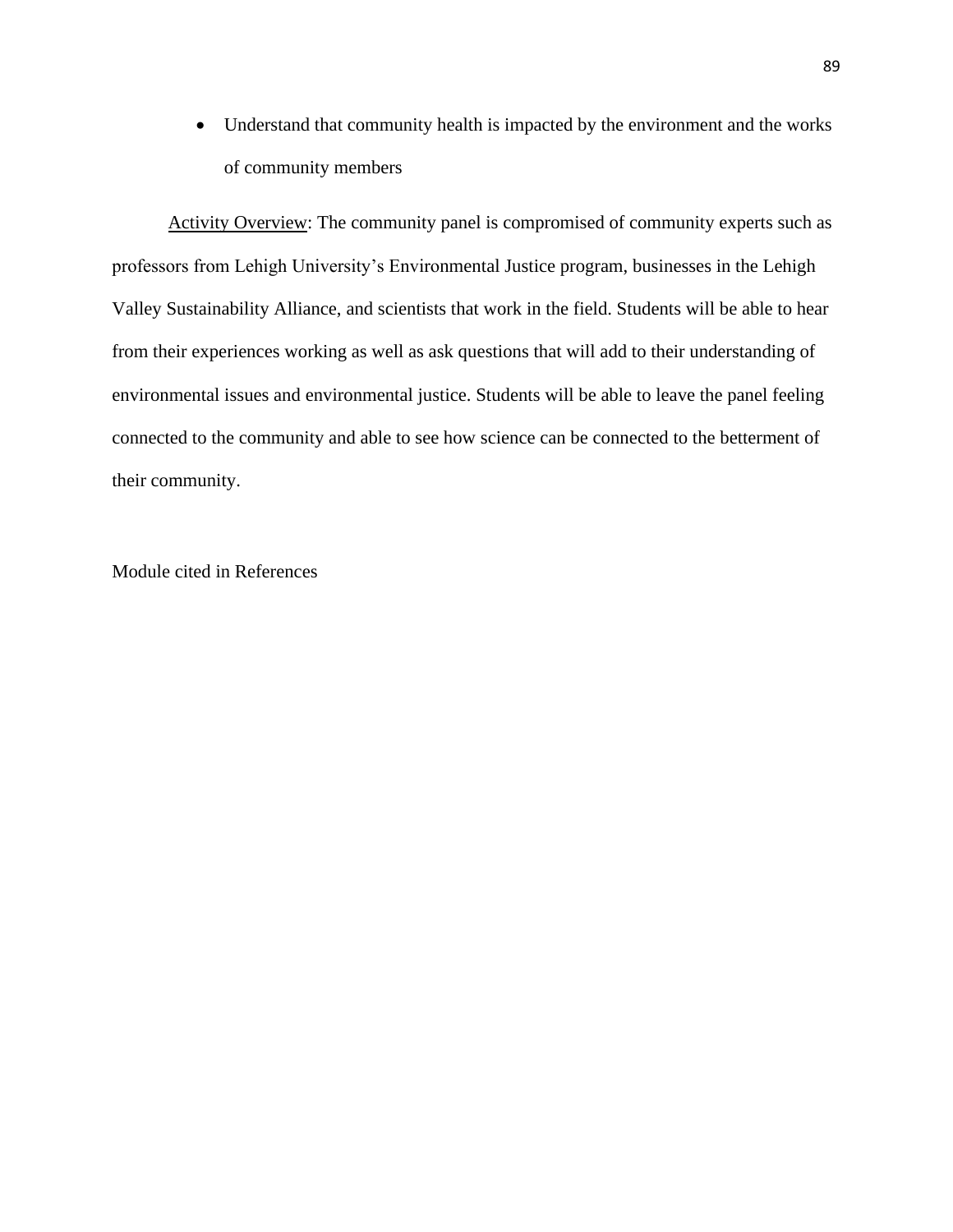Creating Spaces for Social Identity Development and Culturally Relevant Teaching: A How-To Guide

Table of Contents

1. Introduction

2. Background of Principles

3. Design and Facilitator Factors

4. Application to Race and Class

5. Facilitator Resources

# **1. INTRODUCTION**

This guide has been created for educators that are interested in incorporating justicebased practices in the classroom and creating a classroom environment that promotes reflection, understanding, and learning from one another. As students come into the classroom, they are bringing outside experiences into the classroom as well as their own lived experiences within their identities. An important aspect of creating a classroom culture focused on inclusivity and justice is considering student positionality, the self-awareness of social position and lived experiences that influence views on people and society. When students are able to reflect on their own lived experiences, they are more easily able to understand what their peers experience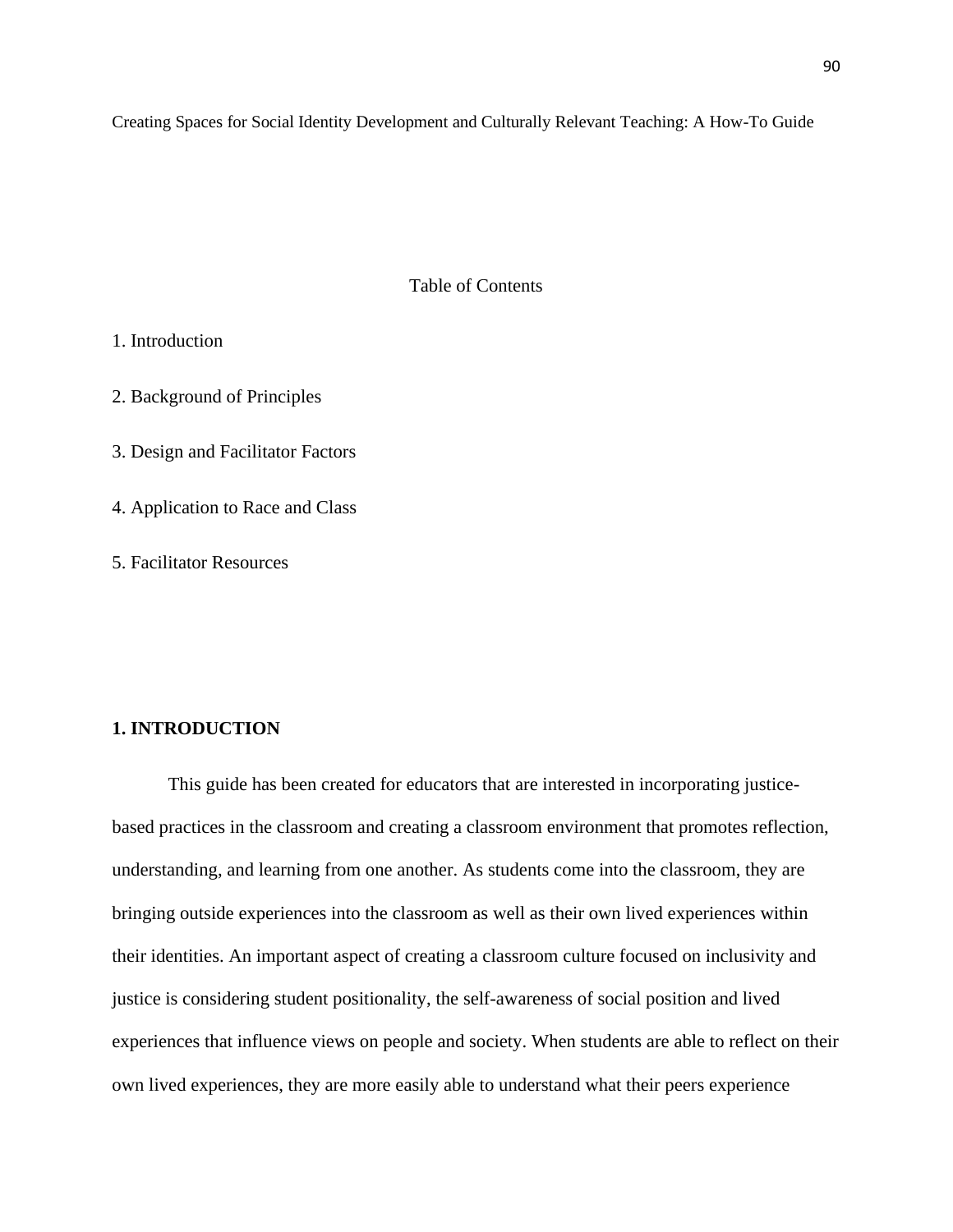which is conducive for education that is focused on dismantling systems of oppression. Since many students may not come into the classroom with the self-awareness needed to identify their own social positions, it is important that educators use practices that are encouraging of a student's social identity development. Social identity development is the learning of differences that we have as individuals, in our social groups, and between other social groups. This is shaped by the perception of ourselves and others based on our backgrounds and understandings. Social identity development plays a role in promoting social justice education by focusing on the understanding of social power dynamics from social groups and the acts of individuals and social action to eliminate oppression. When discussing systems of oppression or tackling topics that include marginalized identities and disadvantages, students must be able to understand their own position in the classroom and the changes that can occur for more equal power. Students will also interpret material about injustice differently depending on their stage of social identity development. Students that are still internalizing oppression may disagree greatly with students who have seen these oppressive structures within their lives. As we work with students, it is important that we shape an understanding of identities and social groups to create a community through practices that are trauma-informed and inclusive.

In the classroom, the goal for social justice education is for students to connect with their learning content while also learning about who they are, social issues, and how individuals can work together to create change. Unfortunately, due to discomfort and othering, students may find it hard to create these bridges that allow for participation in the greater social community. Without having the ability to self-reflect and without environments that promote inclusion, students may practice othering, the act of making distinct judgments on individuals based on differences that separate them socially from the overall classroom community. Many times this is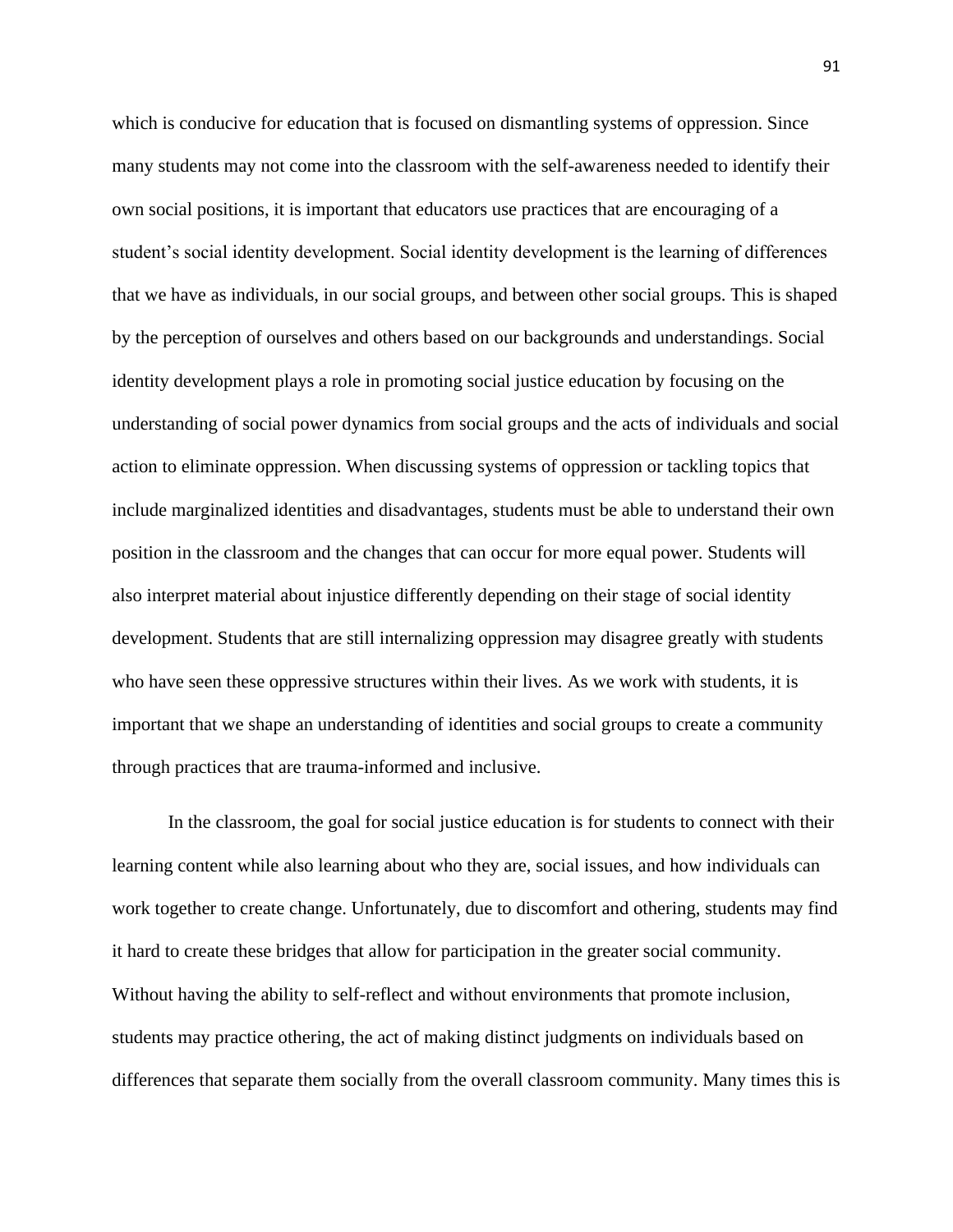not intentional but due to implicit biases that students have, subconscious beliefs and tendencies, often from mainstream ideologies, that students are not aware that they even have. In order to understand how these implicit biases occur, it is important to understand the knowledge levels that many students have. Many students enter school with absolute knowledge, knowledge that has come solely from authorities. Students may hold onto these beliefs and ways of knowing as they come from the authoritative figures in their life and follows what they hold to be correct. This absolute knowledge can also take the form of mainstream or wide-spread traditional beliefs. When the information that comes from the authorities follows the widely-accepted or traditional beliefs, students may internalize this information as the absolute truth. When students then begin to encounter information that doesn't align with their absolute knowledge, they begin to have transitional knowledge. This information comes from their peers and allows them to understand others. It is in this understanding where students may start to feel discomfort and face the implicit biases that occur in their behaviors. This discomfort can subside when students embrace this learning and start to have contextual knowledge. This knowledge is when they are able to integrate independent thinking with the ideas of others. At this point in learning, students will be able to make informed conclusions and be more receptive to continuous learning and changing. It is also important to note that as an educator, implicit biases occur that need to be tackled before embarking on justice-based work. These biases and feelings of discomfort when addressing them prevent educators from creating spaces that allow for the cognitive and emotional work that takes place in social justice education.

The process of social identity development follows four simple steps: an introduction, a period of questioning, reshaping their knowledge, and a commitment to social justice. While these steps illustrate a process of students learning and growing, it is important to note that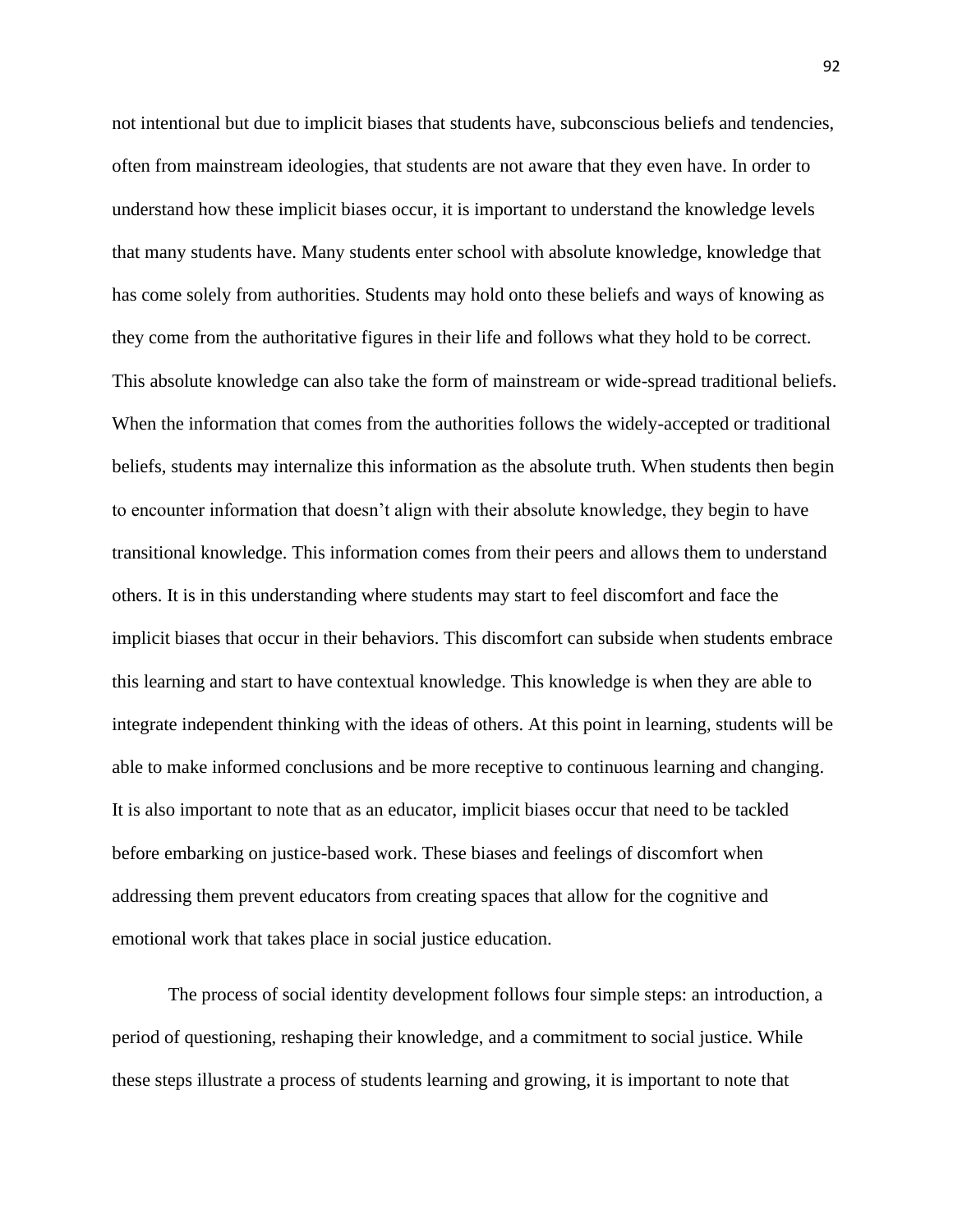students will enter the classroom at different stages of this process. Some will not be focused on justice, some will feel challenged with what they have learned prior to this space, some will already be seeing the world differently, and others will already have a strong commitment to social justice. Understanding this process, and using this guide, will allow for classrooms to encourage social identity development and for both the educator and students to feel supported in their social justice journey. As a student enters the introductory period, they are used to internalizing dominant ideologies. These ideologies may come from their community or media, but they are typically expressing life experiences through one lens that does not allow for the narratives of many different people. Once students encounter information that challenges these dominant ideologies, they may begin to question this previous information as well as societal systems and social groupings. This new period of questioning may cause a lot of confusion for students and feelings of guilt, fear, and anger. These feelings can be combatted with the support of their peers and the start of a new world view. As students begin to re-shape their understanding of the world, they are able to reflect on their identities and create a sense of the world that is more aligned with justice-based work. As students reach the fourth stage of social identity development, they are able to internalize their new identity and form a commitment to social justice that persists outside of the classroom and into the community.

In order to promote social identity development in the classroom, this guide focuses on six principles that have been outlined in social justice education in "Teaching for Diversity and Social Justice". These six principles must occur concurrently in the classroom for both he students and the facilitator to participate in a space that is supportive and safe. Through these principles, a classroom culture can be created that promotes inclusion and allows for all to participate in social-justice education.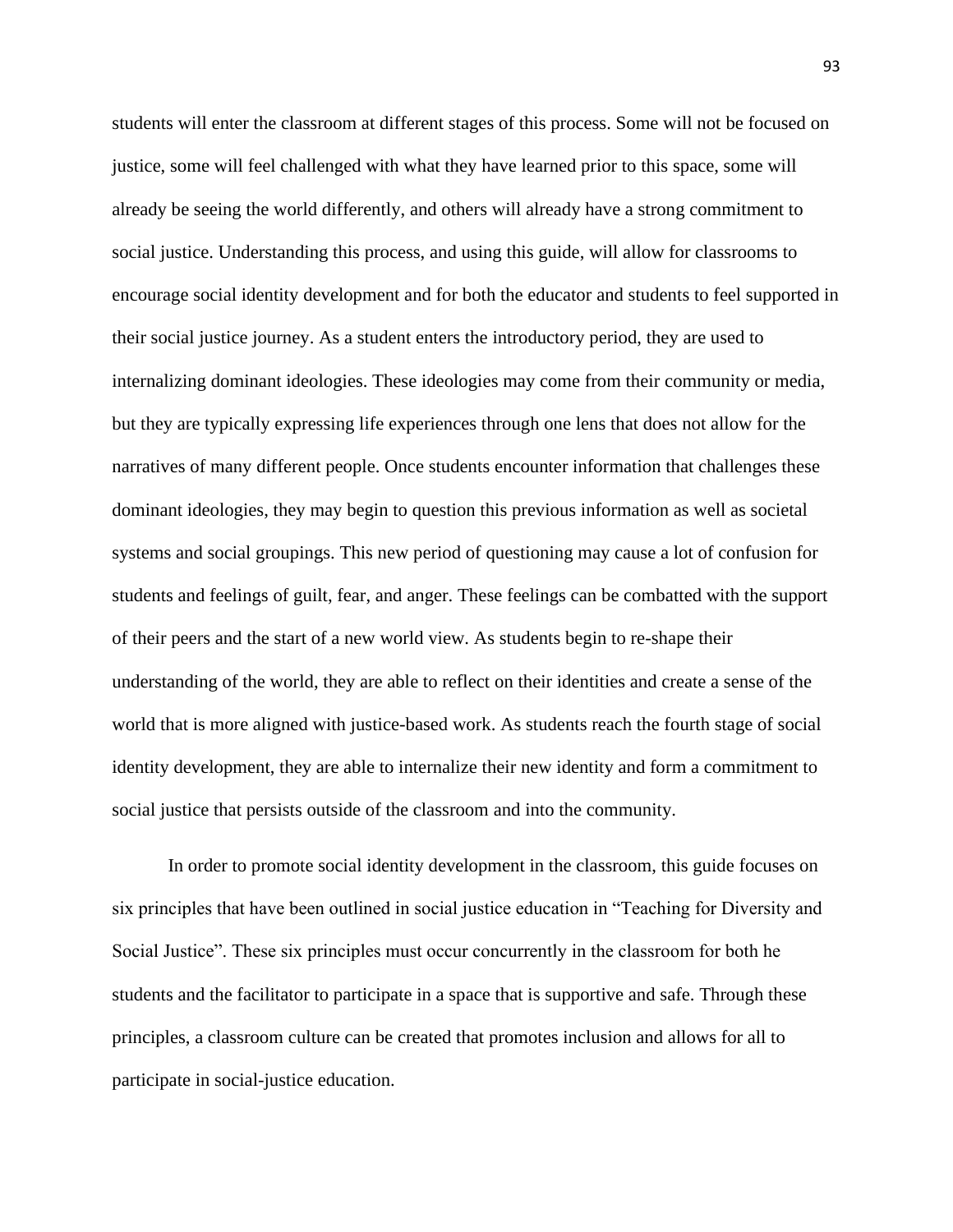## **2. BACKGROUND OF PRINCIPLES**

These pedagogical principles that inform social justice learning allow for community building, inclusion, and for all community participants to be able to understand themselves and others. Due to social justice work involving analyzing social structures and hierarchies that may draw out many emotions, there is a need for self-awareness and reflection amongst participants. These principles provide guidelines for building a community that allows for participants to feel comfortable talking about their feelings, their lived experiences, and understanding others and themselves in their commitment to social justice. While these principles can be organized in a list, it is important to note that these principles must occur simultaneously for the environment to be beneficial and supportive to all participants.

- 1. Create and maintain a welcoming and inclusive social justice learning environment based on clear norms and guidelines agreed to by the entire community
- 2. Help participants acknowledge their own multiple positions within systems of inequality in order to understand how oppression is multi-leveled
- 3. Anticipate, acknowledge, and balance the emotional and cognitive components
- 4. Use knowledge of participants and group dynamics to add to learning
- 5. Encourage active engagement with issues and collaboration amongst participants
- 6. Foster and evaluate personal awareness, acquisition of knowledge, and skills to create change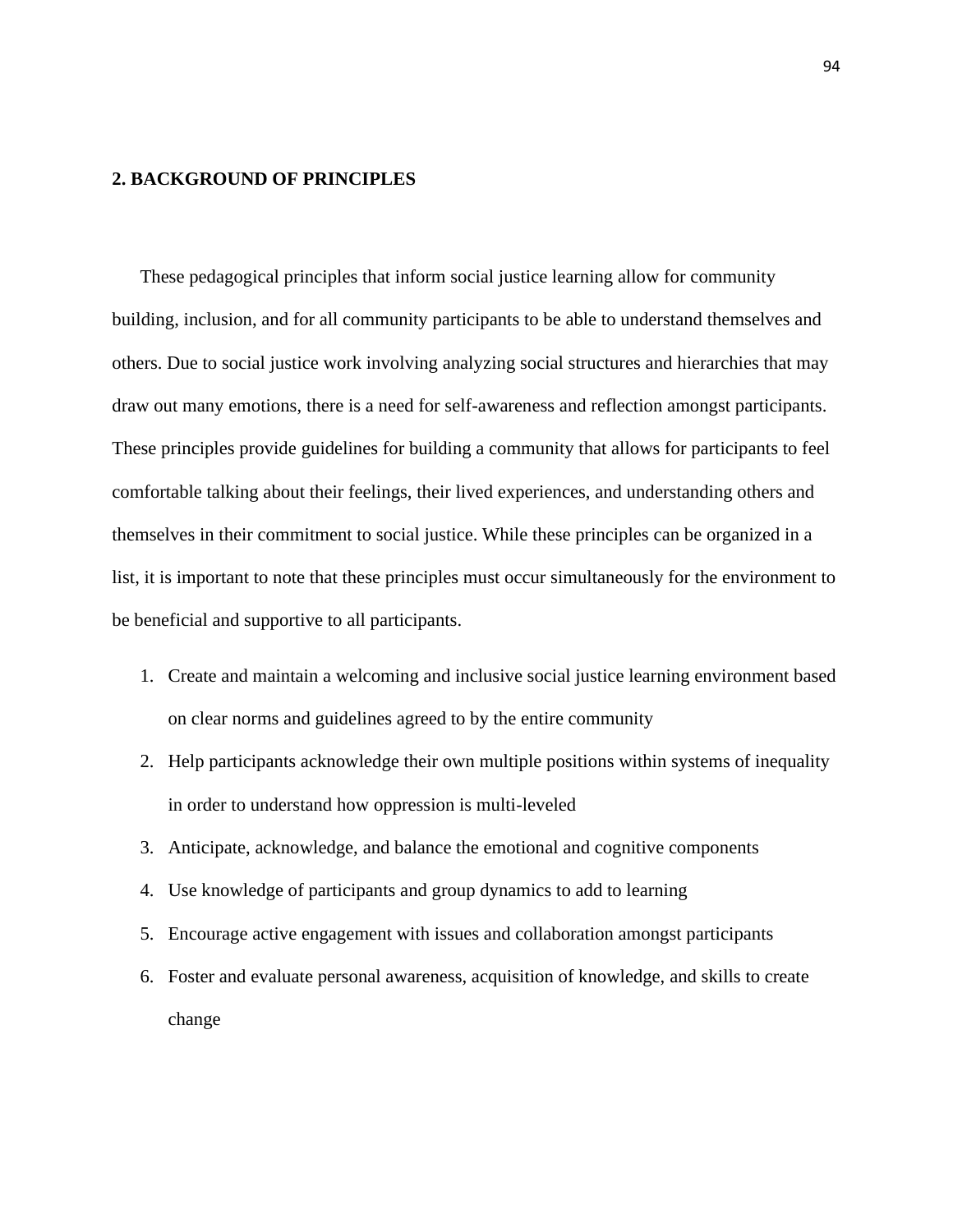Principle 1: Create and maintain a welcoming and inclusive social justice learning environment based on clear norms and guidelines agreed to by the entire community – **ENVIRONMENT**

The first principle describes the need for community members to have an involved role in making the community inclusive and functioning with guidelines and expectations. This environment can be described in two aspects, the inclusive learning environment and the guidelines and expectations. In building an inclusive learning community in the classroom, it is important to be transparent. This means making both the facilitator and students seen as humans contributing to the community instead of a teacher and students that are meant to only learn from the teacher. Part of this transparency is to share to community members that they may feel discomfort at times or feel challenged when encountering new ideas that they may counter previous beliefs or not match their own lived experiences. This transparency allows students to feel comfort when they do encounter hard feelings and lets them know that there is nothing wrong with them for feeling uncomfortable in this learning process. An important part of setting up this environment is making sure to discuss triggers in advance. By identifying possible triggers that may happen in the classroom, the facilitator is able to navigate discussions with difficult topics while ensuring that all students feel supported. The facilitator may find that some topics are not appropriate for students at their current development, and that these topics may need to be explored at a later time when students have grown in their social awareness.

In addition to disclosing the challenges that come with social justice education, it is important for all community members to have a say in the norms, guidelines, and expectations that are set for the learning community. By allowing students to also have a say in these in addition to the facilitator, students feel as valued members of the community and that their feelings about the space are valid. Students should unanimously agree upon the norms,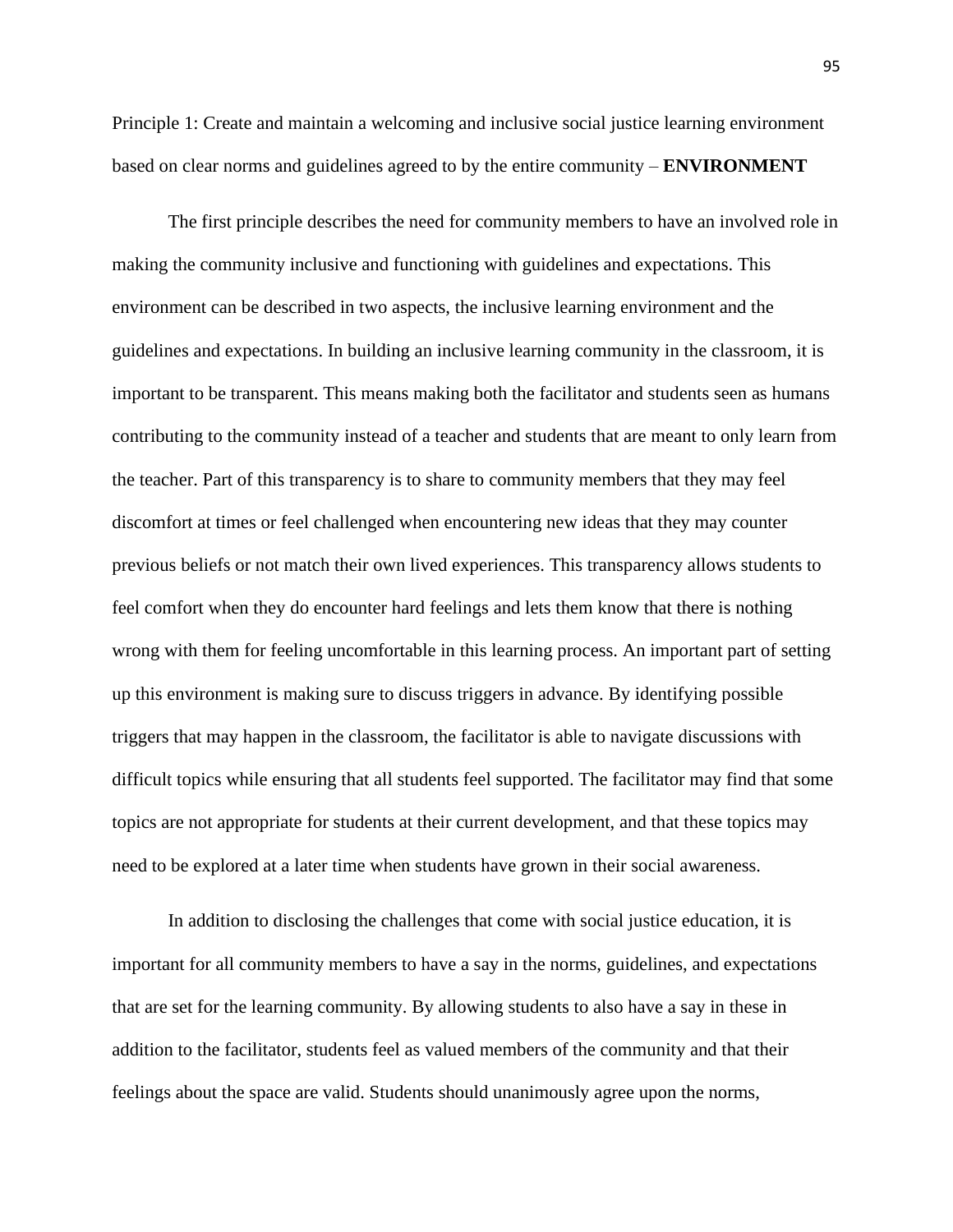guidelines, and expectations so that everyone is in agreement and feel able to speak up in the learning community. Once the norms, guidelines, and expectations are agreed upon, these should be posted and made available for all students to refer to and make amendments to during learning. Referring to these may be especially important during hard moments that come up. No one gets a free pass in this space, including the facilitator. In order for these guidelines and expectations to be upheld and seen as important, everyone must follow these guidelines and expectations to ensure that students feel supported in the learning community.

Principle 2: Help participants acknowledge their own multiple positions within systems of inequality order to understand how oppression is multi-leveled. – **SELF AWARENESS**

The second principle asks for students to explore, share, connect with social justice in their everyday lives. Students should explore their social identities and social experiences as they shape meanings of the world. It is important that students explore what identities they have and the way that these identities shape their perspectives of the world. As students will learn from their peers sharing their experiences, not every person gives things the same meanings and these meanings and understandings are shaped by social identities. In this self-exploration and growing self-awareness, students may be open to sharing their stories about their lived experiences and identities. Sharing stories is a powerful way to allow for students to learn from one another and for reflection. From these stories, students may learn new things directly from their peers and discuss their shared experiences. Learning first hand from known individuals that are respected in the community allows for students to practice more reflection. As the facilitator organizes learning in the classroom, it is important for students to have exposure to relevant current events and media. Through the use of relevant current materials that allow for students to connect their learning in the classroom to the outside world. By seeing justice issues in the community,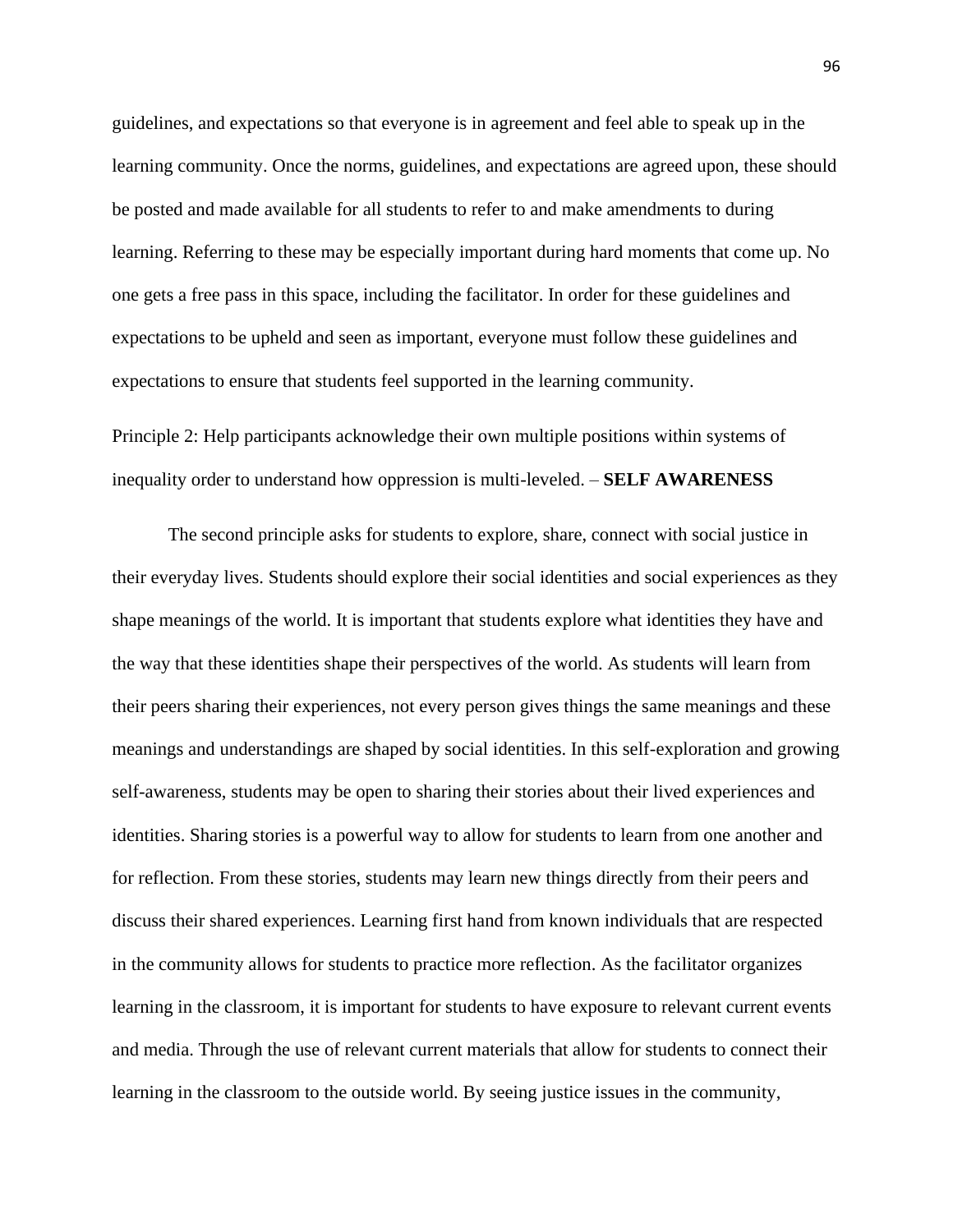students develop a commitment to learning and being involved in justice-based work. This relevance also reinforces that social justice is not just abstract ideas.

Principle 3: Anticipate, acknowledge, and balance the emotional and cognitive components –

# **BALANCE**

The third principle explains the importance of balancing the cognitive and emotional challenges that arise in social justice education. Acknowledging that there will be obstacles in both learning and working through complex student feelings allows for the facilitator to ensure that all students can be supported in their social justice journey through learning. The emotional challenges that students may experience must be supported and it is important for the facilitator to interfere so that the student understands the complex feelings that they are experiencing. The first part of this interference is establishing that there are often contradictory feelings that students may experience. By explaining to students that sometimes there are contradicting feelings experienced, like anger, grief, guilt, excitement, and happiness at the same time. As the student must work to understand their own feelings, the facilitator also work to understand how these feelings can be contradictory and exist at the same time. This work entails strengthening emotional intelligence that benefits all community members. Facilitators may also choose to disclose their own experiences and feelings. By disclosing their own history of learning and how they are working through their own emotions, students are able to view these challenges not as obstacles but learning opportunities. Not only does seeing the facilitator have their own journey make these challenges seem more manageable, it also establishes that learning is a lifelong journey outside of the established space in the classroom. Another interference that the facilitator may make is to remind students that they are not responsible for their conditioning, they are only responsible for acting on new awareness. This may be especially important for students that are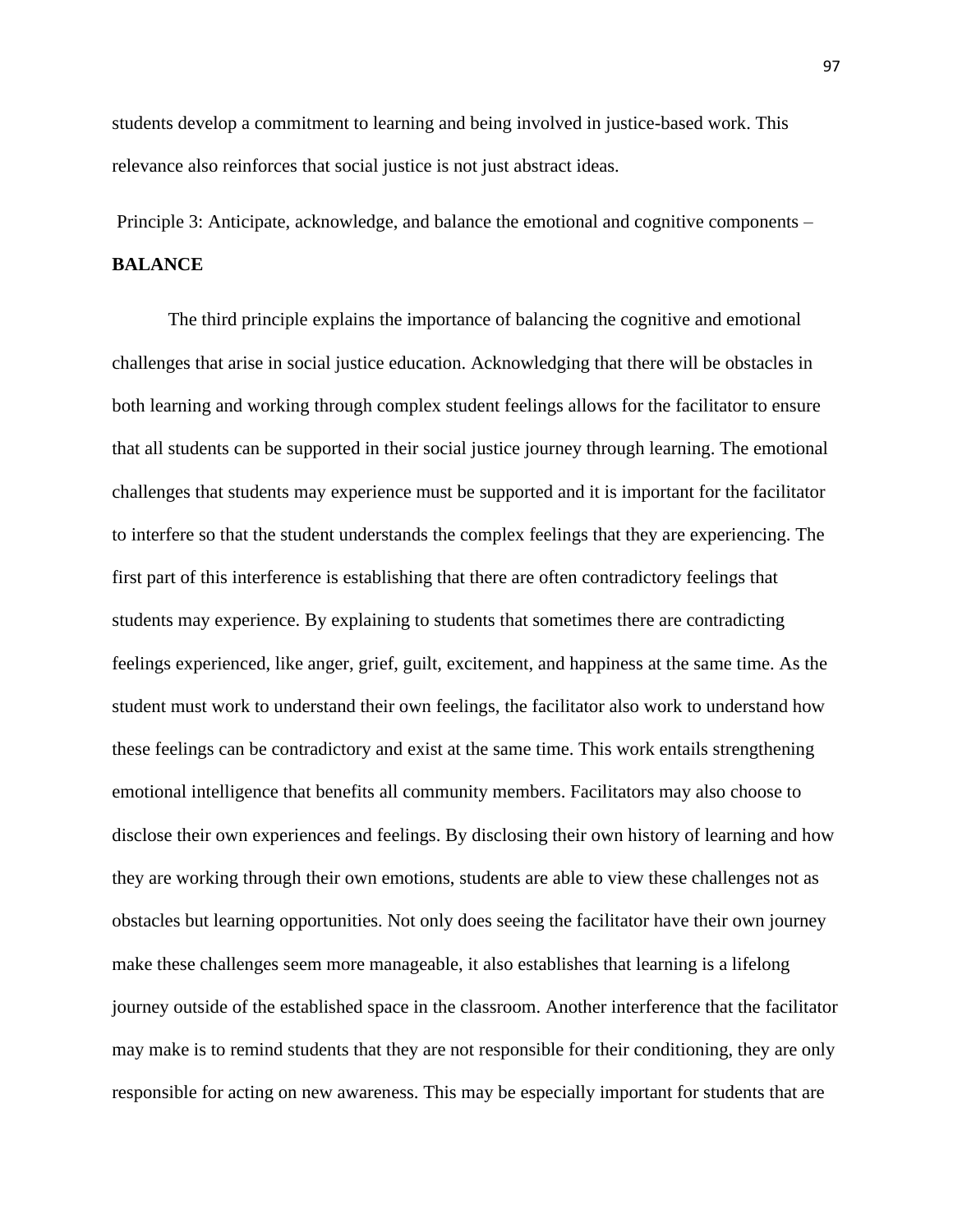experiencing emotions that they may find to be negative due to things such as white guilt or feeling hurt for carrying privilege. Overall, the facilitator must be able to help the students work through their emotions as they navigate heavy topics and the facilitator should also be working through their own emotions so that students find emotions to be a human element that should not be shied away from.

Aside from the emotional obstacles that may arise during social justice education, there are going to be challenges with students practicing critical thinking and reflection for the first time. Social justice education requires students to analyze many things and think critically about both social issues and the larger structure that allows for them to perpetuate. One tool that can be used in supporting student learning is structure. Facilitators should anticipate students having difficulty with the level of critical thinking and reflection due to the level of understanding societal structures and conditioning that occurs in society. To help assist with this, the facilitator should be providing structure that allows for students to be walked through the process of critical thinking and reflection and assist them in these skills. Students may also find themselves confused if they are being restricted to binary thinking. By destroying binary thinking in the community, students will no longer feel the need to categorize things as bad or good, or true or false. There can be gray areas that students may feel more inclined to understand when binary thinking is eliminated. In social justice learning, we are asking students to think about their own thinking while reflecting on the emotions that arise as they do. This is incredibly difficult for students that are learning about themselves and growing in emotional intelligence. Facilitators can help students with this by simply understanding this difficulty and assisting students when they feel stuck. By supporting students and walking them through these processes, educators are reinforcing that self-awareness and emotional intelligence are important. Lastly, students may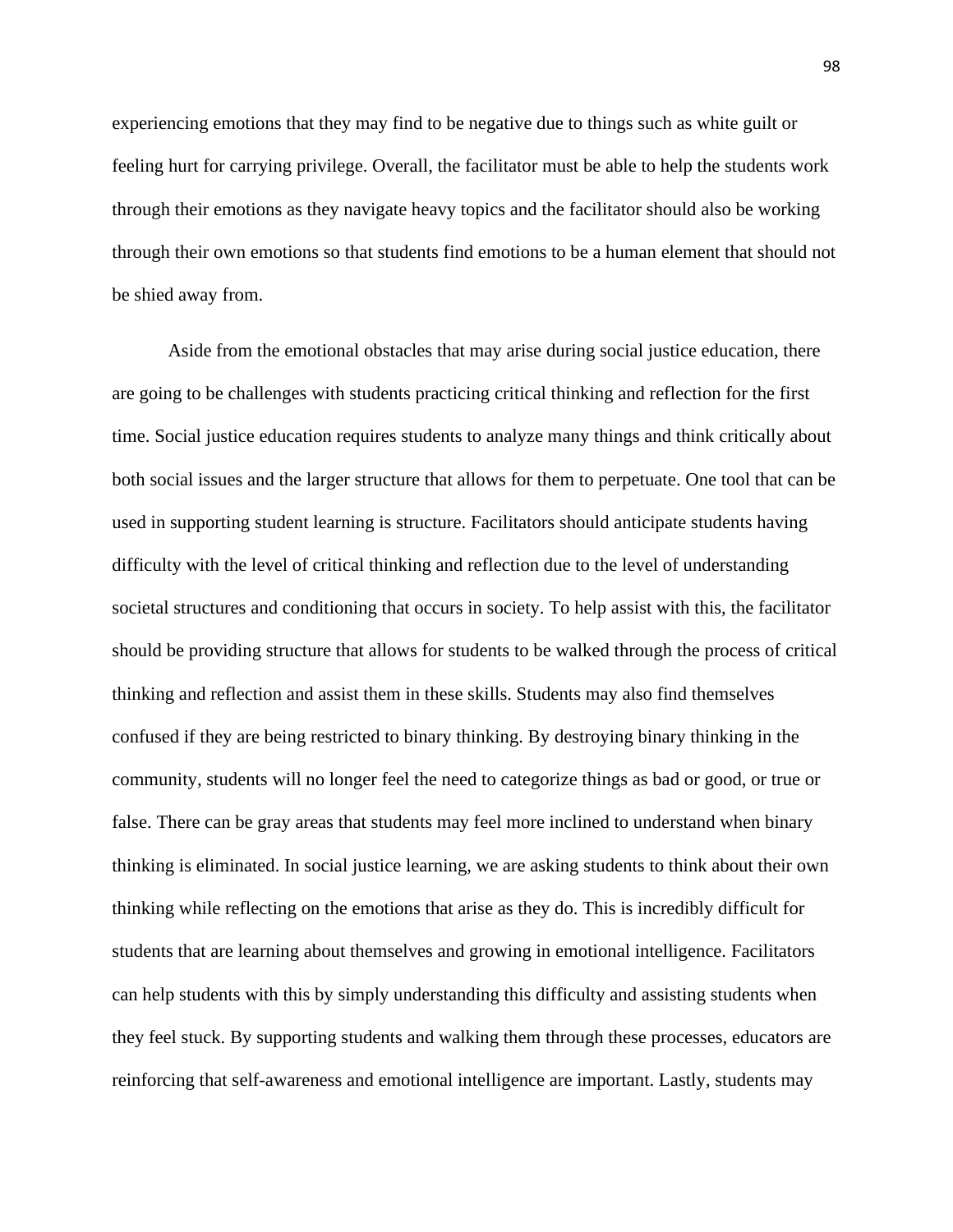not be aware of what they do not know or may feel stuck without having the words to explain their thinking. Facilitators should assist students in this manner by asking questions. Asking students questions helps guide them in identifying where emotions may cloud thinking and allow them to work through their own thinking with some guidance. The guidance that the facilitators provide allows for all students to overcome obstacles in their learning that allow them to have a continual commitment to social justice and a love for learning.

Principle 4: Use knowledge of participants and group dynamics to add to learning – **GROUP LEARNING**

The fourth principle involves students learning from each other. In order for students to learn from each other, the facilitator must pay attention to the group dynamics. By understanding who talks the most or who is more often interrupted allows for there to be teachable moments in the classrooms. By connecting group dynamics to the power hierarchies in societal systems, facilitators are able to discuss concepts such as privilege and societal conditioning that makes people more likely to be outspoken or less likely to share their experiences. While explaining how societal systems can be unintentionally replicated at smaller scales in the classroom may be hard for some students and educators to grasp, this concept leads to shaping classroom policies and environment to be supporting the participation of all students. Along with these teachable moments coming from the facilitator, students can also learn from their peers. There is power in hearing information firsthand from those that you have a connection with. The firsthand knowledge that students are gaining from their peers adds to any resource that facilitators can provide. Social-justice education requires individuals to be learning from one another and group dynamics and first-hand accounts allow for students to be thoughtful members of a learning community.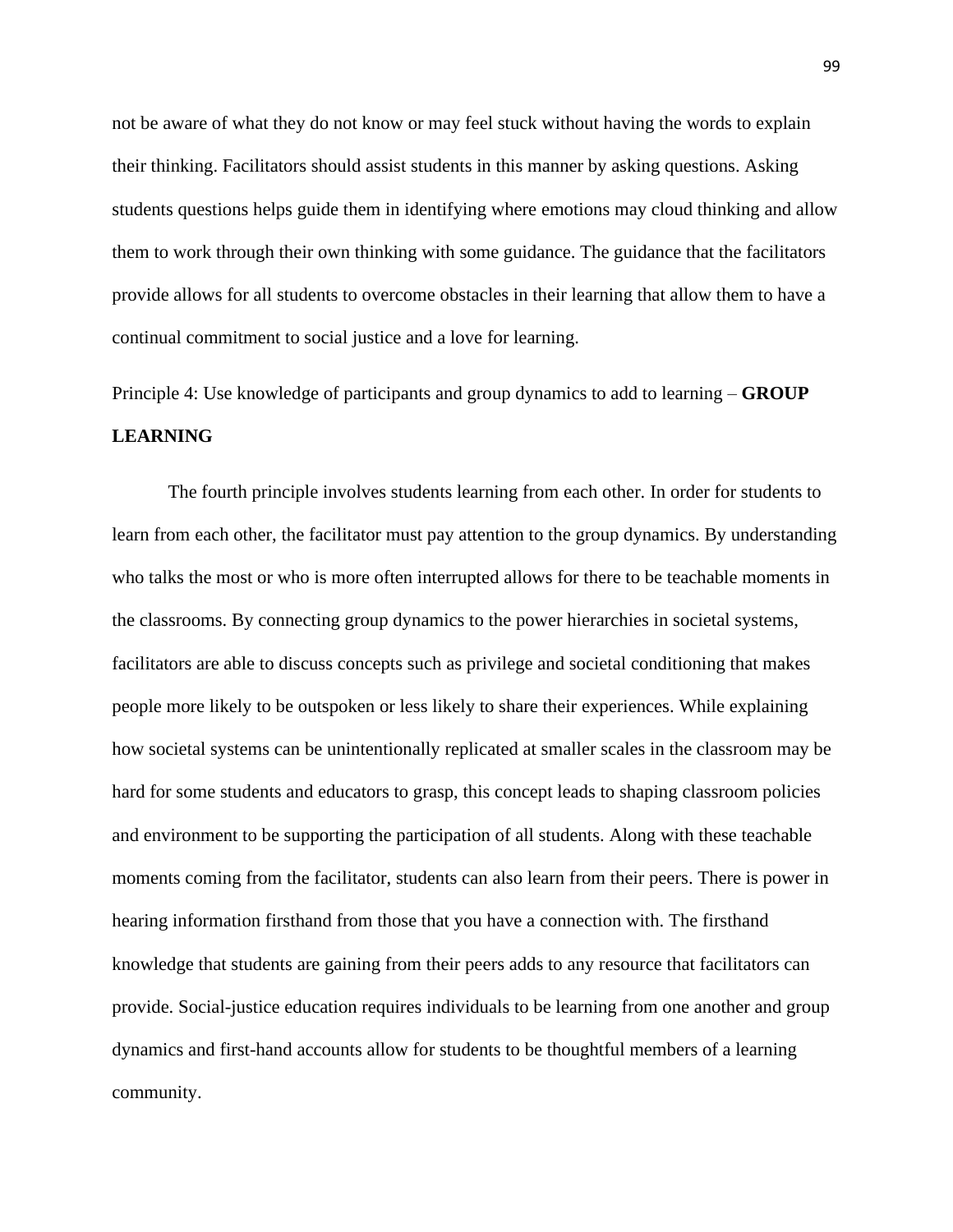Principle 5: Encourage active engagement with issues and collaboration amongst participants –

# **ACTIVE LEARNING**

The fifth principle discusses how participation within the learning community attributes to active learning and the gain of useful skills. Within this learning environment, students should be learning skills such as discussion, collaboration, and reflection. In this community, skills such as discussion and collaboration allow for students to understand one another and work together toward common goals. Facilitators can promote strong discussion skills through enforcing expectations about appropriate and respectful dialogue as well as stressing the importance of listening in discussion just as much as talking. When students are able to discuss effectively and communicate their ideas to one another, they are better able to understand one another as they continue to understand themselves. The role of active listening and reflecting on the different perspectives and emotions that peers have encourages students to be thoughtful and empathetic citizens.

Principle 6: Foster and evaluate personal awareness, acquisition of knowledge, and skills to create change – **EVALUATE**

The sixth principle discusses the importance of evaluation and self-assessment in socialjustice education. In order to make sure that the efforts are effective inside the classroom, facilitators must provide opportunities to assess students. This may come in forms such as making note of student growth in their awareness and skill set and then providing opportunities for self-assessment. The use of measuring student progress and understanding allows for facilitators to have conversations with students about their learning journey and reinforcing that they are capable and successful in doing hard work. This leaves students feeling secure and supported in the classroom and proud of themselves for working through discomfort and new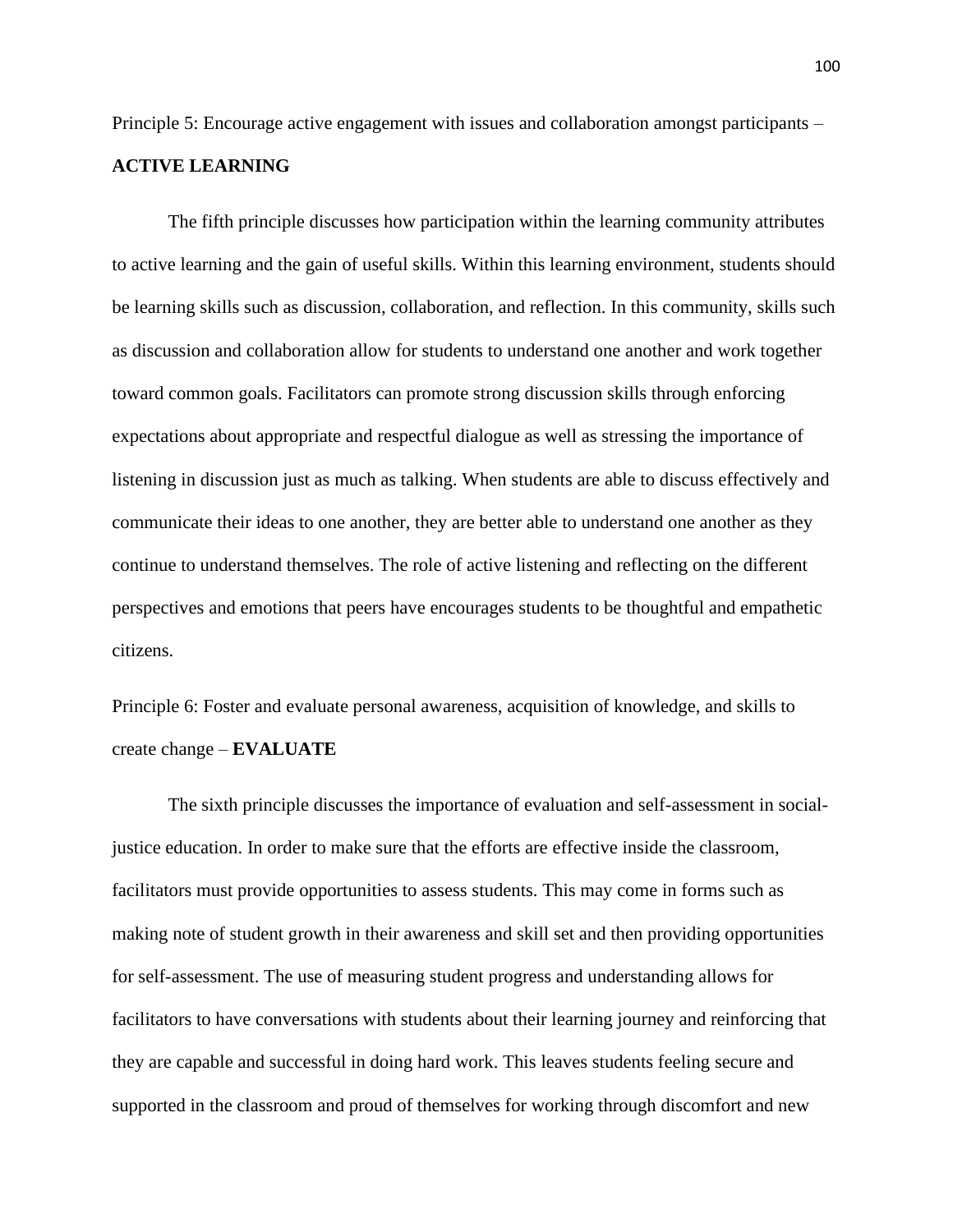learning tasks. Since students cannot be graded on their emotions or opinions, self-assessment allows for students to monitor their understanding of societal structures and power hierarchies while also tracking their emotions. A great way for facilitators to do this is by providing the same survey to students multiple times through the academic period. The facilitator can not only use this student data to measure the learning and feelings within the classroom, but it also allows for students to see how they change and grow during the academic period. By providing opportunities for assessment and progress monitoring, student data can be collected to contribute to greater understandings of social-justice education and allow for improvements moving forward.

While these principles all explain how supportive learning communities can be structured and practiced, these are not meant to be steps or the only solution. The use of these principles in this guide is to provide a baseline for the community needs of a classroom that will be exploring social justice education, it is not meant to be prescriptive or the only efforts in justice-oriented work. The main takeaways that facilitators should have from these principles is the importance of student voice, expectations, positionality, emotions and learning obstacles, group dynamics, and evaluation. A facilitator of social-justice education needs to be willing to be flexible, understanding, and have empathy. Since this work requires cognitive empathy, understandings the feelings and experiences of others, it is crucial that the facilitator is able to connect their teaching to the lives of their students. This work asks for there to be emotional and cognitive labor done by both the facilitator and the students.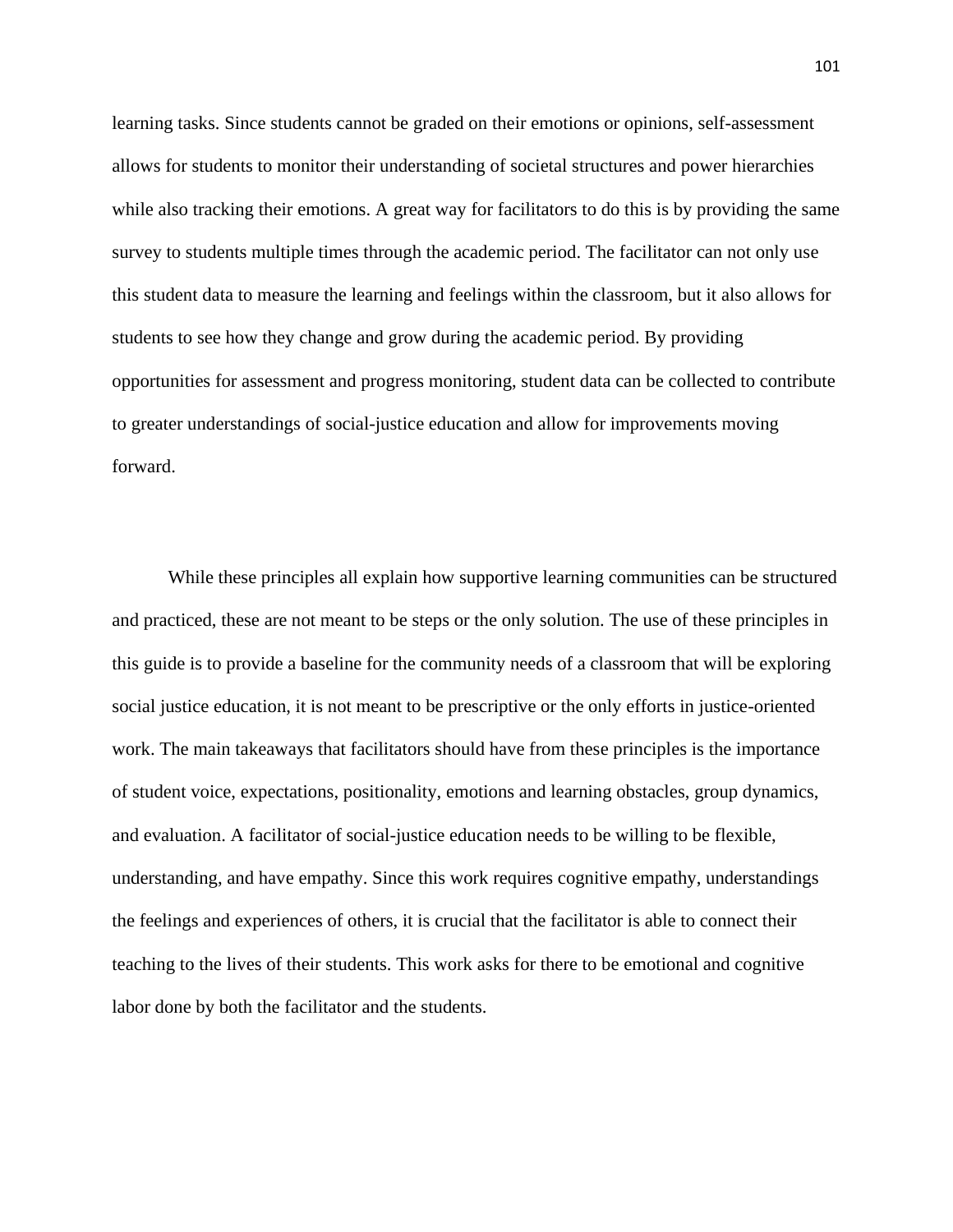## **3. DESIGN AND FACILITATOR FACTORS**

The facilitator guide is focused on design and the actual facilitation of social justice education. These principles and structure derive from "Teaching for Diversity and Social Justice". Design refers to the planning and evaluation activities that take place in the learning community. This would include lesson planning, agendas, and selecting the materials that students will be interacting with in the academic period. Facilitation refers to the skills that will to used to engage students in learning, mediation, and guiding both individuals and the entire group. Design and facilitation are interconnected and encourage facilitators to be organized and intentionally model skills such as communication to those in the learning community. While this particular guide is used for facilitating an after-school program focused on health-justice and the marginalized identities of race/ethnicity and socioeconomic status, the "isms" and identities that students experience are often intersecting both personally and societally. This is important to understand as this intersection affects how students are situated within different matrices of oppression that affects their connections and experiences with different topics. This understanding should shape the planning and facilitation that occurs. The three main goals that social justice educators should have for their students are to increase personal awareness, expand knowledge, and encourage action. These goals come across in the thought processes that facilitators should have when developing their classroom work as well as the practices that they encourage in the classroom.

# *Dimensions for Diversity and Equity - Design*

Marchesani and Adams (1992) identified four dimensions for addressing diversity and equity: instructor, students, curriculum, and pedagogy. These dimensions ask the facilitator to ask who they are an instructor, who the students are, what is being taught, and how it is being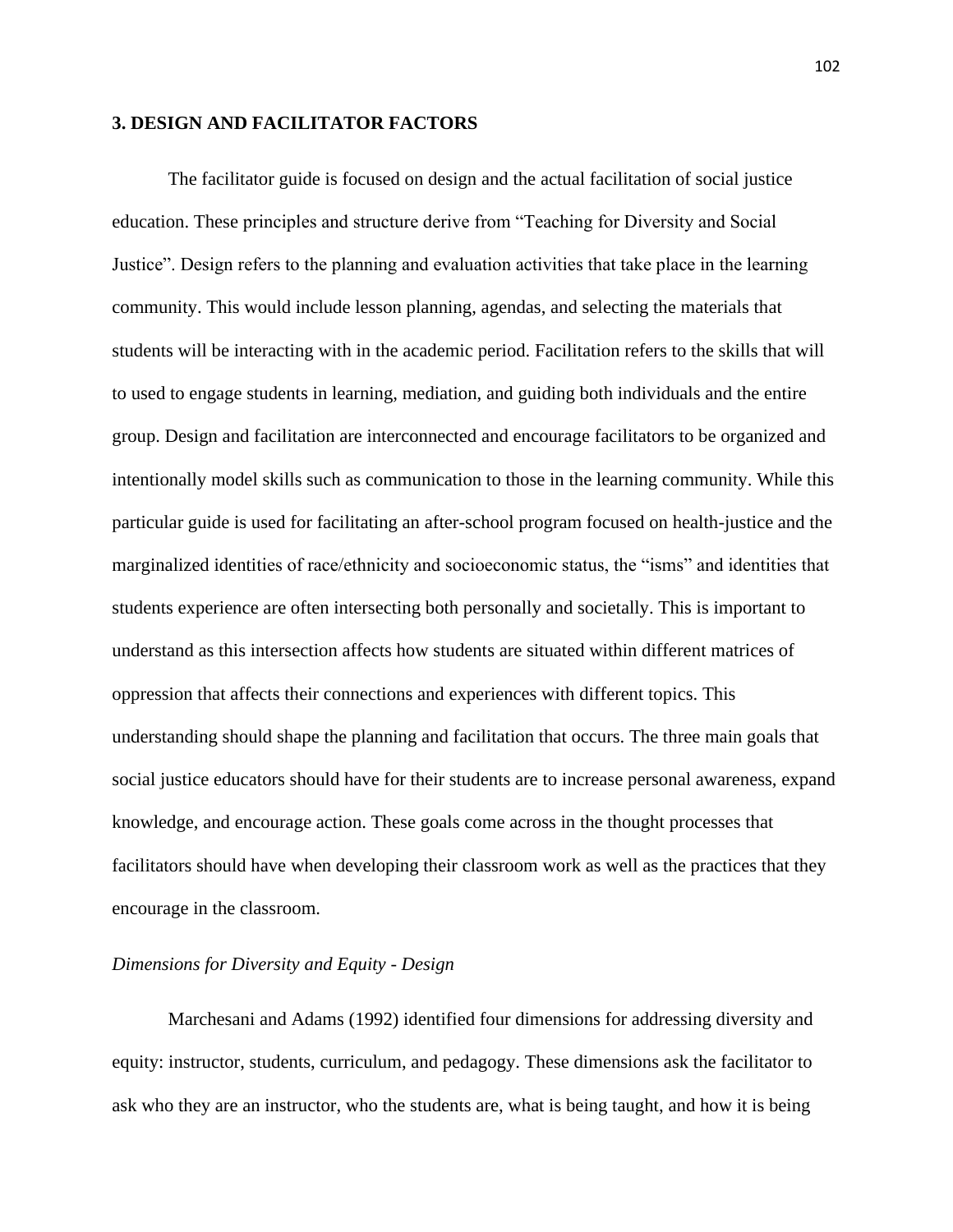taught. An adaptation has been made to add a fifth dimension: classroom climate and group dynamics, which asks how the climate and interactions in the learning community affect learning.

As instructors understand who they are as facilitators, they must be able to identify their own social identities, preferred teaching approaches, knowledge, triggers, and biases. These includes asking oneself what topics they are most and least comfortable teaching, what students they are most and least comfortable with, how their own identities impact their teaching, how they manage conflict and react to student emotions, and how they are going to continue to develop and educate themselves. *Facilitators resources are available in Chapter 4 on How-To Guide.*

As facilitators understand who they are teaching, they should be considering students having multiple social identities, interests, needs, lived realities, and learning preferences. This not only allows for the facilitator to develop appropriate learning activities and goals, but allows for the facilitator to anticipate and prepare for participants interactions. When considering multiple social identities, it is important to note that students will have identities that are not actively being discussed that will still impact their experiences in other topics. For example, while discussing racial diversity and lived experiences as a Black individual, an individual's sexual orientation or gender identity may further impact their experience as a Black individual. Addressing any form of "isms" is important in the classroom and the structure put into place should protect the student from feeling as though they have to disclose every identity, but supporting them if they choose to do so. It is also important that students do not feel isolated or hyper-visible if only a few number of people share a certain social identity. Other ways that facilitators can understand students is the modifications and accommodations that they may need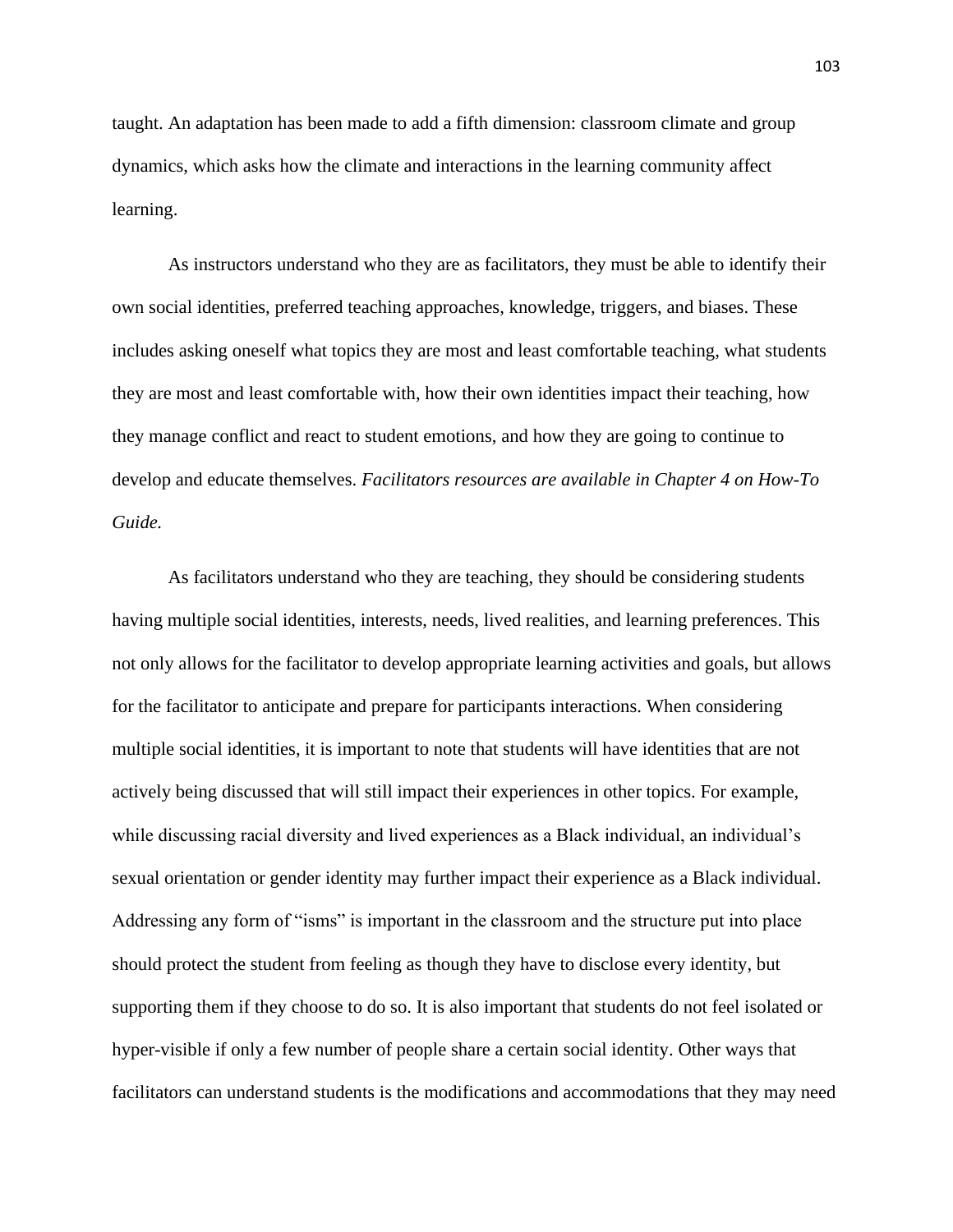as well as their background knowledge. *Understanding student identities available in Chapter 4 of How-To Guide.*

As facilitators understand curriculum they should be focusing on appropriate learning outcomes, appropriate materials, and ensuring that there is context within the program. By establishing appropriate learning outcomes, facilitators can shape the work being done inside the classroom by making learning the goal instead of activities. This may involve asking what students should know, what students should be able to do, and what perspectives should they be able to use and understand in social justice education. After establishing learning outcomes, materials and activities can be made to fit these course objectives. When developing activities and sourcing materials, facilitators may ask who is included, what is included, from whose perspective is it from, and what sources will be used to supplement this material. This means using work and activities that show the range of experiences of many people and especially making sure that people with marginalized views are shown as strong figures instead of as only victims. It is also important to avoid tokenism and stereotypes. Being mindful about social identities and representation matters. *Curriculum resources available in Chapter 4 of How-To Guide.*

When facilitators understand what pedagogical approaches they will be using to teach, they should be modeling reflection, critical analysis, and openness to the experiences and feelings expressed in the learning space. Through Bloom and Krathwhol's (1956) breakdown of learning domains, students can be engaged in concrete experiences, reflective observations, abstract conceptualization, and active experimentation. Concrete experiences refers to participants enageing directly through simulations or speaking out. Reflective observations refers to processing questions or other things that ask students to reflect on what they have learned or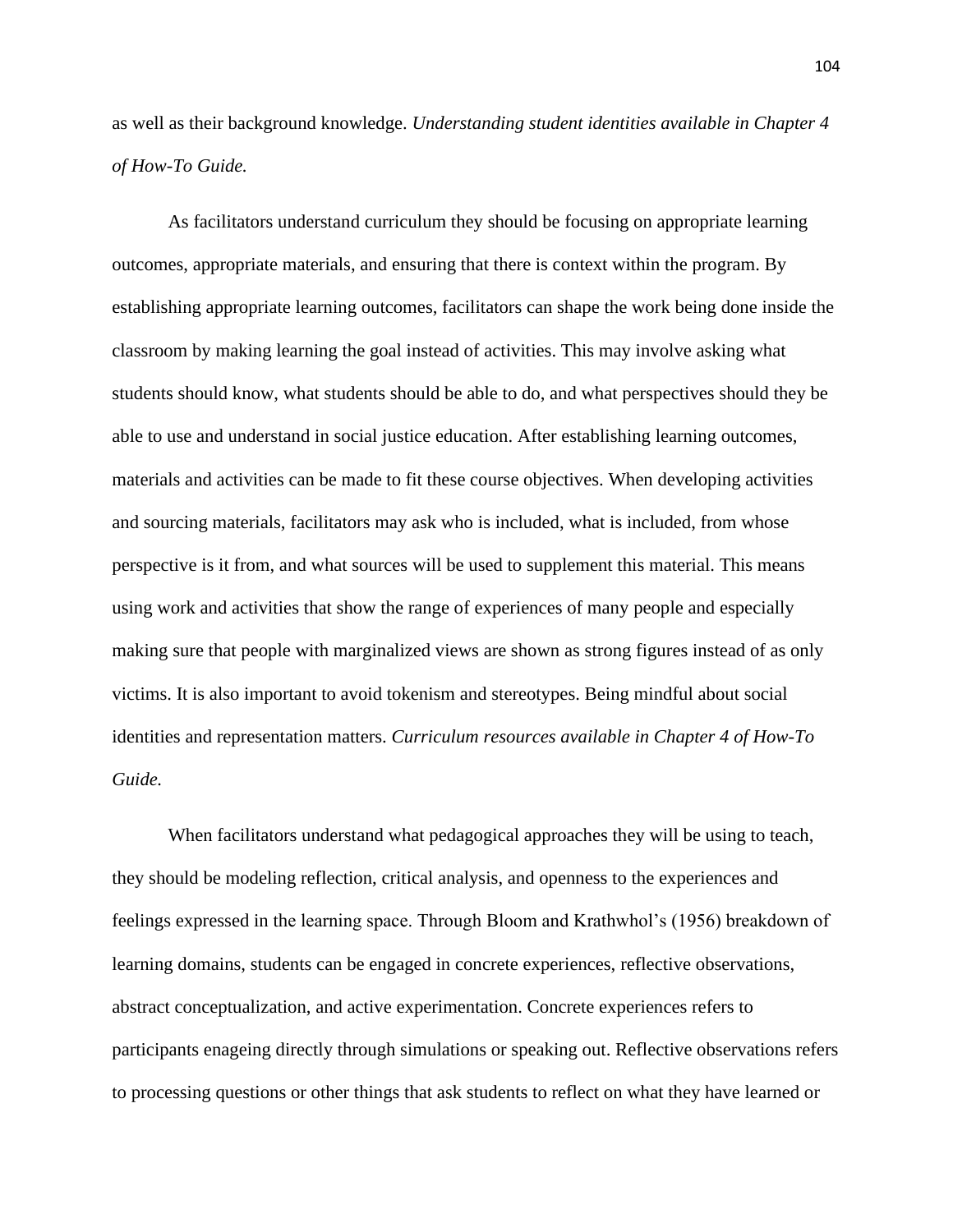felt, Abstract conceptualization refers to students utilizing models such as the Five Faces of Oppression or Cycle of Socialization to understand concepts. Active experimentation refers to students applying their learning to different contexts. These domains have been outlined because they represent useful skills that students should be developing throughout social justice education. These pedagogical approaches may also ask facilitators to consider who the physical environment is organized and how activities are structured. *Pedagogical resources available in Chapter 4 of How-To Guide.*

When facilitators are understanding the classroom dynamics, facilitators should be ensuring that all participants feel respected, that the facilitator is being viewed as trustworthy and knowledgeable, that participants are interacting with each other, and that the content and pedagogy are relevant and inclusive. As the classroom dynamic unfolds throughout the academic period, facilitators should expect to make adjustments. This may mean utilizing diagnostic and formative assessments, adjusting the time needed for activities, and having time for evaluation. Facilitators should also ensure that they are utilizing universal design within their classroom to accommodate for diverse learners. By making all activities and materials accessible for all students, all learners are included and benefit from teachings, which is a lesson in equity and accessibility that many social justice work depends on.

#### *Facilitation Strategies*

Some general strategies that facilitators may choose to use in their work is seeking to understand before responding, gain perspectives with distance, sharing observations nonjudgmentally, and being mindful with tone and word choice. While acting as a facilitator, it is important that individuals feel heard and understanding them before responding to students. By gaining clarity before responding to students and adding or correcting a conversation, students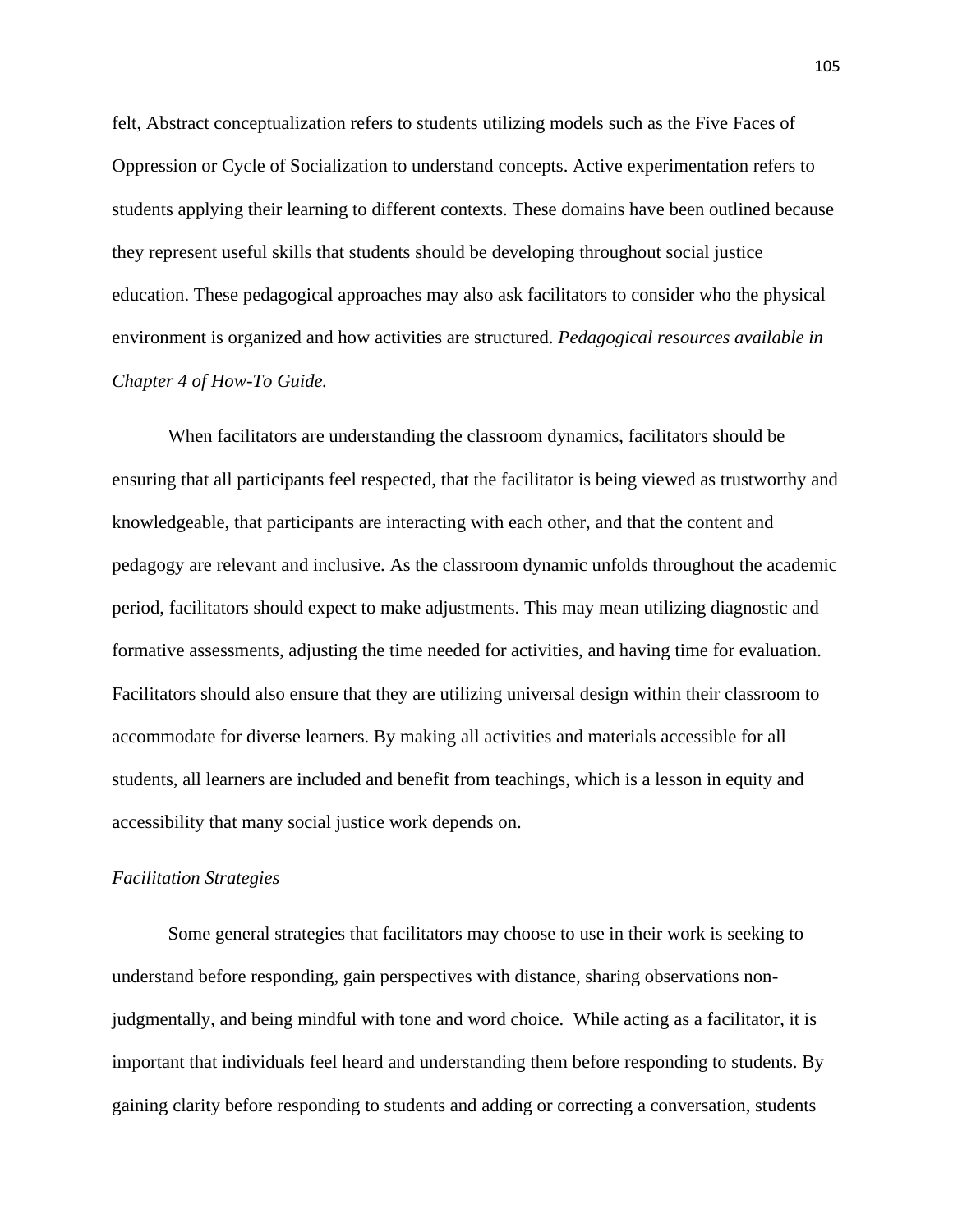will feel more supported and respected in the classroom. During times of conflict, it may also be helpful for the facilitator to gain distance in order to gain perspective. From this distance, facilitators may be able to better understand group dynamics, non-verbal language, and deeper feelings. As a facilitator, it is also important that when observations are made that they are communicated in a neutral and non-judgmental manner. This allows for issues to be discussed more easily and in a thoughtful way. This can also apply for students to express their observations about the group dynamics in a constructive way. In addition to approaching conversations in a non-judgmental manner, it is important that timing and word choice is considered. When students share their experiences, the facilitator may choose to thank a student for sharing their experiences and viewpoints without correcting students or explaining the overall message of the day's work. This may make the difference between seeming respectful and insightful compared to judgmental.

# *Stages of Facilitation*

Kegan (2001) develops a framework that explains the different stages of facilitation as confirmation, contradiction, and continuity. These stages refer to the changing ways that participants make meanings as well as how the environment meets the needs of participants at these times. This framework is being used as it makes it simpler to visualize anticipating the changings needs of students and how the environment needs to change alongside the students.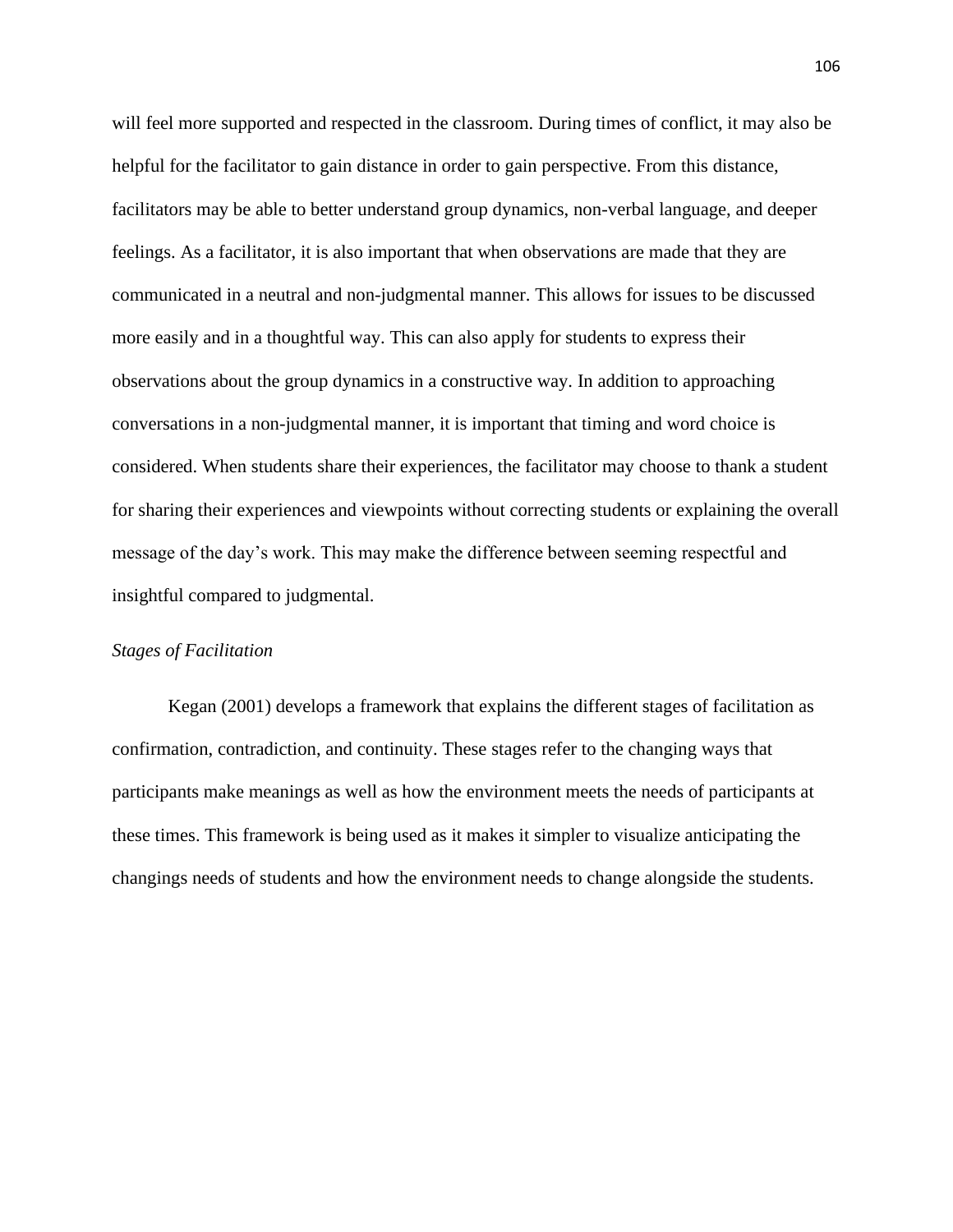| <b>Stage</b>  | Design                             | Facilitation                                |
|---------------|------------------------------------|---------------------------------------------|
| Confirmation  | Introductions<br>$\bullet$         | Model tone and self-disclosure<br>$\bullet$ |
| (vulnerable,  | Learning outcomes, agendas,        | Acknowledge that feelings are<br>$\bullet$  |
| environment)  | expectations                       | important                                   |
|               | Activities to develop the learning | Ally fears and concerns                     |
|               | community                          |                                             |
| Contradiction | Content deepens and<br>$\bullet$   | Ensure equitable participation<br>$\bullet$ |
| (challenge,   | challenges current learning about  | Show different perspectives                 |
| examination)  | oppression                         | Challenge inaccurate                        |
|               |                                    | information and views                       |
|               | Sharing personal stories           | Manage conflict                             |
|               | Full disclosure and                | Acknowledge and manage                      |
|               | reflection                         | feelings                                    |
|               |                                    | Utilize and address silence                 |
|               |                                    | Reduce and analyze resistance               |
|               |                                    | Manage facilitator reactions                |
| Continuity    | Identify social justice            | Discuss appropriate action                  |
| (closure,     | aligned actions                    | Address need for support and                |
| actions)      | Identify support                   | potential changes in relationships          |
|               | Provide closure                    | Deal with immobilizing                      |
|               | Evaluate class                     | feelings                                    |

# Table 1: Summary of Stages of Confirmation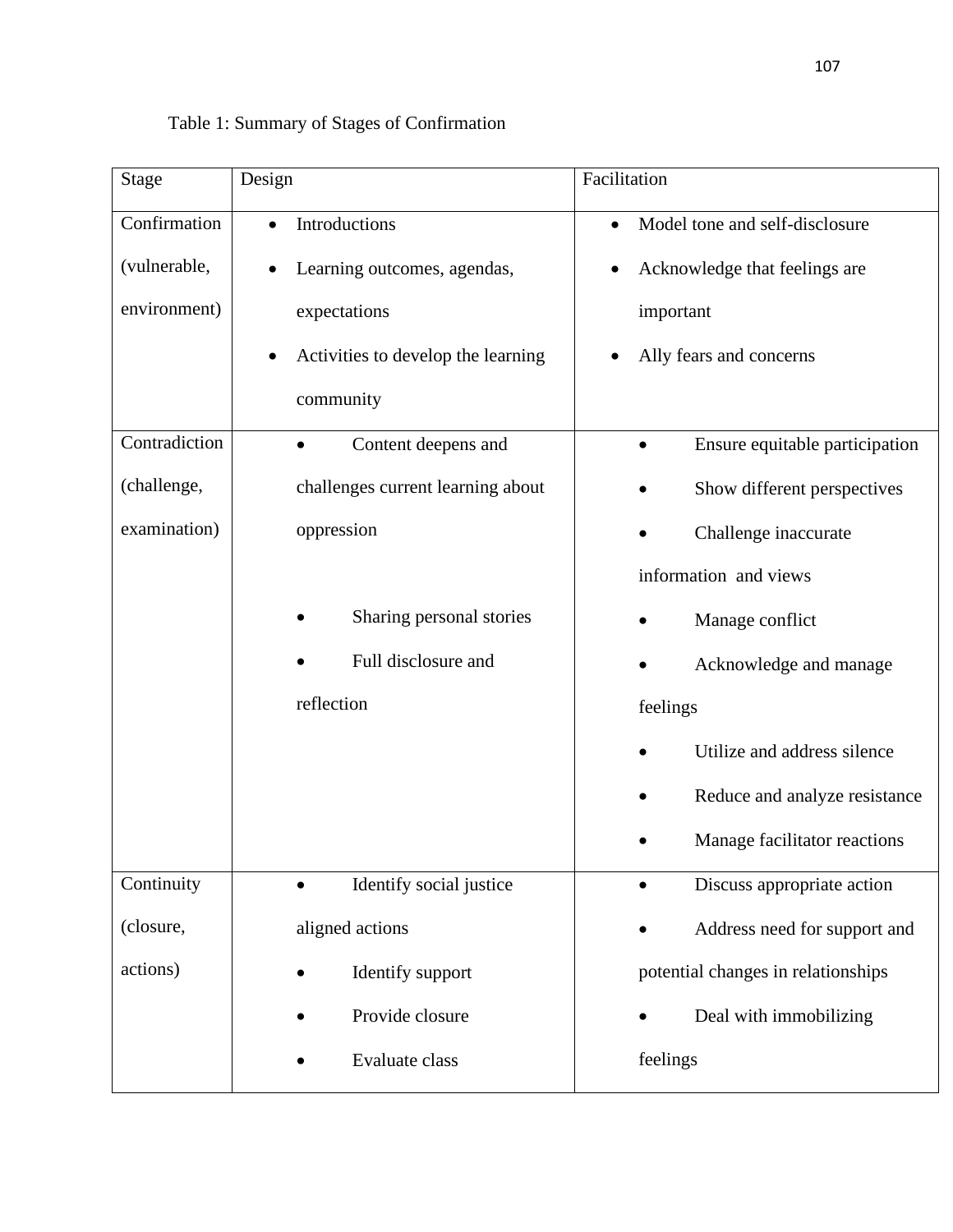# Confirmation Stage

The confirmation stage focuses on creating an inclusive and welcoming environment that enables students to be vulnerable in their learning journey. In the confirmation stage, it is important that there is a safe space established for participants. While not every student may feel the same level of safety due to marginalized identities, it is important to create an environment where students feel able to take risks, be open, and be engaged without fear of harmful consequences. While the learning environment should be a safe space, this does not mean that students will not feel discomfort or challenged at times, as stated in the principles described in Chapter 2.

The design features of the confirmation stage includes introductions, learning outcomes, the expectations and norms of the learning community, as well as introductory activities. Introductions and activities such as ice breakers allow students know that they are important and that who they are matters. Through learning the names and information about classmates, community can be built. This also establishes to the students that the social justice work being done in the classroom is built on understanding others and collaboration. Providing learning outcomes to students enables them to have structure and anticipate what they will be learning about and form their own personal goals for learning. With establishing expectations and norms of the learning community, students can be held accountable for contributing to the environment and valuing the participation of others. The activities within this conformation stage should be arranged so that there is group cohesiveness and students understand that everyone has something to learn and contribute. These activities can be done in pairs, small groups, and then working as a whole to promote relationship-building.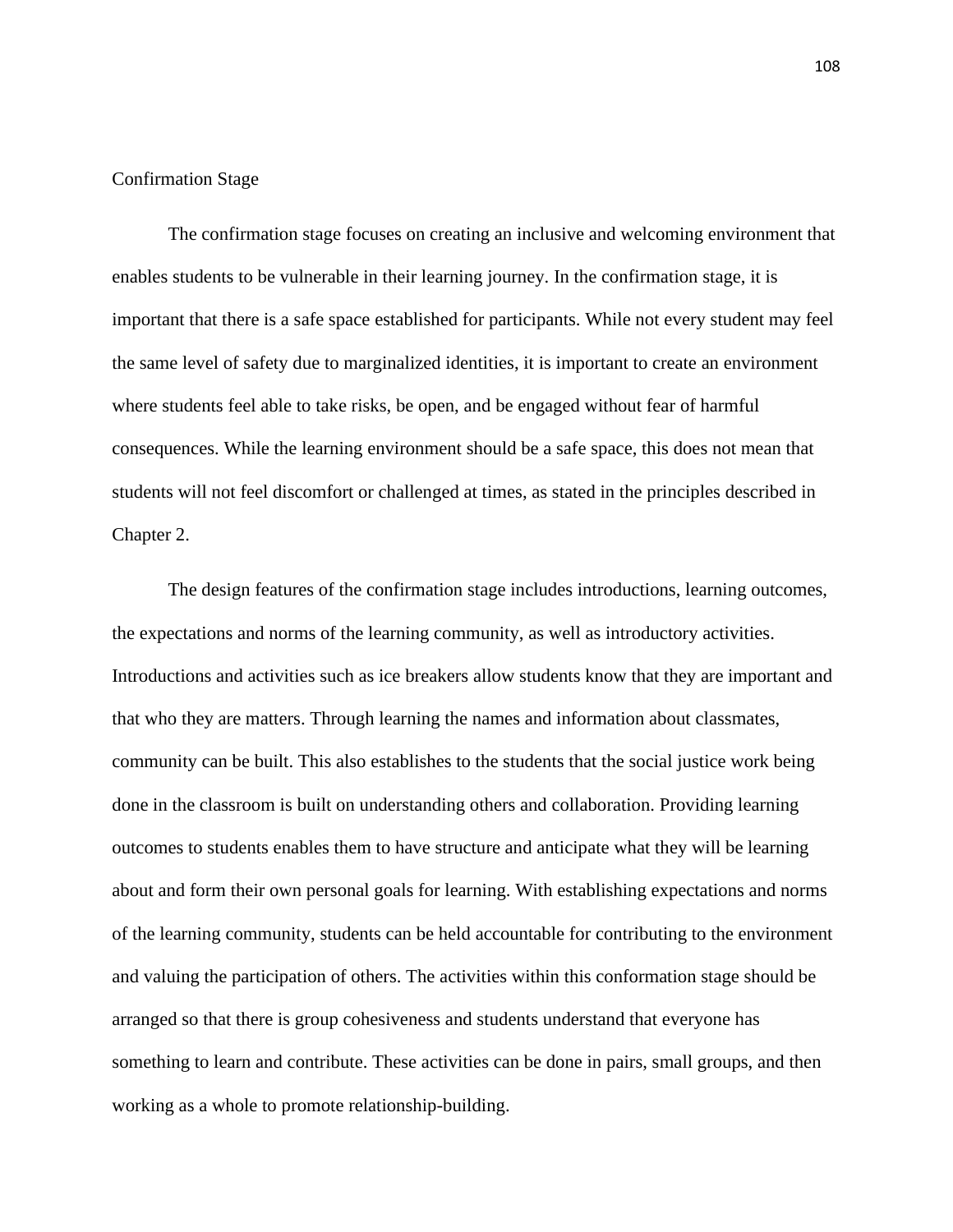The facilitation features of the confirmation stage include setting the tone, model selfdisclosure, acknowledge the importance of emotions, and allay fears and concerns. It is important for the facilitators to act as role models in following the expectations and guidelines. This is especially important in cases of co-facilitators that can model effective communication. Within setting the tone, facilitators should be supporting risk-taking, modeling respect, and integrating humor and fun. This can include ensuring students that there are no dumb questions, not talking over others, using a student's disclosed name and pronouns, and making justice work joyful as well as serious. These practices can release tension and create a more encouraging environment. When the facilitator demonstrates self-disclosure, it allows for students to learn how to share about themselves and builds rapport between the facilitator and students. It is important to note that self-disclosure of the facilitator is to serve the needs of learners and does not serve as personal development of the facilitator. When facilitators convey that emotions are valid and contribute to learning, facilitators may introduce the distinction between safety and comfort and that feeling uncomfortable leads to productive reactions towards injustice. The facilitator can also speak to fears and concerns by talking about students feeling nervous to share in fear of being incorrect and reminding students that they can participate to whatever extent feels most appropriate for them. In the confirmation stage, the most important thing that the facilitator can do is reassure students that they are not judged for their socialization or inaccurate information, and instead that with new education comes opportunities to work against oppression.

# Contradiction Stage

Once an inclusive and supportive environment has been created for students to feel comfortable, students will become willing to examine their ideas, feelings, and different lived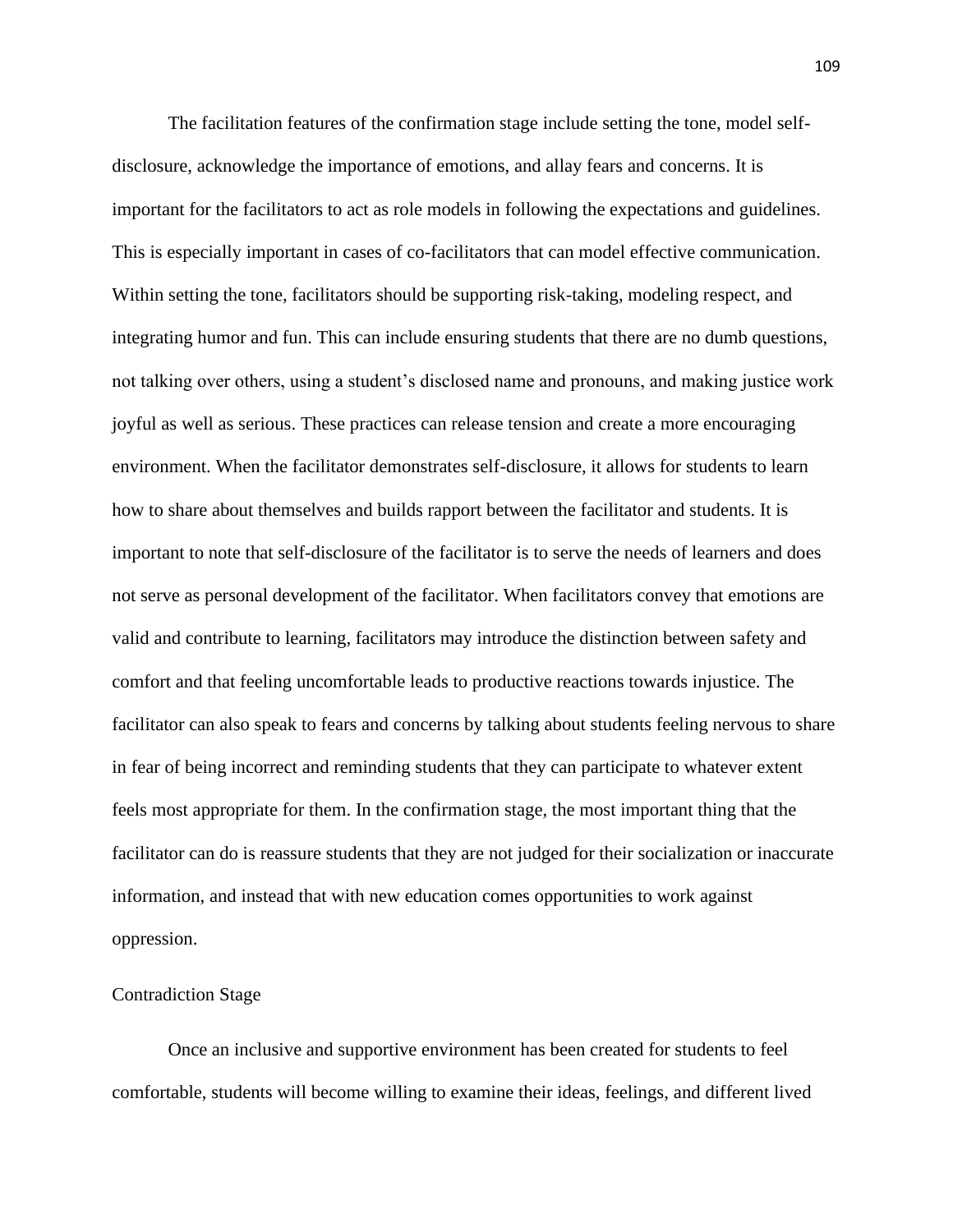experiences. This process can often be confusing and scary for students who are being introduced to big thoughts and feelings from both themselves and their peers. This phase can be uncomfortable for both students and the facilitator as the facilitator is contributing to this emotional discomfort through the information provided. As students may encounter challenges or conflict arises in the classroom, the facilitator can revisit activities and skills discussed in the confirmation stage to re-connect students to one another, the facilitator, and to the importance of this education.

The design features of the contradictory stage include content that deepens or challenges current understanding, sharing personal stories, and opportunities for group discussion and reflection. These features encourage students to face the challenges posed by new information and different perspectives. Using content that can either deepen understanding or challenge current understandings allows for students to begin to pick apart dominant ideologies while considering realities that are unlike their own. This content may take the form of different forms of media, experiential activities, presentations, speakers, trips, or other discussion formats. Having students share their experiences and connections to the content allows students to listen and reflect on the experiences of their own and others. These personal experiences make the seemingly abstract ideas of social justice more concrete and promotes empathy. This can be especially powerful for students who are experiencing conflicting feelings. For example, hearing a white student talk about overcoming white guilt and finding meaningful ways to be an ally is more effective than for students to simply be presented with a list of anti-racist tasks. The opportunity for discussion and reflection allows for students to work through the challenges that they have with learning material. Many forms of discussion can be used so that students grow more comfortable and journals can be a very useful tool for students to reflect on their terms.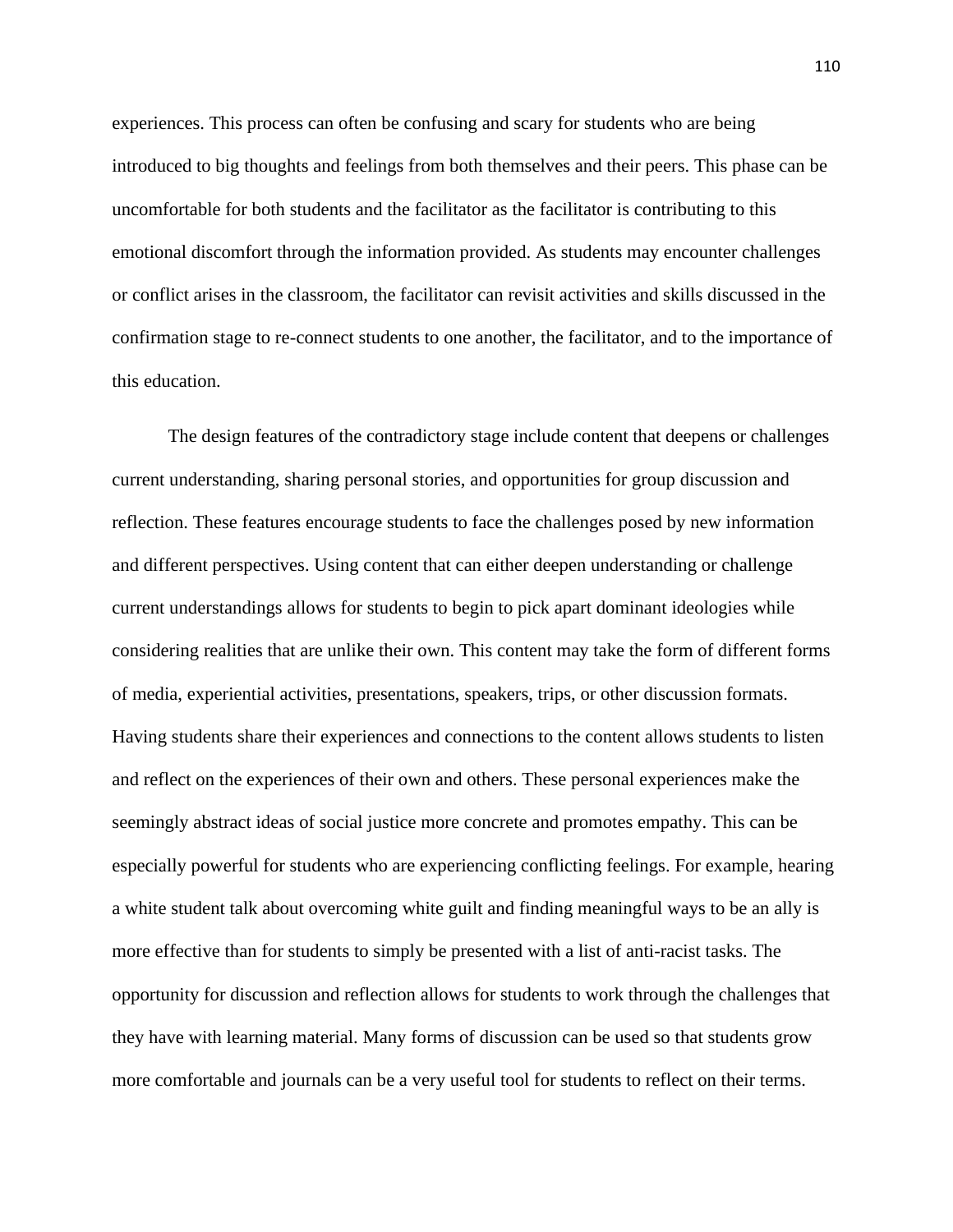These activities and topics can be intense, but designing the learning activities to help students understand cognitive and emotional hurdles and providing spaces to debrief allow for students to use this discomfort to grow. When students are able to connect to the content and grow through discomfort, they are then able to apply new information to action.

The facilitation features of the contradictory stage include ensuring equitable classroom participation and constructive group behavior, showing different perspectives, challenging inaccurate information and views, managing conflict, acknowledge and work through feelings, utilize and address silence and avoidance, reduce resistance, and manage facilitator reactions. To ensure equitable participation and constructive group behavior, the facilitator can pay attention to group dynamics. By paying attention to who holds the most power in the classroom, the facilitator is able to make sure that individuals do not dominate the environment. This can be done by using different discussion techniques so that everyone has an opportunity to speak, encouraging students to ask more questions instead of only sharing their views, and referring to back to the agreed-upon guidelines when there is conflict. By doing this, facilitators are affirming positive behaviors and validating the experiences shared of those who are less likely to speak out. The facilitator should be surfacing different perspectives within the classroom because limited sharing leads to students missing learning opportunities. To do this, the facilitator may invite and provide multiple viewpoints or share their own experiences. While sharing is important, it is important for the environment to be student-centered and not facilitator-centered. The purpose of sharing is so that students can choose new views based on information rather than continuing to let unexamined views and beliefs guide their thinking. When addressing inaccurate information and views, facilitators will need to be able to reflect, question, depersonalize the statement, and then correct the viewpoint. Addressing inaccurate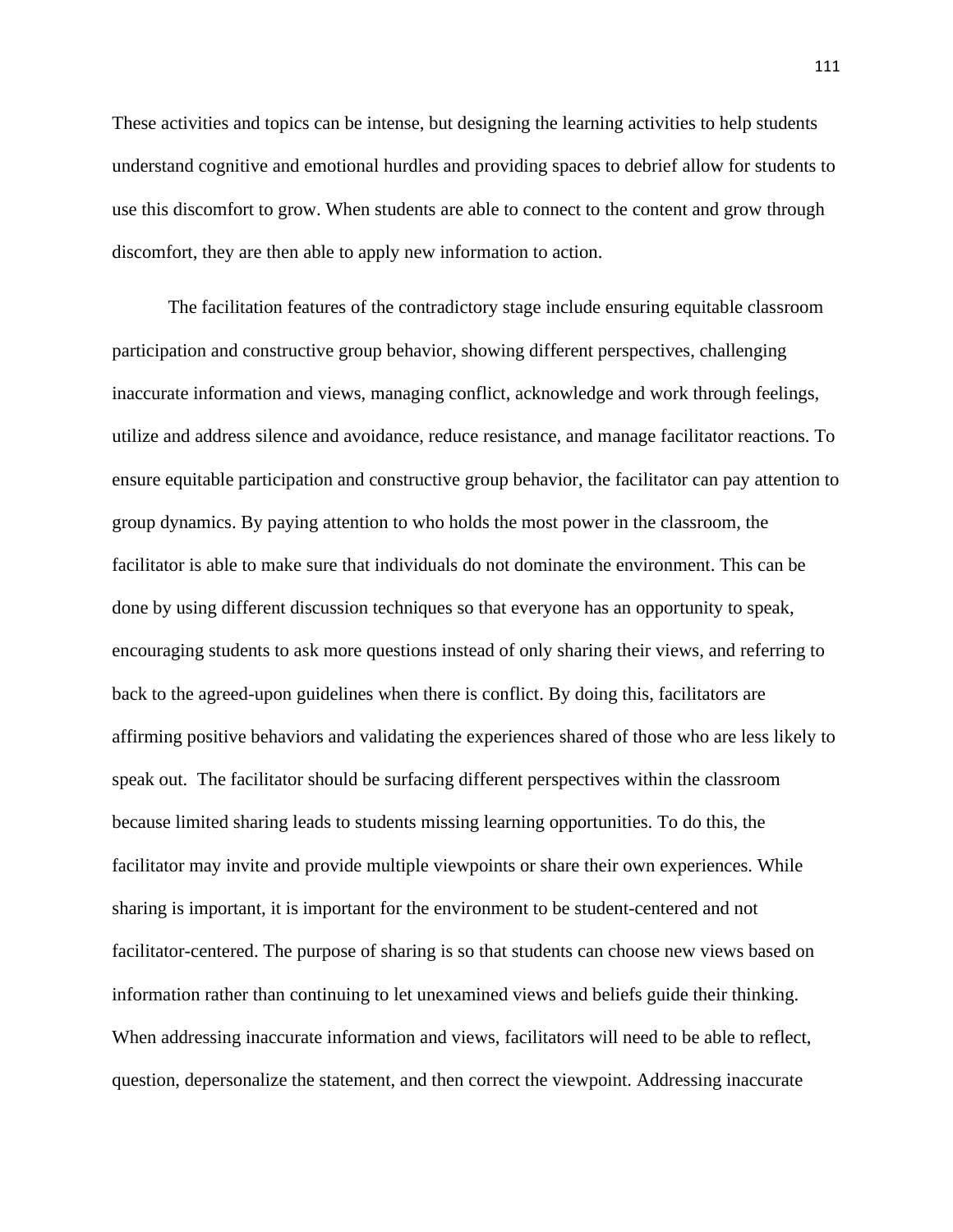information and views can be difficult if the facilitator does not have strong relationships with students, but addressing these inaccuracies prevents for harmful beliefs to be continued. As conflict arises, the facilitator should make sure to not automatically dismiss the argument or keep the focus on the informational content. Conflict and disagreements are necessary in the process of exploring the perspectives of others. To handle conflict, facilitators can refer back to the established guidelines, make sure that each participant is being heard, and allow for breaks that can be used for reflection. To provide some closure to these disagreements, all participants can identify what they have learned and remaining unresolved questions. Closure can sometimes be limited, but facilitators should encourage participants to lean into their discomfort, consider new ideas and questions, and be open to learning instead of retreating into their comfort zone. In this work, it is important for the facilitator to learn the difference between reflective silence and fearful silence, understand when topics aren't intentionally being avoided by participants, and utilize strategies that reduce resistance.

# Continuity Stage

Once participants have explored perspectives and experiences that are different from their own, they are ready to integrate these ideas with their own to form a new foundation. The activities that are done in this space aim to have participants confirm what they have learned and to think about how this knowledge impacts their actions outside of the classroom. Through the continuity stage, participants in the learning community should be exploring new actions and the type of support that would back these actions.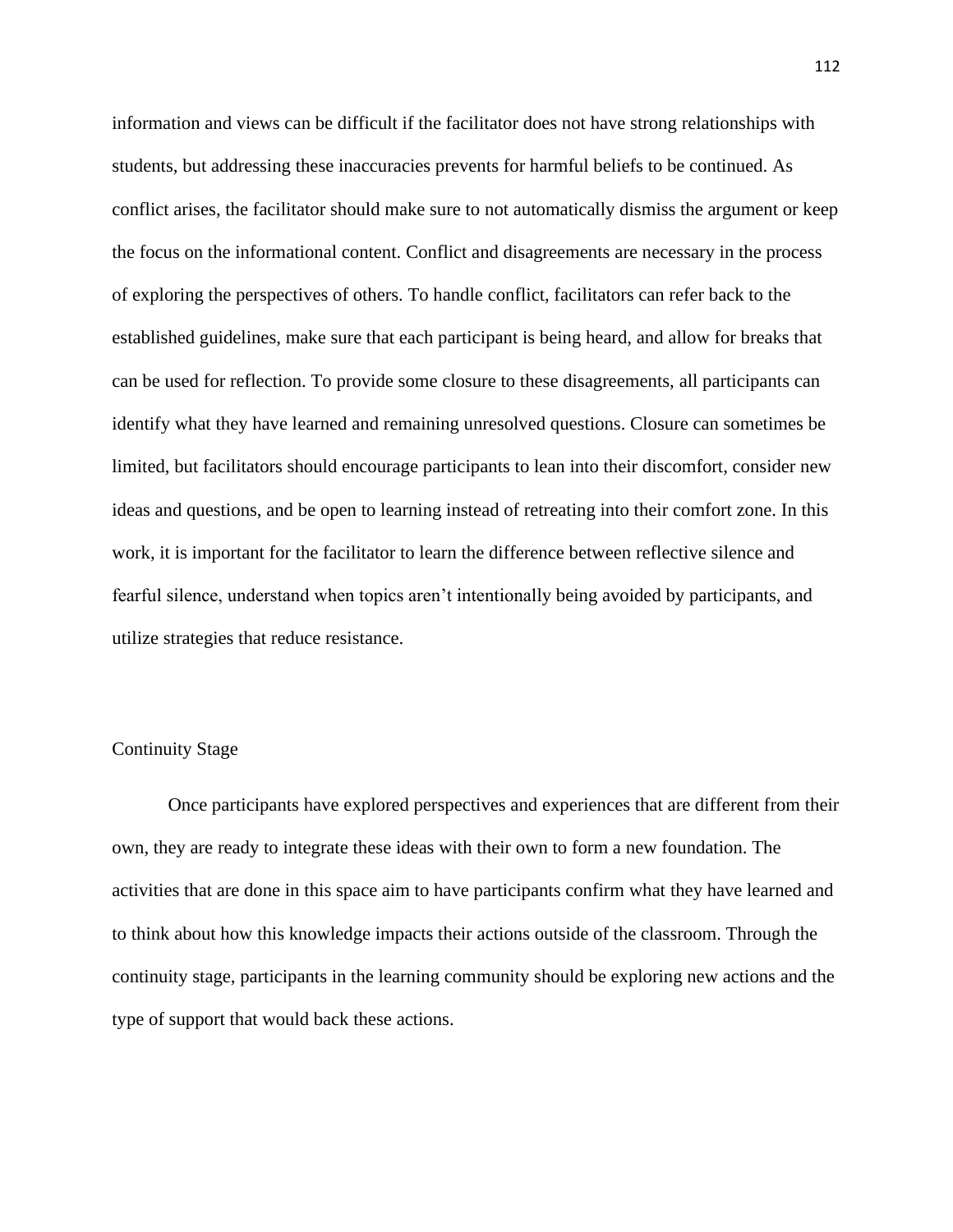The design features of the continuity stage include identifying actions for social justice and support, providing closure to the work done inside the learning environment, and the facilitator receiving feedback. When identifying actions for social justice, participants should be identifying actions at their own comfort level and varying levels of risk. These actions may include further learning, participating in discussions with friends and family, and making action plans to complete their goals. With these actions, participants should also identify available supportive communities for them to further their relationships with social justice and their developing commitments. Participants can also give feedback to the facilitator about the facilitator's own practices and the learning content that the group explored.

The facilitation features in the continuity stage promotes the facilitator transitioning the participants to life outside of the learning community. For some participants, they may miss the support and challenge in the social justice classroom, grow concerned about how they can further this work without the structure of the classroom, and feel excited about using their knowledge in the world. To provide assistance for students looking to the future, facilitators can help students work through overwhelming feelings and discuss appropriate action. In dealing with these feelings, facilitators can empower students to think of the influence that they have in their lives as well as identify sources of power in their own marginalized communities. Identifying influence can be beneficial for participants with both privileged and marginalized identities when looking to connect with people. In looking to connect with others outside of the learning community, facilitators should educate the students that not everyone has had the same experiences so they should avoid imposing their views on others and looking down on those without the same degree of social consciousness. By avoiding these things, participants are developing respect and compassion.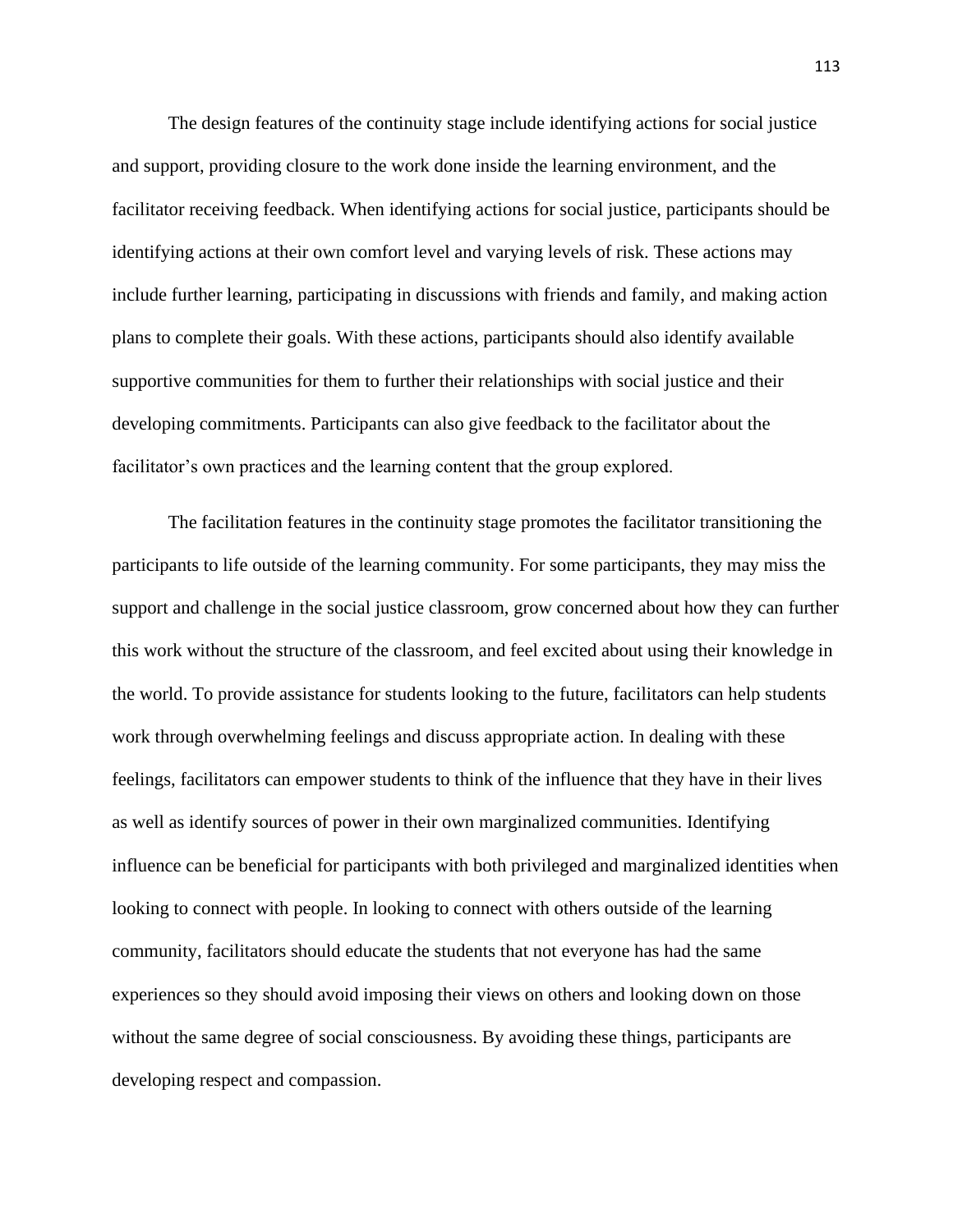#### **4. Application to Race and Class**

The accompanying modules have been created to be utilized in an after-school program for marginalized racial and socioeconomic students that focuses on community engagement and health-justice. This program encourages STEM educators to incorporate social justice into their teaching to support students. Throughout this program, there are opportunities for facilitators to explore how oppression has lasting impacts in medicine, nutrition and health-care access, as well the surrounding environment. Through the lens of science, facilitators are able to tackle issues such as race and class in order to shine light on social issues and involve participants in solutions and anti-oppression work. This particular program was focused on the marginalizing identities of race and class due to the location of schools in an urban area and exposure to primarily urban education. In this How-To Guide, the topics of race and class will be discussed through practices that support social identity development.

When developing a learning community that can discuss issues such as racism and classism, facilitators must structure the classroom learning that focuses on building connections, understanding history and overarching concepts, understanding privilege, and finding opportunities for social change. "Teaching for Social Justice and Diversity" breaks this structure into a four quadrant system that asks what the issue is, why this issue must be challenged, and moving forward to resolve the issue. This four quadrant design shapes learning outcomes, activities, and practices that allow for understanding and reflection. This framework has been modified to reflect the overarching goals of the afterschool program that can be applied to any " ism" that facilitators wish to discuss. This adapted framework and details are included below.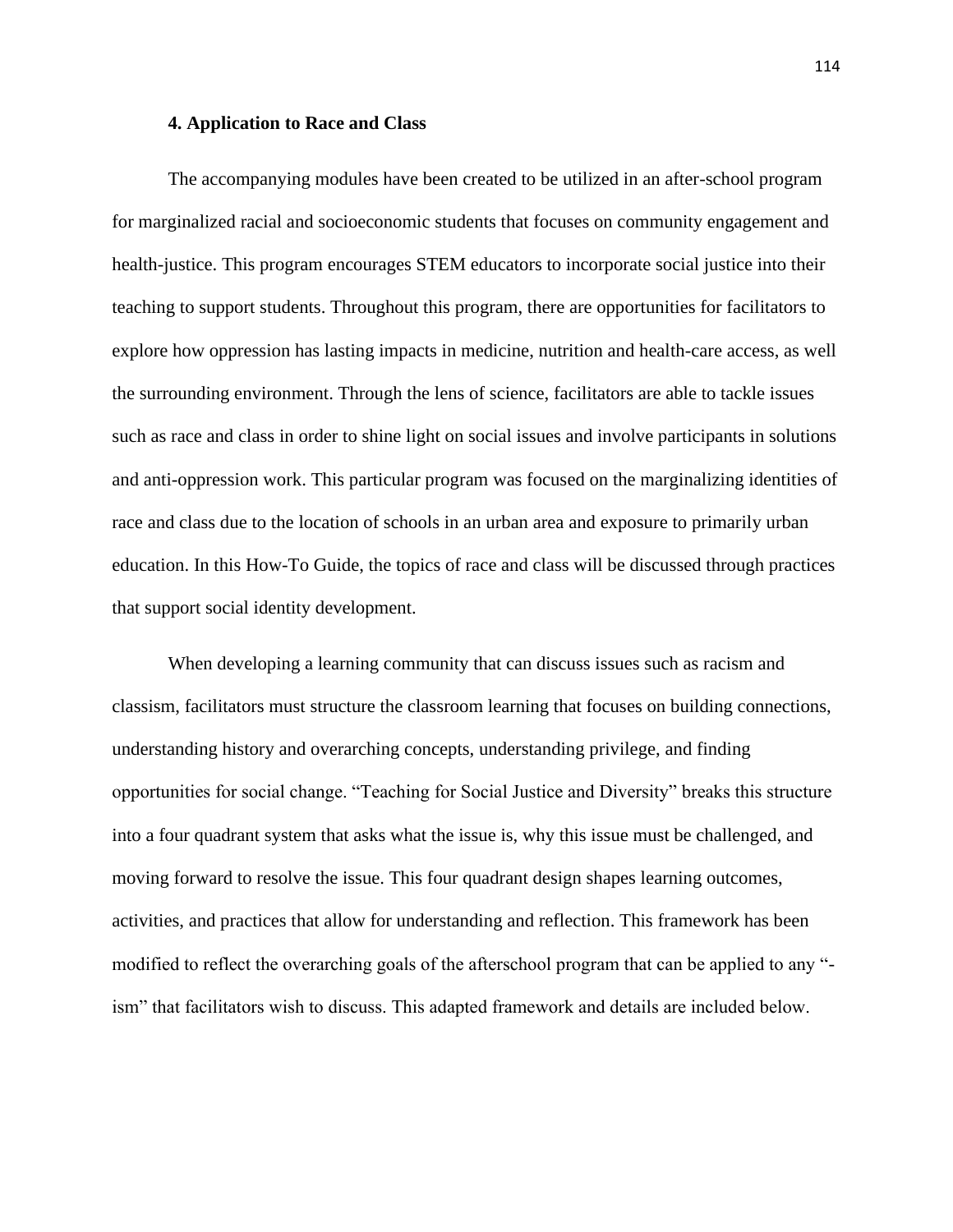Table 2: Framework for Discussing Race & Class

| <b>Quadrant 1: Introduction</b>              | <b>Quadrant 2: Continuation of Patterns</b>     |
|----------------------------------------------|-------------------------------------------------|
| Introductions &<br>$\bullet$                 | History and Modern -isms                        |
| Guidelines/Expectations                      | Policy and Society                              |
| Social Identities and Definitions            | Deep Rooted Social Justice                      |
| Socialization and Learning                   |                                                 |
| <b>Quadrant 3: Understanding</b>             | <b>Quadrant 4: Possibilities for Change and</b> |
| <b>Intersectionality, Oppression, and</b>    | <b>Taking Action</b>                            |
| Representation                               |                                                 |
| Interpersonal and Intrapersonal<br>$\bullet$ | <b>Staying Open to Learning</b>                 |
| Oppression                                   | <b>Action Planning</b>                          |
| Calling in the Voices of Others              | Continual Allyship                              |
| <b>Finding Community Resources</b>           |                                                 |

# Quadrant 1: Introduction

Quadrant 1focuses on creating an inclusive learning environment that is conducive for social justice work. In this quadrant, facilitators would be planning activities that focus on allowing participants to learn who shares the learning community, what the expectations and community guidelines are, and the various social identities that contribute to human diversity. In this introductory period, participants can learn foundational concepts, the socialization that occurs in society, and develop an openness to learn more in this space.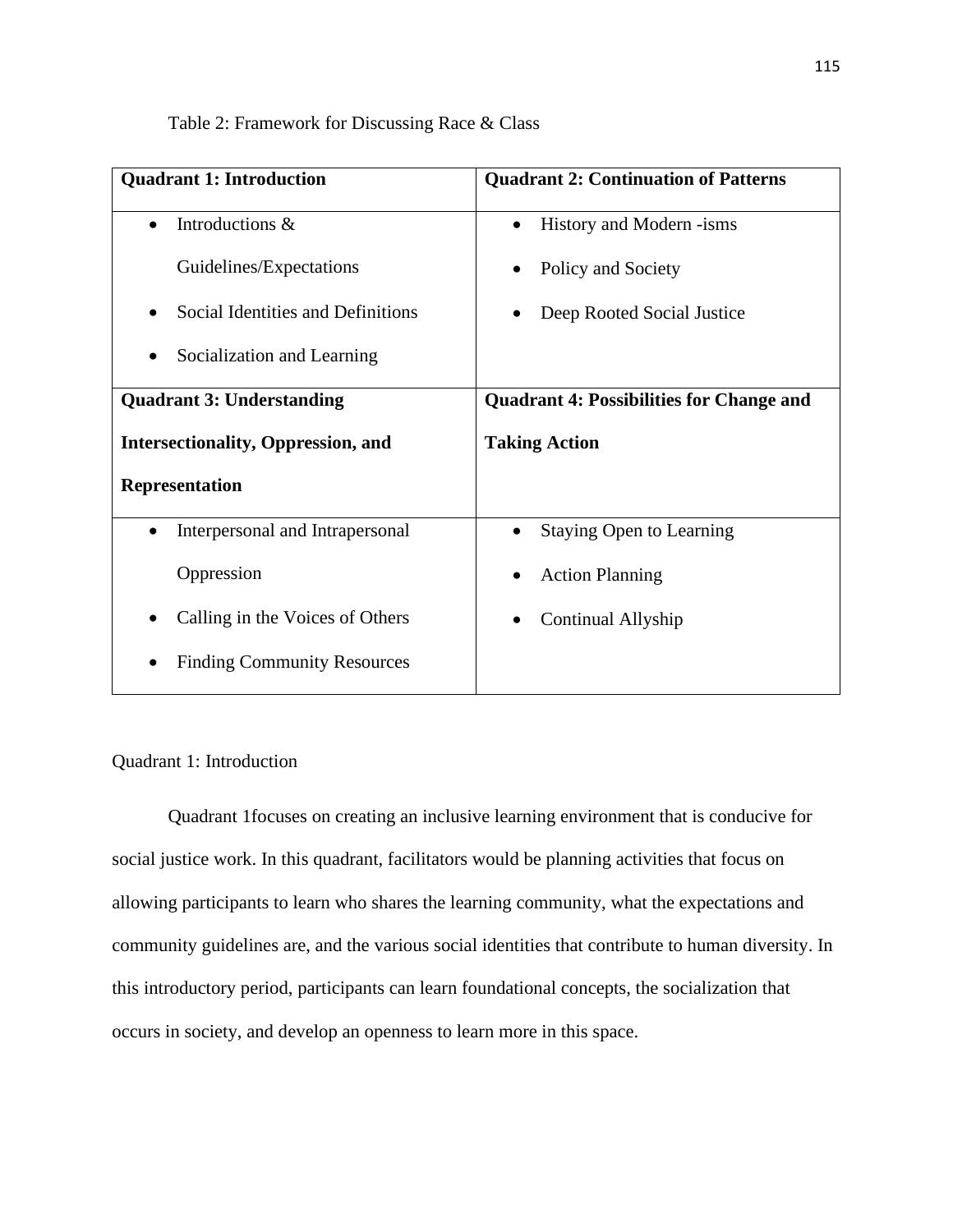Activities that fall within Quadrant 1 focus on establishing community. Some of these activities could include working together on the community guidelines and expectations, restorative circles, and finding commonalities amongst community members. These activities encourage learners to move away from their comfort zone and feel more inclined to engage in discussions that may be uncomfortable or require critical thinking and reflection.

# Quadrant 2: Continuation of Patterns

Quadrant 2 aims to discuss how oppression operates in U.S history and in modern life. In understanding "-isms", participants learn about how various social identities carry privilege and disadvantage and how the larger social structure is not designed for the well-being of all. In this quadrant, facilitators are to consider teaching the history of oppression within the nation while making connections to today to encourage student reflection and analysis of modern society. When parallels are created between history and modern law, students may identify that public policy is not designed to prevent oppression. From these observations, the activities that facilitators plan should continue to encourage students to work with uncomfortable feelings, new topics, and new perspectives. These activities are done after the introduction so that participants feel safe in the community and know that feeling discomfort isn't a bad thing in this space. Some activities that can be done are historical analysis thorough forms of media, creating parallels between historical events, and looking at the development of communities. Through these activities, participants are able to find a deep rooted need for social justice and make connections with the many social movements that have occurred in the face of oppression.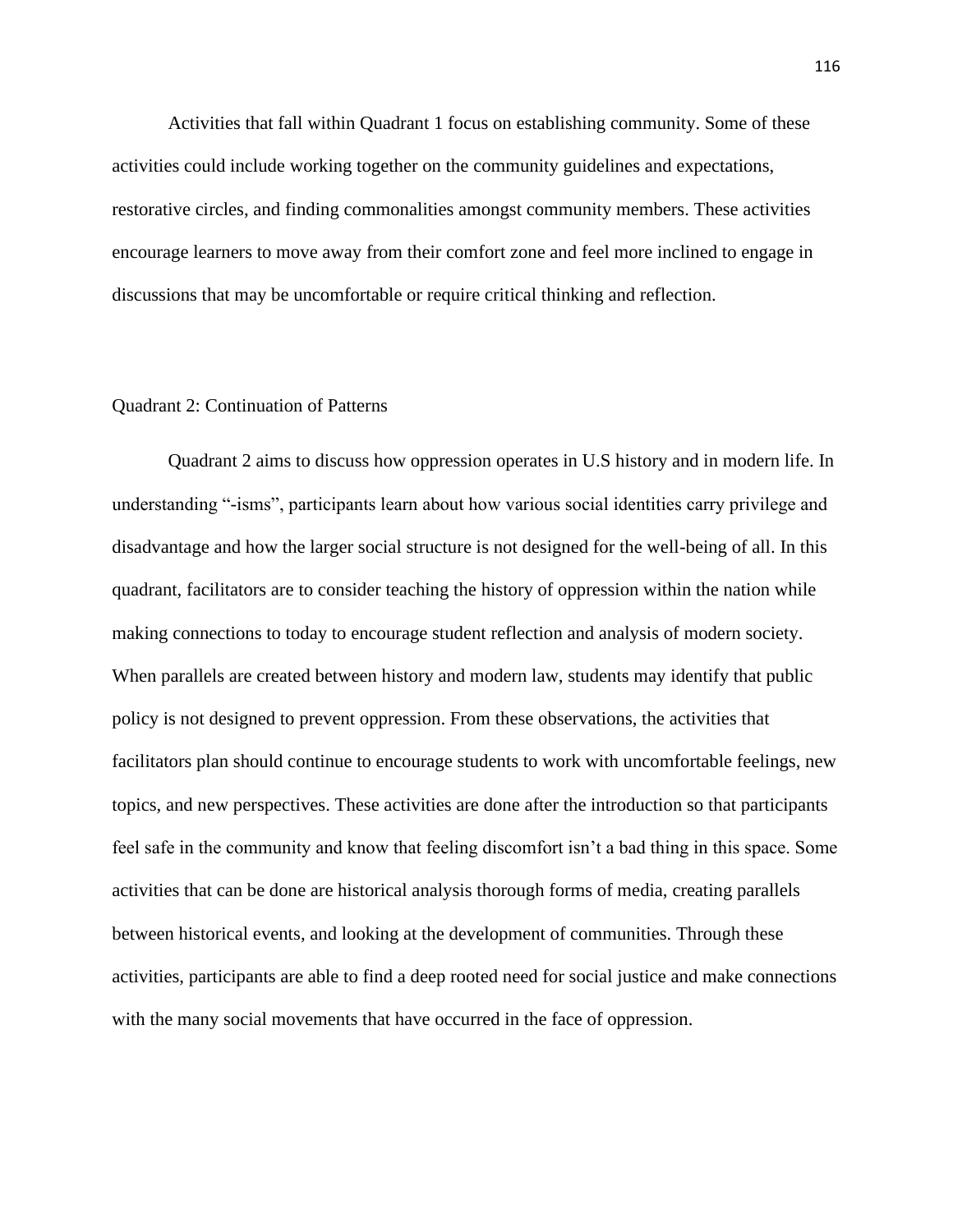Quadrant 3: Understanding Intersectionality, Oppression, and Representation

Quadrant 3 focuses on the conflict that arises when learning about systemic oppression as well as the need to learn from others. Here, participants have had many opportunities to connect with their peers and the facilitator and should be open to learning from them. In this quadrant, there should be ample opportunities for reflection, understanding, and active listening. Within this quadrant, the activities presented should focus on the duality of interpersonal and intrapersonal oppression, the importance of calling in the voices of others, and the need for meaningful representation. When participants have grappled with the idea that society doesn't benefit everyone, they may struggle to understand why this system continues and how members of society allow for it. Participants should be learning that as the society can oppress its members, individuals often can oppress themselves and others unintentionally due to internalizing dominant ideologies and not questioning popular beliefs. Not only does this teach participants that there is often internalized phobias about social identities, but that it may lead to implicit biases. In working to understand and build a commitment to social justice, activities should also acknowledge the intersectionality of identities and highlight the importance of learning from others that do not share the same life experiences. It should also be taught that representation that has meaning and depth should be encouraged as it is important to many individuals with marginalizing identities. Some activities that can be used in this quadrant is locating community resources that align with the learning community's goals, encouraging storytelling and the participation of those that are less likely to share in the learning community, and identify meaningful representation that members of the learning community have resonated with.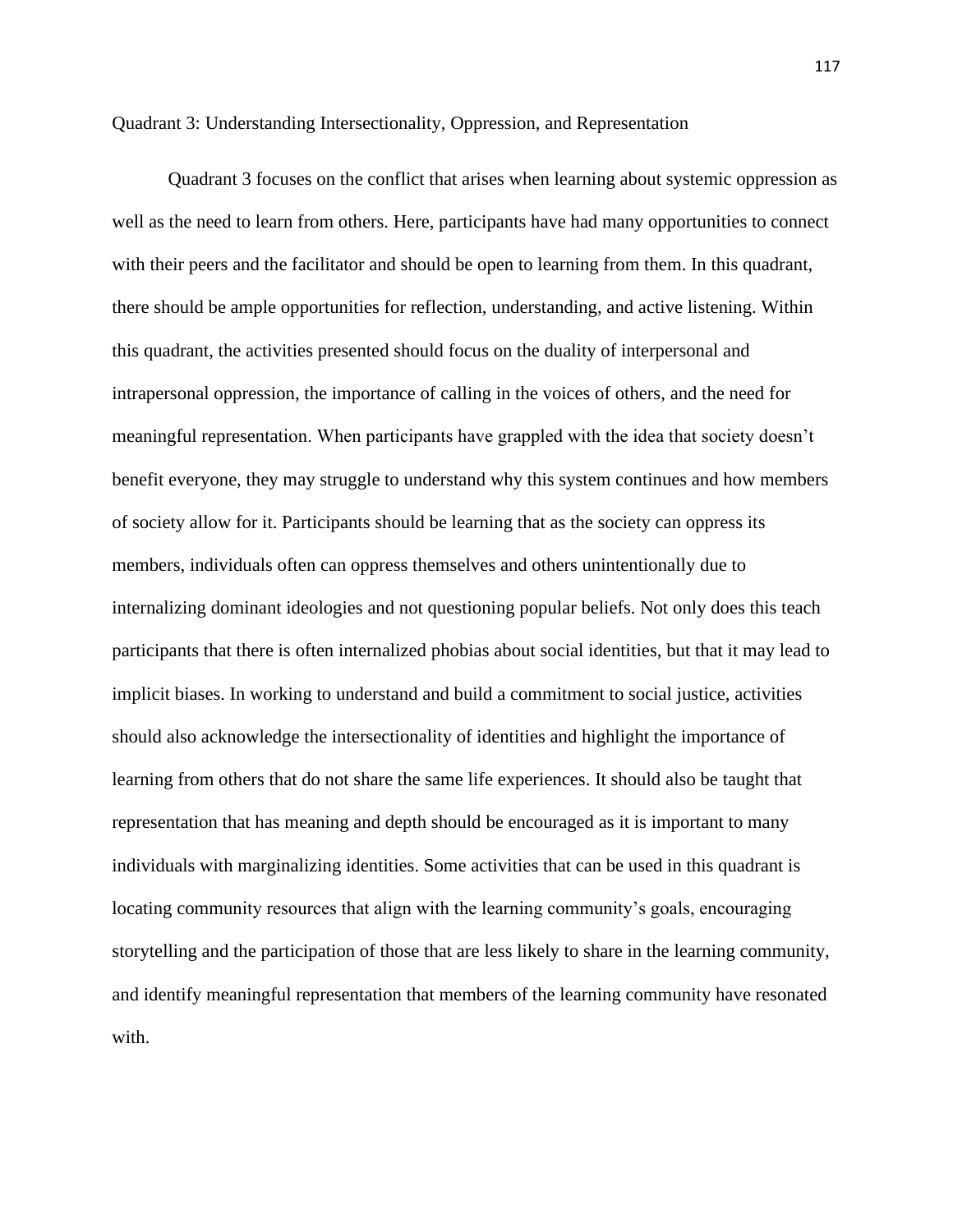Quadrant 4 focuses on the commitment to social justice that participants should leave the program having. After identifying social issues and acknowledging the lived experiences of others, participants should be determining how they can get involved to create change. Facilitators should be finding ways to bring about some closure while emphasizing the importance of staying open to new lessons and learning. Activities that the facilitator plans in this quadrant should provide the participants with guidance for continuing social justice education after the program, forming goals that are attainable and can be followed with a plan, and tying them to people in the community that can provide support and share a similar vision. Activities in this quadrant should include identifying goals outside of the program that are aligned with what they have learned, making connections in the community that promote continual learning and allyship, and a plan for how their social justice journey will continue to develop in the future.

Using this quadrant format, learning communities can be created to discuss race and class in meaningful and intentional ways. The quadrant system allows for participants to be learning content that is cross-conceptual, developmentally appropriate, and personalized to their own communities. As participants learn about social issues that exist within their communities, they are able to apply what they know in their core academics to develop solutions and form deeper understandings. The most variety exists within Quadrants 2-4, as the activities in these areas can be more directed towards a certain learning goal or topic.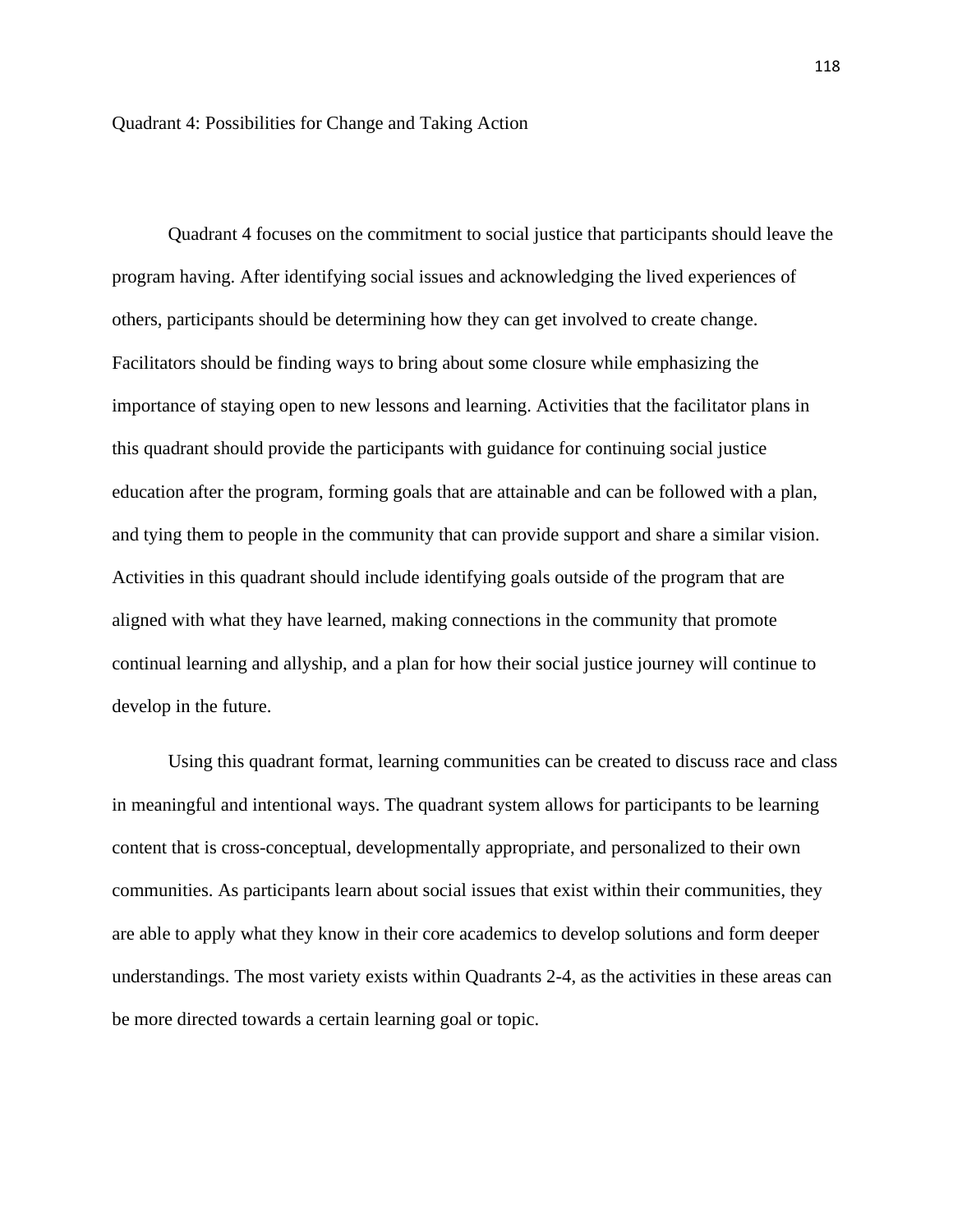Once the learning community has been established and students have used their voices to create expectations and guidelines, the activities that take place in Quadrant 1 can be used to provide background information about different social identities such as racial identities and various socioeconomic statuses. Students may have their own definitions of these identities based on their prior education, but the facilitator should make sure that stereotypes and biased views are addressed. At this point, facilitators should be establishing that race is a social construct that has little biological meaning. Facilitators should also be showing the wide range of economic statuses that individuals in the United States have, placing an emphasis on the great gaps that exist within the class system. Participants should be recognizing that they are not responsible for their participation in components of these oppressive systems that they were unaware of, but that these large-scale systems can exist in smaller settings such as communities or even classrooms. Once participants understand socialization, they are open to more learning.

In Quadrant 2, activities made by the facilitator should focus on the history of social identities and the parallels that can be made between historical events and modern day. Often times, participants will see that modern day bares resemblance to history in some unfavorable ways or that history has lead to marginalized groups experiencing generational traumas. By connecting to other areas of study such as history, learners are able to deeper their understanding and make connections. This showcase of history also shines light on the effect that public policy has on society. In this quadrant, participants may ask questions about how history can be continuously repeated or how these social issues still exist. It is helpful for the facilitator to show how policies put into place try to resolve issues but can also have negative impacts. Facilitators should also use history to show that today is not the only period of time where individuals are committed to social justice. There has been countless social movements that have tried to seek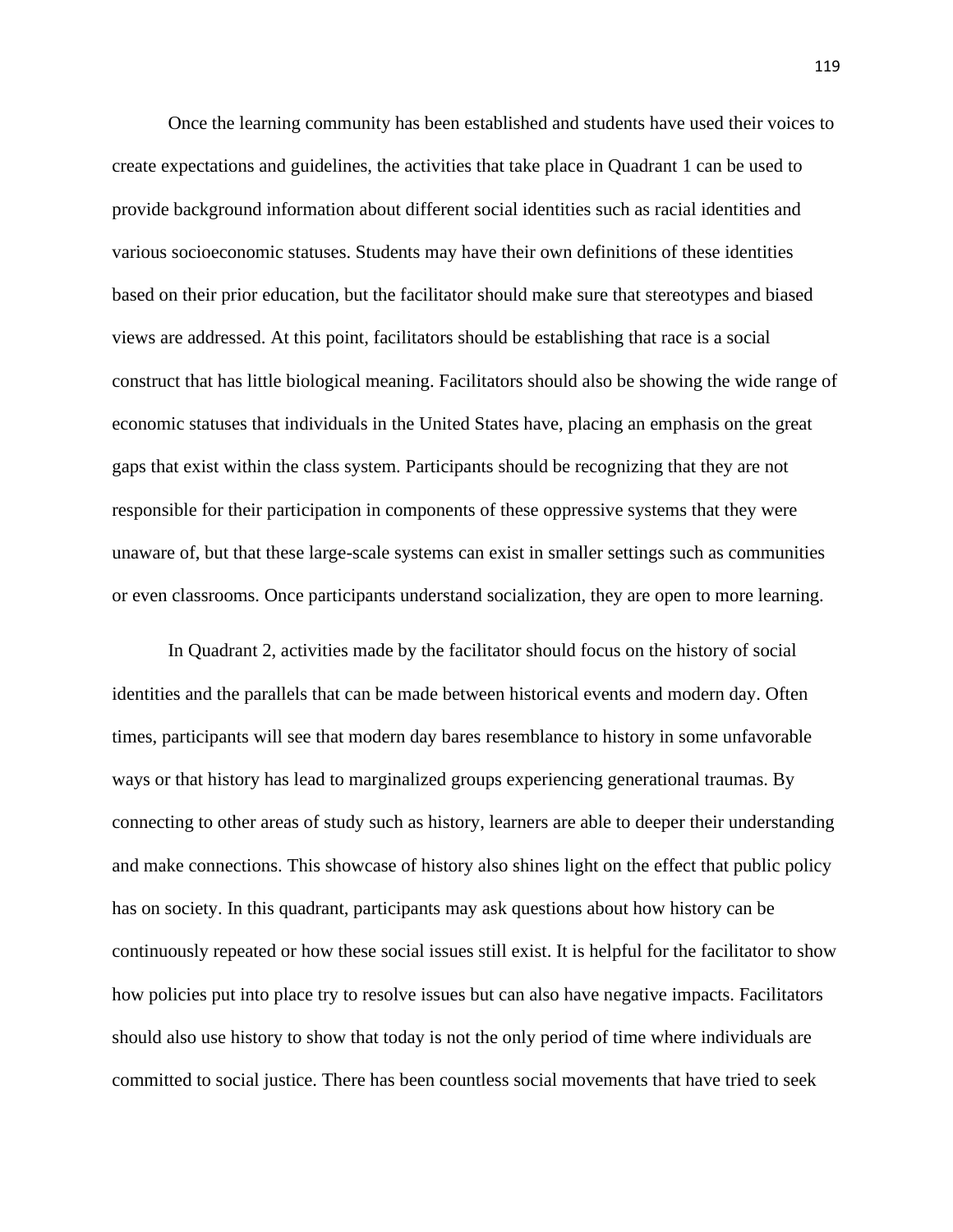justice and liberation for many groups of people. By highlighting these groups, facilitators are able to show participants the importance of social action as well as shine a light on the history of many marginalized identities that participants may have. When discussing race and class, facilitators should focus on the history of race in America from slavery, internment camps, and the timelines that allowed for many groups of people to have similar rights as white Americans. In these conversations, facilitators should challenge students to think more in depth about the issues that they have already learned in their social studies courses. When discussing class, facilitators should discuss the wealth disparity that exists within the country as well the intersectional identities that often exist with socioeconomic status. As participants now have a foundation and understand more about history, they are ready for understanding more about how these issues persist as well as learn from others.

In Quadrant 3, activities made by the facilitator should focus on intersectionality, understanding forms of oppression, and learning from others. Participants may align themselves toward more identities than others, but this space is to teach all participants that each individual has identities that offer both advantages and disadvantages. During this quadrant, facilitators should focus on the oppression that occurs at both an interpersonal and an intrapersonal level. Once participants understand that oppression is multi-leveled, they are able to understand their own experiences of this as well as others. A large part of social justice education is the ability to reflect and learn from others. Within the learning community, every voice should be given the opportunity to be heard. This can be seen in having spaces for participants to share their own experiences and holding opportunities for participants to learn from one another. Allowing for participant-led storytelling adds humanity and weight to any other facilitator-given resource. At this point, the facilitator is also able to guide the participants to relevant community resources.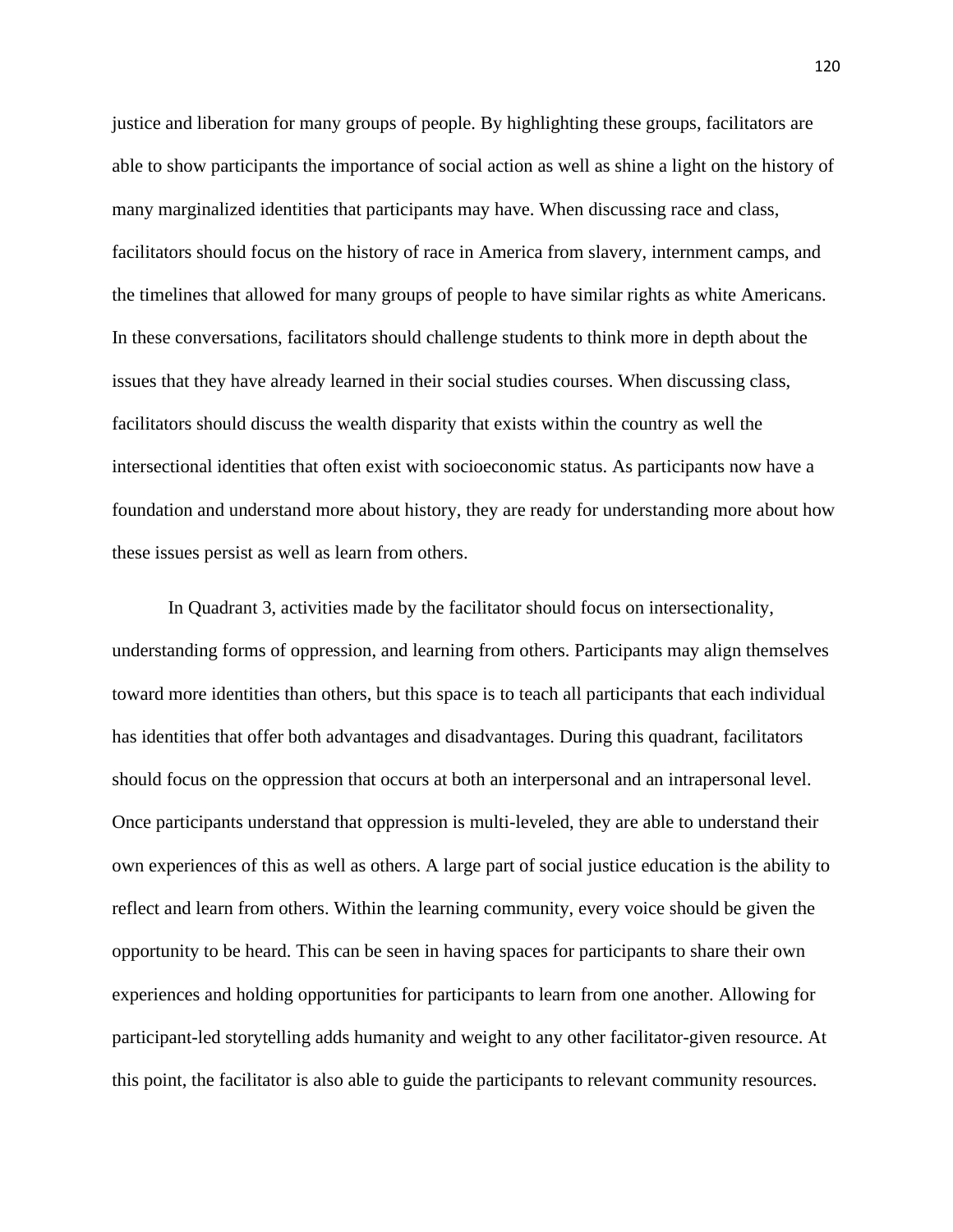These community resources can be aligned to the mission of the learning community, celebrate marginalized identities, or provide a supportive community that participants can turn to in their further learning. These community resources also allow for participants to take a more active role in creating community-based change.

In Quadrant 4, activities can be made by the facilitators that provides connections to participants with the community and guides them into further education outside of the established learning community. Here, facilitators should be planning activities that allow for there to be context to their learning and to give participants a space to become involved in the community. Some examples of these activities could be creating their own protest signs to be displayed in a gallery walk, creating a community-expert panel, and programming that brings in the families of the participants. These activities allow for participants to demonstrate their learning and connect with others that have the same goals and mission as them. By providing these connections, participants are more likely to leave the program with a commitment to social justice and continue having these conversations in the world.

# **5. Resources**

Below are resources that will provide further information and activities for both participants and facilitators. Resources are organized by the design features described in Section 3: Design and Facilitation Factors. Each resource has a link and a short explanation of relevance.

# Facilitator Resources

• Module 1.1 - Understanding Your Identities - [UF Counseling and Wellness Center](https://counseling.ufl.edu/resources/bam/module1-1/)  [\(CWC\) \(ufl.edu\)](https://counseling.ufl.edu/resources/bam/module1-1/)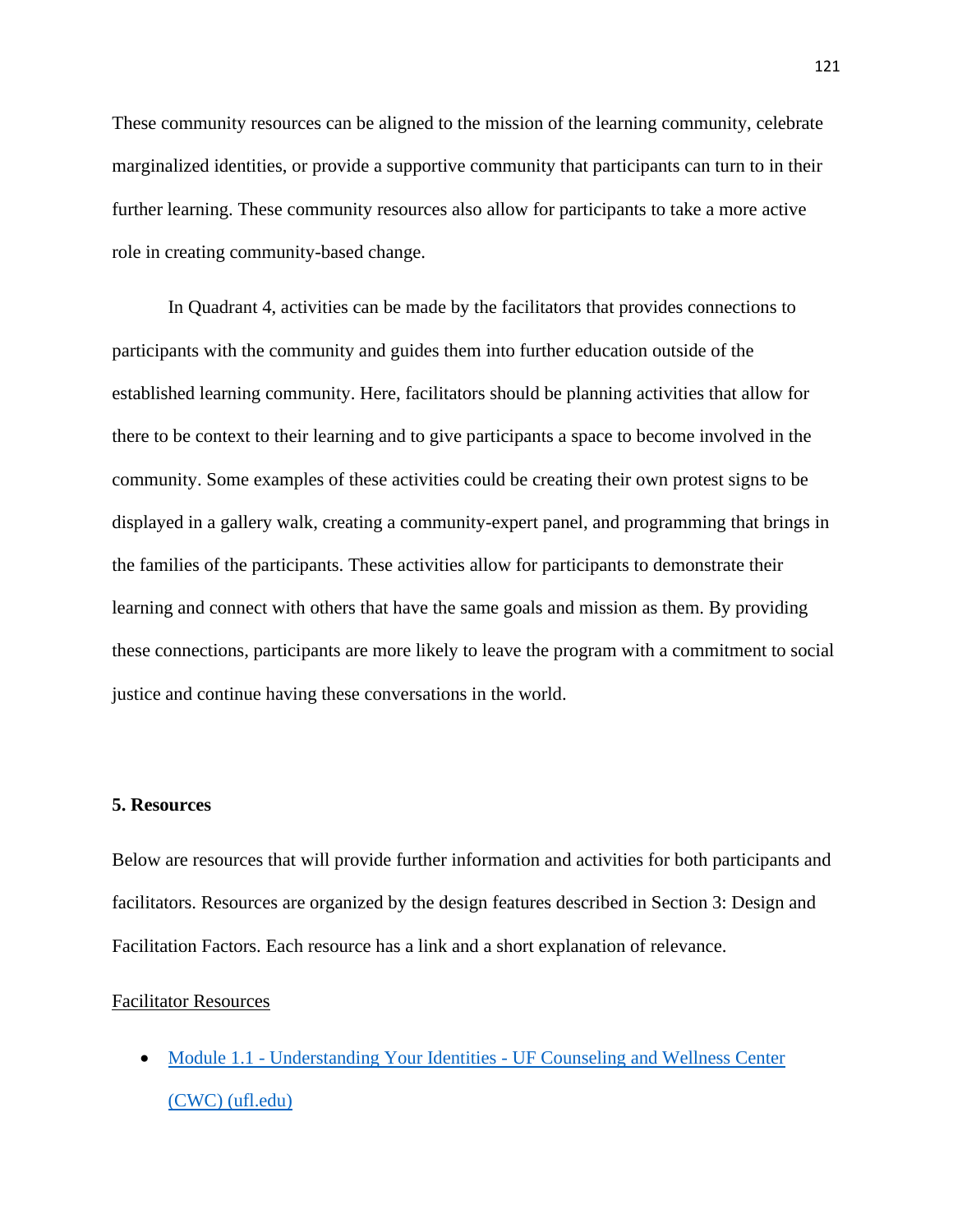The University of Florida's Counseling Center has put together a through resource that includes modules and workshops that are beneficial to those looking to understand social identities, privilege, intentions, and oppression. These modules and activities can be used by the facilitator prior to presenting any work to participants. Facilitators must understand their own social identities, values in social justice, and grapple with hard topics before they expect participants to.

# • [Take a Test \(harvard.edu\)](https://implicit.harvard.edu/implicit/takeatest.html)

Hard University's Project Implicit has implicit bias tests that individuals can take on various topics and identities. By participating in word-association and image tasks, the testing provides an analysis on the bias the taker has on the topic. Through the use of these results, the taker can reflect on why they have these biases and how they can act outside of their socialization to address these biases. It would be beneficial for a facilitator to take this especially for topics such as racial, language, ability, and class.

#### • Implicit Bias – [Inclusive Teaching \(umich.edu\)](https://sites.lsa.umich.edu/inclusive-teaching/implicit-bias/)

In addition to the Project Implicit tests, University of Michigan's Inclusive Teaching resources provide educators with anti-racist resources, STEM resources, and self-reflection opportunities for addressing implicit bias in the classroom. This page includes anti-racist pedagogic principles, media resources, and materials that can be used in teacher preparation.

#### • [Teaching Teachers about Emotion Regulation in the Classroom \(ed.gov\)](https://files.eric.ed.gov/fulltext/EJ920029.pdf)

This article from the Australian Journal of Teacher Education emphasizes the importance of emotional regulation for both educators and students. Since self-regulation is a skill that many educators teach to their primary students, teachers themselves may need to self-regulate when they are bothered by student actions, emotions, or topics that arise. Emotional regulation is an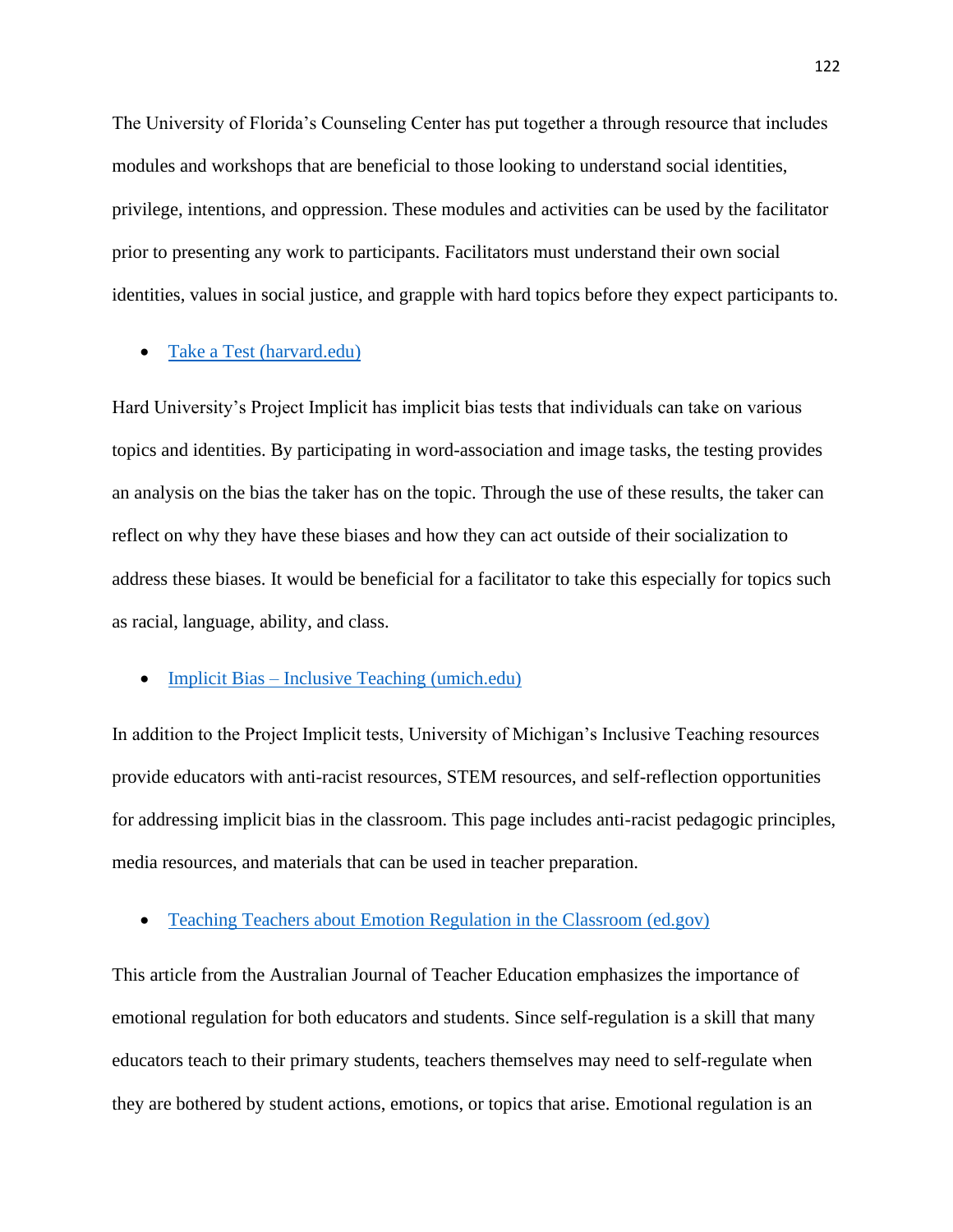important skill that is needed for a mindful classroom as the educator must know how to work through their own feelings so that they can help students process emotional obstacles.

# • [Trauma-Informed Teaching Tips for Classroom & Online Educators | Resilient Educator](https://resilienteducator.com/classroom-resources/trauma-informed-teaching-tips/)

This resource explains the impact of trauma and the importance of a trauma-informed approach. In this page, the principles of a trauma-informed approach are explained as well as restorative practices. This would be useful for a facilitator to read before they begin the program as they can read and understand what they need to adjust within their classrooms and their own feelings about trauma-informed care. This would also be beneficial for facilitators since educators experience their own trauma and bring these experiences into the workplace.

# • Teaching with Trigger Warnings - [Educators 4 Social Change \(educators4sc.org\)](https://educators4sc.org/classroom-practices/teaching-with-trigger-warnings/)

This page discusses the use of trigger warnings in social justice education. Using this practice would be beneficial for participants to feel comfortable in the learning space. Facilitators should consider the use of trigger warnings in their work, as well as their own triggers. This resource is supplemented by lesson plans, articles, and trauma teaching activities to better understand the impacts of trauma.

#### • [kelly \(ed.gov\)](https://files.eric.ed.gov/fulltext/EJ796111.pdf#:~:text=At%20the%20same%20time%2C%20teachers%20committed%20to%20teaching,are%20trying%20to%20change%E2%80%9D%20%28Ellsworth%2C%201989%2C%20p.%20310%29.)

This journal article includes veteran high school teachers' perspectives on social justice education. Through their perspectives, these social justice educators explain the gap that occurs when educators are unable to define what it means to teach for social justice. In reading this article, facilitators are able to understand the gap that exists in long-term social justice education and how they can use their space to contribute in meaningful ways.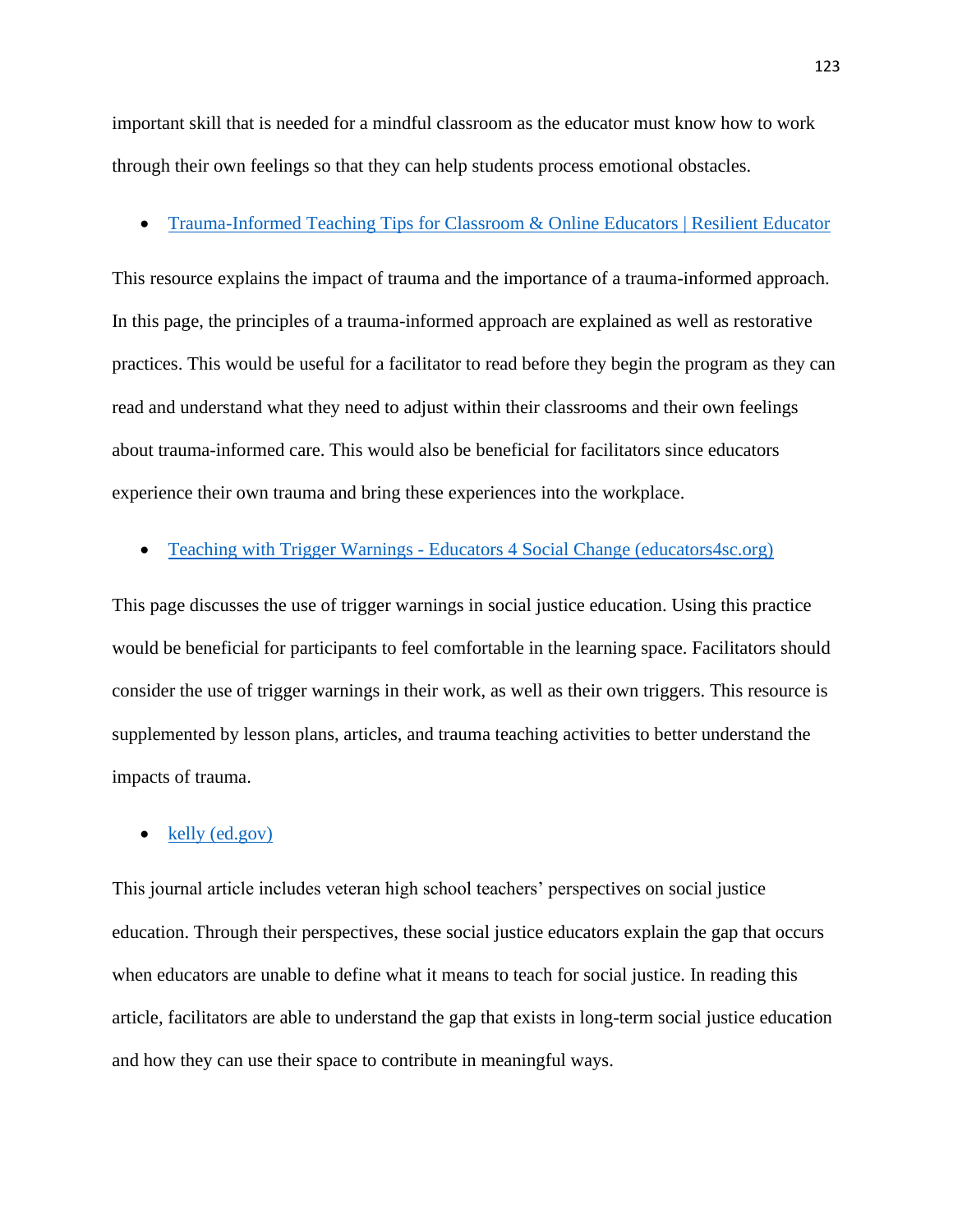#### Understanding Student Identities

• [Social Identities: Searle Center for Advancing Learning & Teaching \(northwestern.edu\)](https://www.northwestern.edu/searle/initiatives/diversity-equity-inclusion/social-identities.html)

To better understand the social identities that students may share in the classroom, facilitators should utilize sources such as the Northwestern University's DEI resources through the Searle Center for Advancing Learning and Teaching. This resource includes social identities, inclusive environments, and the principles of inclusive teaching. The social identity portion of the resource includes descriptions and challenges associated with various social identities such as race as ethnicity, gender, socioeconomic status, sexual orientation, ability, religion, and intersectionality. By educating themselves on these identities, facilitators will be more effective and understanding towards participants.

• The Genderbread Person | A free online resource for understanding gender identity, [gender expression, and anatomical sex.](https://www.genderbread.org/)

The Genderbread Person resource is beneficial for facilitators in understanding identities such as sexual orientation, gender identity, and gender expression, This resource explains these concepts in a familiar context, gingerbread cookies, while making learning easy and relatable. Facilitators should familiarize themselves with resources similar to this in order to best serve students and their questions about social identities.

# • Race and Racial Identity | National Museum of African American History and Culture [\(si.edu\)](https://nmaahc.si.edu/learn/talking-about-race/topics/race-and-racial-identity)

The National Museum of African American History of Culture's Race and Racial Identity explains the social impact that race has despite having no scientific basis. This resource explores race as a social construction, racial identity development, and the dangers of ignoring race or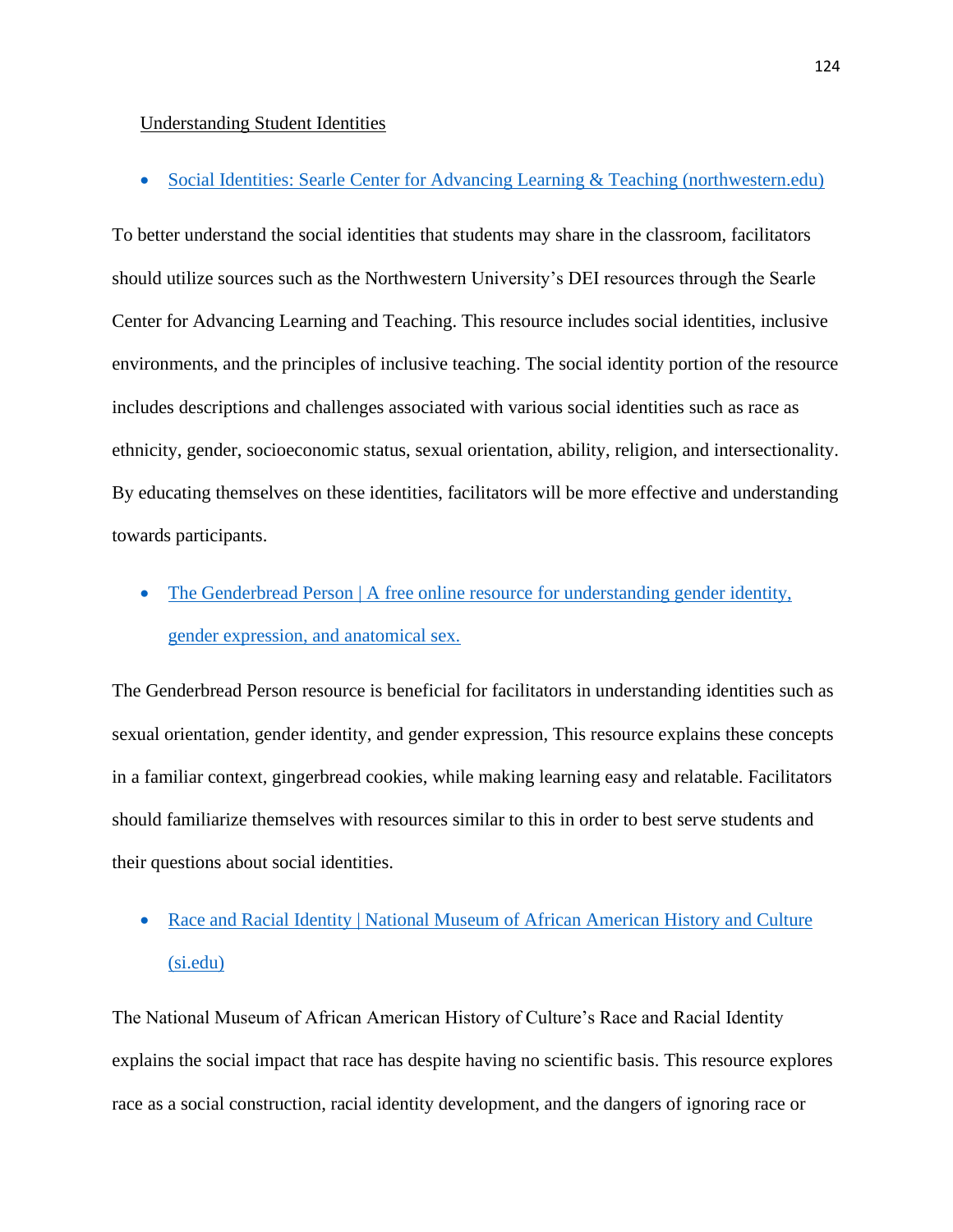being "color blind". Facilitators would benefit from this resource as it provides researchcentered information and action pieces for families, educators, and other individuals.

# • [Education and Socioeconomic Status Factsheet \(apa.org\)](https://www.apa.org/pi/ses/resources/publications/education)

The American Psychological Association's Education and Socioeconomic Stats factsheet provides information on how socioeconomic status impacts society, education, and mental health. Based on these statistics, facilitators should have a more in-depth understanding of the identities associated with socioeconomic status. This resource also provides information about early intervention in education, policies surrounding socioeconomic class, and yearly census information.

### Curriculum Resources

• [Diversity Toolkit: A Guide to Discussing Identity, Power and Privilege | MSW@USC](https://msw.usc.edu/mswusc-blog/diversity-workshop-guide-to-discussing-identity-power-and-privilege/#unpack)

University of Southern California's School of Social Work provides a Diversity Toolkit that would assist facilitators in discussing identities, privilege, and what it means to have power. This toolkit includes activities about identity, systems of power, gender and sexuality, and race and ethnicity. This resource also provides background in facilitator sensitivity, privacy, and community guidelines. For facilitators, this resource is a starting point for ideas about activities and community building.

• Social Identity Wheel – [Inclusive Teaching \(umich.edu\)](https://sites.lsa.umich.edu/inclusive-teaching/social-identity-wheel/)

University of Michigan's Social Identity Wheel activity assists individuals in identifying how identities impact daily living. In this activity, individuals are identifying how their identities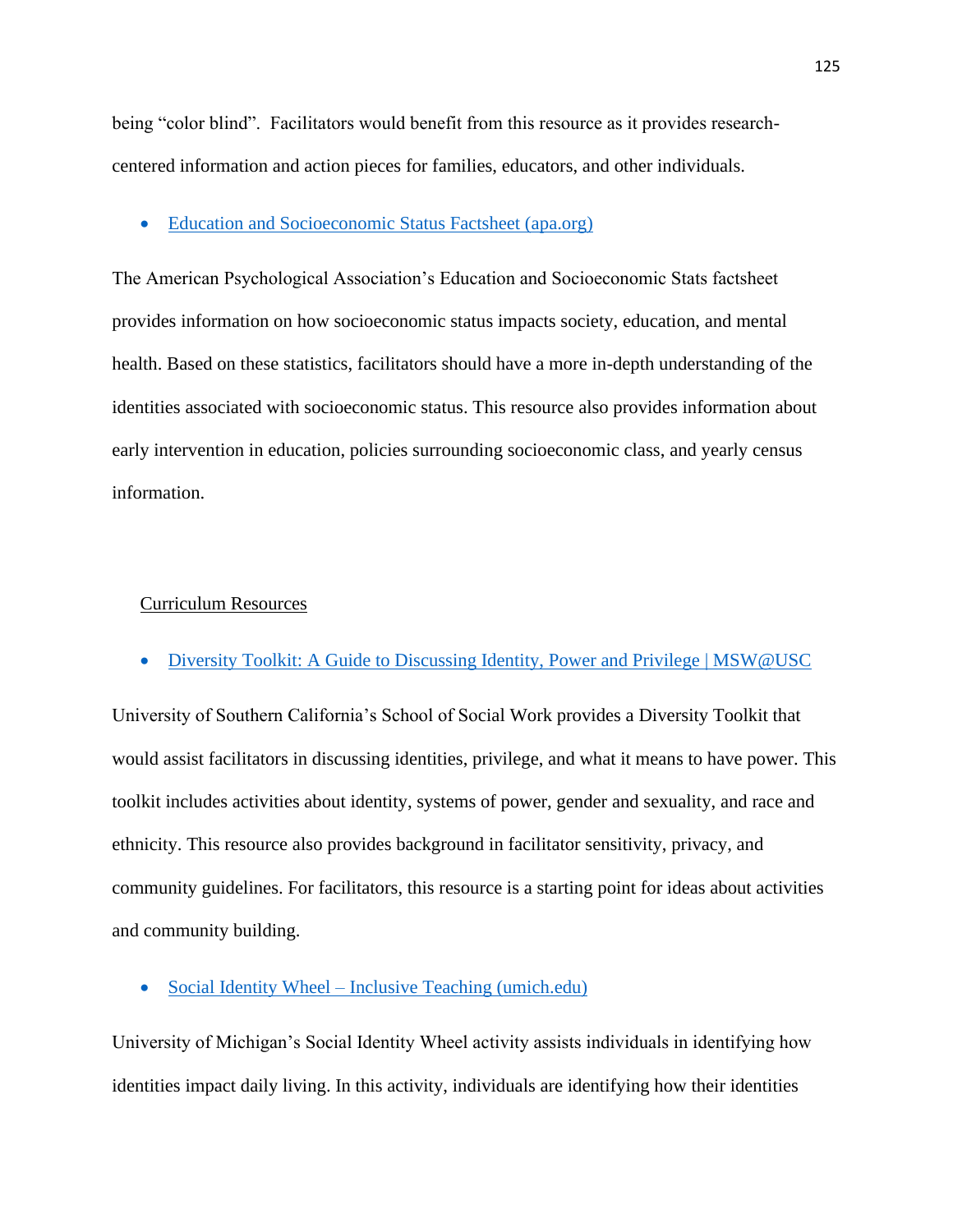impact their perception as well as how these identities rank in different situations. This activity is made to encourage students to consider their identities in different social contexts, build community, and understand the diversity within the classroom.

#### • [Classroom Resources | Learning for Justice](https://www.learningforjustice.org/classroom-resources)

Learning for Justice, formally known as Teaching for Tolerance, provides numerous classroom resources and Social Justice Standards that are focused in the domains of identity, diversity, justice, and action. On this page, lessons, learning plans, student texts, student tasks, teaching strategies, and film kits are provided. This curriculum resource would be beneficial and add variety within an anti-oppression classroom.

# • [Homepage | Global Oneness Project](https://www.globalonenessproject.org/)

The Global Oneness Project uses stories as a tool for education. In an effort to discuss culture, environment, and social issues, stories are used in the forms of films, photo essays, and written form. Through these stories, human experiences are shared to provide commentary on climate change, food insecurity, cultures, and sustainability. In these discussions, students should be encouraged in critical thinking, empathy, and inclusion. The project's resources and message would be welcomed in a social justice classroom.

#### • [Unheard Voices: Stories and Lessons for Grades 6-12 | GLSEN](https://www.glsen.org/activity/unheard-voices-stories-and-lessons-grades-6-12)

GLSEN's Unheard Voices resource would be a beneficial resource to use in a social justice education classroom as it utilizes audio interviews of individuals who witnessed LGBTQ+ history. Through this project, educators can use transcripts, classroom materials, and lessons to incorporate LGBTQ+ history and issues into instruction. This resource would be highly valued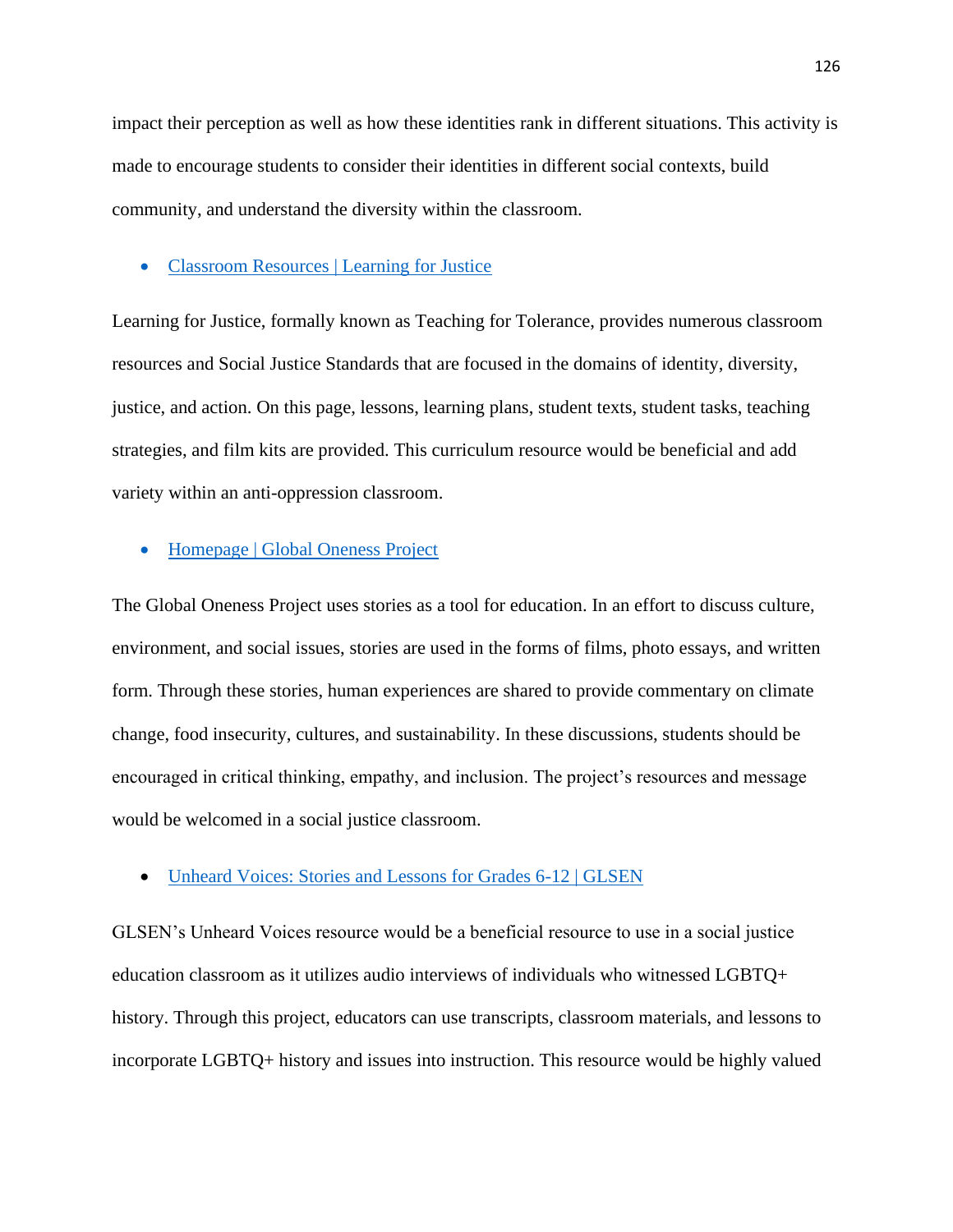to celebrate identities in the classroom as well as have meaningful conversations about the history of public policies and marginalized groups.

# Pedagogical Resources

• [10a-young-1990-five-faces-of-oppression \(uwaterloo.ca\)](https://contensis.uwaterloo.ca/sites/courses-archive/1185/PHIL-324/media/documents/10a-young-1990-five-faces-of-oppression.pdf)

Iris Marion Young's five faces of oppression consists of exploitation, marginalization, powerlessness, cultural imperialism, and violence. These faces of oppression are rooted into the systems within society and how different social groups act amongst each other. This resource provides background and thoughtful concepts that can be used in the classroom.

• [Cycle of Socialization \(washington.edu\)](https://depts.washington.edu/fammed/wp-content/uploads/2018/06/Cycle_ofSocializationHandout.pdf)

The Cycle of Socialization illustrates how members of society are taught to play roles, participate in oppression, and maintain said oppression. By understanding this cycle and incorporating these practices into the classroom, both the facilitator and participants will benefit from having the knowledge to reflect and intentionally act outside of the cycle.

• Inclusive Pedagogy - [Teaching Resources for Social Justice -](https://libguides.seattlecentral.edu/teaching-resources-for-social-justice/pedagogy) Library at Seattle Central [College](https://libguides.seattlecentral.edu/teaching-resources-for-social-justice/pedagogy)

This list of teaching resources focused on inclusion pedagogy provides lists of books that facilitators may feel inclined to read. These books offer different perspectives on how to provide an inclusive learning community and truly including all in teaching. These selections focus on multiculturalism and race that provide important commentary towards social justice education practices.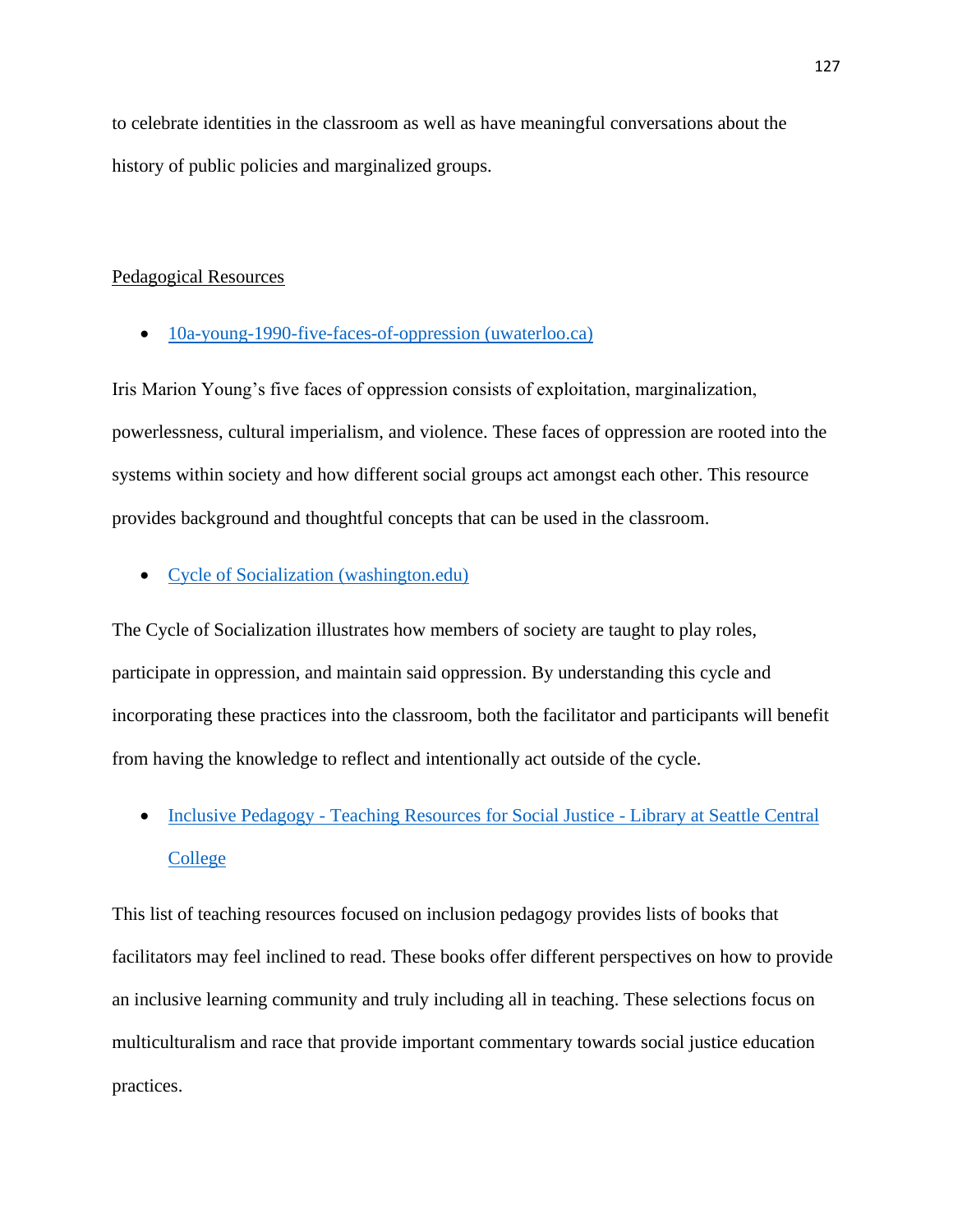# • [Paulo Freire](https://www.freire.org/paulo-freire/)

Paulo Freire developed an approach to education that focused on problem-solving and community development. For Freire, knowledge is a political duty. Freire highlighted that people bring their own knowledge into spaces that contributes to the educational process. The Freire Institute provides resources on critical pedagogy, community, social economy, history, and global and cultural studies. Using tools developed by Freire that are provided by the Freire Institute allows for facilitators to bring their own experiences into learning and develop a learning space that is focused on problem-solving.

How-To Guide cited in References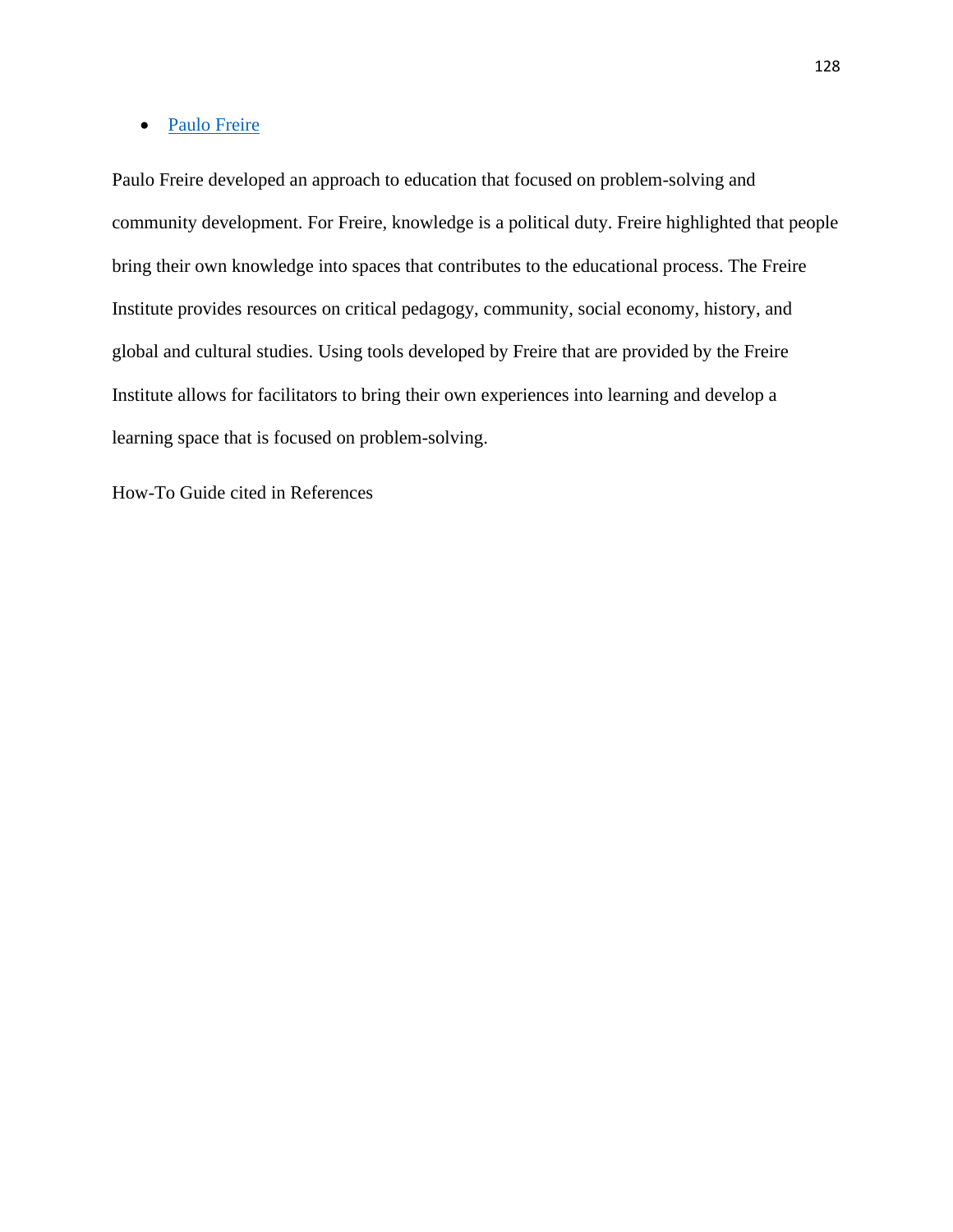#### REFERENCES

#### Introduction References

Oakes, J., Lipton, M., Anderson, L., & Stillman, J. (2018). *Teaching to change the world* (5<sup>th</sup> ed.). Routledge.

Adams, Maurianne & Bell, Lee. (2016). Teaching for Diversity and Social Justice, 3rd edition.

- Gholdy Muhammad. (2020). *Cultivating genius : an equity framework for culturally and historically responsive literacy*. Scholastic Inc.
- Gay, G. (2010). Culturally responsive teaching: Theory, research, and practice ( $2<sup>nd</sup>$  ed.). New York, NY: Teachers College Press.
- Rahmawati, Y. & Koul, R. (2016). Fieldwork, co-teaching and cogenerative dialogue in lower secondary school environmental science. Issues in Educational Research, 26(1), 147-164. <http://www.iier.org.au/iier26/rahmawati.html>
- Tanzina Taher , Felicia Moore Mensah , Christopher Emdin (2017). Exploring the Impact of Reality Pedagogy: Understanding its Implementation on Urban Immigrant Students. Universal Journal of Educational Research, 5(11), 1853 - 1862. DOI: 10.13189/ujer.2017.051101.
- Tara J. Yosso (2005) Whose culture has capital? A critical race theory discussion of community cultural wealth, Race Ethnicity and Education, 8:1, 69-91, DOI: 10.1080/1361332052000341006
- Milner, H. R. (2020). Fifteenth Annual AERA Brown Lecture in Education Research: Disrupting Punitive Practices and Policies: Rac(e)ing Back to Teaching, Teacher Preparation, and Brown. *Educational Researcher*, *49*(3), 147– 160. <https://doi.org/10.3102/0013189X20907396>
- *School Fast Facts - South Mountain MS - Future Ready PA Index*. (n.d.). Www.futurereadypa.org. Retrieved March 18, 2022, from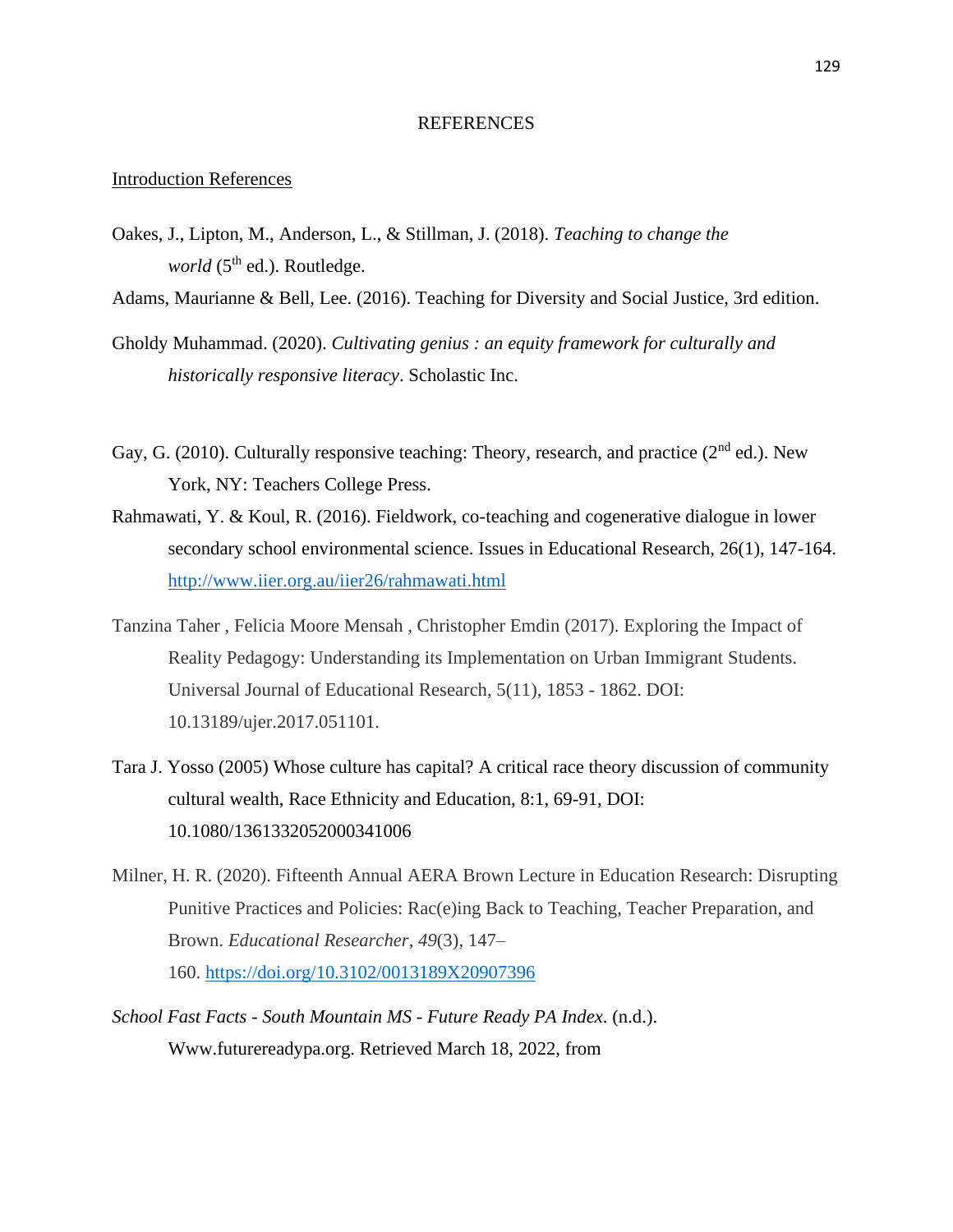# [https://www.futurereadypa.org/School/FastFacts?id=18413518608414814715105004106](https://www.futurereadypa.org/School/FastFacts?id=184135186084148147151050041061045217057035032041) [1045217057035032041](https://www.futurereadypa.org/School/FastFacts?id=184135186084148147151050041061045217057035032041)

Brown, Julie C. "A Metasynthesis of the Complementarity of Culturally Responsive and Inquiry-Based Science Education in K-12 Settings: Implications for Advancing Equitable Science Teaching and Learning." Journal of Research in Science Teaching, vol. 54, no. 9, Nov. 2017, pp. 1143–1173. EBSCOhost, doi:10.1002/tea.21401.

### Literature Review References

Sprague Martinez, Linda, et al. "Engaging Youth of Color in Applied Science Education and Public Health Promotion." International Journal of Science Education, vol. 38, no. 4, Jan. 2016, pp. 688–699. EBSCOhost, search.ebscohost.com/login.aspx?direct=true&db=eric&AN=EJ1096073&site=edslive&scope=site.

- Kozan, Saliha, et al. "Awakening, Efficacy, and Action: A Qualitative Inquiry of a Social Justice-Infused, Science Education Program." Analyses of Social Issues & Public Policy, vol. 17, no. 1, Dec. 2017, pp. 205–234. EBSCOhost, doi:10.1111/asap.12136.
- Salhi, B. A., & Brown, P. J. (2019). Teaching Health as a Human Right in the Undergraduate Context: Challenges and Opportunities*. Health & Human Rights: An International Journal*, 21(1), 191-202.
- Morales-Doyle, Daniel. "There Is No Equity in a Vacuum: On the Importance of Historical, Political, and Moral Considerations in Science Education." Cultural Studies of Science Education, vol. 14, no. 2, June 2019, pp. 485–491. EBSCOhost, doi:10.1007/s11422-019- 09925-y.
- Tanzina Taher , Felicia Moore Mensah , Christopher Emdin (2017). Exploring the Impact of Reality Pedagogy: Understanding its Implementation on Urban Immigrant Students. Universal Journal of Educational Research, 5(11), 1853 - 1862. DOI: 10.13189/ujer.2017.051101.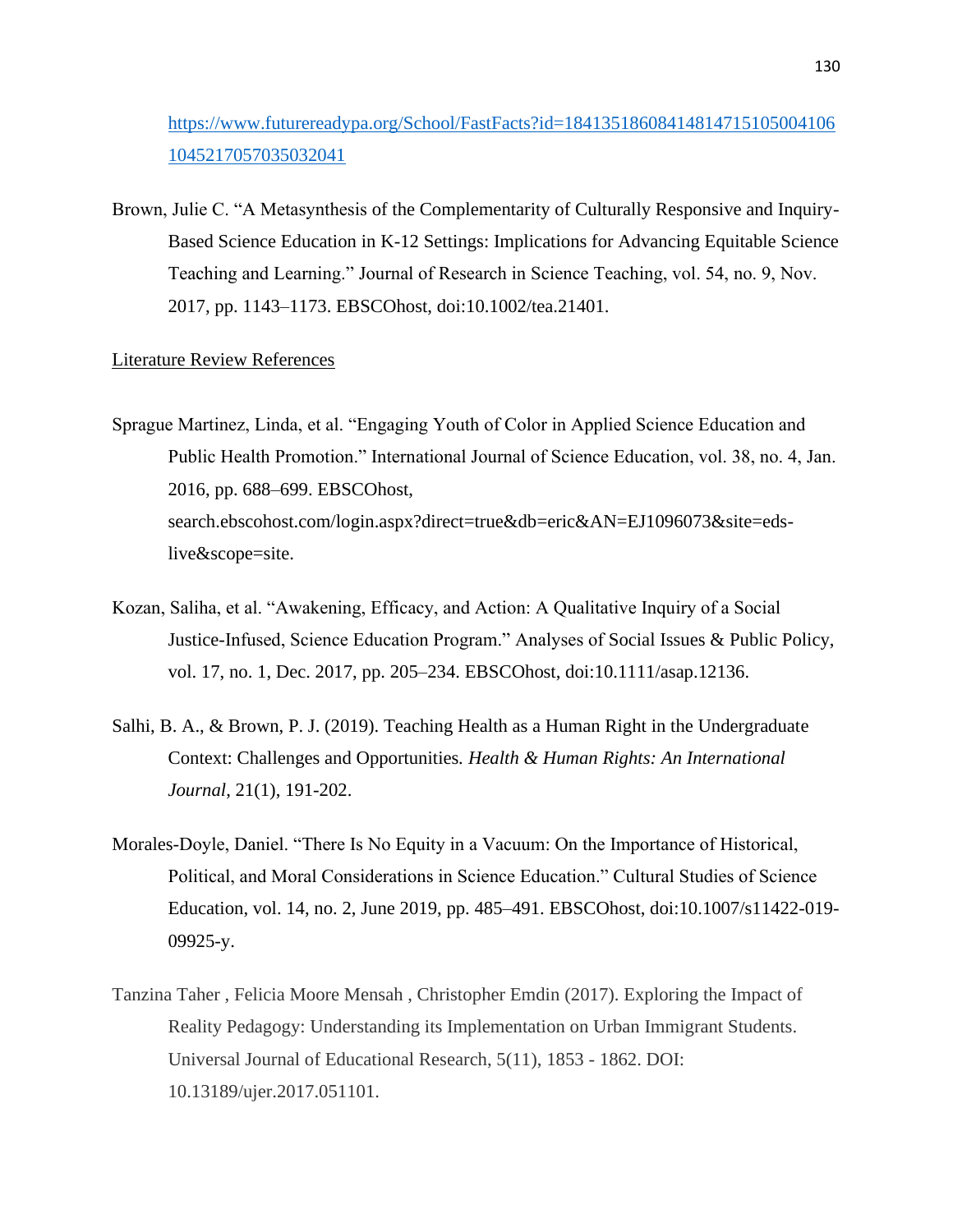Ladson-Billings, G. (1995). Toward a Theory of Culturally Relevant Pedagogy. *American Educational Research Journal*, *32*(3), 465–491.<https://doi.org/10.2307/1163320>

Adams, Maurianne & Bell, Lee. (2016). Teaching for Diversity and Social Justice, 3rd edition.

- Brown, Julie C. "A Metasynthesis of the Complementarity of Culturally Responsive and Inquiry-Based Science Education in K-12 Settings: Implications for Advancing Equitable Science Teaching and Learning." Journal of Research in Science Teaching, vol. 54, no. 9, Nov. 2017, pp. 1143–1173. EBSCOhost, doi:10.1002/tea.21401.
- Milner, H. R. (2020). Fifteenth Annual AERA Brown Lecture in Education Research: Disrupting Punitive Practices and Policies: Rac(e)ing Back to Teaching, Teacher Preparation, and Brown. *Educational Researcher*, *49*(3), 147– 160. <https://doi.org/10.3102/0013189X20907396>
- Tara J. Yosso (2005) Whose culture has capital? A critical race theory discussion of community cultural wealth, Race Ethnicity and Education, 8:1, 69-91, DOI: 10.1080/1361332052000341006
- *SAS - Pennsylvania Department of Education Standards Aligned System - SAS*. (n.d.). Www.pdesas.org. [https://www.pdesas.org](https://www.pdesas.org/)
- *National Science Teaching Association*. (2019). Nsta.org.<https://www.nsta.org/>
- *Spotlight A: Characteristics of Public School Teachers by Race/Ethnicity*. (2019). Ed.gov. [https://nces.ed.gov/programs/raceindicators/spotlight\\_a.asp](https://nces.ed.gov/programs/raceindicators/spotlight_a.asp)
- Gina C. Torino (2015) Examining Biases and White Privilege: Classroom Teaching Strategies That Promote Cultural Competence, Women & Therapy, 38:3-4, 295- 307, DOI: [10.1080/02703149.2015.1059213](https://doi.org/10.1080/02703149.2015.1059213)
- Camera, L. (2021). What Is Critical Race Theory and Why Are People So Upset About It? US News & World Report; U.S. News & World Report. [https://www.usnews.com/news/national-news/articles/what-is-critical-race-theory-and](https://www.usnews.com/news/national-news/articles/what-is-critical-race-theory-and-why-are-people-so-upset-about-it)[why-are-people-so-upset-about-it](https://www.usnews.com/news/national-news/articles/what-is-critical-race-theory-and-why-are-people-so-upset-about-it)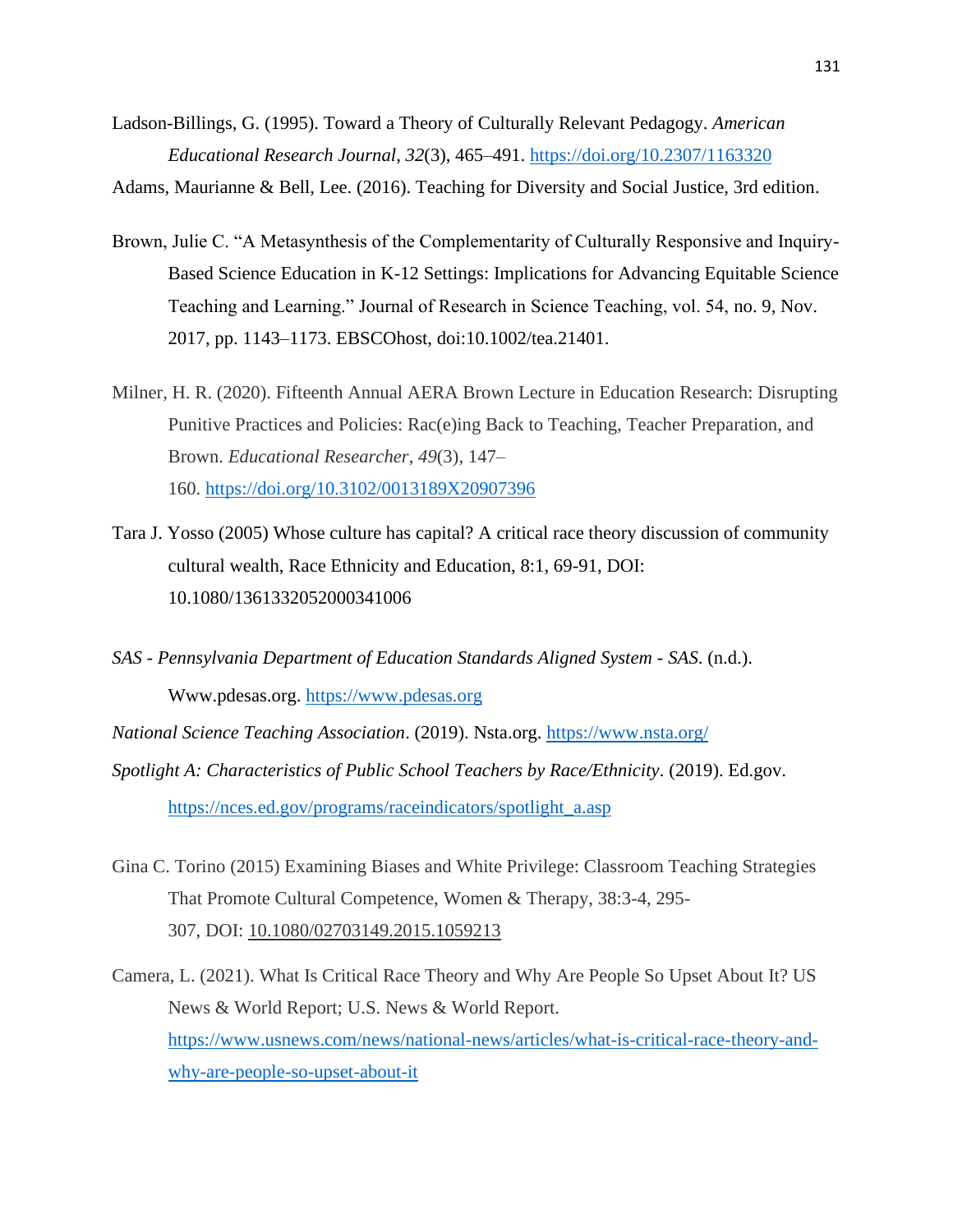# Medicine in Society

- Ash, M. J., Berkley-Patton, J., Christensen, K., Haardörfer, R., Livingston, M. D., Miller, T., & Woods-Jaeger, B. (2021). Predictors of medical mistrust among urban youth of color during the COVID-19 pandemic. *Translational Behavioral Medicine*, *11*(8), 1626–1634. https://doi.org/10.1093/tbm/ibab061
- Weinstein, J. N., Geller, A., Yamrot Negussie, Baciu, A., & The, I. (2017). *Communities in action : pathways to health equity*. National Academic Press
- CDC. (2020, April 30). *Health Equity Considerations and Racial and Ethnic Minority Groups*. Centers for Disease Control and Prevention. https://www.cdc.gov/coronavirus/2019 ncov/community/health-equity/race-ethnicity.html
- CDC. (2019). *Social Determinants of Health*. Centers for Disease Control and Prevention. https://www.cdc.gov/socialdeterminants/index.htm

# Nutrition

- *Fresh Food Financing Initiative COVID-19 Relief Fund*. (n.d.). Pennsylvania Department of Agriculture. https://www.agriculture.pa.gov/Food\_Security/Pages/Fresh-Food-Financing-Initiative-COVID-19.aspx
- *About Food Insecurity.* (n.d.). Pennsylvania Department of Agriculture.

https://www.agriculture.pa.gov/Food\_Security/Pages/About-Food-Insecurity.aspx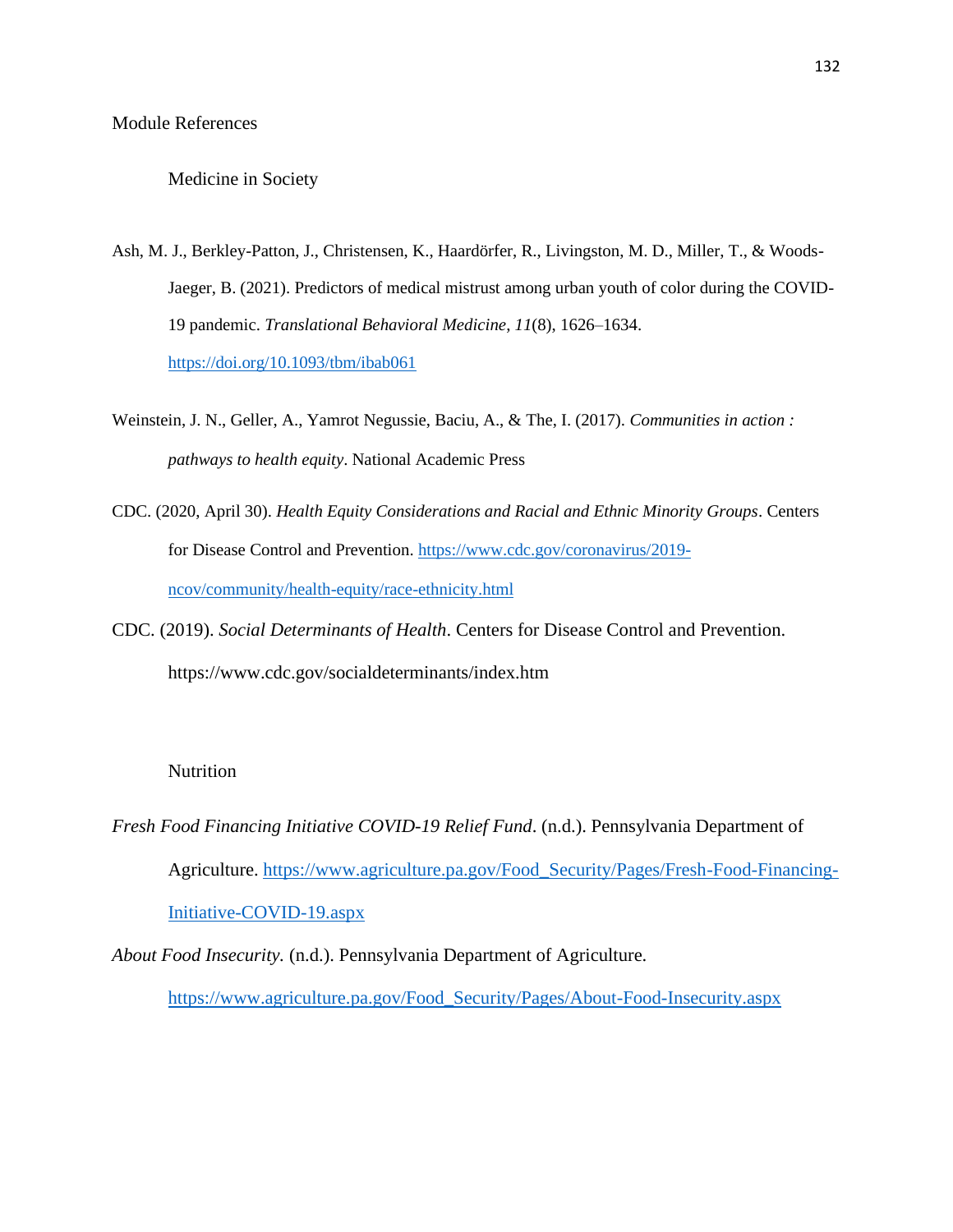- *Know Your Community: Mapping Food Deserts in the Lehigh Valley | United Way*. (2016). Unitedwayglv.org. https://www.unitedwayglv.org/news/september-2016/know-yourcommunity-mapping-food-deserts-in-the-l
- *Food Access Research Application*. (n.d.). Ersgisapp.ers.usda.gov. Retrieved November 10, 2021, from https://ersgisapp.ers.usda.gov/GIS/GIS\_FARA/js\_fooddeserts3.html?disable\_scroll%3Dt rue
- Mead, M. N. (2008). Urban Issues: The Sprawl of Food Deserts. *Environmental Health Perspectives*, *116*(8). https://doi.org/10.1289/ehp.116-a335a
- Dutko, Paula, Michele Ver Ploeg, and Tracey Farrigan. Characteristics and Influential Factors of Food Deserts, ERR-140, U.S. Department of Agriculture, Economic Research Service, August 2012.
- Manstead, A. S. R. (2018). The psychology of social class: How socioeconomic status impacts thought, feelings, and behaviour. *British Journal of Social Psychology*, *57*(2), 267–291. https://doi.org/10.1111/bjso.12251

# Environmental Science

- USGCRP. (2017). Fourth National Climate Assessment. *Globalchange.gov*, 2(4), 1-470. https://nca2018.globalchange.gov/
- TOXIC WASTES AND RACE In the United States: A National Report on the Racial and Socio-Economic Characteristics of Communities with Hazardous Waste Sites. COMMISSION FOR RACIAL JUSTICE Exhibit 13. (n.d.). https://www.nrc.gov/docs/ML1310/ML13109A339.pdf